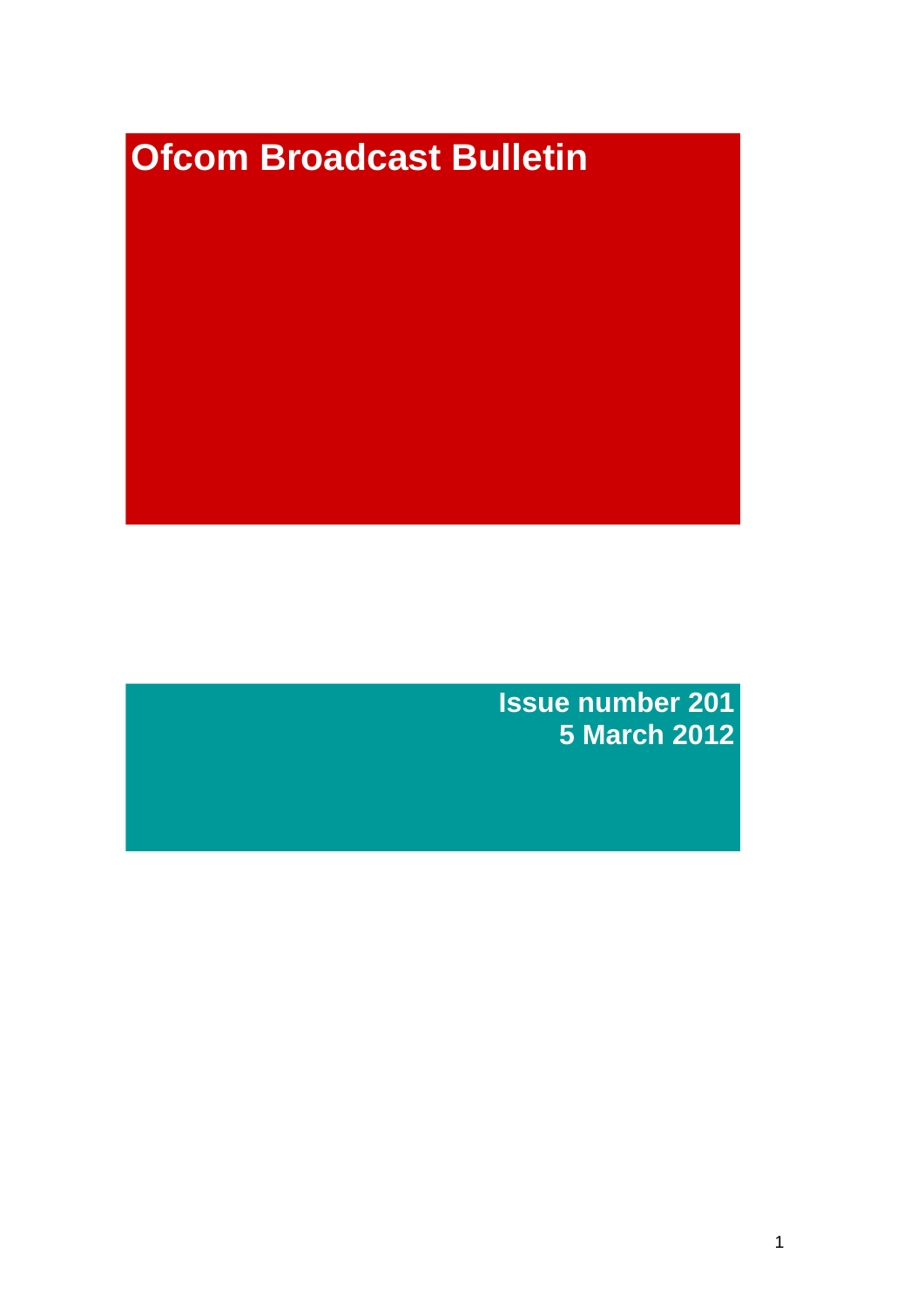# **Contents**

| Introduction                                                                                                               | 3        |
|----------------------------------------------------------------------------------------------------------------------------|----------|
| <b>Standards cases</b>                                                                                                     |          |
| In Breach<br>The X Factor Results Show<br>ITV1, 23 October 2011, 20:00                                                     | 4        |
| <b>ChatGirl TV</b><br>Adult Channel (Channel 901),<br>4 November 2011, 21:00 to 21:30                                      | 7        |
| Resolved<br><b>Big Brother: Live Final</b><br>Channel 5, 11 November 2011, 21:00<br><b>Associated Note to Broadcasters</b> | 11<br>13 |
| <b>Fairness and Privacy cases</b>                                                                                          |          |
| <b>Upheld</b>                                                                                                              |          |
| <b>Complaint by Dr James De Meo</b><br>The Sex Researchers, Channel 4, 23 June 2011                                        | 15       |
| <b>Complaint by Mr Harbans Mehmi</b><br>Siri Guru Ravidass Sabha, MATV, 6 March 2011                                       | 31       |
| <b>Complaint by Mr Chaman Lal Sandhu</b><br>Siri Guru Ravidass Sabha, MATV, 6 March 2011                                   | 37       |
| <b>Complaint by Mr Heath Ferguson</b><br>North West Tonight, BBC1 (North West), 4 August 2011                              | 44       |
| Not Upheld                                                                                                                 |          |
| <b>Complaint by Ms Maria Del Carmen Marchese</b><br>U Be Dead, ITV1, 5 September 2010                                      | 47       |
| <b>Complaint by the Islam Channel</b><br>The Big Questions, BBC1, 15 May 2011                                              | 65       |
| <b>Complaint by Mr Trefor Owen</b><br>Pethe, S4C, 10 and 22 May 2011                                                       | 72       |
| <b>Other Programmes Not in Breach</b>                                                                                      | 79       |
| <b>Complaints Assessed, Not Investigated</b>                                                                               | 80       |
| <b>Investigations List</b>                                                                                                 | 89       |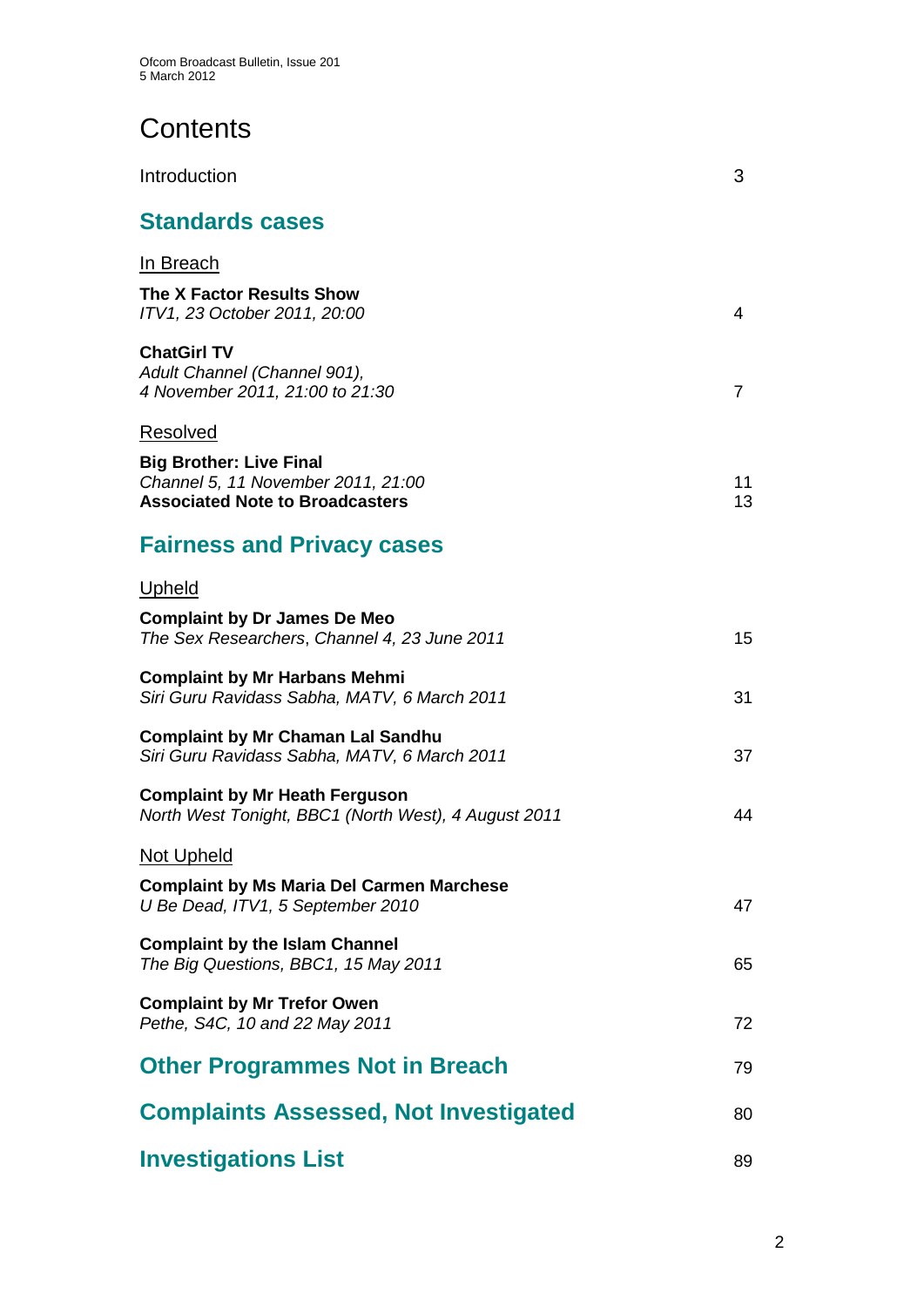# **Introduction**

Under the Communications Act 2003, Ofcom has a duty to set standards for broadcast content as appear to it best calculated to secure the standards objectives<sup>1</sup>, Ofcom must include these standards in a code or codes. These are listed below.

The Broadcast Bulletin reports on the outcome of investigations into alleged breaches of those Ofcom codes, as well as licence conditions with which broadcasters regulated by Ofcom are required to comply. These include:

- a) Ofcom"s Broadcasting Code ("the Code"), which, can be found at: [http://stakeholders.ofcom.org.uk/broadcasting/broadcast-codes/broadcast-code/.](http://stakeholders.ofcom.org.uk/broadcasting/broadcast-codes/broadcast-code/)
- b) the Code on the Scheduling of Television Advertising ("COSTA") which contains rules on how much advertising and teleshopping may be scheduled in programmes, how many breaks are allowed and when they may be taken. COSTA can be found at: [http://stakeholders.ofcom.org.uk/broadcasting/broadcast-codes/advert-code/.](http://stakeholders.ofcom.org.uk/broadcasting/broadcast-codes/advert-code/)

c) certain sections of the BCAP Code: the UK Code of Broadcast Advertising, which relate to those areas of the BCAP Code for which Ofcom retains regulatory responsibility. These include:

- the prohibition on 'political' advertising;
- sponsorship and product placement on television (see Rules 9.13, 9.16 and 9.17 of the Code) and all commercial communications in radio programming (see Rules 10.6 to 10.8 of the Code);
- "participation TV" advertising. This includes long-form advertising predicated on premium rate telephone services – most notably chat (including "adult" chat), "psychic" readings and dedicated quiz TV (Call TV quiz services). Ofcom is also responsible for regulating gambling, dating and "message board' material where these are broadcast as advertising<sup>2</sup>.

The BCAP Code is at: [www.bcap.org.uk/The-Codes/BCAP-Code.aspx](http://www.bcap.org.uk/The-Codes/BCAP-Code.aspx)

d) other licence conditions which broadcasters must comply with, such as requirements to pay fees and submit information which enables Ofcom to carry out its statutory duties. Further information on television and radio licences can be found at:<http://licensing.ofcom.org.uk/tv-broadcast-licences/> and [http://licensing.ofcom.org.uk/radio-broadcast-licensing/.](http://licensing.ofcom.org.uk/radio-broadcast-licensing/)

Other codes and requirements may also apply to broadcasters, depending on their circumstances. These include the Code on Television Access Services (which sets out how much subtitling, signing and audio description relevant licensees must provide), the Code on Electronic Programme Guides, the Code on Listed Events, and the Cross Promotion Code. Links to all these codes can be found at: <http://stakeholders.ofcom.org.uk/broadcasting/broadcast-codes/>

It is Ofcom"s policy to describe fully the content in television and radio programmes that is subject to broadcast investigations. Some of the language and descriptions used in Ofcom"s Broadcast Bulletin may therefore cause offence.

1

 $1$  The relevant legislation is set out in detail in Annex 1 of the Code.

 $2$  BCAP and ASA continue to regulate conventional teleshopping content and spot advertising for these types of services where it is permitted. Ofcom remains responsible for statutory sanctions in all advertising cases.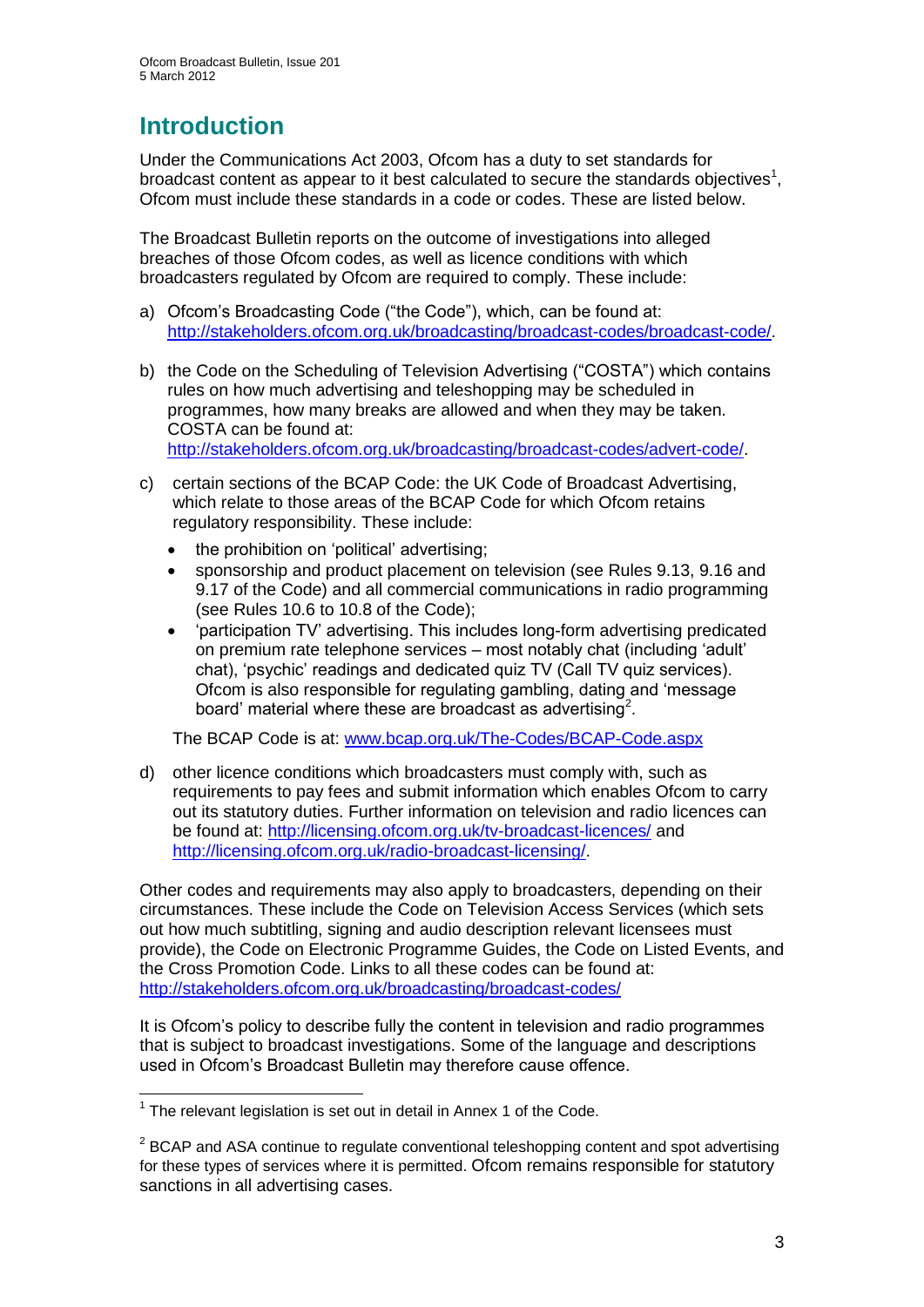# **Standards cases**

## **In Breach**

## **The X Factor Results Show**

*ITV1, 23 October 2011, 20:00*

## **Introduction**

This one hour live episode of *The X Factor* revealed which contestants had received the highest number of votes to keep them in the competition and included performances from guest singers such as Kelly Clarkson and Bruno Mars. Channel Television ("Channel TV" or "the Licensee") complied the programme on behalf of the ITV Network for ITV1.

A total of 108 complaints to Ofcom alerted us to the use of the most offensive language during this programme.

Ofcom noted that at approximately 20:42 presenter Dermot O"Leary announced that the contestant Frankie Cocozza had received enough votes to secure his place in the following week"s show, to which Frankie Cocozza responded: *"Fucking have it. Get in there."*

Ofcom considered the material raised issues warranting investigation under Rule 1.14 of the Code, which states:

> "The most offensive language must not be broadcast before the watershed (in the case of television) ... ".

We therefore asked Channel TV for its comments as to how this content complied with this Code rule.

## **Response**

Channel TV said it deeply regretted Frankie Cocozza"s "unexpected and unprompted outburst" and had already apologised directly to viewers who had contacted ITV to complain.

The Licensee said that to prevent the broadcast of offensive language on the show judges, contestants and guests are all briefed carefully before they take part in the programme. Channel TV said that until now "this has been all that was needed".

The Licensee explained that: members of staff in the main production gallery and sound gallery were listening to the ITV1 transmission output; however, given the amount of activity in these galleries during the live show, particularly towards the end, it appeared no one heard the offensive term immediately on broadcast. Channel TV said that "due to the noise of the audience at that point in the show, it is extremely unlikely that anyone in the studio [i.e. the judges, presenter, contestants and audience] would have heard Frankie"s comment" either. Channel TV also stated that various members of staff watched the entire programme from an off-air feed on domestic televisions in different parts of the studio complex and no one heard the comment as it was broadcast.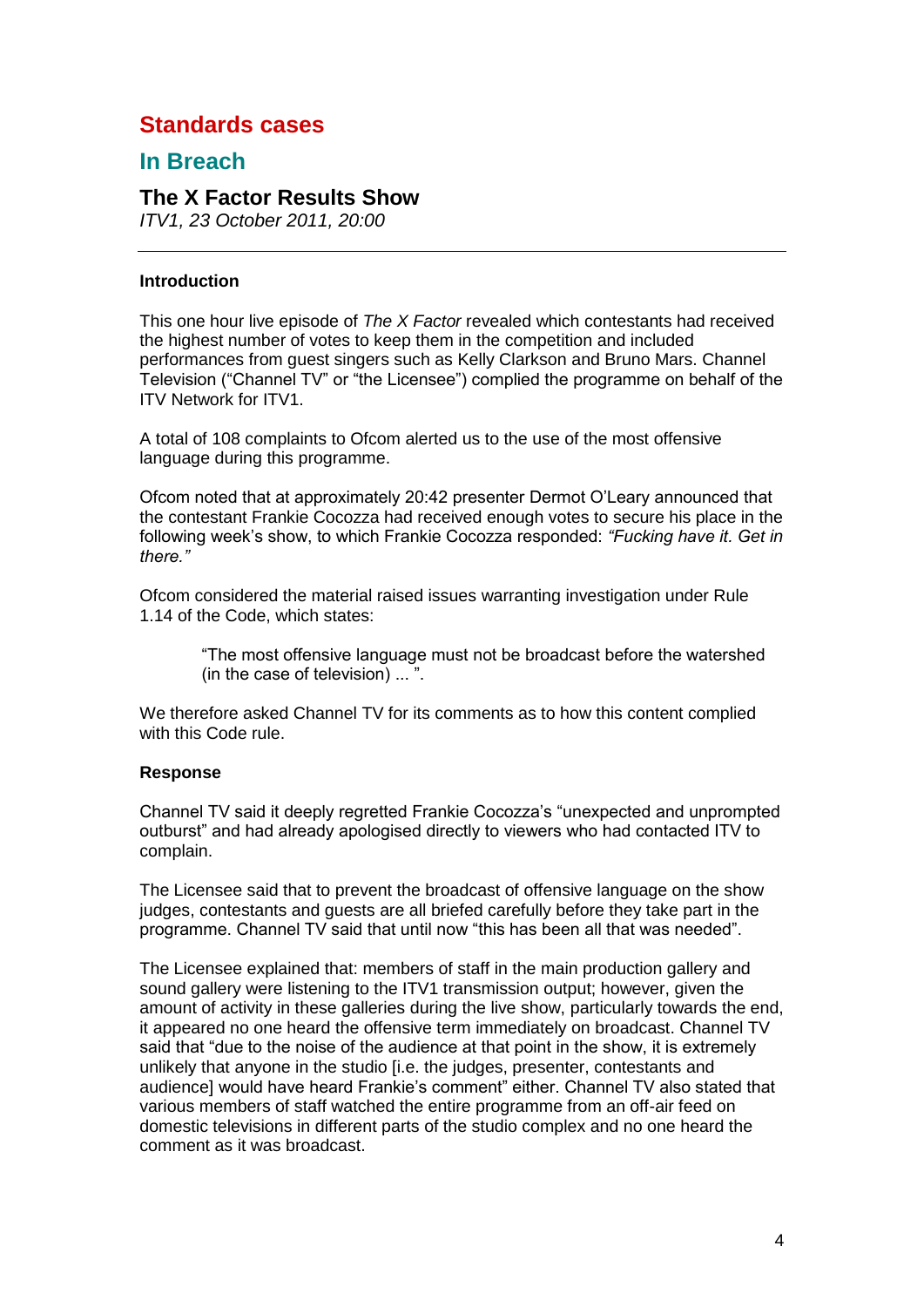Channel TV said: "Reviewing the footage it [i.e. Frankie Cocozza"s use of bad language] was barely audible above the studio furore but is just about discernable in a quieter domestic setting". In its view not all viewers would have heard the offensive language as it was broadcast.

The Licensee explained that "had we appreciated that the comment was audible to viewers, we would have asked [presenter] Dermot O"Leary to make an immediate apology". Channel TV said it only became apparent towards the end of the broadcast, through monitoring online social media activity, that in fact Frankie Cocozza had used some offensive language and that it had been heard by some viewers.

As a result, the hosts of *The Xtra Factor* on ITV2 (which is broadcast live immediately after *The X Factor Results Show*) apologised for any offence caused, as did Frankie himself. Channel TV said: "Although we are aware this was a delayed response, and we are very conscious that the digital audience is not a direct comparator to a prewatershed family audience on ITV1, *The Xtra-Factor* was our earliest opportunity to respond to the issue". It explained that it had to investigate whether or not Frankie Cocozza had in fact used offensive language during the live programme and if so, had the offensive language been broadcast. Channel TV explained that it investigated the matter instantly and dealt with it as quickly as possible given the circumstances.

The Licensee pointed out that an audio edit was made to remove the offensive language from ITV"s online catch up service (ITV Player).

Channel TV explained that as a result of this incident it has "re-briefed all the contestants and judges and we now ensure that at least one member of the team is watching the ITV1 transmission feed of the show" in a suitably quiet environment.

## **Decision**

1

Under the Communications Act 2003, Ofcom has a statutory duty to set standards for broadcast content as appear to it best calculated to secure the standards objectives, one of which is that "persons under the age of eighteen are protected". This duty is reflected in Section One of the Code.

Rule 1.14 states that the most offensive language must not be broadcast before the watershed. Ofcom's research on offensive language<sup>1</sup> clearly notes that the word "fuck" and its derivatives are considered by audiences to be among the most offensive language. Such language is unacceptable before the watershed, whatever the audience profile of the channel.

In this case, only one instance of the most offensive language was broadcast. However, Ofcom noted that the word *"fucking"* was clearly audible to viewers who were watching the programme at approximately twenty minutes before the 9pm watershed. This was particularly unacceptable in the context of a programme that attracts a substantial family audience.

Ofcom went on to consider any mitigating factors. We noted first that this was a live broadcast, which in itself presents compliance challenges to broadcasters. However,

<sup>&</sup>lt;sup>1</sup> Published August 2010: [http://stakeholders.ofcom.org.uk/binaries/research/tv](http://stakeholders.ofcom.org.uk/binaries/research/tv-research/offensive-lang.pdf)[research/offensive-lang.pdf](http://stakeholders.ofcom.org.uk/binaries/research/tv-research/offensive-lang.pdf)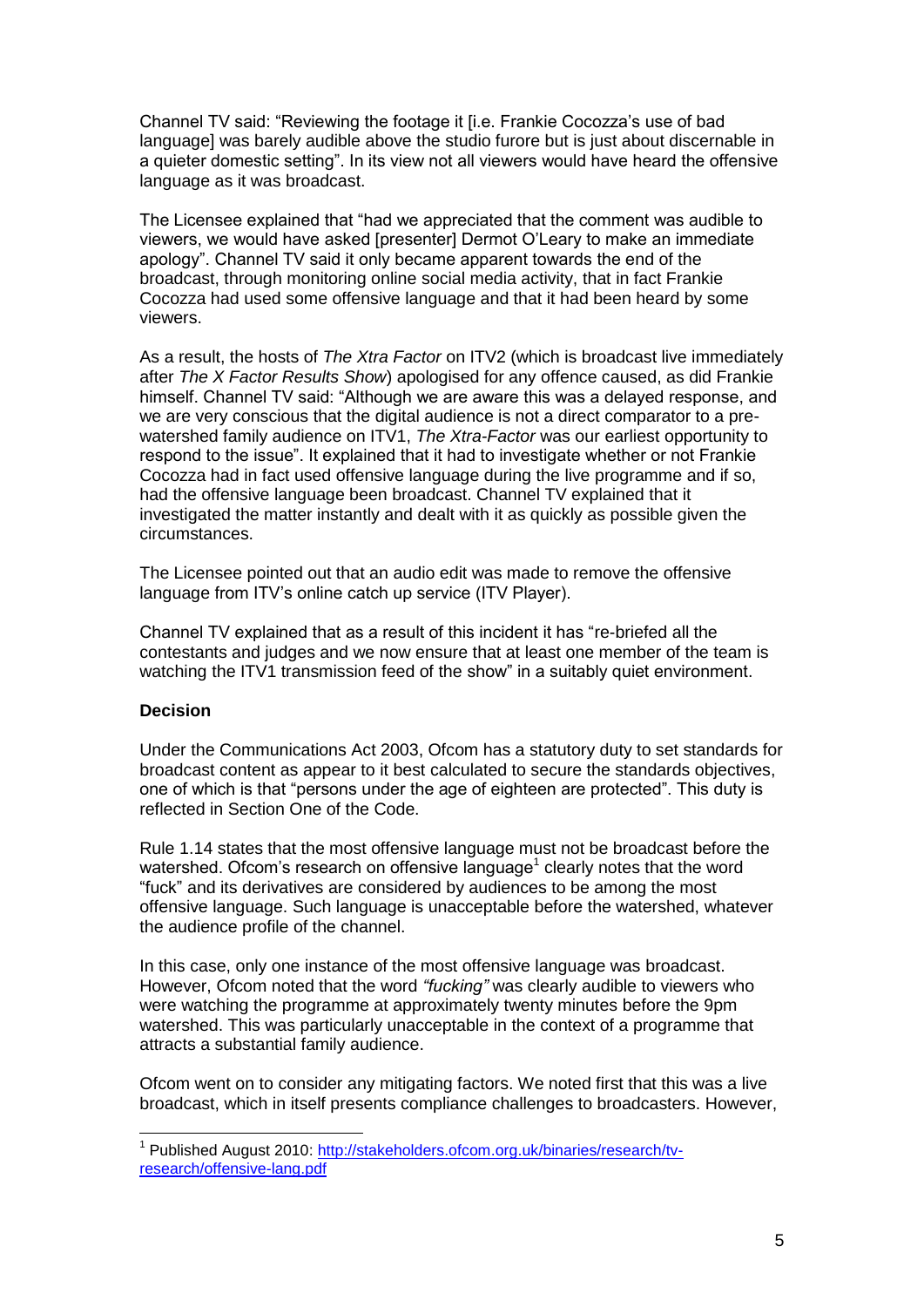we noted no apology was broadcast in this programme after the word had been used, and that the Licensee"s explanation for this was that no one in the production team had heard the offensive term due to the noise and activity in the main production gallery and sound gallery. Later that evening when the Licensee realised the offensive language had been audible to viewers, an apology was broadcast during a live interview with Frankie Cocozza on *The Xtra Factor* on ITV2. One of the hosts stated: *"Apologies to anyone who heard the swearing"* to which Frankie responded: "*yes, sorry*". Ofcom noted however that this apology was broadcast approximately 44 minutes after the offensive language occurred, and on a different channel.

We also noted that the Licensee said that extra compliance measures had been implemented in response to this incident: for example, the re-briefing of all contestants and judges about the requirement to avoid using the most offensive language before the 9pm watershed, and additional compliance measures implemented in the studio during transmission. Ofcom however considered that these measures demonstrated no more than the standard compliance arrangements expected of a licensee broadcasting a live family entertainment programme before the watershed.

Ofcom was particularly concerned that a high profile live programme such as this did not already have adequate systems in place to monitor the transmission output of the programme as it was broadcast. We considered that in this instance the offensive term was clearly audible to viewers. Had there been suitable compliance procedures in place the broadcaster could have responded in a more timely and appropriate fashion. Licensees are reminded that broadcasting live programme content can pose special challenges and as a result extra measures may be needed to ensure compliance with the Code.

The programme was in breach of Rule 1.14 of the Code.

## **Breach of Rule 1.14**

Licensees are reminded that Ofcom has recently published guidance on the compliance of material broadcast before the watershed, which is available on the Ofcom website at:

[http://stakeholders.ofcom.org.uk/binaries/broadcast/guidance/831193/watershed-on](http://stakeholders.ofcom.org.uk/binaries/broadcast/guidance/831193/watershed-on-tv.pdf)[tv.pdf.](http://stakeholders.ofcom.org.uk/binaries/broadcast/guidance/831193/watershed-on-tv.pdf)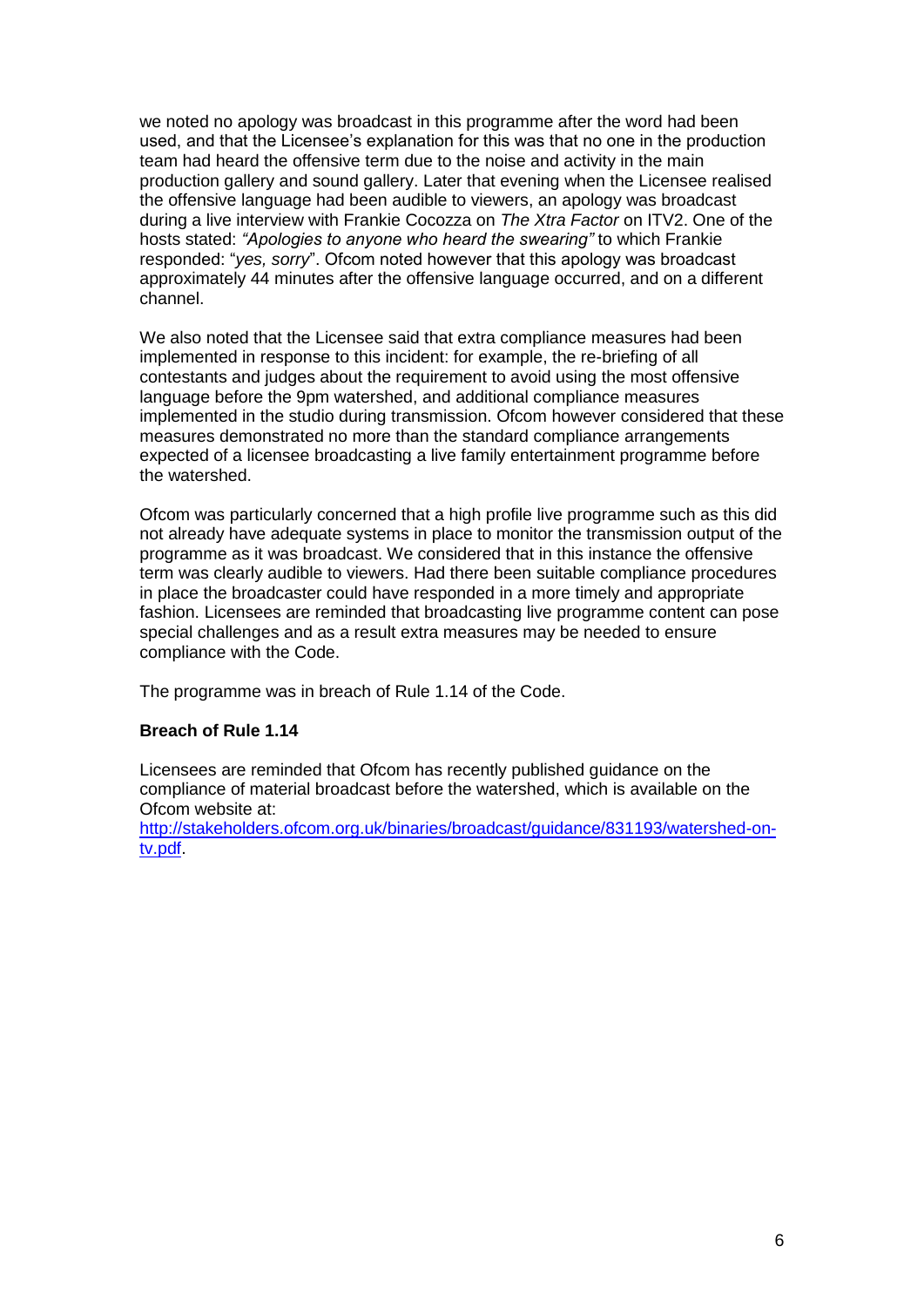# **In Breach**

## **ChatGirl TV**

*Adult Channel (Channel 901), 4 November 2011, 21:00 to 21:30* 

## **Introduction**

*ChatGirl TV* is a segment of interactive "adult chat" advertising content broadcast on the licensed service known as the Adult Channel. This service is broadcast on Sky Channel 901. The service is freely available without mandatory restricted access and is situated in the "adult" section of the Sky electronic programme guide ("Sky EPG"). Viewers are invited to contact onscreen presenters via premium rate telephony services ("PRS"). The female presenters dress and behave in a sexually provocative way while encouraging viewers to contact the PRS numbers.

The licence for the Adult Channel is owned and operated by Playboy UK TV Limited/ Benelux Ltd ("Playboy TV" or "the Licensee"). The content is supplied by a third party, Access All Media Ltd, but Playboy TV is responsible for the compliance of the service.

Ofcom received a complaint that the sexual content detailed below was too strong immediately after the watershed.

## *ChatGirlTV,* Adult Channel, 4 November 2011, 21:00 to 21:30

The female presenter was wearing a one piece black and white patterned outfit. This consisted of two thin strips of fabric covering her nipples only joined by strings to a thin strip of fabric which covered her inner genital area only. Over the top of this outfit she wore leather-look hot pants which had a zip at the front which she pulled down at approximately 21:02 to reveal her pubic area and inside the thin fabric covering her inner genital area.

From 21:00 the presenter adopted various positions. She lay on her side gently thrusting her hips forward and at times lifted up a leg to reveal her crotch area in greater detail. In this position, she pulled tightly on the strings connecting the strip of fabric covering her inner genital area to emphasise her pubic area and she repeatedly stroked her legs and inner thighs. The camera regularly zoomed into the presenter"s crotch in an intrusive and prolonged manner during the broadcast.

The presenter also lay on her front and pulled down her hot pants to under her buttocks and thrust her bottom upwards. The images of the bare buttocks, shot to the side to avoid genital detail, were at times close up and prolonged.

Ofcom considered this material raised issues warranting investigation under BCAP Code Rule 32.3, which states:

"Relevant timing restrictions must be applied to advertisements that, through their content, might harm or distress children of particular ages or that are otherwise unsuitable for them."

We therefore and asked Playboy TV to provide comments on how this broadcast advertising content complied with this rule.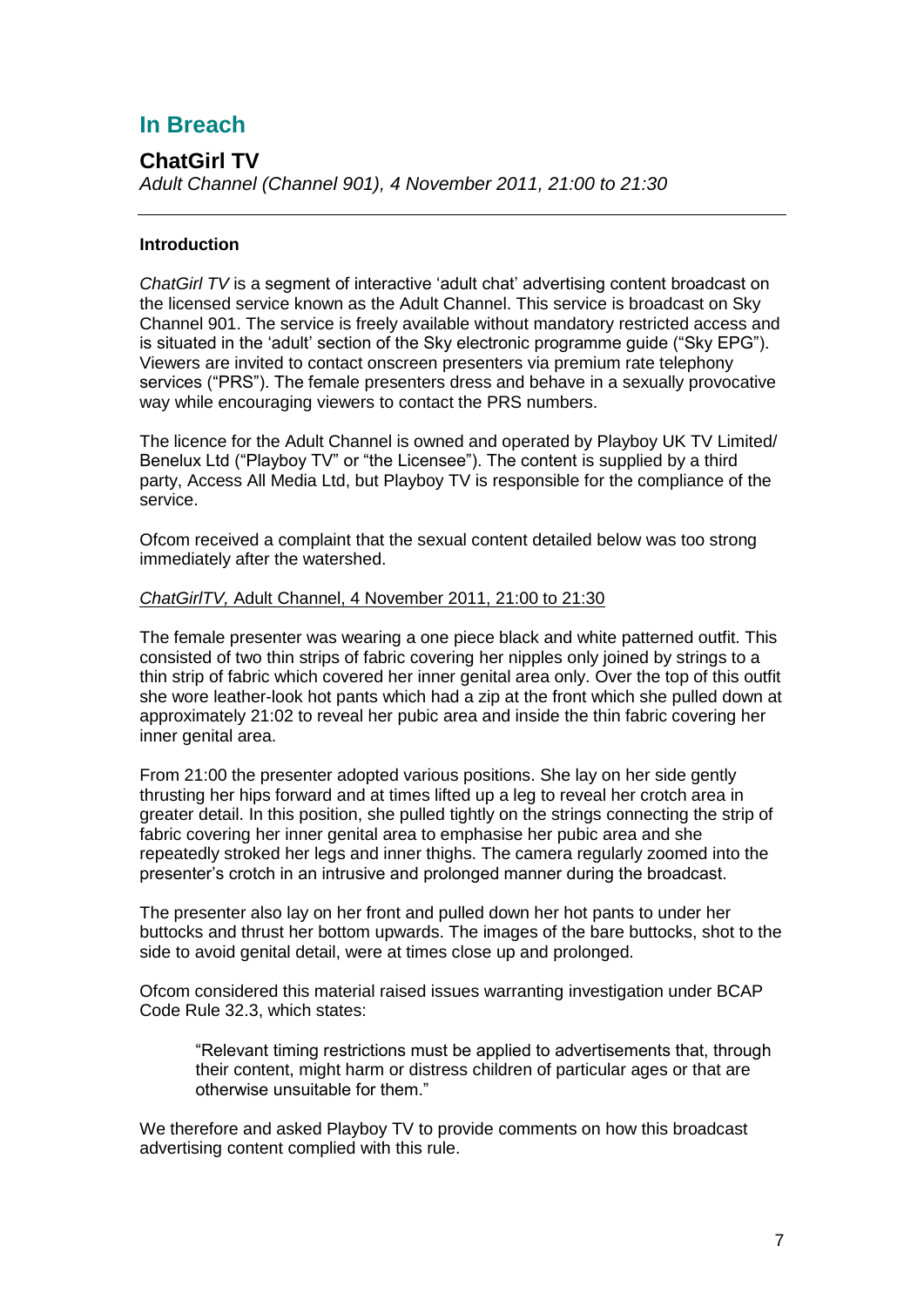## **Response**

Playboy TV viewed the material and confirmed that it "did not conform to the guidelines" on adult PRS services<sup>1</sup>.

The content supplier, Access All Media, also wrote to Ofcom and conceded that "on some occasions her [the presenter"s] movements, together with the camera-work, have resulted in content which appears stronger than intended due to the skimpy nature of her outfit". It further accepted that "the close-ups were unfortunate given the presenter"s outfit. We can now see how the combination of the close-ups and the presenter"s outfit served to increase the strength of the content beyond the intended threshold, for which we sincerely apologise".

Playboy TV explained that it had a number of licences where the content was provided by a third party but as the Licensee it acknowledged its responsibility "to ensure all our content complies with the Code regardless of its source".

Since 15 November 2011, the Licensee stated that it had taken considerable steps to introduce further measures to ensure material was compliant<sup>2</sup>. These steps included: recruiting two additional members of staff to comply adult PRS content; remaining in daily contact with the production companies to discuss potential issues; making visits to production companies to reiterate the guidance in detail with producers and presenters; and liaising with Ofcom to discuss compliance issues. Further, the content supplier also confirmed that it also had undertaken a rigorous compliance review with Playboy TV to ensure that no further incidents of this nature would occur.

Unfortunately, the Licensee explained, these additional measures were not in place on 4 November 2011 when this content was broadcast. However now they were fully operational they demonstrated a considerable effort to ensure "a robust and structured approach to compliance" going forward.

## **Decision**

1

Under the Communications Act 2003 ("the Act"), Ofcom has a statutory duty to require the application, in the case of all television and radio services, of standards that provide adequate protection to members of the public from the inclusion of offensive and harmful material. Ofcom has a duty to set such standards as appear to it best calculated to secure the standards objectives, one of which is that "the inclusion of advertising which may be misleading, harmful or offensive in television and radio services is prevented". This standards objective is reflected in the rules set out in the BCAP Code.

Since 1 September 2010 all PRS-based "daytime chat" and "adult chat" television services have no longer been regulated as editorial content but as long-form

 $1$  The guidance referred to is Ofcom's guidance on the advertising of telecommunicationsbased sexual entertainment services and PRS daytime chat services updated and reissued on 27 July 2011: [http://stakeholders.ofcom.org.uk/binaries/broadcasting/guidance/bcap](http://stakeholders.ofcom.org.uk/binaries/broadcasting/guidance/bcap-guidance.pdf)[guidance.pdf.](http://stakeholders.ofcom.org.uk/binaries/broadcasting/guidance/bcap-guidance.pdf)

 $2$  On 9 November 2011, Ofcom fined Playboy TV a total of £110,000 for various breaches of the BCAP Code concerning a number of "adult chat" television services: [http://stakeholders.ofcom.org.uk/binaries/enforcement/content-sanctions](http://stakeholders.ofcom.org.uk/binaries/enforcement/content-sanctions-adjudications/Just4Us-Sanction.pdf)[adjudications/Just4Us-Sanction.pdf.](http://stakeholders.ofcom.org.uk/binaries/enforcement/content-sanctions-adjudications/Just4Us-Sanction.pdf)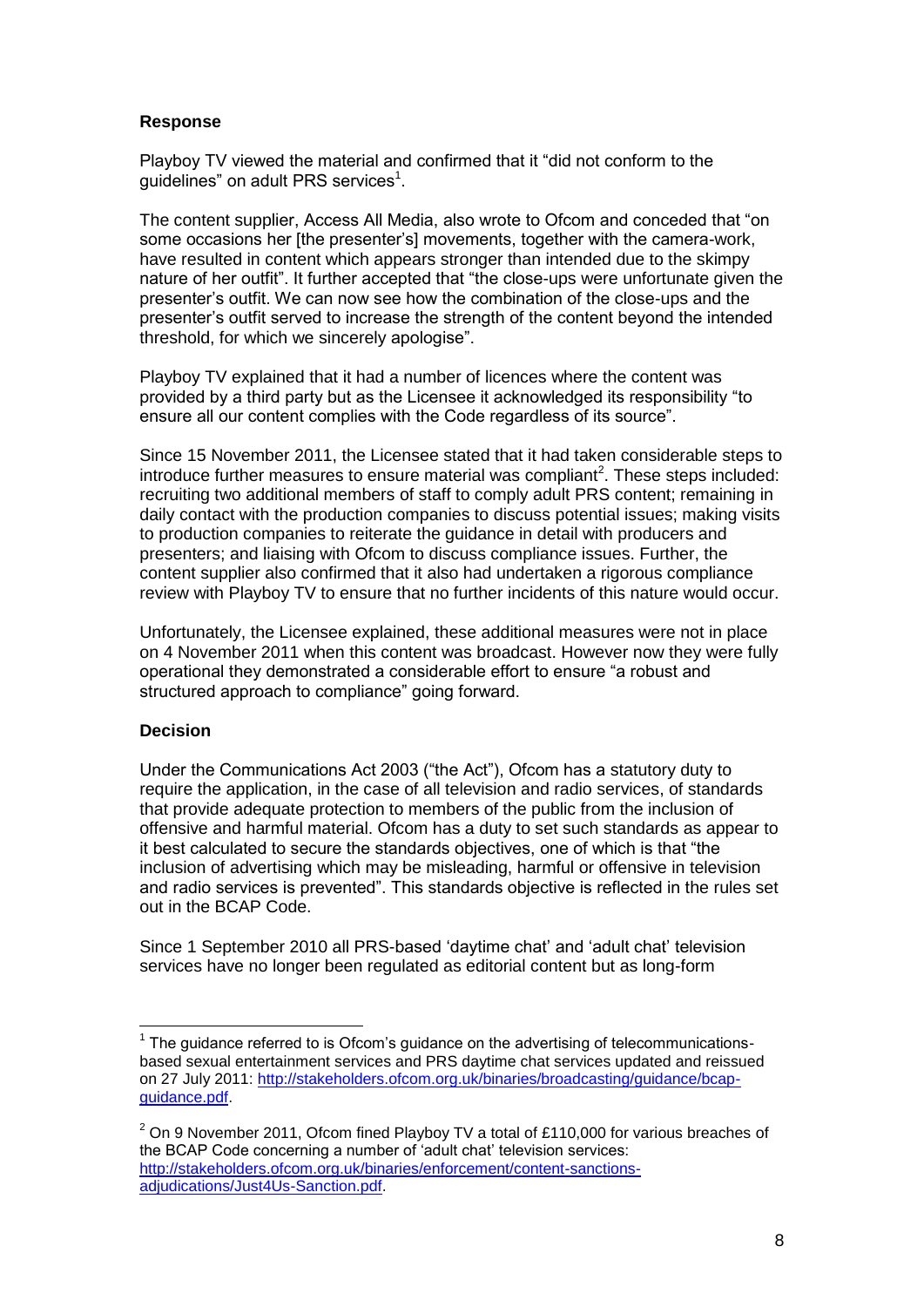advertising i.e. teleshopping. From that date the relevant standards code for such services became the BCAP Code rather than the Broadcasting Code.

The BCAP Code contains rules which permit "adult chat" services to be advertised (and so broadcast) within prescribed times and on free-to-air channels that are specifically licensed by Ofcom for that purpose. When setting and applying standards in the BCAP Code to provide adequate protection to members of the public from serious or widespread offence, Ofcom must have regard to the need for standards to be applied in a manner that best guarantees an appropriate level of freedom of expression in accordance with Article 10 of the European Convention of Human Rights, as incorporated in the Human Rights Act 1998. However, the advertising content of "adult chat" services has much less latitude than is typically available to editorial material in respect of context and narrative. A primary intent of advertising is to sell products and services, and consideration of acceptable standards will take that context into account.

Rule 32.3 of the BCAP Code states: "Relevant timing restrictions must be applied to advertisements that, through their content, might harm or distress children of particular ages or that are otherwise unsuitable for them."

Appropriate timing restrictions are judged according to factors such as: the nature of the content; the likely number of children in the audience; the likely age of those children; the time of the broadcast; the position of the channel in the relevant electronic programme guide (e.g. the "adult" section); any warnings; and mandatory restricted access. It should be noted that the watershed starts at 21:00 and broadcast advertising material unsuitable for children should not, in general, be shown before 21:00 or after 05:30.

On 27 July 2011 Ofcom published revised guidance on the advertising of telecommunications-based sexual entertainment services and PRS daytime chat services (the "Chat Service Guidance")<sup>3</sup>. This clearly sets out what Ofcom considers to be acceptable to broadcast on these services post-watershed. In particular, the Chat Service Guidance states that with regard to material broadcast after 21:00 "adult chat" broadcasters should ensure that:

 "After 9pm any move towards stronger – but still very restrained – material containing sexual imagery should be gradual and progressive. There should not for example be any miming of sexual acts between 9 and 10pm".

In addition, Ofcom has also made clear in numerous previous published findings that stronger material should appear later in the schedule and that the transition to more adult material should not be unduly abrupt at the  $21:00$  watershed<sup>4</sup>.

In applying BCAP Code Rule 32.3, Ofcom had first to decide if the broadcast material was unsuitable for children.

4 For example:

 $\overline{a}$ 

- *Elite Nights*, Elite TV and Elite TV 2: <http://stakeholders.ofcom.org.uk/enforcement/broadcast-bulletins/obb179/>
- *Dirty Talk Live*:<http://stakeholders.ofcom.org.uk/enforcement/broadcast-bulletins/obb171/>

 *Red Light 2,* [http://stakeholders.ofcom.org.uk/binaries/enforcement/broadcast](http://stakeholders.ofcom.org.uk/binaries/enforcement/broadcast-bulletins/obb196/obb196.pdf)[bulletins/obb196/obb196.pdf](http://stakeholders.ofcom.org.uk/binaries/enforcement/broadcast-bulletins/obb196/obb196.pdf)

<sup>&</sup>lt;sup>3</sup> <http://stakeholders.ofcom.org.uk/binaries/broadcast/guidance/bcap-guidance.pdf>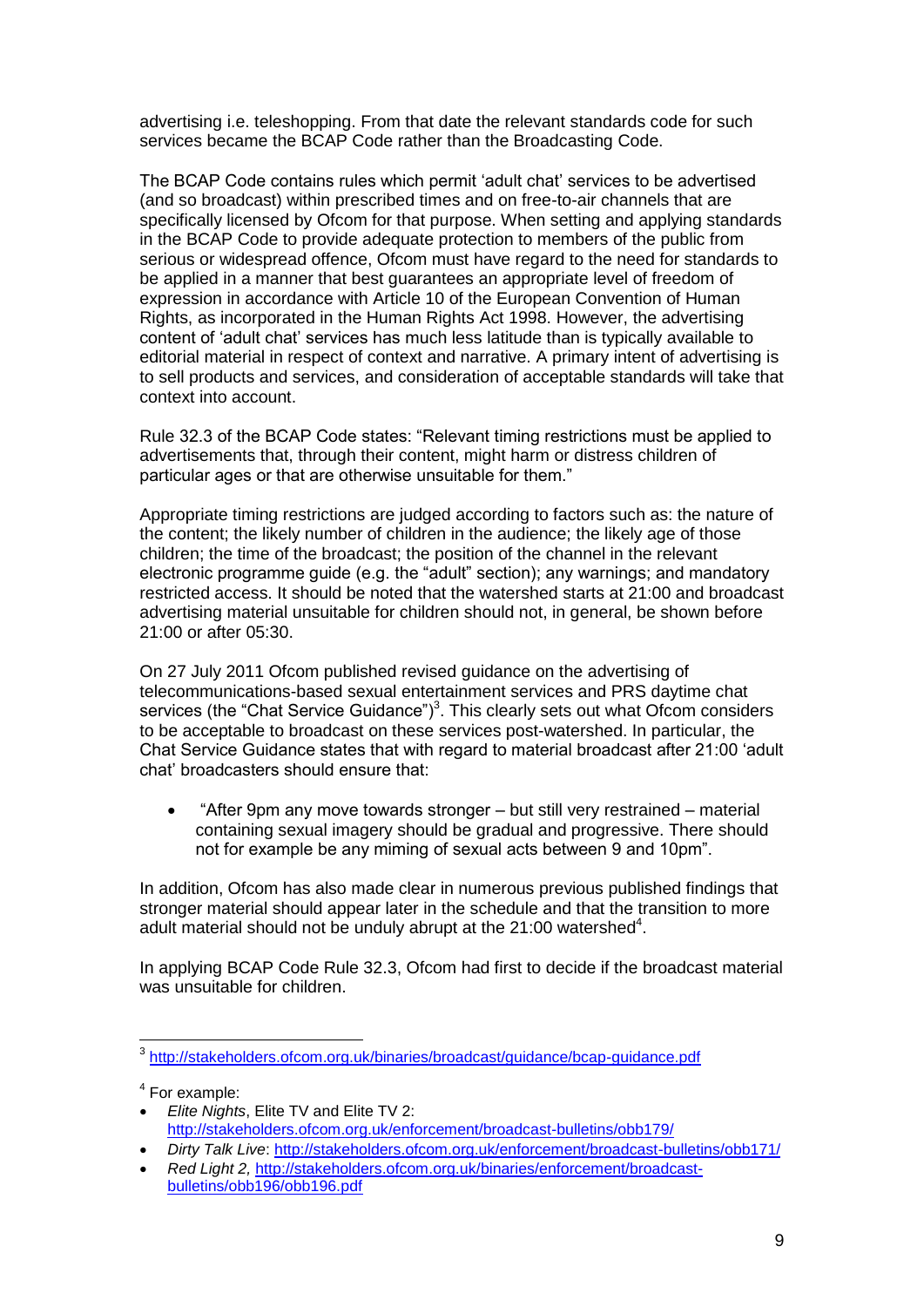Ofcom noted that between 21:00 and 21:30, the female presenter wore extremely skimpy clothing that revealed the majority of her breasts and her pubic area. In addition, she pulled down her shorts to reveal her buttocks, opened the zip of the shorts fully to reveal her pubic area and pulled tightly on the outfit strings to emphasise her outer genital area. While wearing this very skimpy clothing, she adopted sexual positions – both with her legs open to the side and gently thrusting forward with her hips, and on her front with her bare buttocks raised and thrusting. During the broadcasts, Ofcom noted the presenter regularly stroked her breasts and inner thighs. The frequent close up onscreen images of her crotch area and buttocks were intrusive and prolonged.

In Ofcom"s view, the revealing clothing, sexual positions and close up intrusive images were intended to be sexually provocative in nature. In light of this behaviour and imagery, Ofcom concluded that this material was clearly unsuitable for children.

Ofcom then considered whether relevant timing or scheduling restrictions had been applied by Playboy TV to this broadcast. Ofcom took account of the fact that the channel is in the 'adult' section of the Sky EPG. However, this material was broadcast on a channel without mandatory restricted access in the period immediately after the 21:00 watershed, when some children may have been available to view, some unaccompanied by an adult.

Ofcom also had regard to the likely expectations of the audience for programmes broadcast at this time of day on a channel in the "adult" section of the Sky EPG without mandatory restricted access directly after the 21:00 watershed. In Ofcom"s opinion, viewers (and in particular parents) would not expect such material to be broadcast and available to view so soon after 21:00, particularly given that material broadcast on such services prior to 21:00 should be non-sexual in tone and apparent intent. The broadcast of such sexualised content was inappropriate to advertise "adult sex" chat so soon after the 21:00 watershed. This broadcast was therefore in breach of BCAP Code Rule 32.3.

Ofcom has recently recorded several breaches of the BCAP Code<sup>5</sup> against Playboy TV and Just4Us (a wholly owned subsidiary of Playboy TV Limited/Benelux Ltd). The breaches recorded in Bulletin 185 were considered to be so repeated and serious that Ofcom imposed a financial penalty on the Licensee totalling £110,000 $^6$  on 9 November 2011. This present contravention of the BCAP Code is another example of poor compliance by the Licensee, given the strength of the material broadcast immediately following the watershed. However, Ofcom notes that the Licensee states it has taken several measures to improve its compliance since 15 November 2011. We would therefore anticipate no further similar breaches of the BCAP Code. Also the Licensee admitted promptly and fully that this content did not comply with the Chat Service Guidance. Playboy TV remains on notice however that any further similar contraventions of the BCAP Code will be considered for further regulatory action by Ofcom.

## **Breach of BCAP Code Rule 32.3**

1

<sup>&</sup>lt;sup>5</sup> See: Broadcast Bulletin 185, 4 July 2011:

<http://stakeholders.ofcom.org.uk/enforcement/broadcast-bulletins/obb185/> and Broadcast Bulletin 196, 19 December 2011: [http://stakeholders.ofcom.org.uk/enforcement/broadcast](http://stakeholders.ofcom.org.uk/enforcement/broadcast-bulletins/obb196/)[bulletins/obb196/](http://stakeholders.ofcom.org.uk/enforcement/broadcast-bulletins/obb196/)

<sup>6</sup> See: Broadcast Bulletin 194, 21 November 2011: <http://stakeholders.ofcom.org.uk/enforcement/broadcast-bulletins/obb194/>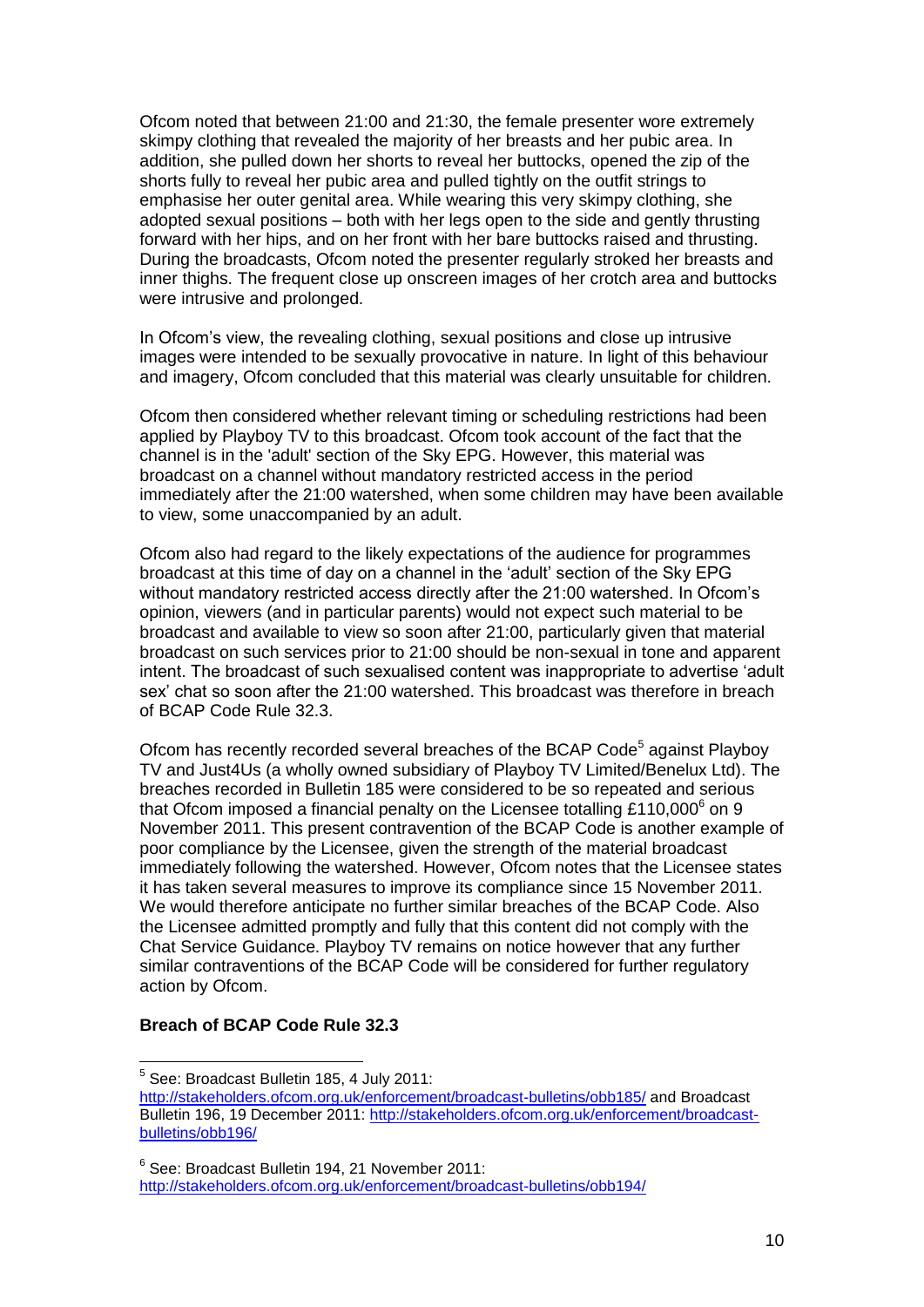# **Resolved**

## **Big Brother: Live Final**

*Channel 5, 11 November 2011, 21:00*

## **Introduction**

The 2011 series of *Big Brother* was the first television programme broadcast in the UK that invited viewers to pay to vote via the social networking website Facebook<sup>1</sup>.

Viewers wishing to vote using this method were required to purchase votes with Facebook 'credits', with one credit buying one vote. The cost of one vote was approximately 6.5p and votes were sold in blocks with a minimum spend of between 65p and £3.26 depending on the route of purchase. Viewers were told on air and when buying Facebook credits to purchase votes that they had to use those votes by the time voting closed in the Live Final.

Viewers could also vote by dialling a premium rate telephone number.

On several occasions during the Live Final, presenter Brian Dowling invited viewers to vote and gave details of both methods.

Ofcom received seven complaints from viewers who had been unable to access the Big Brother Facebook page during the final stages of the voting window. Therefore, they were unable to place votes that they had already purchased.

Ofcom considered that the case raised issues warranting investigation under Rule 2.14 of the Code which states:

"Broadcasters must ensure that viewer and listeners are not materially misled about any broadcast competition or voting."

We therefore sought comments from Channel 5 Broadcasting Limited ("Channel 5" or "the Licensee") as to how the vote complied with this rule.

## **Response**

The Licensee said it "takes its obligations in respect of competitions and voting very seriously and has robust procedures in place which…ensure that the voting process is carried out competently and fairly". It added that the Big Brother Facebook application was hosted by "one of Europe"s leading managed service providers" and that it "carefully planned the use of the Facebook application and server capability based on reasonable estimates of expected voting patterns using a new voting service".

However, Channel 5 explained that in the final ten minutes of the voting window, the server was "temporarily overloaded due to exceptionally high traffic levels across the entire Big Brother application (i.e. not just traffic from those wishing to vote)". Therefore, "the server was unable to cope with the surge in traffic on the whole Big

<sup>1</sup>  $1$  In Broadcast Bulletin 188 (available to view at:

[http://stakeholders.ofcom.org.uk/enforcement/broadcast-bulletins/obb188/\)](http://stakeholders.ofcom.org.uk/enforcement/broadcast-bulletins/obb188/), Ofcom announced the launch of a year long trial allowing broadcasters to offer paid-for viewer participation for audience voting and competition schemes using web-based applications.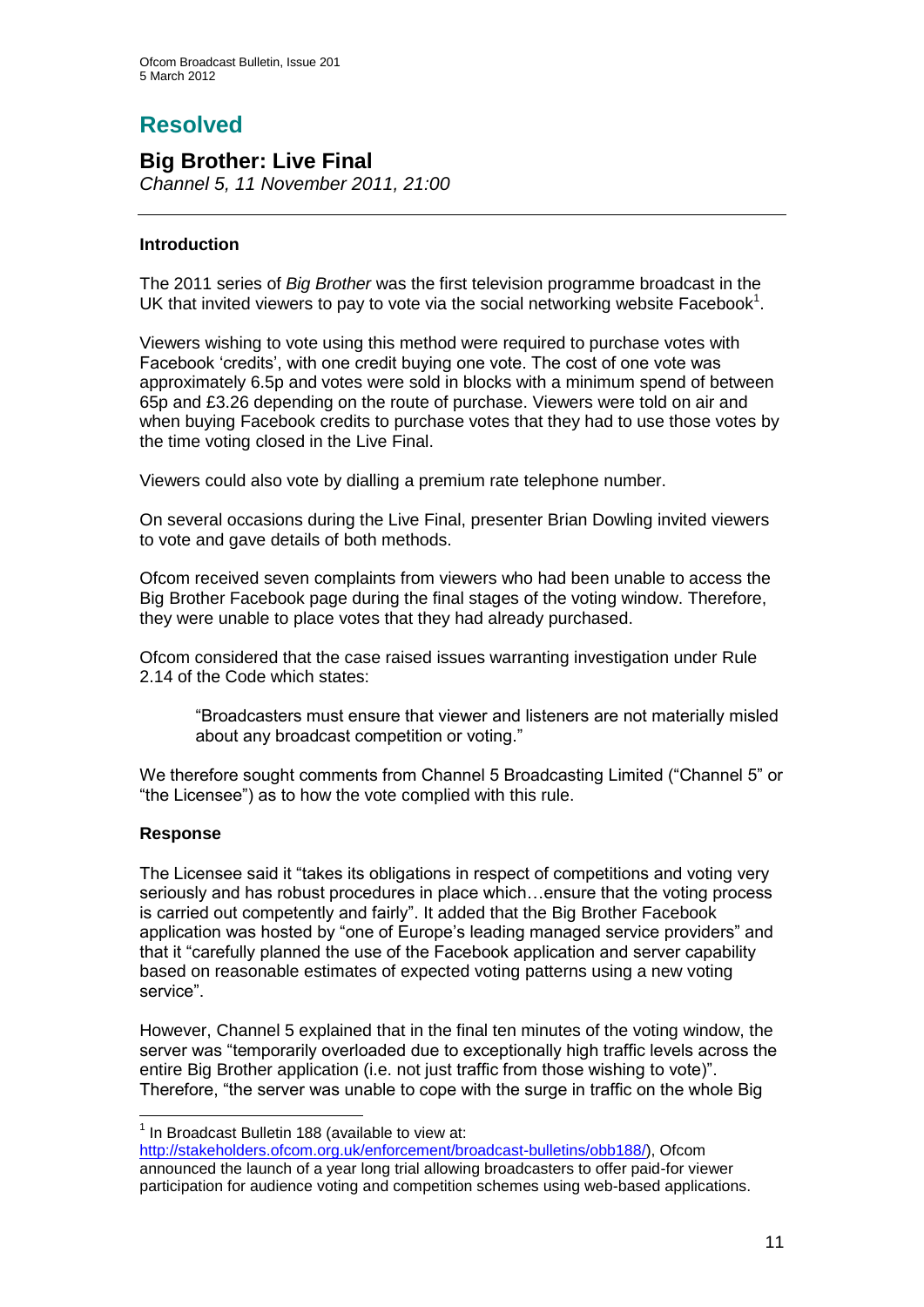Brother Facebook application and some Facebook users were either unable to vote expediently or at all."

The Licensee said that the incident was reported to have occurred at 21:48 and at 21:50 it ran a series of tests "to determine whether there was in fact an issue with the server". Further tests and discussions with the service provider meant that "[b]y the time the engineers were able to conclude their tests, all voting for the series had already closed."

Regardless of this incident, Channel 5 argued that "[v]iewers were not misled, certainly not materially so as is the test set out in rule 2.14 of the Code". It also pointed to Sections 29 and 40 of its Terms and Conditions in relation to Big Brother and voting, the location of which, it said, was "routinely referenced on-air":

- Section 29: "Please note that Big Brother voting credits are non-transferable and non-refundable and are only valid for the 2011 series of Celebrity Big Brother and Big Brother."
- Section 40: "Channel 5…do not accept any responsibility whatsoever for any technical failure or malfunction or any other problem in any telephone network or line, system, server, provider or otherwise which may result in any vote being lost or not properly registered or recorded."

Whilst acknowledging that some users were unable to lodge their pre-paid votes via the Facebook application, referring to Section 40 of its Terms and Conditions, Channel 5 said it was "not liable for any Facebook votes not being registered or recorded due to the technical failure it had with the server." However, it "decided that any person (i.e. irrespective of the whether they were affected by the technical difficulties during this period)" who had remaining votes could use them in the subsequent Celebrity Big Brother series broadcast in January 2012. Alternatively, Channel 5 said it would, "upon reasonable request within a reasonable timeframe", provide users with a refund to the value of their remaining credits.

To reduce the likelihood of a similar incident occurring in future series, the Licensee said that capacity on the server hosting the Facebook application was being increased "sevenfold" and it was "confident that this level of capacity exceeds the expected traffic throughout the forthcoming series". It added that its procedures "have been further tightened so that any such issues can be detected and resolved sooner" and that its Digital team will "continue to monitor similar potential issues during future series of Big Brother and Celebrity Big Brother so that the prevention of potentially serious issues can be achieved."

The Licensee also provided Ofcom with voting information. Having assessed this information, Ofcom was satisfied that the problems experienced on the Facebook application server would not have affected the outcome of the vote.

## **Decision**

Under the Communications Act 2003, Ofcom has a statutory duty to set standards for broadcast content as appear to it best calculated to secure the standards objectives, one of which is that "generally accepted standards are applied to the contents of television and radio services so as to provide adequate protection for members of the public from the inclusion in such services of offensive and harmful material".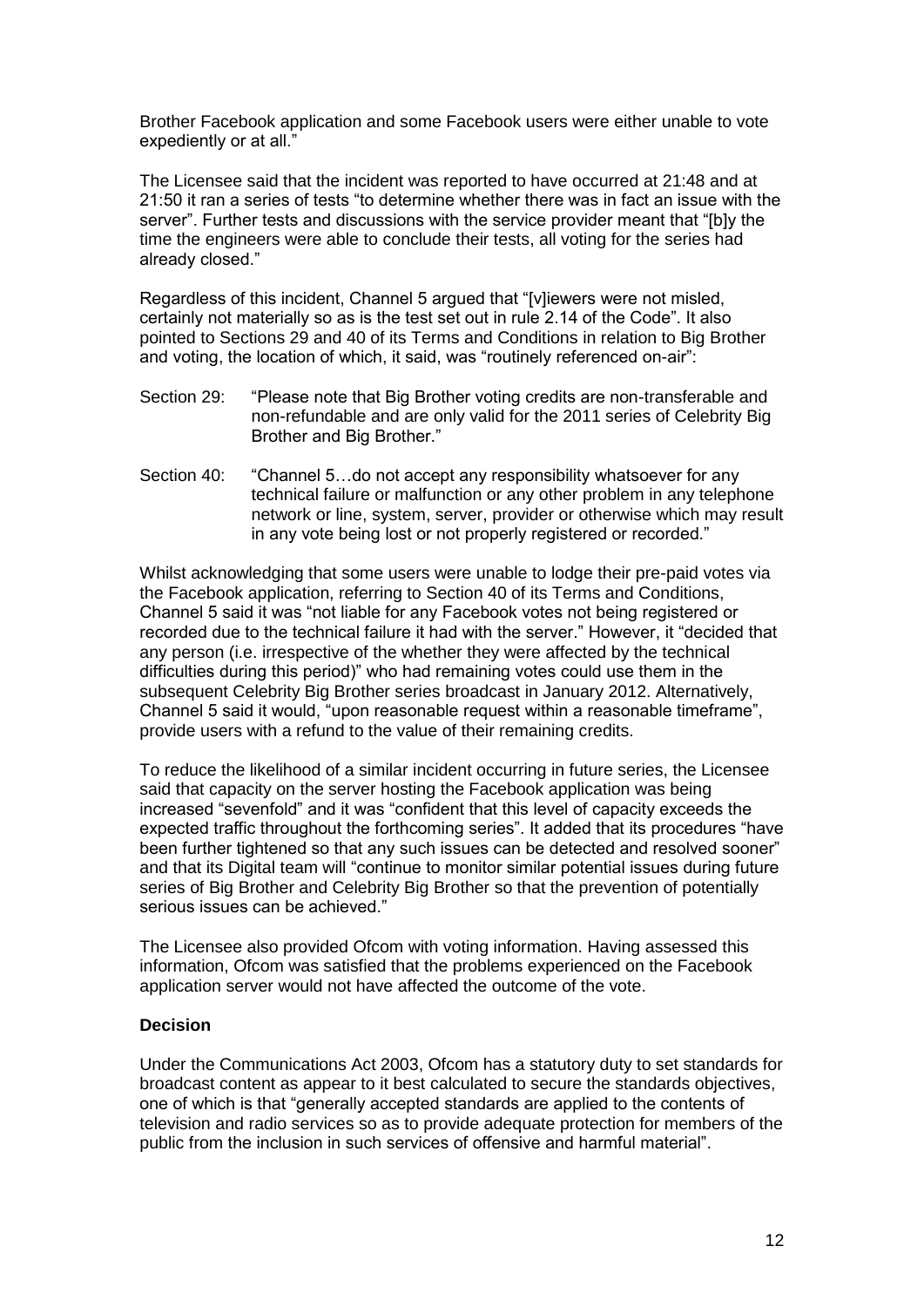These objectives are reflected in, among other rules, Rule 2.14, which serves to prevent broadcast competitions and voting from misleading the audience in such a way as to cause material harm, such as financial loss.

Ofcom noted that this was the first time that a UK television programme had used such a voting mechanism and acknowledged that there may be elements of uncertainty about its operation and demand for the service. Nonetheless, under the terms of its Ofcom licence, Channel 5 is responsible for ensuring that all of its audience voting systems are robust. Ofcom was therefore concerned that the systems in place were not sufficiently robust to handle the increase in demand that occurred at 21:48.

Ofcom also noted Channel 5"s reference to Sections 29 and 40 of the Licensee"s voting Terms and Conditions regarding liability for "unregistered" or "lost" votes. Ofcom takes this opportunity to remind Channel 5 that this does not absolve it of its responsibilities to viewers in respect of Rule 2.14 of the Code. Ofcom accepted that Channel 5 did not deliberately intend to mislead viewers about the Facebook voting process. Nevertheless, given that viewers had been told they could use their votes until voting closed in the Live Final, and voting via the Facebook application in the final ten minutes was not possible for a number of users, Ofcom considered those users were misled as to the timeframe in which they could place their votes, however unintentionally.

However, Ofcom noted the Licensee"s decision to allow unregistered votes either to be refunded or used for the subsequent *Celebrity Big Brother* series, and to increase server capacity for the *Big Brother* Facebook application thereby reducing the risk of a similar incident occurring in future Big Brother series. Ofcom also noted the action undertaken by Channel 5 to improve the speed at which any such incidents would be identified and reported. Taking these actions into account, Ofcom considers the matter resolved.

In view of the Licensee"s precautionary measures, Ofcom does not expect a recurrence of the matter and takes this opportunity to remind Channel 5 of its obligations under the Code in this area and its responsibilities under its licence in relation to its communications with viewers.

## **Resolved**

## **Note to Broadcasters**

The trial period referred to in the opening paragraph of this Finding began on Monday 22 August 2011 and will end on Monday 20 August 2012.

In brief, the pilot period allows broadcasters to refer on air to self-standing websites or apps downloadable to mobile phones and related devices, or both, as means for viewers to vote or submit competition entries, subject to other relevant Code rules. The pilot period applies only to audience voting and competition schemes and a premium rate telephony (PRS) means of entry must be one of the routes available.

Licensees interested in taking advantage of the opportunities provided by the trial period are urged to read the full note published in Broadcast Bulletin 188 and available at the link given in footnote 1 above.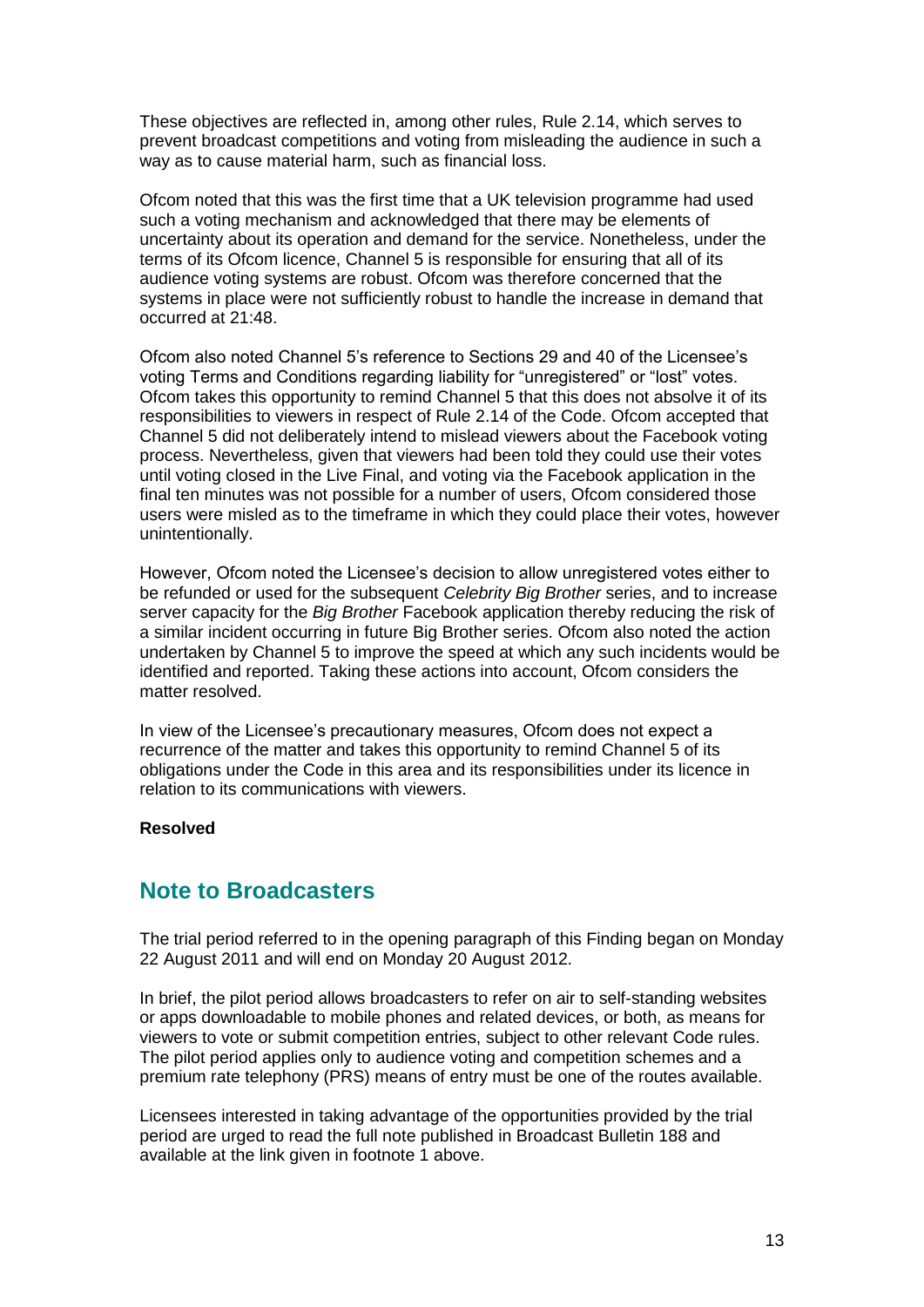After the close of the pilot period Ofcom will assess its impact and associated issues. If appropriate in the light of that assessment we may decide to undertake a more wide-ranging formal review of this area of the Code and its application.

Broadcasters should contact John Stables at Ofcom [\(john.stables@ofcom.org.uk\)](mailto:john.stables@ofcom.org.uk) if they have any questions about the pilot period.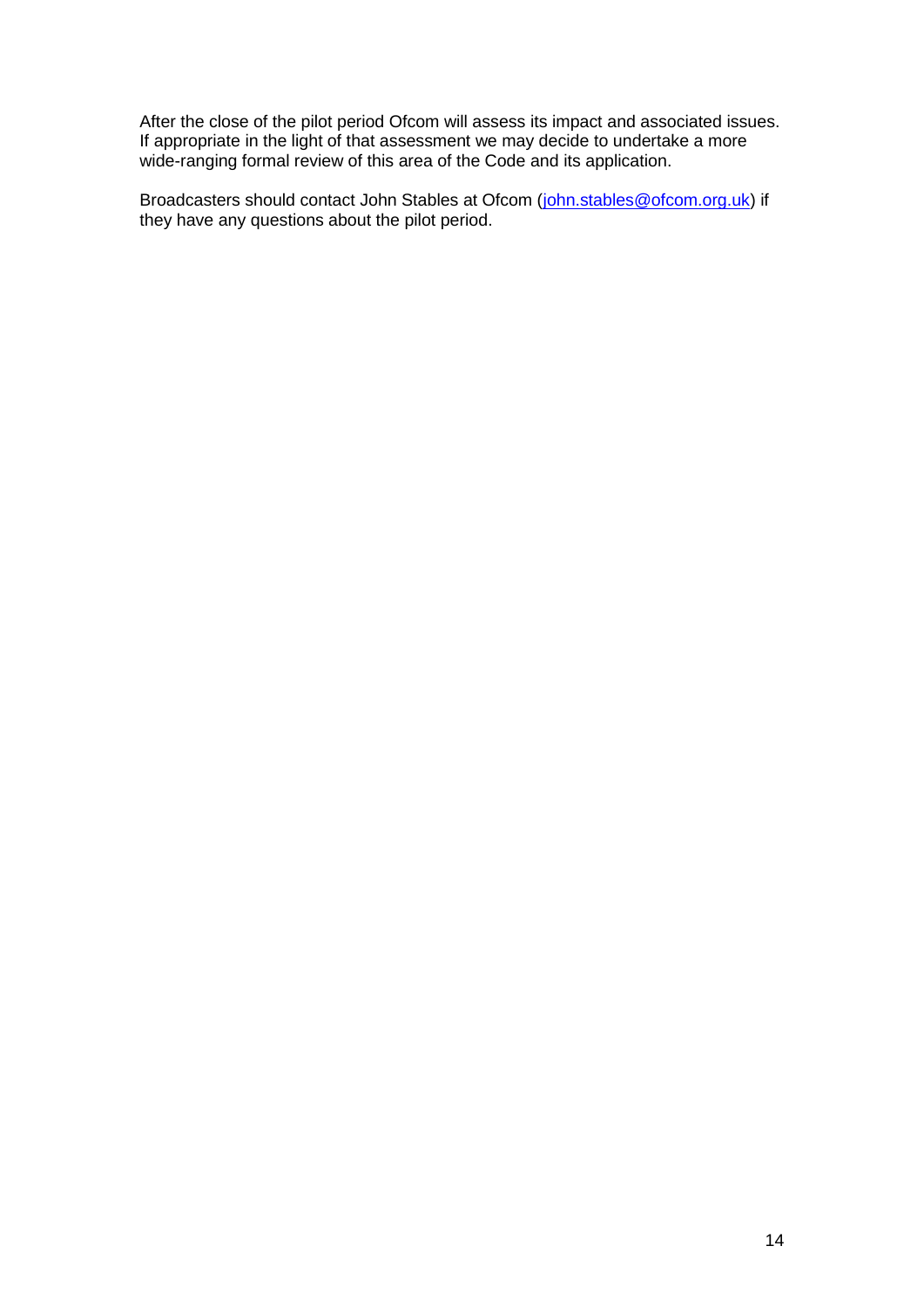# **Fairness and Privacy Cases**

# **Upheld**

## **Complaint by Dr James De Meo**

*The Sex Researchers*, *Channel 4, 23 June 2011*

**Summary:** Ofcom has upheld this complaint of unjust or unfair treatment in the programme as broadcast made by Dr James De Meo.

This programme, about the work of researchers into human sexuality, referred to the work of Dr Wilhelm Reich, an Austrian born psychiatrist and psychoanalyst (who died in 1957). The programme claimed that Dr Reich had suggested that the better the sexual orgasm a person experienced, the more energy, which he termed "orgone", appeared to be released and that Dr Reich encouraged people to have as many orgasms as possible to bring health and harmony to the world. The programme stated that Dr Reich began to:

*"...break Freud"s strict rules in his psychoanalytical sessions by encouraging patients to undress and pressing hard on what he termed their "body armour" until the patient climaxed and released wave upon wave of orgone".*

The programme"s commentary was accompanied by a dramatic reconstruction depicting Dr Reich engaged in *"orgone therapy"* with a naked woman lying on a couch and reaching orgasm. The programme went on to say that although popular with his patients, many of Dr Reich's colleagues considered that he had crossed the line of acceptable behaviour for a psychoanalyst and questions about his methods lead to rumours about his mental health.

Interview footage of Dr De Meo was shown during this part of the programme. He was also shown demonstrating how an "orgone accumulator" worked and explaining how the accumulator harnessed orgone energy that was then, he believed, transferred into the body.

Dr De Meo complained to Ofcom that he was treated unjustly or unfairly in the programme as broadcast.

Ofcom found that:

- The broadcaster and programme makers had failed to take sufficient steps to ensure that Dr De Meo"s consent for his contribution to the programme remained valid after significant changes were made to the nature of the programme.
- Although Dr De Meo"s contribution was not edited unfairly in the programme as broadcast, the manner in which Dr De Meo was presented in the programme was likely to have materially affected viewers" understanding of Dr De Meo and his research in a way that was unfair to him.

## **Introduction**

On 23 June 2011, Channel 4 broadcast the second episode of a three part series of programmes entitled *The Sex Researchers*. The series looked at the work of scientists and researchers who have studied human sexuality and examined some of the experiments that have been conducted to try and understand it, and in some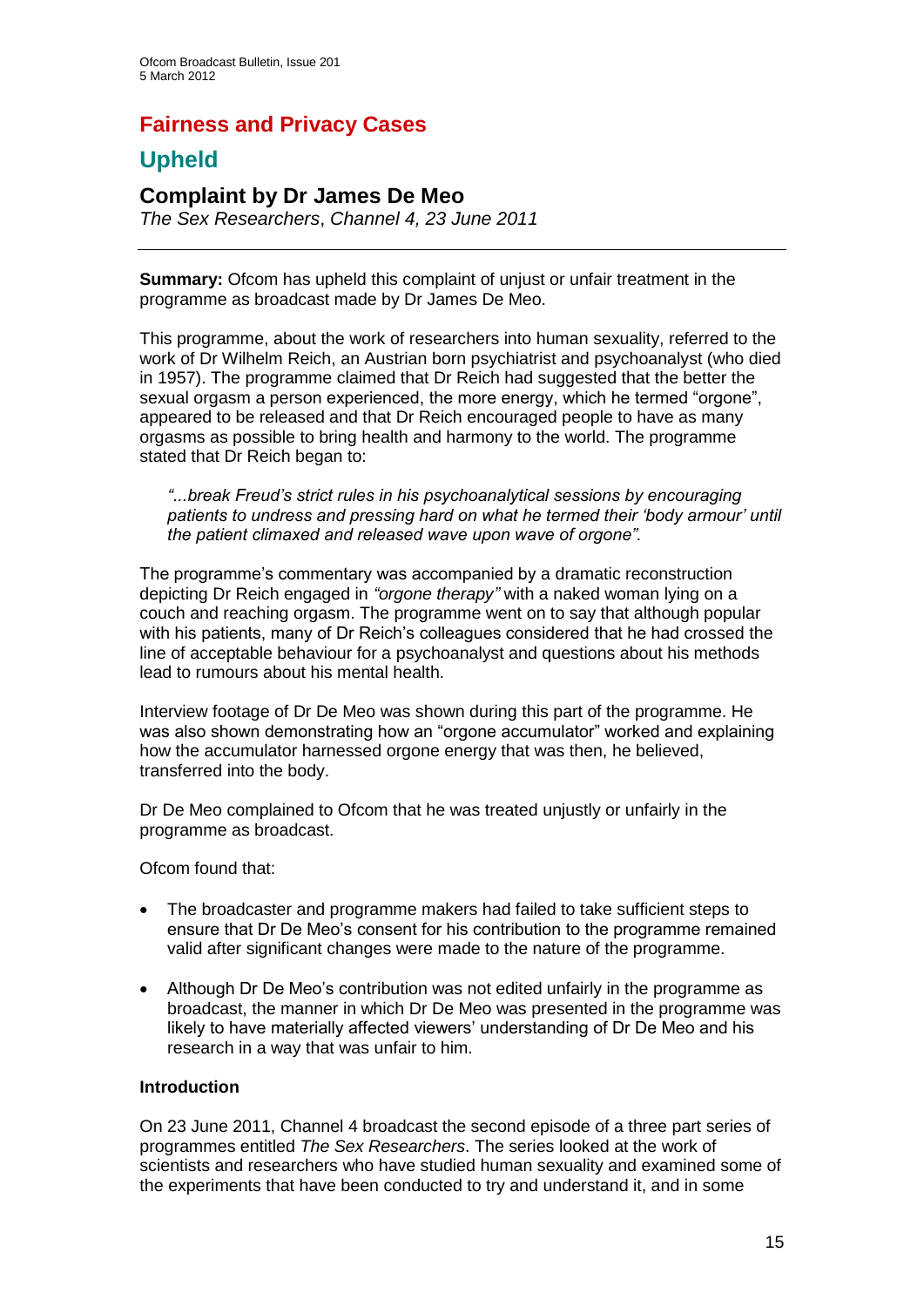instances, enhance sexual pleasure. The programme contained interviews with a number of scientists and researchers in the field and also included dramatic reconstructions to illustrate the work of some of the early pioneers in researching human sexuality.

One such early twentieth century pioneer featured in the programme was Dr Wilhelm Reich, an Austrian born psychiatrist and psychoanalyst, who, the programme said, believed that there existed *"a real sex energy"* that *"animated every living thing"*. The programme stated that Dr Reich thought that he had discovered a type of energy that was fuelled by the *"power of orgasm"* and which would revolutionise scientific understanding of sex and health.

At this point in the programme, footage of Dr James De Meo, an environmental scientist and Director of the Orgone Biophysical Research Laboratory in Oregon USA, was included. Dr De Meo was introduced in the programme as follows:

*"80 years later, high up in the mountains of Oregon, Dr James De Meo is still pursuing these ideas. He demonstrates how Reich"s sexual energy can be trapped and even measured".*

Dr De Meo was then shown with a replica of one of Dr Reich"s inventions and demonstrated how, he claimed, it measured the strength of a person"s *"energy field"* by placing someone"s hand near a special electrified metal plate. The programme then said that Dr Reich called this energy "orgone" and set about trying to measure the electrical discharge from his penis during masturbation. This was accompanied by a dramatic reconstruction which depicted Dr Reich masturbating while connected to an electrical measuring device. The programme went on to state that Dr Reich had suggested that the better the orgasm, the more energy appeared to be released and that he encouraged people to have as many orgasms as possible to bring health and harmony to the world.

The programme included interview footage of Dr De Meo saying that *"Reich looked at sexual repression as a cornerstone for social chaos and fascism"*.

The programme then stated that Dr Reich began to:

*"...break Freud"s strict rules in his psychoanalytical sessions by encouraging patients to undress and pressing hard on what he termed their "body armour" until the patient climaxed and released wave upon wave of orgon*e*"*.

This commentary was accompanied by another dramatic reconstruction of a scene depicting Dr Reich with a patient engaged in "orgone therapy" with Dr Reich laying his hands on the shoulders of a naked woman lying on a therapist's couch and her reaching orgasm.

The programme went on to say that although popular with his patients, many of Dr Reich"s colleagues considered that he had crossed the line and questions about his methods led to rumours about Dr Reich being mentally ill. The programme said that Dr Reich had had to flee from Nazi Germany and had settled in the *"American wilderness"* where he reinvented his career by constructing special boxes ("orgone accumulators") to collect orgone energy that was then transferred into the body of the person sitting inside the accumulator.

Dr De Meo was then shown in the programme demonstrating how an orgone accumulator worked by sitting in one of a number of working replicas that he had built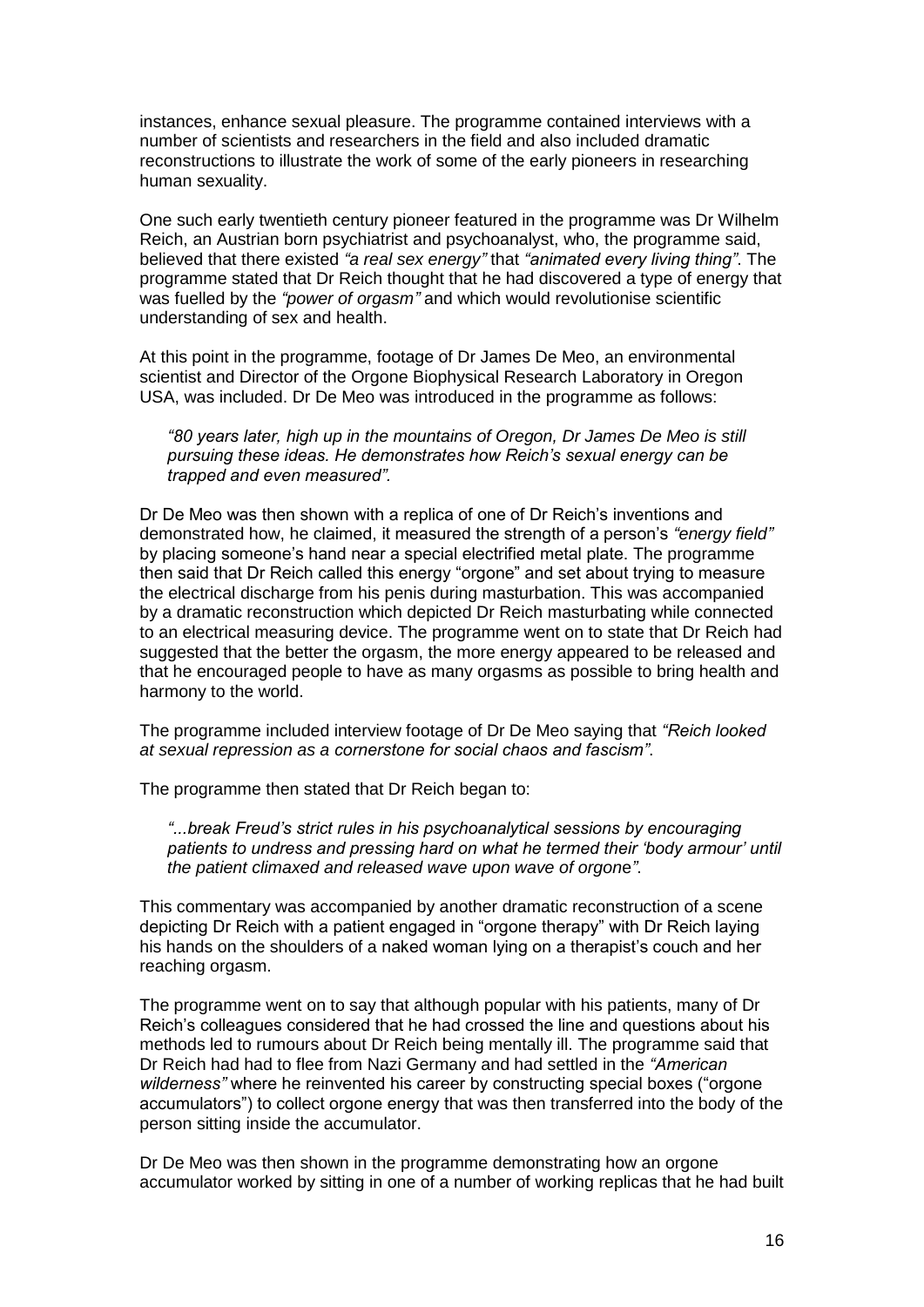and explaining how the accumulator harnessed the orgone energy that was then, he believed, transferred into the body.

Towards the end of the particular part of the programme that related to Dr Reich, the commentary said that Albert Einstein had initially been intrigued by Dr Reich"s accumulators and had tried it. However, the programme said that Einstein had concluded that the orgone energy was nothing more than heat transfer and that *"when Reich mentioned to Einstein that people thought him mad, Einstein replied* "*I can believe that""*. The programme went on to say that Dr Reich"s reputation became as tarnished in America as it had been in Europe and that his orgone accumulators were described as a fraud. The programme concluded by stating that Dr Reich was imprisoned for contempt of court in relation to a court case and died within a year of heart failure.

Following the broadcast of the programme, Dr De Meo complained to Ofcom that he was treated unjustly or unfairly in the programme as broadcast**.**

## **Summary of complaint and the broadcaster's response**

a) Dr De Meo said that his contribution to the programme was obtained without his "informed consent". In particular, Dr De Meo said that he was misled as to the nature and purpose of the programme.

Dr De Meo said that he had agreed to contribute to the programme on the basis of the programme makers" avowed serious intent and Channel 4"s journalistic integrity. He said that while he had understood that not all of his lengthy interview would be broadcast in the programme, he had not expected that his contribution would be intercut with the "offending incorrect material" relating to Dr Reich. Dr De Meo said that had he known that the programme makers were to take a "malicious approach" to smear Dr Reich in the programme, he would never have been associated with it. Dr De Meo said that the programme makers had obtained his consent to be interviewed under false pretences.

Channel 4 said in response that Dr De Meo was first informed about the programme by the programme makers in an email of 24 January 2011 which set out information for him upon which to base his decision to participate. Channel 4 said that the email stated that:

- The series would be a three part documentary for Channel 4 with the working title *The Sex Researchers*;
- The documentary would look into the lives and work of the 20th century's most important researchers in the field of sex and sexual behaviour "…to show the challenges they faced when carrying out their work, and celebrate the strength of character that made them true pioneers";
- Dr Reich would be of "vital importance to the story" "It appears that too often, his complex and wide-reading work has been over-simplified in the press, leading to a lack of understanding of its true significance";
- It would be crucial to show how essential discoveries resulted from Dr Reich"s initial research into sex and the orgasm;
- The producers would like to show how "...his discovery of the physical biological energy and orgone can bring about a new understanding of drought, cancer cells, warfare and aggression among many other things. We"d also like to discuss the therapeutic properties of the orgone accumulator*"*; and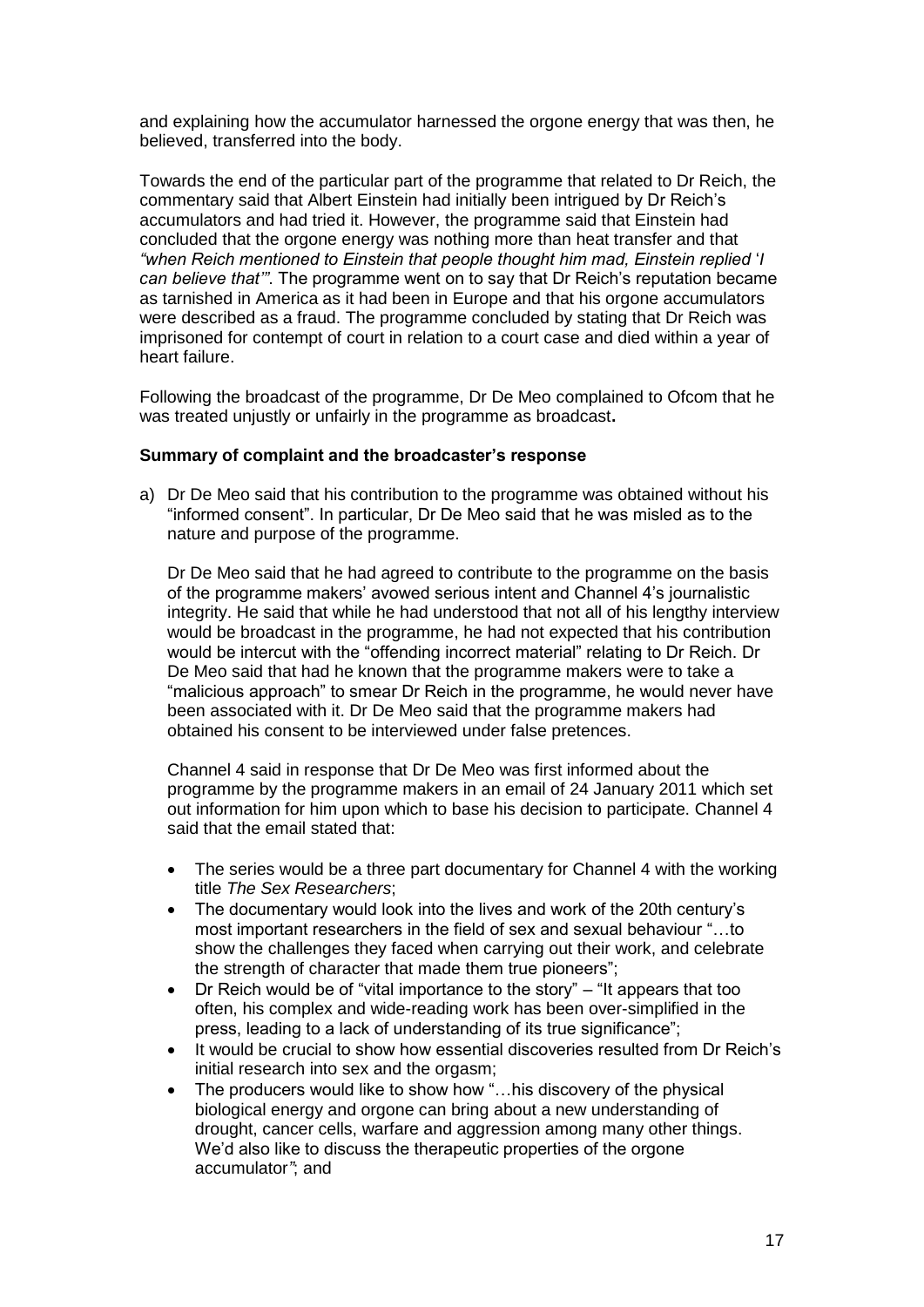The producer noted that although "…Reich"s sex research was actually just one element in a huge body of work … this series will be a good way to highlight his important contribution to the field".

Channel 4 said that on 25 January 2011, Dr De Meo responded by email thanking the programme makers for their interest in interviewing with him. In the email, Dr De Meo made it clear to the programme makers that:

- He had "about 40 years of personal experience making serious scholarly and experimental investigations of Reich's findings, in both the social and physical sciences", and included an online publications list;
- He stated his opinion that "There probably is no figure in 20th Century science whose work and life-history has been so badly maligned and distorted than Dr. Wilhelm Reich…";
- His primary interest was "...to see that only facts get presented, with an end to the many lies and distortions which - unfortunately as you should know - have come from both the advocates of Big Medicine, as well as from their media allies";
- He had been supportive in the past of Channel 4 documentaries that challenged "…the mainstream-orthodox world-view…" such as *The Great Global Warming Swindle* and *The AIDS Catch*; and
- He had further questions "…to establish where you and those involved are coming from, where they are going with it all, and to gain some clarity". These questions were in the main about who the other potential contributors to the programme would be and who the other sex researchers the programme would be focussing upon.

Channel 4 said that on the same day, the programme makers responded to Dr De Meo"s questions and reassured him that Channel 4 was an *"extremely forward-thinking and open minded channel, which is why I'm confident that the programme will be able to give Dr Wilhelm Reich* the *recognition he so clearly deserves"*. The programme makers also said to Dr De Meo that they were *"quite bowled over by the breadth and depth of your work on Reich's findings. If we are able to set up an interview, I have no doubt that you'd be able to tell us everything we'd need to know"*.

Channel 4 said that as evidenced in this trail of communication, Dr De Meo was clearly made aware of subject matter and title of the series and that a range of other sex researchers would be looked at in the programmes. It was also made clear to Dr De Meo why he had been approached to participate and that his contribution would be in the form of a filmed interview. Channel 4 said that the programme makers had acknowledged that Dr Reich"s work covered a very wide area but they made it clear to Dr De Meo that the programme would only focus on Dr Reich"s contribution to sex research. Channel 4 said that around 7 February 2011, the programme makers telephoned Dr De Meo and explained to him again the subject matter of the series and made it clear that "…although I was aware Reich's ideas are wide ranging, we would only be able to cover his ideas relating to sex, in particular orgasm and orgone energy".

However, Channel 4 said that in the months that followed the filming of Dr De Meo"s interview, the focus and style of the programme became more defined. It said that although the style and tone of the programme was still "celebratory", it became clearer that it would adopt a more playful and entertaining tone, aimed at engaging a broad range of viewers in historical and scientific issues. Specifically,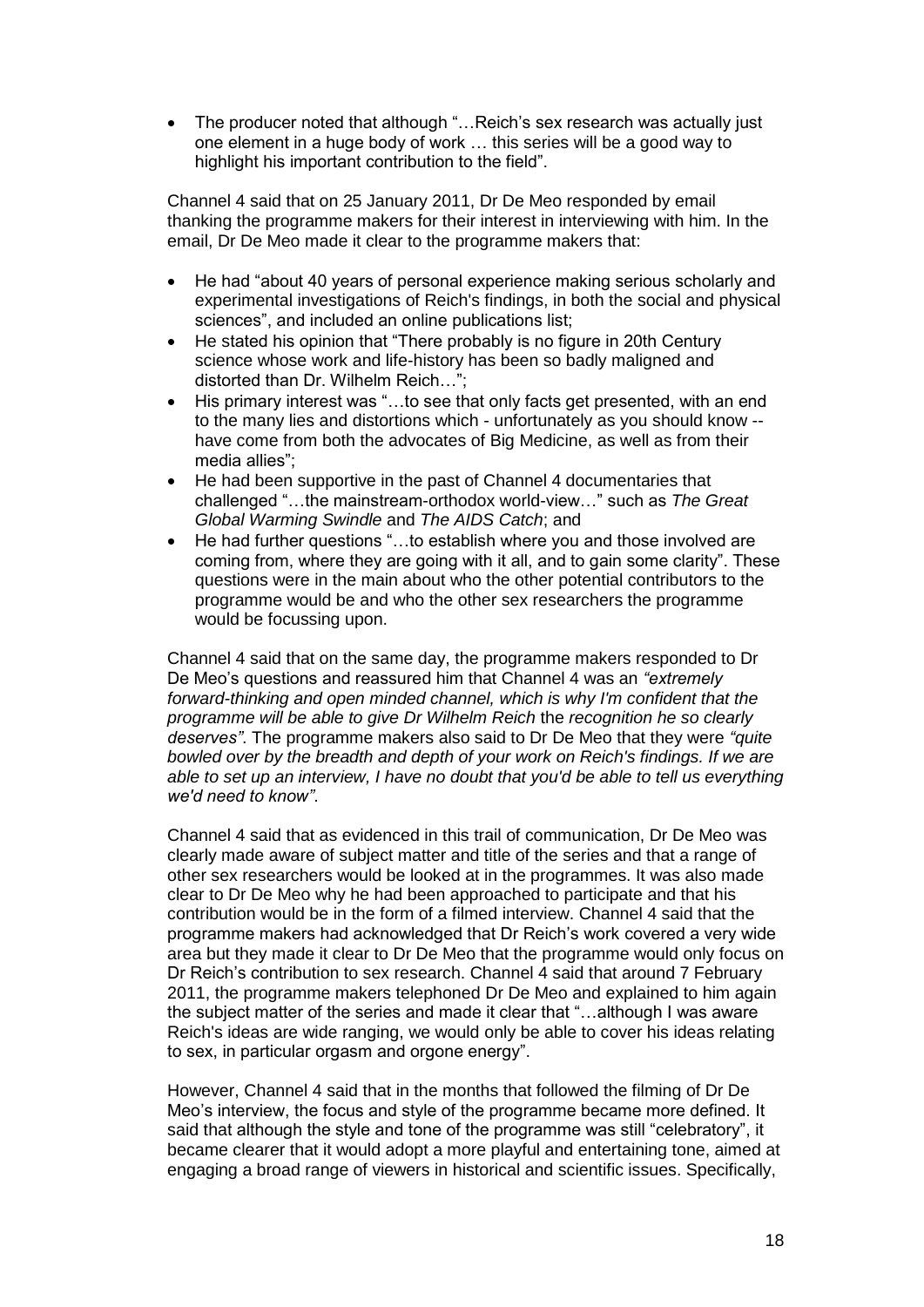Channel 4 said that it became apparent to the programme makers that the final programme would not be going into detail about Dr Reich"s ongoing legacy and that it would include dramatic depictions designed to entertain a broad range of viewers. Channel 4 said that, in light of the representations made to Dr De Meo earlier by the programme makers and his stated position with regard to Dr Reich, these were changes to the programme that the programme makers should reasonably have considered might affect Dr De Meo"s continuing informed consent to participate. Therefore, Channel 4 said that the programme makers should have updated him as to how the programme had developed. Channel 4 said that it found no evidence to suggest that the producers had deliberately misled Dr De Meo.

Dr De Meo said in response to Channel 4"s statement that the tone of the programme was neither "celebratory" nor "playful", but rather constituted "a salacious slander and defamation, a distortion of scientific and historical facts, and revisionism of the worst sort". He said that all other scientists or interviewed contributors were treated quite respectfully, without any hint of "personal slander or defamation directed at them". However, he said that he was, by voice-overs and intermixing of scenes, subjected to a very personal slander and defamation by virtue of the intentionally malicious and fraudulent image of Dr Reich which had been created. Dr De Meo said that he was personally singled out for special treatment in the programme.

- b) Dr De Meo said that the way in which his contribution was edited and used in the programme resulted in him being portrayed unfairly. In particular, Dr De Meo said that:
	- His contribution was intercut with fictionalised dramatic reconstructions of Dr Reich"s work in such a way as to lead viewers into believing that he was an "advocate and approver of those falsified claims". He said that this:
		- implied that he approved of conduct that he did not:
		- called into question his expertise by making it appear that he believed in events which never happened (i.e. the masturbation of patients by Dr Reich); and
		- called into question his moral character, personal reputation and professional standing.

Channel 4 said in response that it did not agree with Dr De Meo that his contribution was edited unfairly. It said that approximately two minutes of material featuring Dr De Meo was selected from the unedited interview for inclusion in the final programme.

Channel 4 said that the original meaning of Dr De Meo"s full interview had not been altered or distorted by the editing process and although extracts of his interview sat alongside voiceover commentary and reconstructions, there was never an explicit or implicit link made between what Dr De Meo said in the programme and what the programme makers were saying. Channel 4 said that all the material featuring Dr De Meo stood alone and retained the same meaning it held in the original interview.

Channel 4 said that at no point did the programme claim that Dr Reich sexually abused vulnerable patients. Channel 4 said that the programme makers had felt comfortable using the reconstructed scene that depicted a naked woman lying on a couch as illustration not just on the basis of the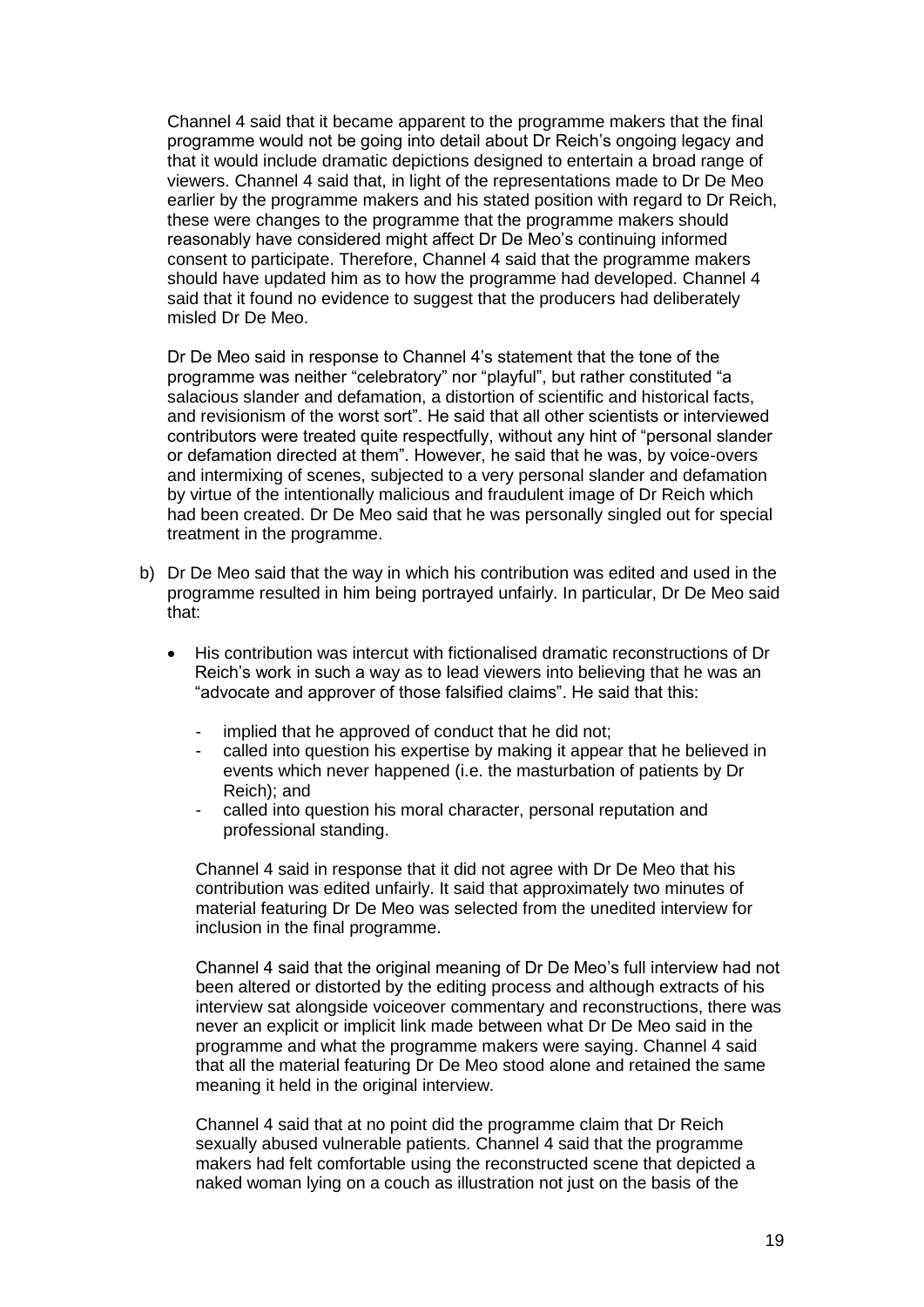background research they had done, but also because it was so obviously a dramatic depiction and one that was clearly consistent with the playful tone that characterised the series. It said that this would have been evident to viewers watching at this stage of the programme. Channel 4 said that although the scene gently parodied the work undertaken by Dr Reich in a way that has upset Dr De Meo, it did not make the claim that Dr Reich sexually abused his patients.

Channel 4 said that in researching material for the programme, the programme makers looked at a range of sources as a basis for this section of the programme and the creation of the dramatic depiction of the naked woman on the couch. These included writings from Dr Reich himself and from Mr Christopher Turner who has written an authoritative biography of Dr Reich, called 'Adventures in the Orgasmatron', based on numerous interviews with people connected to Dr Reich and his research.

Channel 4 said that it was an established fact that Dr Reich practiced a number of "hands-on" therapies with his patients which was considered at the time to be unconventional and by many to be crossing the line established by Dr Sigmund Freud as to the role of the analyst in a patient/analyst relationship.

Channel 4 said that the programme makers believed that the scene was a perfectly reasonable dramatic depiction of a therapy which Dr Reich himself described as "Orgasmotherapy". The programme did not suggest that Dr Reich masturbated his patients. However, Channel 4 said that there was evidence that he conducted "hands-on" therapies that brought his patients to orgasm, as shown in the dramatic depiction. For instance, Channel 4 said that Dr Reich"s biographer, Mr Turner, quoted one of Dr Reich"s patients in his biography:

"This was experienced all over and especially in the genitals as a nice and living current [...] which was not always of a sexual nature but a sensation of life and carnality [...] the real goal in all of Reich"s treatments was that the patient should reach a full orgasm"<sup>1</sup>

Channel 4 said that it did not accept that the programme maker"s dramatic depiction of the scene constituted a material error of fact, or that the cutting of a section of Dr De Meo"s interview alongside this dramatic depiction was in itself unfair to Dr De Meo.

Channel 4 said that Dr De Meo did not specify in his complaint the piece of his contribution that he believed was misused in relation to this scene. It said that the only piece of Dr De Meo"s interview used around this scene was where he said *"Reich looked at sexual repression as a cornerstone for social chaos and fascism."* Channel 4 said that this statement was both factually accurate and entirely fairly edited and not misrepresentative of Dr De Meo. It said that there was no voiceover commentary or other link made between the dramatic depiction of Dr Reich and the work or research of Dr De Meo himself. Channel 4 said that it did not accept that the use of this piece of interview at this point in the programme implied that Dr De Meo endorsed what was shown in the dramatic depiction, specifically in Dr De Meo's words

1

<sup>&</sup>lt;sup>1</sup> Christopher Turner, Adventures in the Orgasmatron, pages 176-178. Turner in turn included references to another book by Siersted, Wilhelm Reich in Denmark, page 7.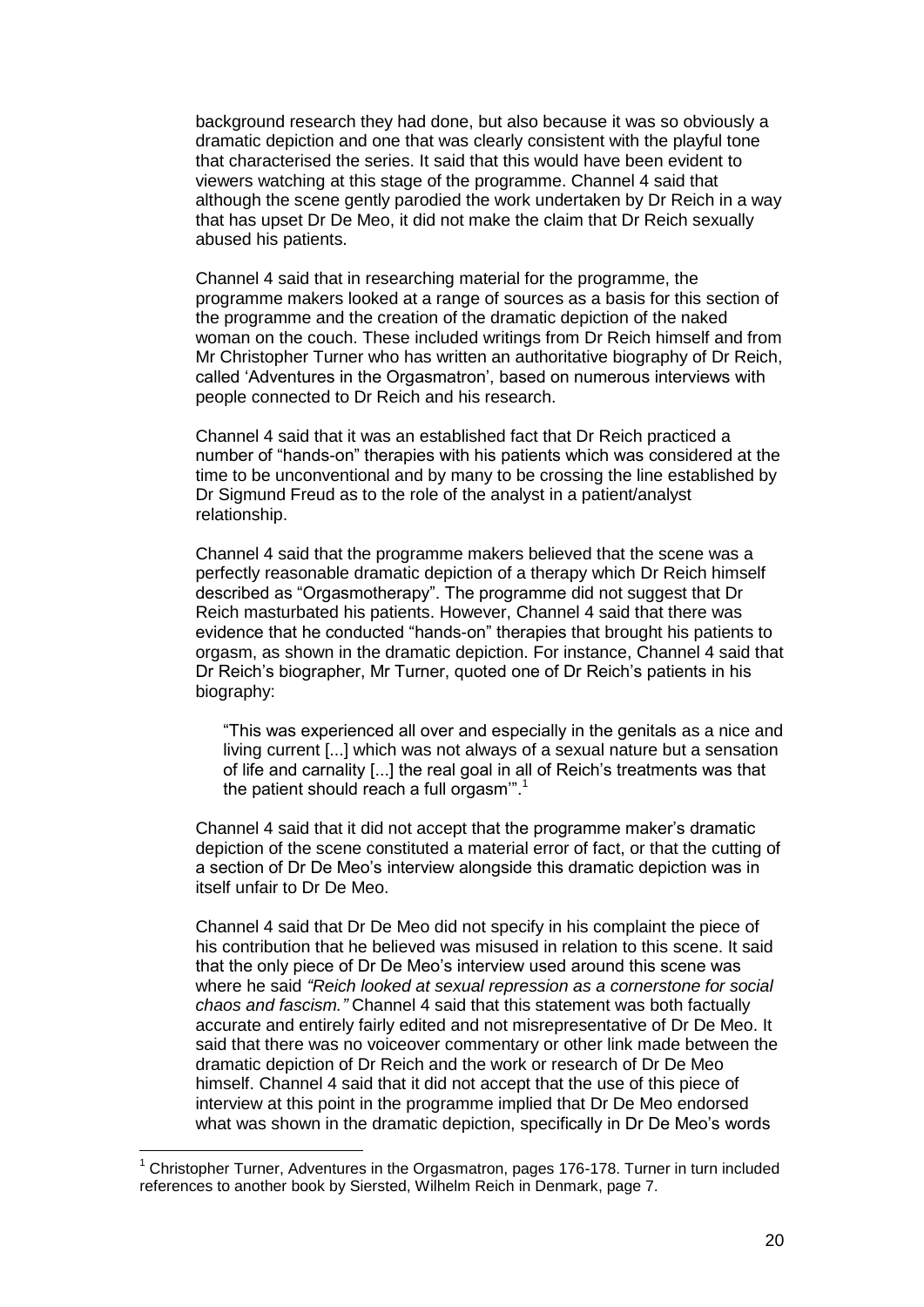"the sexual abuse of vulnerable patients". Channel 4 said that it also did not believe that the scene would lead any reasonable viewer to call into question Dr De Meo"s own moral character and judgement or impugn his personal reputation or seriously endanger his professional standing.

Channel 4 said that there is no suggestion either expressly or implicitly in the programme that Dr De Meo engaged in similar practices; neither does it call into question his expertise by making it appear that he believed in events which never happened; and it does not call into question Dr De Meo"s own moral character, personal reputation and professional standing.

Channel 4 said it did not accept that that Dr De Meo himself or his own research were misrepresented in the programme. It said that even to the extent that the programme makers had made any material errors of fact in the presentation of Dr Reich and his research, these would have been clearly separate and distinguishable from Dr De Meo and his work and contribution. The only person to whom such a material error of fact would have been unfair is Dr Reich – not Dr De Meo. Channel 4 said that there were no material errors of fact in relation to Dr De Meo's own work or contribution and. accordingly, there was no unfairness to him.

 Dr De Meo said that he had been emphatic in explaining in interview and discussions with the programme makers during the programme making process that Dr Reich did not "masturbate patients" and that such malicious rumours had been generated by Dr Reich"s "Freudian and Communist Party enemies" to "destroy him". Dr De Meo said that these parts of his interview and discussions with the programme makers were omitted from the programme as broadcast.

Channel 4 said in response that it was clear from the unedited footage of Dr De Meo"s interview that at no point did he make a reference to these matters. In addition, it said that neither the Assistant Producer nor Director, who were both at the interview, recalled having any "off-camera" conversations with Dr De Meo about Dr Reich masturbating patients. Channel 4 said that the programme makers completely denied Dr De Meo"s accusation that they were deliberately repeating scurrilous rumours generated by Dr Reich's "Freudian and Communist enemies".

 Dr De Meo said that his work that was included in the programme was taken out of context and "inserted" because he might have used the words "sex" or "orgasm" and these could then have been used to imply he meant something entirely different.

Channel 4 said in response that at no point during his interview did Dr De Meo use the words "orgasm" or "sex". It said that he did use the word "sexual" but only in the entirely factually accurate and fairly edited comment that *"Reich looked at sexual repression as a cornerstone for social chaos and fascism"*. Channel 4 said that it could not see that there was any basis in this part of his claim to support Dr De Meo's complaint of unfair editing.

In relation to the unedited footage of Dr De Meo"s contribution to the programme, Dr De Meo said that it appeared to him that Channel 4 had failed to provide Ofcom with a full set of the unedited interview footage of him. He said that two "critical" interview segments of him were missing. Dr De Meo said that the programme makers had spend half a day filming him and his laboratory facilities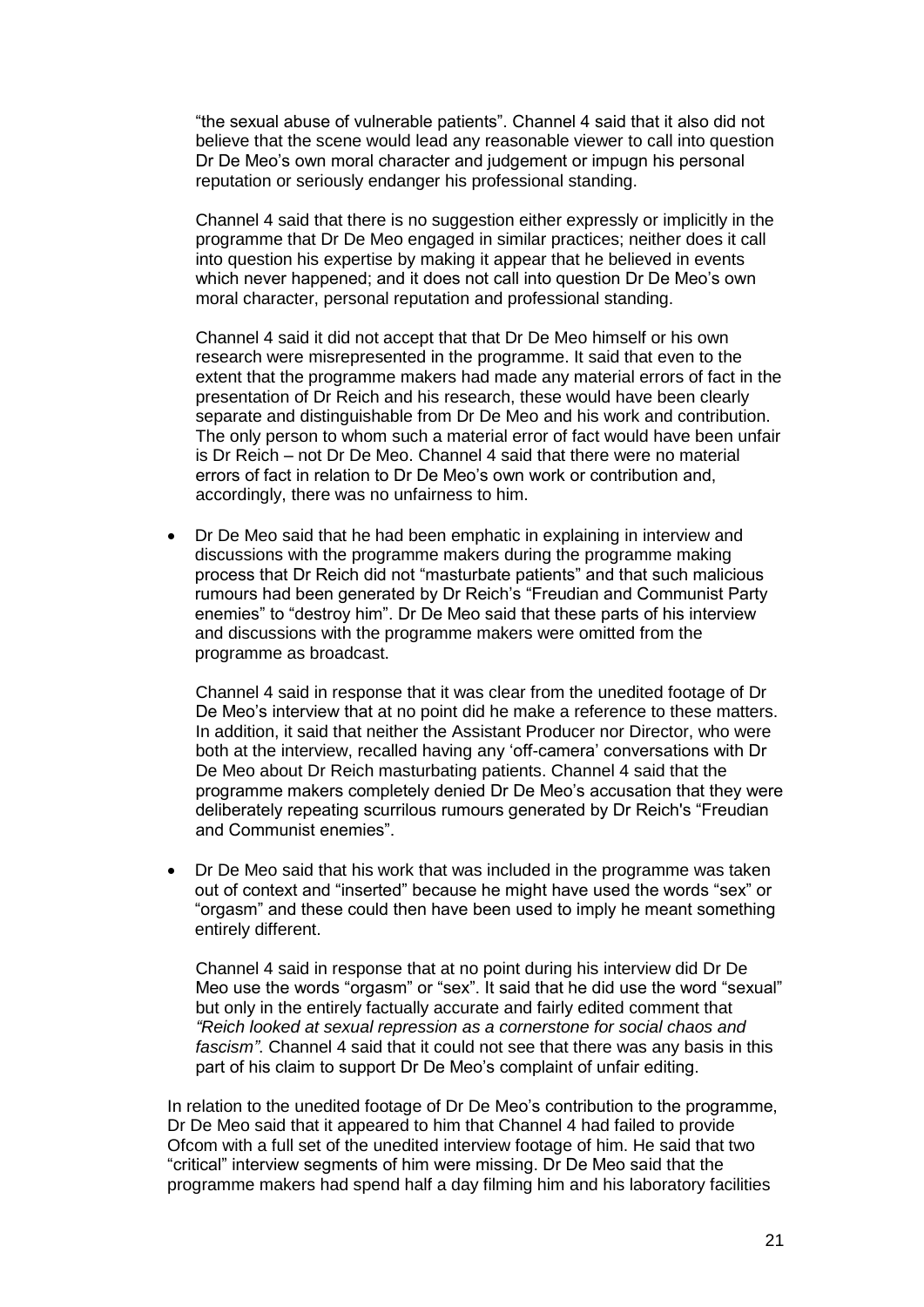and that he would imagine that the unedited footage submitted to Ofcom by Channel 4 (and copied to Dr De Meo) covered that time. Dr De Meo questioned whether Channel 4 deliberately withheld the extra footage.

In response to Dr De Meo"s belief that a full set of the unedited footage of his interview and laboratory was not provided to Ofcom (and subsequently to him), Channel 4 said that the programme makers had assured it that all unedited material from the filmed interview with Dr De Meo had been provided. It said that it was a serious allegation to suggest that Channel 4 or programme makers would deliberately withhold footage from Ofcom and it was a suggestion strongly denied.

## **Decision**

Ofcom"s statutory duties include the application, in the case of all television and radio services, of standards which provide adequate protection to members of the public and all other persons from unjust or unfair treatment and unwarranted infringement of privacy in, or in connection with the obtaining of material included in, programmes in such services.

In carrying out its duties, Ofcom has regard to the need to secure that the application of these standards is in the manner that best guarantees an appropriate level of freedom of expression. Ofcom is also obliged to have regard, in all cases, to the principles under which regulatory activities should be transparent, accountable, proportionate and consistent and targeted only at cases in which action is needed.

In reaching its decision, Ofcom carefully considered all the relevant material provided by both parties. This included a recording of the programme as broadcast and transcript, both parties" written submissions and a recording and transcript of the unedited footage of Dr De Meo"s interview. Ofcom also took into account representations made by the parties in response to its preliminary view on the complaint.

When considering complaints of unjust and unfair treatment, Ofcom has regard to whether the broadcaster"s actions ensured that the programme as broadcast avoided unjust or unfair treatment of individuals and organisations, as set out in Rule 7.1 of Ofcom"s Broadcasting Code ("the Code"). Ofcom had regard to this Rule when reaching its decision on the individual heads of complaint detailed below.

a) Ofcom considered Dr De Meo"s complaint that said that his contribution to the programme was obtained without his "informed consent". In particular, Dr De Meo said that he was misled as to the nature and purpose of the programme.

In addressing this head of complaint, Ofcom considered whether the broadcaster and the programme makers were fair in their dealings with Dr De Meo as a potential contributor to the programme (as outlined in Practice 7.2 of the Code). In particular, it considered whether Dr De Meo gave his "informed consent" to participate in the programme as outlined in Practice 7.3 of the Code. This Practice sets out that in order for a person who is invited to contribute to a programme to be able to make an informed decision about taking part, they should be given sufficient information about: the programme's nature and purpose; their likely contribution; be informed about the areas of questioning and wherever possible, the nature of other contributors; and, any significant changes to the programme that might affect their decision to contribute.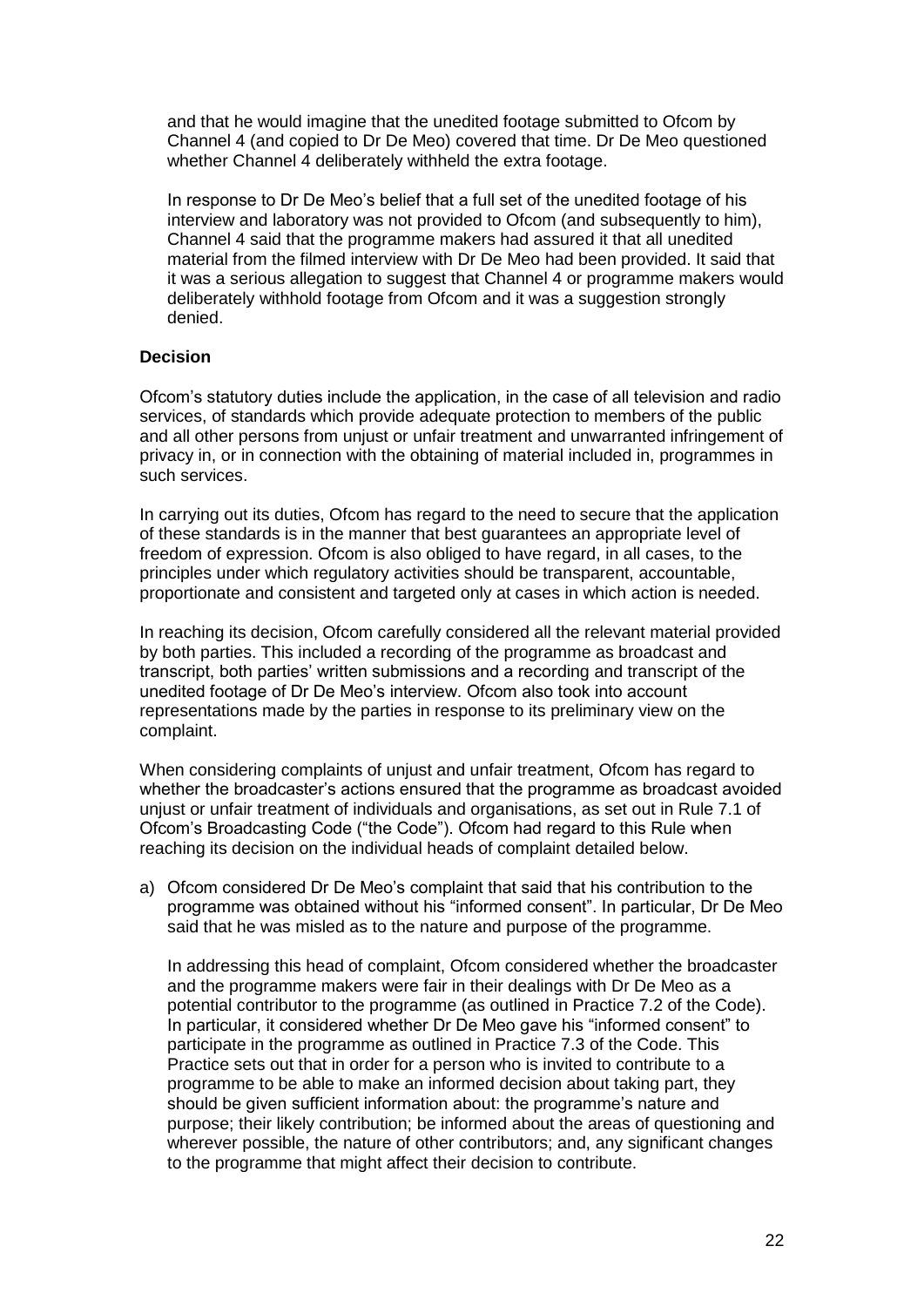Ofcom noted that on 24 January 2011, the programme makers sent an email to Dr De Meo in which they invited him to participate in the making of the programme. The email explained that the programme had the "working title" of *The Sex Researchers* and that it would be a series of three programmes that would look into the life and work of the most important nineteenth and twentieth century researchers into sex and sexual behaviour and the challenges they faced "particularly in the case of Reich", to show how their discoveries resulted from initial research into "sex and the orgasm". Ofcom noted that programme makers made particular reference to the importance of Dr Reich's work and that they intended to show in the programme that "his complex and wide-reading work was over simplified" which led to a "lack of understanding of its true significance". The programme makers had also said that the programme would like to show how Dr Reich"s discovery of the "physical biological energy and orgone" could bring about new understanding of "drought, cancer cells and warfare aggression" and to discuss the "therapeutic properties of the orgone accumulator". Ofcom went on to note that the programme makers said that they felt the series of programmes would be a good way to highlight Dr Reich's "important contribution to the field" and that they wished to interview an expert (i.e. Dr De Meo) who was continuing Dr Reich's "legacy". The email concluded by inviting Dr De Meo to be interviewed at his own research laboratory. Ofcom recognised that Dr Reich was a significant, controversial and interesting figure in the field of psychology and psychiatry in the early twentieth century.

On the following day, 25 January 2011, Dr De Meo responded to the programme makers by email. Ofcom noted that Dr De Meo said that Dr Reich"s life and work had been maligned and distorted and that Dr De Meo"s "interest was primarily to see that only facts get presented". Dr De Meo posed a number of questions in his email in an attempt to clarify the aim of the programme. In particular, Ofcom noted that Dr De Meo asked for clarification as to who the other contributors to the programmes would be and who would conduct the interview with him. Later on the same day, (i.e. 25 January 2011), the programme makers responded to Dr De Meo's questions. Between this date and the interview at Dr De Meo's laboratory, Ofcom noted that a series of emails were exchanged and telephone calls made between Dr De Meo and the programme makers largely regarding logistical arrangements for the interview and the likely content of the questioning.

However, Ofcom then went on to consider Channel 4"s submission that, in the months following the filming of Dr De Meo"s interview, the "style and focus" of the programme changed and became "more defined". Ofcom noted that Channel 4 said that it had been decided that the programme would adopt a more "playful and entertaining tone" which would include dramatic reconstructions and that, in particular, the programme would not go into detail about Dr Reich"s on-going legacy. Ofcom noted that Channel 4 accepted that the subsequent changes made to the programme were such that the programme makers should reasonably have considered that they might have affected Dr De Meo"s continuing informed consent to participate.

Having carefully examined the exchange of emails and notes made of telephone conversations between Dr De Meo and the programme makers prior to the broadcast of the programme, Ofcom took the view that the programme makers had, at least at the outset of the programme making process, given sufficient information to Dr De Meo about the nature and purpose of the programme for him to make an informed decision whether or not to take part. It considered that, from the content of these email and telephone conversations that it would have been reasonable for Dr De Meo to have formed an expectation, that the programme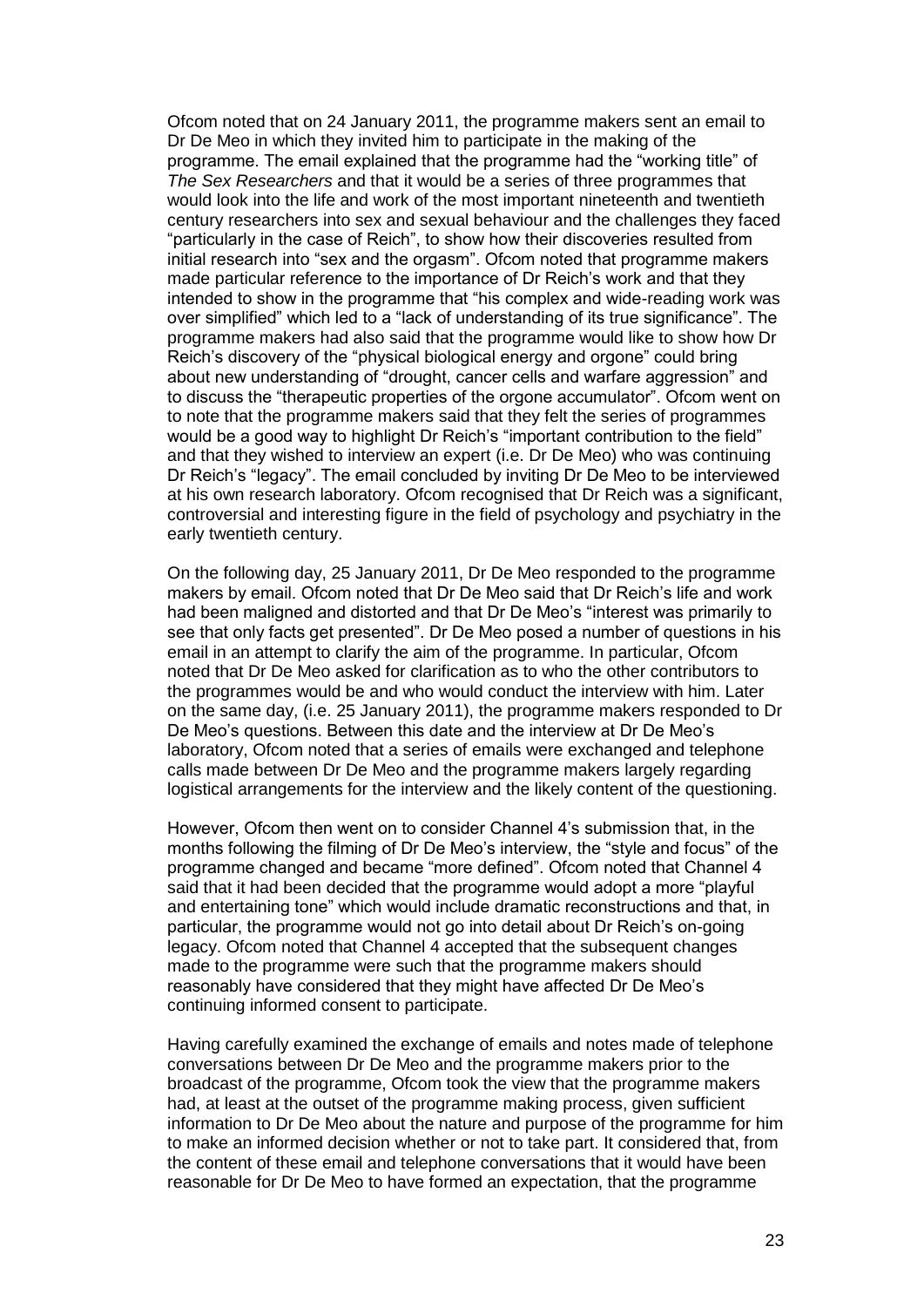would take a reasonably serious, scientific approach to Dr Reich"s life and work. Ofcom considered that it was on this basis that Dr De Meo gave his "informed consent" to participate in the programme.

However, it was apparent to Ofcom, from the nature and tone of the emails and communication between the programme maker and Dr De Meo and from the broadcaster"s own admission, that in the time between the interview with Dr De Meo and the broadcast of programme, the emphasis of the programme changed and that the programme makers decided to present the programme in a style and format that might not have been consistent with that which Dr De Meo would have reasonably expected. Ofcom noted from Dr De Meo"s email of 25 January 2011 to the programme makers that he praised the Channel 4 programmes, *The Great Global Warming Swindle* (first broadcast in 2007) and *The Aids Catch* (broadcast in 1990), and that in reply, one of the programme makers affirmed that Channel 4 was an "extremely forward-thinking and open minded channel, which is why I"m confident that the programme will be able to give Dr Wilhelm Reich the recognition he so clearly deserves". From this email exchange between Dr De Meo and the programme makers, Ofcom considered that Dr De Meo would have reasonably expected that the programme he was being invited to contribute to would be made in a similar format and style of *The Great Global Warming Swindle* and *The AIDS Catch*: i.e. a serious documentary-style programmes exploring controversial science based topics and that challenged the mainstreamorthodox views. However, the final programme as broadcast (as Channel 4 acknowledged in its submissions) had a relatively "playful and entertaining tone".

From Ofcom"s examination of the pre-broadcast contact between Dr De Meo and the programme makers, Ofcom took the view that there was nothing to suggest that the programme makers had deliberately set out to mislead Dr De Meo into taking part in the programme. However, the change in the style and tone of the programme as detailed above was significant in Ofcom"s opinion and, as such, had the potential to change the status of Dr De Meo"s consent to participate. Ofcom considered, therefore, that the nature and format of the programme significantly changed during the programme making process in a manner that affected Dr De Meo"s consent to participate. Ofcom concluded that the programme makers and the broadcaster had not taken sufficient measures to ensure that the consent given by Dr De Meo to contributing to the programme remained "informed consent".

Having reached this conclusion, Ofcom then went on to consider whether the lack of "informed consent" had led to unfairness to Dr De Meo in the programme as broadcast under head b) below.

b) Ofcom considered the complaint that Dr De Meo said that the way in which his contribution was edited and used in the programme resulted in him being portrayed unfairly.

In considering this head of Dr De Meo's complaint, Ofcom took account of Practices 7.6 and 7.9 of the Code. Practice 7.6 states that when a programme is edited, contributions should be represented fairly. Practice 7.9 states that broadcasters must take reasonable care to satisfy themselves that material facts have not been presented, disregarded or omitted in a way that is unfair to an individual or organisation.

Ofcom noted the following five edited extracts of the contribution made by Dr De Meo and included in the programme as broadcast: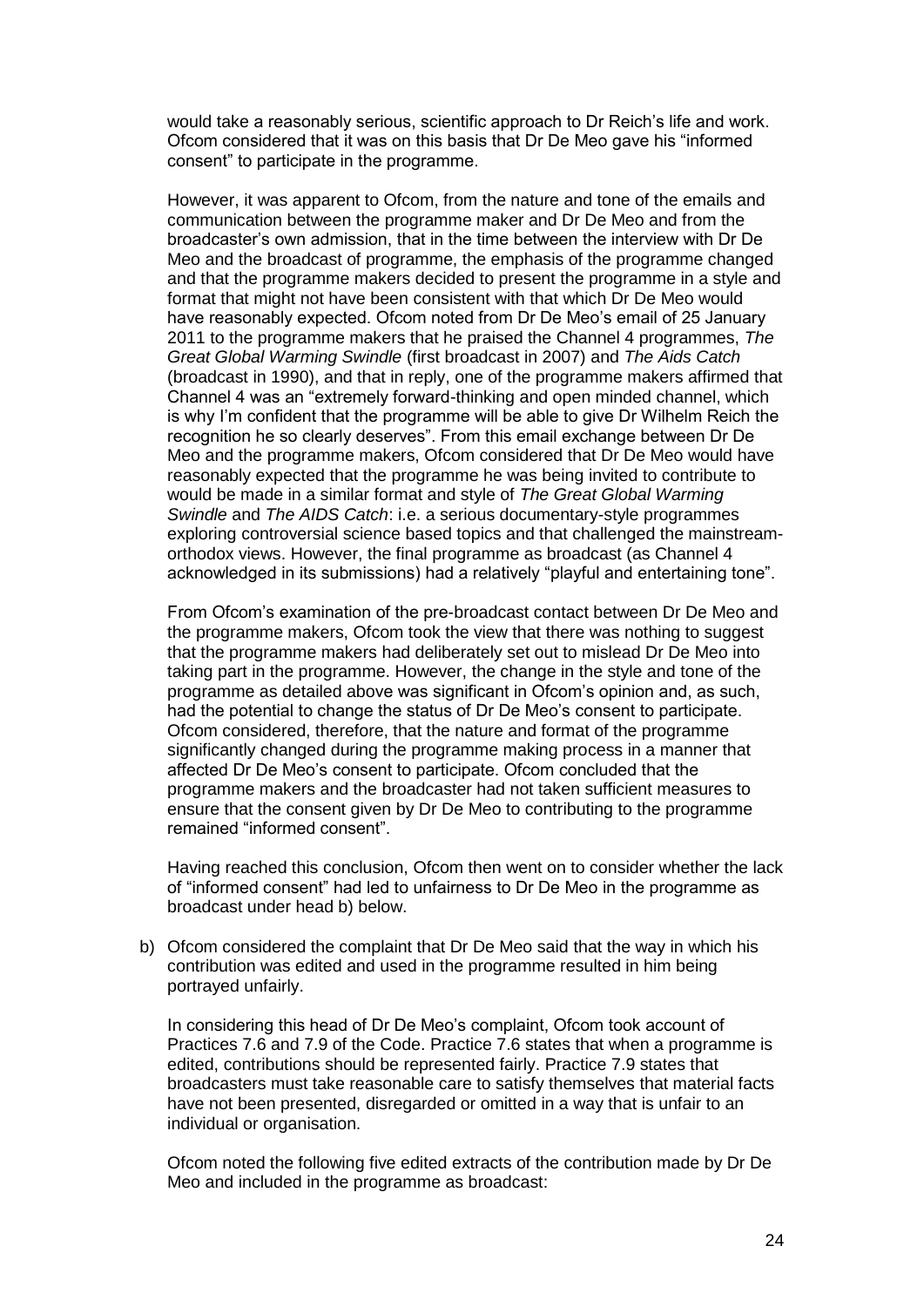### Extract 1 (Dr De Meo shown driving)

*"A lot of experiments of Dr Reich only work optimally when you have a very high altitude location, which is free from electromagnetic field phenomenon and ideally in an area with forests and a lot of life".*

#### Extract 2 (Dr De Meo shown demonstrating scientific device)

*"This is a solid state reproduction of one of Dr Reich"s inventions and this particular device is able to register the strength of your energy field by the proximity to this little metal plate which is the sensor for it...and the stronger is your energy charge, the greater will be the deflection of the needle".*

### Extract 3 (Dr De Meo talking to the camera)

*"Reich looked at sexual repression as a cornerstone for social chaos and fascism".*

#### Extract 4 (Dr De Meo shown demonstrating orgone accumulator)

*"So you can see it"s all lined with metal, and we"ve got two other orgone accumulators that are made for sitting inside. And then you simply sit inside these things, for a while, and close the door".*

#### Extract 5 (Dr De Meo shown inside orgone accumulator)

*"Typically when you use these you strip down to your underwear so that the radiation from the walls of the accumulator penetrates into your body and you can feel it as a warmth, a tingling radiant feeling and it charges you up".*

In considering whether or not Dr De Meo"s contribution to the programme had been edited unfairly, Ofcom also carefully examined the full unedited footage of his interview and demonstrations of his scientific equipment and compared this with the extracts included in the programme. Ofcom has marked in bold below the parts of Dr De Meo"s contribution that were included in the programme.

#### Unedited Extract 1

In response to a question by the interviewer about the reasons for choosing to set up his laboratory in its present location, Dr De Meo said:

"**Well, a lot of the err, experiments of Dr Reich on the orgone energy accumulator only work optimally when you have a, a very high altitude location which is free from electro-magnetic field phenomenon, and ideally in an area with forests and a lot of life**, the whole concept of life energy requires for the accumulator to give its most optimal result, a strong inherent charge of this life energy in the natural life environment...".

#### Unedited Extract 2

In response to a question from the interviewer asking what he was demonstrating, Dr De Meo said:

"**This is a solid state reproduction of one of Dr Reich's inventions** which is the orgone energy field meter, **and this particular device is able to**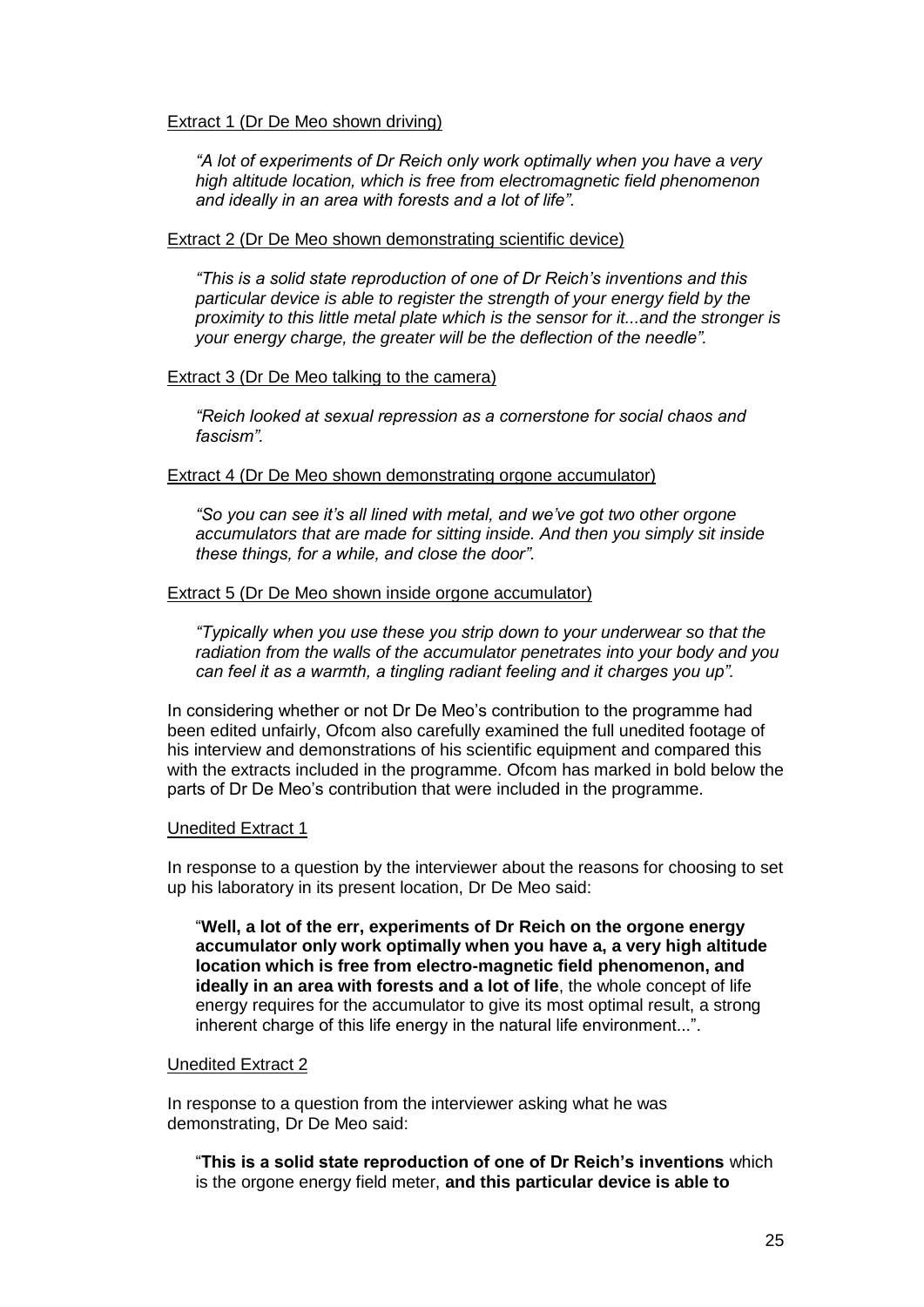**register the strength of your energy field on this instrument, by the proximity to this little metal place which is the sensor for it. And the stronger is your energy charge. The greater will be the deflection of the needle**".

### Unedited Extract 3

In response to the interviewer"s question about Dr Reich"s concern that sexual repression was going to have a very damaging effect on society, Dr De Meo said:

"Oh yes absolutely, **Reich looked at sexual repression as a cornerstone for err, social chaos and fascism, his whole book, the mass psychology of fascism**, is a discussion on the role of sexual oppression in authoritarian societies".

## Unedited Extracts 4 and 5

When explaining to the interviewer how the orgone accumulators worked, Dr De Meo said:

"**So, you can see it's lined with metal**, then there"s an insulating layer behind. [**a**]**nd we've got two other orgone accumulators in here that are made for sitting** inside. This one here. And this one here.

I, I have a something like this inside my house, so I don"t like to come out here in middle of the winter, when it"s freezing cold. Because [**T**]**ypically when you use** these **you strip down to your underwear so that the** energy will react to your skin more directly. You don't want to have fabric, uh, interfering with the energy into your body. And then **you err, simply, sit inside these things, for a while and close the door**".

## Unedited Extract 5

In explaining how the accumulator collects orgone energy and passes it through the body, Dr De Meo said:

"The **radiation from the walls of the accumulator penetrates into your body and you can feel it as a warmth, as a tingling, radiant feeling and** you sit in for half an hour, 45 minutes and **it charges you up** and most people will readily admit they can feel this and it"s not some, some kind of fantasy, and I will talk a little bit later about some of the controlled studies that have been done in universities testing this out, and they verify that Reich was correct...".

Ofcom recognises that programme makers can legitimately select and edit material from interview footage or general footage of a contributor for inclusion in a programme and that this is an editorial decision for the programme makers and broadcaster to make. However, in editing such material, broadcasters must ensure that they do so in a manner that represents the contribution fairly.

Having compared the material included in the programme and the unedited footage of Dr De Meo"s contribution, Dr De Meo"s contribution clearly was edited and summarised in the programme. Ofcom noted that not all Dr De Meo"s contribution was used and that part of his explanation about how the orgone accumulator worked and collected orgone energy (see Extracts 4 and 5 above) was comprised of selected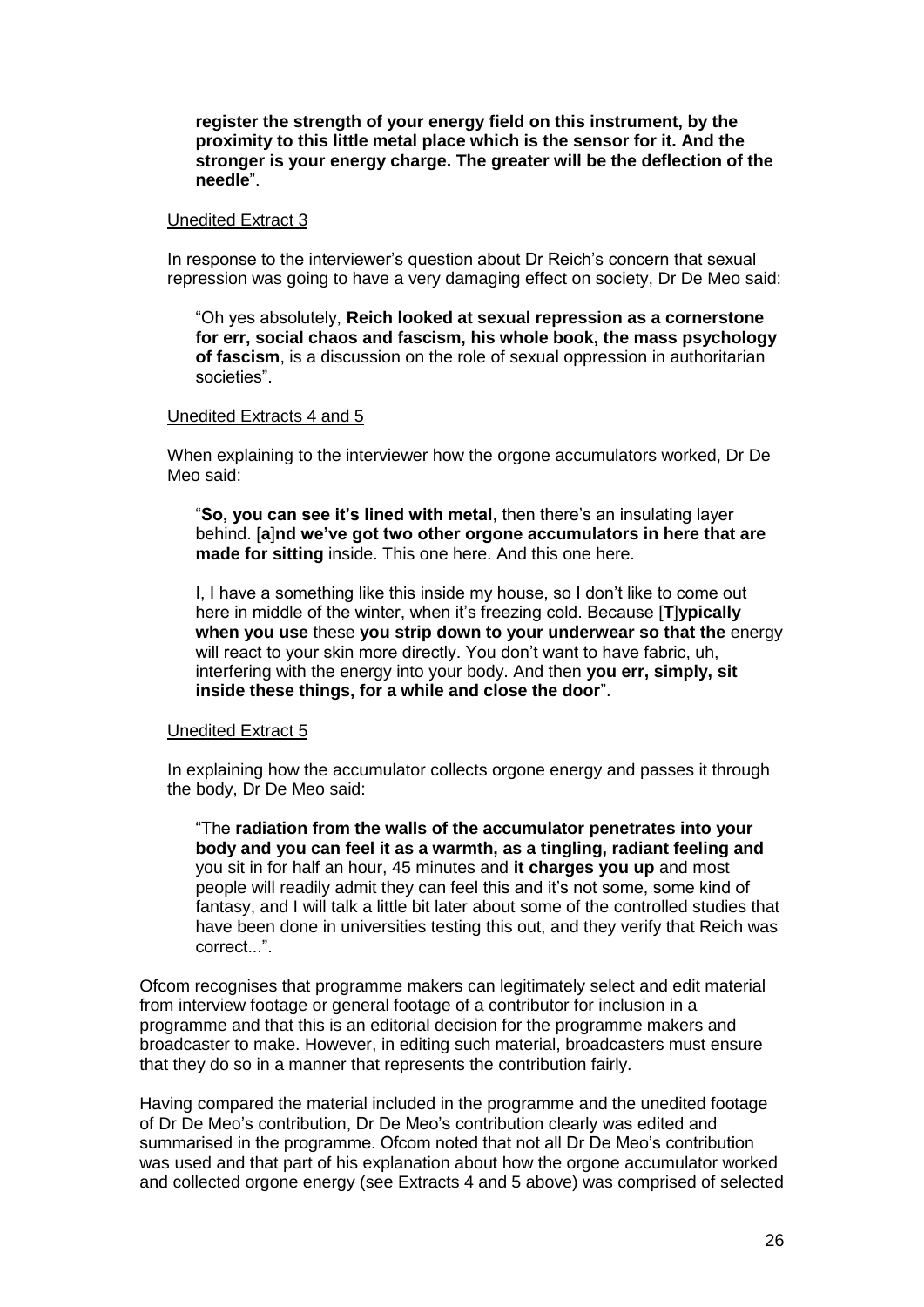parts of longer explanation given by Dr De Meo (see unedited Extracts 4 and 5 above). Nonetheless, Ofcom took the view that the edited version set out his explanation adequately.

From its comparison of both the edited and unedited footage of Dr De Meo"s contribution, Ofcom considered that there was no evidence to suggest that the content of his contribution was edited in a way that misrepresented what he had said in interview. Furthermore, Ofcom considered that there was no suggestion from the unedited material of Dr De Meo"s interview and demonstrations of the scientific equipment that his contribution was selected because "he might have used the word sex or orgasm". It also considered that it was clear from the unedited material provided to Ofcom that a discussion between Dr De Meo and the programme makers about the accusation that Dr Reich masturbated his patients did not occur.

Ofcom recognises that it is a matter of editorial discretion for broadcaster and programme makers to decide what to or not to include in programmes, so long as it does not create unfairness. However, in this particular case, Ofcom was satisfied that the editing of Dr De Meo"s contribution had been conducted fairly and that no significant omissions were made that would have materially affected viewers' understanding of the content of Dr De Meo"s contribution. In this respect, Ofcom considered that Dr De Meo"s contribution to the programme was not edited in a way that represented his views unfairly.

However, despite concluding that Dr De Meo"s contribution was not edited unfairly in the programme as broadcast, Ofcom considered whether or not the context in which it was used in the programme resulted in portraying him unfairly. In reaching its decision on whether or not the programme portrayed Dr De Meo unfairly, Ofcom considered the manner in which his contribution was used and presented in the programme.

As already set out in head a) of the decision above, the nature and format of the programme had significantly changed during the programme making process in a manner that, Ofcom considered, affected Dr De Meo"s consent to participate in the programme. Ofcom took the view that the programme that was broadcast was not of a style or tone that Dr De Meo had understood when consenting to contribute to the programme.

In considering whether or not the way in which his contribution was presented in the programme resulted in him being unfairly portrayed, Ofcom first noted the introductory sequence of the programme. The programme began by its narrator stating:

*"Sex is now in the hands of the scientist. As well as researching what we do with our bodies, they now read our brains, decode our genes and offer instant solutions to our sexual problems.* [...] *The motives and methods of these often flawed but pioneering scientists have been fiercely attacked. These controversial scientists are "The Sex Researchers"*.*"*

Ofcom noted that the introduction was read, as well as commentary throughout the rest of the programme, by Mr Robert Webb, a well-known British actor and comedian. His voice is likely, Ofcom considered, to have been familiar to many of the programme"s viewers, who would have associated it with his comic persona. It also noted that the introduction was accompanied by a montage of images from archive footage and dramatic reconstructions depicting some nudity and scenes of an adult sexual nature. Ofcom also noted that sound effects of sexualised moaning and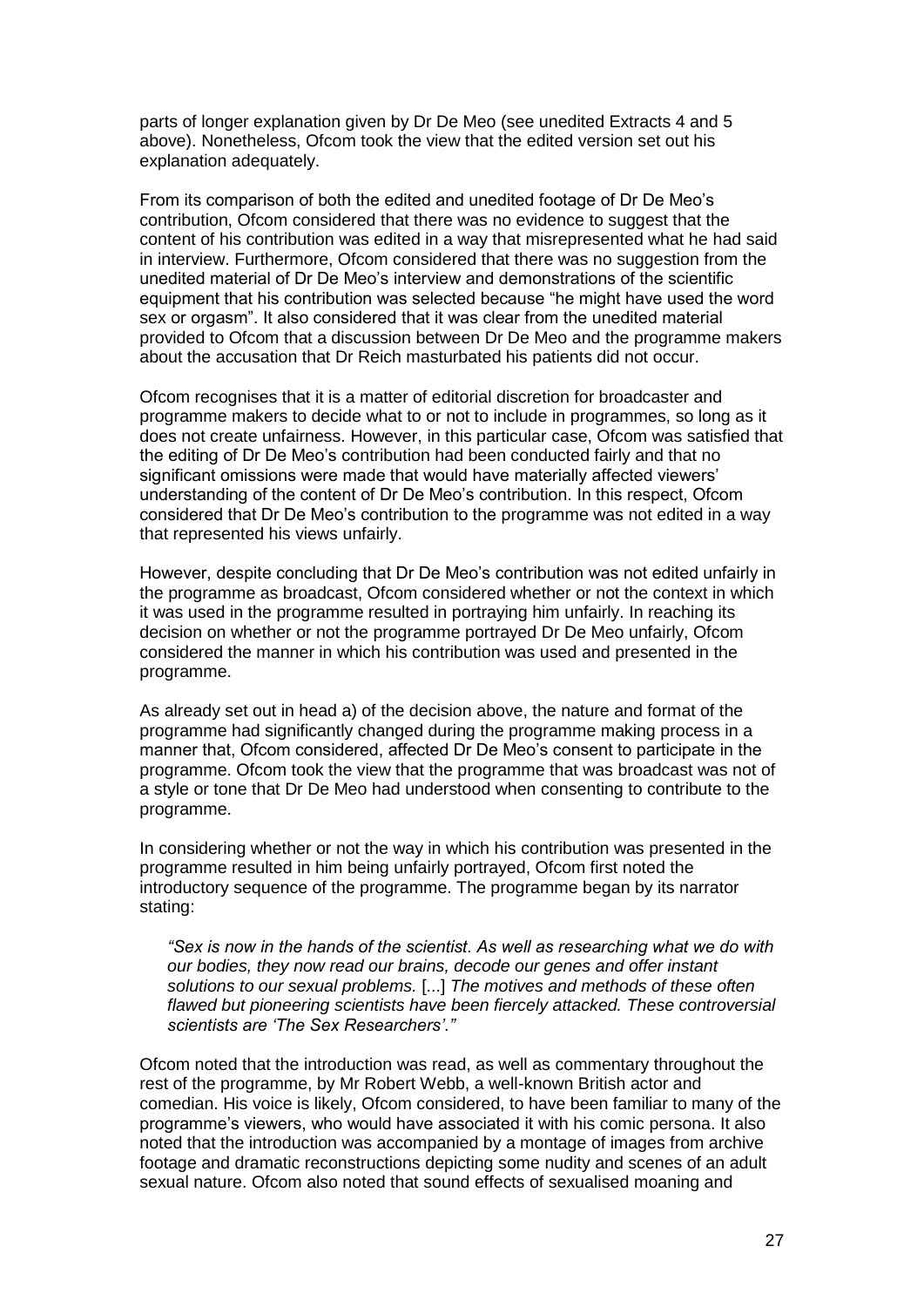groaning were also a feature throughout the programme. In Ofcom"s view, the style and tone of the programme would have been clear to viewers from the outset and that, although the introduction indicated that it would be addressing genuine and important topics relating to sexual research, it would be presented in a way that would be, as Channel 4 have accepted in its own submission as being, "entertaining" and "playful".

Ofcom went on to note where extracts of Dr De Meo"s contribution featured in the programme and the context in which they were presented to viewers.

Ofcom noted that Dr De Meo was first introduced to viewers in the part of the programme that looked at the life and work of Dr Reich, who was the second "sex researcher" to be featured in this particular episode of the programme. The programme"s commentary began by stating that Dr Reich had believed that the concept of the libido developed by Dr Sigmund Freud was *"a real, physical sex energy - an invisible, fundamental force that animated every living thing"* which was accompanied by a dramatic reconstruction of Dr Reich in a laboratory. Immediately following this statement, footage of Dr De Meo was shown driving a van and commenting on the choice of location for his own laboratory (see Extract 1 above).

The programme"s commentary then introduced Dr De Meo by saying *"Eighty years*  later, high in the mountains of Oregon, Dr James De Meo is still pursuing these *ideas. He demonstrates how Reich"s sexual energy can be trapped, and even measured"*. After this, Dr De Meo was shown demonstrating an electronic device and explaining how it worked (see Extract 2 above). The commentary went on to state that Dr Reich believed that he had discovered a type of energy (*"orgone energy"*) that he claimed was *"fuelled by the power of the orgasm"* and that Dr Reich had *"set about trying to measure the electrical discharge from his penis during masturbation. He found that, the better the orgasm, the more energy appeared to be released"*. This commentary was accompanied by a dramatic reconstruction of Dr Reich apparently masturbating while connected to an electrical measuring device, not too dissimilar in Ofcom"s view, to the device demonstrated by Dr De Meo.

Following this dramatic reconstruction, Ofcom noted that the commentary stated that Dr Reich *"encouraged people to have as many orgasms as possible"* and that this would *"lead to health and harmony throughout the world"* after which Dr De Meo was again shown in interview (see Extract 3 above). At this point of the programme began a dramatic reconstruction of Dr Reich with a naked woman lying on a therapists" couch. The commentary stated:

*"Reich began to break Freud"s strict rules in his psychoanalytic sessions, encouraging his patients to undress and pressing hard on what he termed their "body armour", until the patient climaxed and released wave upon wave of orgone. This became the chief goal of the Reichian therapy, each orgasm topping up the world"s supply of orgone*. *Although popular with some of his patients, for many of his colleagues, Reich had crossed the line"*.

Ofcom noted that the dramatic reconstruction up to this point of the commentary depicted the character of Dr Reich laying his hands on the shoulders of the naked woman who was, in turn, depicted reaching orgasm. This was accompanied with the sound of sexualized moaning. The commentary then stated:

*"Questions were asked about his* [Dr Reich"s] *methods, and as rumours began to spread that he was mentally ill, he fled Europe for the American wilderness*. *Here,*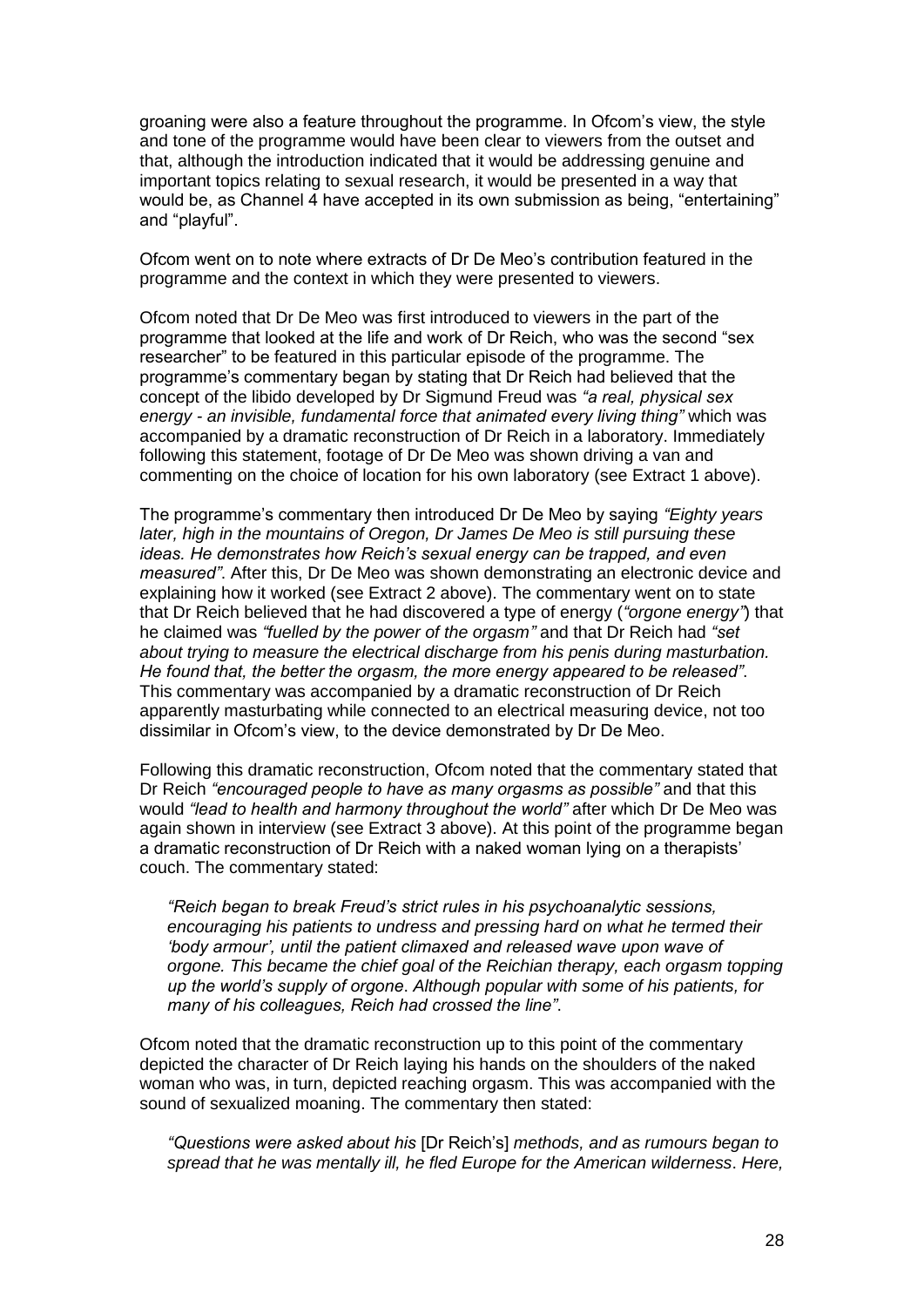*he reinvented his career and began constructing special boxes to harness orgone energy - his famed orgone accumulators"*.

Ofcom noted that this commentary was accompanied by a dramatic reconstruction of Dr Reich looking wide-eyed and manic before shifting to actual images of mountainous terrain. Dr De Meo was then shown outside his laboratory. The programme said that *"James De Meo has a number of working replica*s*"* and Dr De Meo was shown demonstrating how the orgone accumulator worked (see Extract 4 and Extract 5 above).

While Dr De Meo did not appear any further in the programme. Of com noted, however, that the part of the programme that focused on Dr Reich concluded with the narrator stating that although Albert Einstein had been initially intrigued by Dr Reich"s research, when Dr Reich had mentioned to him that people thought him mad, Albert Einstein had replied *"I can believe that"*. The programme also stated that *"his* [Dr Reich"s] *orgone accumulators were declared a "fraud of the first magnitude"".*

The Code recognises the importance of freedom of expression and the need to allow broadcasters the freedom to broadcast matters of a genuine public interest. However, broadcasters also, when representing contributions and presenting material facts, have an obligation to take reasonable care not to do so in a way that would cause unfairness to an individual or an organisation.

In the circumstances of this particular case, Ofcom considered that it was legitimate for the broadcaster and programme makers to make programmes about scientific topics and to present them in a format that is entertaining for viewers. However, broadcasters and programme makers must ensure that those contributing to such programmes are made aware of the nature and purpose of the programme in which their contribution would be used and the format and style the programme would take to ensure that their "informed consent" was secured.

As already set out in detail at head a) of the decision above, the nature and format of the programme changed in the months between filming Dr De Meo"s contribution and the broadcast of the programme and these changes were significant. Ofcom considered that the change to the style and tone of the programme was of such significance that Dr De Meo should have been notified of the changes prior to broadcast and should have been given an opportunity to review whether or not his consent to participate in the programme remained "informed consent". The fact that he was not given this opportunity in the circumstances of this case rendered his original consent invalid.

Having concluded that Dr De Meo"s "informed consent" had not been secured by the broadcaster to the programme in its altered form, Ofcom also considered the editing of Dr De Meo"s contribution. As set out in the preceding paragraphs, Ofcom concluded that the manner in which Dr De Meo"s contribution was edited did not raise any issue of unfair treatment. However, the context in which his contribution was used in the programme had materially changed from that which Dr De Meo would have reasonably understood from his correspondence and contact with the programme makers when originally consenting to participate in the programme.

In conclusion and taking all the factors detailed in heads a) and b) of the decision above, Ofcom took the view that the inclusion of Dr De Meo"s contribution in the section of the programme about Dr Reich (which included dramatic reconstructions depicting Dr Reich masturbating and the depiction of a female patient reaching orgasm) had the effect of representing Dr De Meo to viewers as an advocate of Dr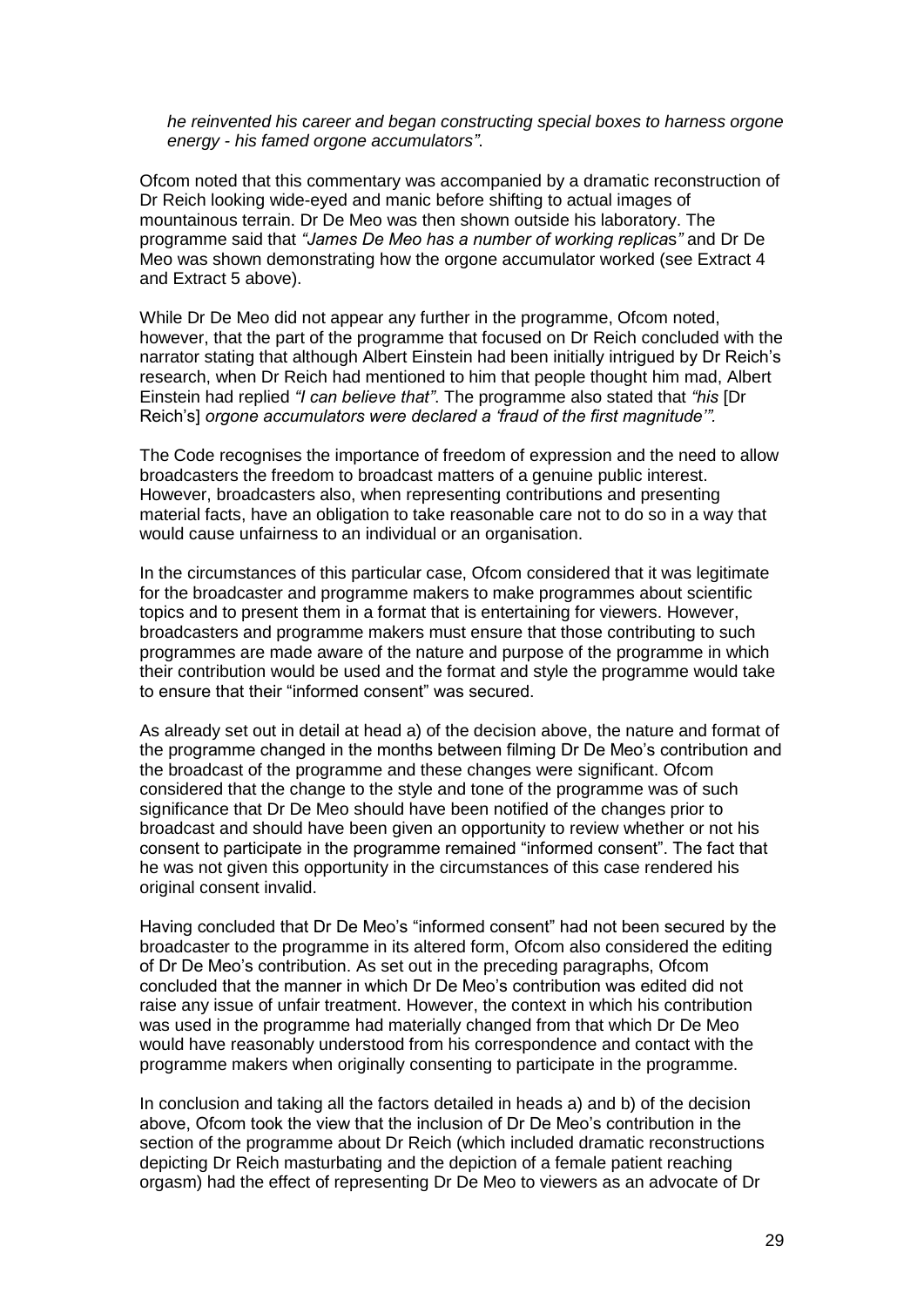Reich"s controversial practices (which Dr De Meo maintained that he was not) and presenting Dr De Meo"s own work and research out of context. Ofcom acknowledged Channel 4"s representations that his contribution was not misrepresented or used out of context and so did not portray him unfairly. However, Ofcom considered that viewers would have been left with the impression that Dr De Meo had given his consent to appear in the programme and to be associated with the programme"s particular depiction of Dr Reich and his methods, when, in fact, Dr De Meo was unaware that his contribution would be included in a documentary which was not a serious programme described by Channel 4 as "playful and entertaining" in tone and style. In Ofcom"s view, the context in which Dr De Meo"s contribution was presented in the programme was likely to materially and adversely affect viewers" perception of Dr De Meo and his work.

Given the context in which Dr De Meo"s contribution was presented in the programme, and that his "informed consent" had not been secured prior to the broadcast of the programme despite the significant change in its nature and format, Ofcom concluded, on balance and in the particular facts of this case, that Dr De Meo was treated unfairly in the programme as broadcast.

**Accordingly, Ofcom has upheld Dr De Meo's complaint of unjust or unfair treatment in the programme as broadcast and has found that the broadcaster is in breach of Rule 7.1.**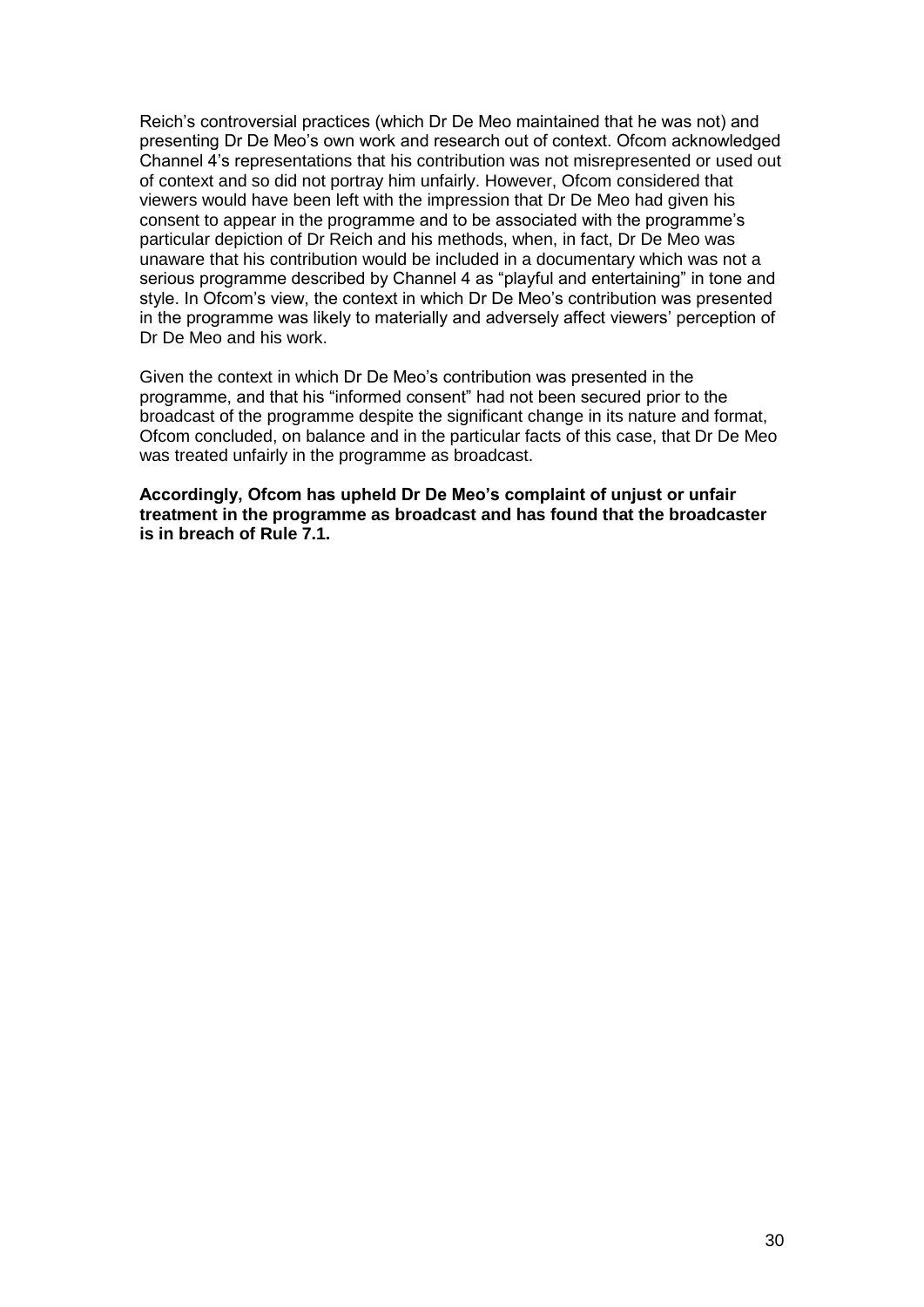# **Upheld**

## **Complaint by Mr Harbans Mehmi**

*Siri Guru Ravidass Sabha, MATV, 6 March 2011*

**Summary**: Ofcom has upheld this complaint of unfair or unjust treatment in the programme as broadcast by Mr Harbans Mehmi.

This programme was a live broadcast which involved interaction with members of the Sikh community and Sikh religious figures in Strood, Kent. The programme included an interview with the incumbent president of the committee of the Siri Guru Ravidass Sikh temple ("the temple") in Strood, Kent who was asked questions relating to the financial management of the previous temple committee. The presenter stated that when the incumbent committee took over the management of the temple, the temple"s treasury was found to be missing £65,000. The president of the incumbent committee responded that:

"The previous committee had taken the money; their president was involved; their secretary was involved. They did a very bad thing. You cannot do worse with your community than to steal money from the Guru"s house [i.e. the temple]".

The complainant, Mr Mehmi, held the position of president of the previous committee of the temple. He complained to Ofcom that he was treated unjustly or unfairly in the programme as broadcast.

Ofcom found the following:

- In Ofcom"s view, the comments made in the programme relating to Mr Mehmi as the president of the previous committee were likely materially and adversely to affect viewers" perception of him. It considered that the comments alleged that Mr Mehmi had been involved in misappropriating a considerable amount of money from the temple"s treasury and had committed not only a criminal offence, but also a gross breach of trust. Ofcom therefore found that Mr Mehmi was portrayed unfairly in the programme as broadcast in this respect.
- Ofcom considered that the broadcaster failed to ensure that the programme did not present material facts in a way that was unfair to Mr Mehmi.

## **Introduction**

MATV is a television service providing programming for the Asian community. It can be accessed throughout the UK and Europe via British Sky Broadcasting Limited television with selected programming available around the world via the internet.

A transcript in English (translated from the original Hindi and Punjabi) of the relevant part of the programme broadcast on 6 March 2011 was prepared by an independent translation company for Ofcom. A copy of the translated transcript was provided to the parties when the complaint was entertained by Ofcom. The translated transcript has been relied on by Ofcom to construct the following introductory paragraphs and to adjudicate on this complaint.

On 6 March 2011, MATV broadcast a programme that celebrated the birth of Siri Ravi Dass Ji, a fifteenth century Sikh Guru. This particular programme was a live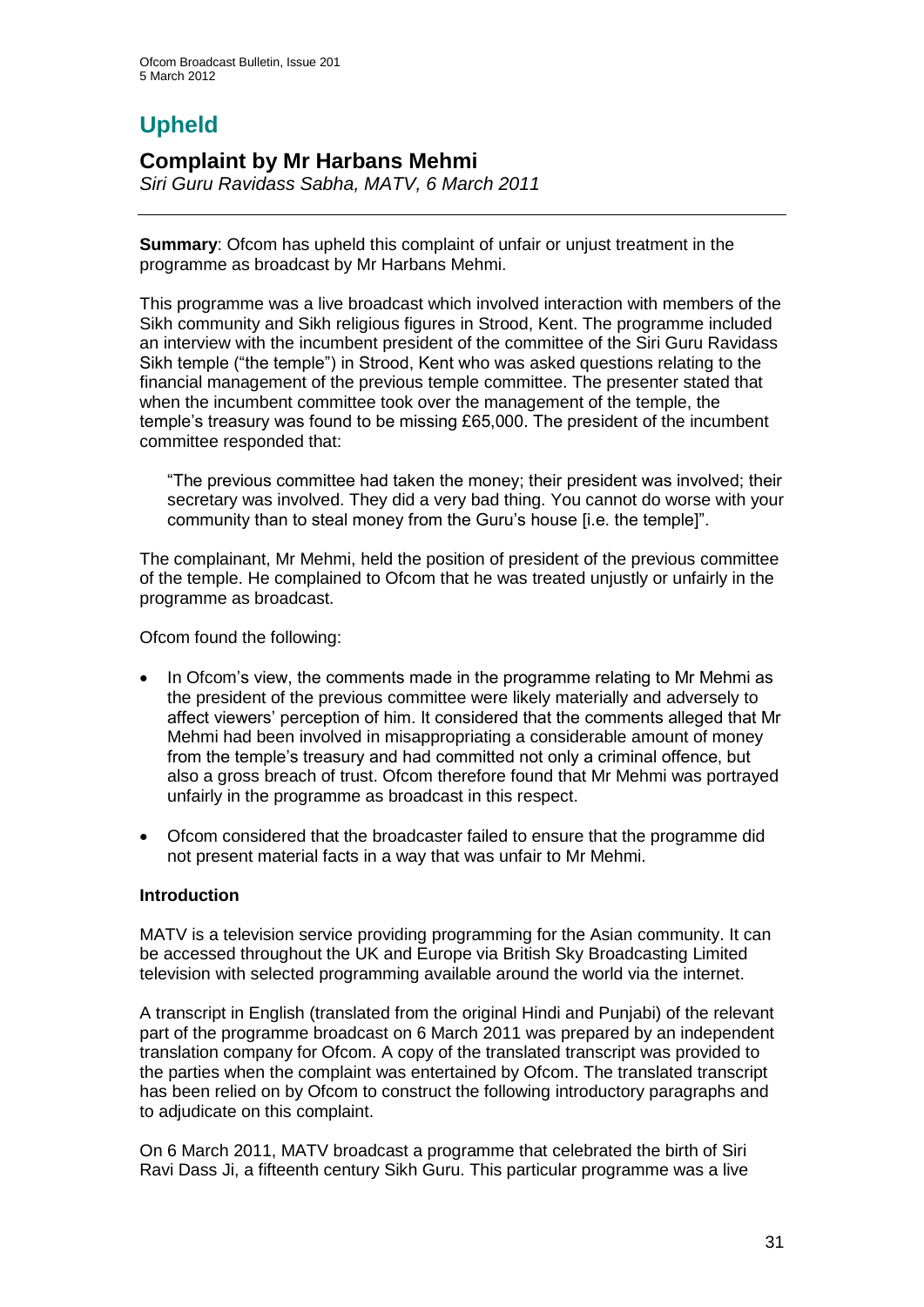broadcast which involved interaction with members of the Sikh community and Sikh religious figures in Strood, Kent. The programme included an interview with, Mr Harjinder Bagga, the incumbent president of the temple committee ("the new committee") who was asked by the presenter questions relating to the financial management of the previous committee to the temple ("the previous committee").The presenter stated that when the new committee took over the management of the temple, £65,000 was missing from the temple"s treasury. Mr Bagga responded that:

*"The previous committee had taken the money; their president was involved; their secretary was involved. They did a very bad thing. You cannot do worse with your community than to steal money from the Guru's house [i.e. the temple]*".

The complainant, Mr Harbans Mehmi, held the position of secretary of the previous committee of the temple.

Following the broadcast of the programme, Mr Mehmi complained to Ofcom that he was treated unjustly or unfairly in the programme as broadcast.

#### **Summary of the complaint and the broadcaster's response**

In summary, Mr Mehmi complained that he was treated unjustly or unfairly in the programme as broadcast in that:

a) Mr Mehmi complained that he was portrayed unfairly in the programme in that he was accused of stealing £65,000 from the temple funds. In particular, Mr Mehmi said that the programme"s presenter inappropriately and incorrectly made reference in the programme to a sum of money (£65,000) that was allegedly misappropriated from the temple account. Mr Mehmi said that this allegation was inaccurate and false and that it was slur upon his character.

Mr Mehmi said that there was a dispute between the previous and new committees and that the money referred to in the programme was being withheld by the previous committee until the dispute was resolved. The presenter, who was not in possession of the full facts, should have kept an impartial stance on the subject. Mr Mehmi said that the allegation made in the programme had given him a "bad name" in the community. Mr Mehmi said that a police investigation had taken place into the allegation of theft of the funds of the temple and that the police had concluded that the matter was a "civil dispute".

In response, MATV said that the programme was a broadcast of a live religious event and that the comments of the religious leaders and preachers featured were broadcast unedited owing to it being a live event. MATV said that it normally ran a disclaimer before the broadcast of a live event which states that MATV does not subscribe to the views expressed by participants during a live event. Such a disclaimer was broadcast before this particular live event.

MATV said that the presenter referred to in the complaint was not an employee of the channel. It said that she was an independent presenter who presented shows for a variety of other channels and events.

MATV said that there was an ongoing dispute between the previous and new committees with each side blaming the other. MATV said that as a broadcaster it did not want to hurt any one"s religious or personal sentiments and would not have done so knowingly. However, the programme covered a live event and the conversation complained about was broadcast live.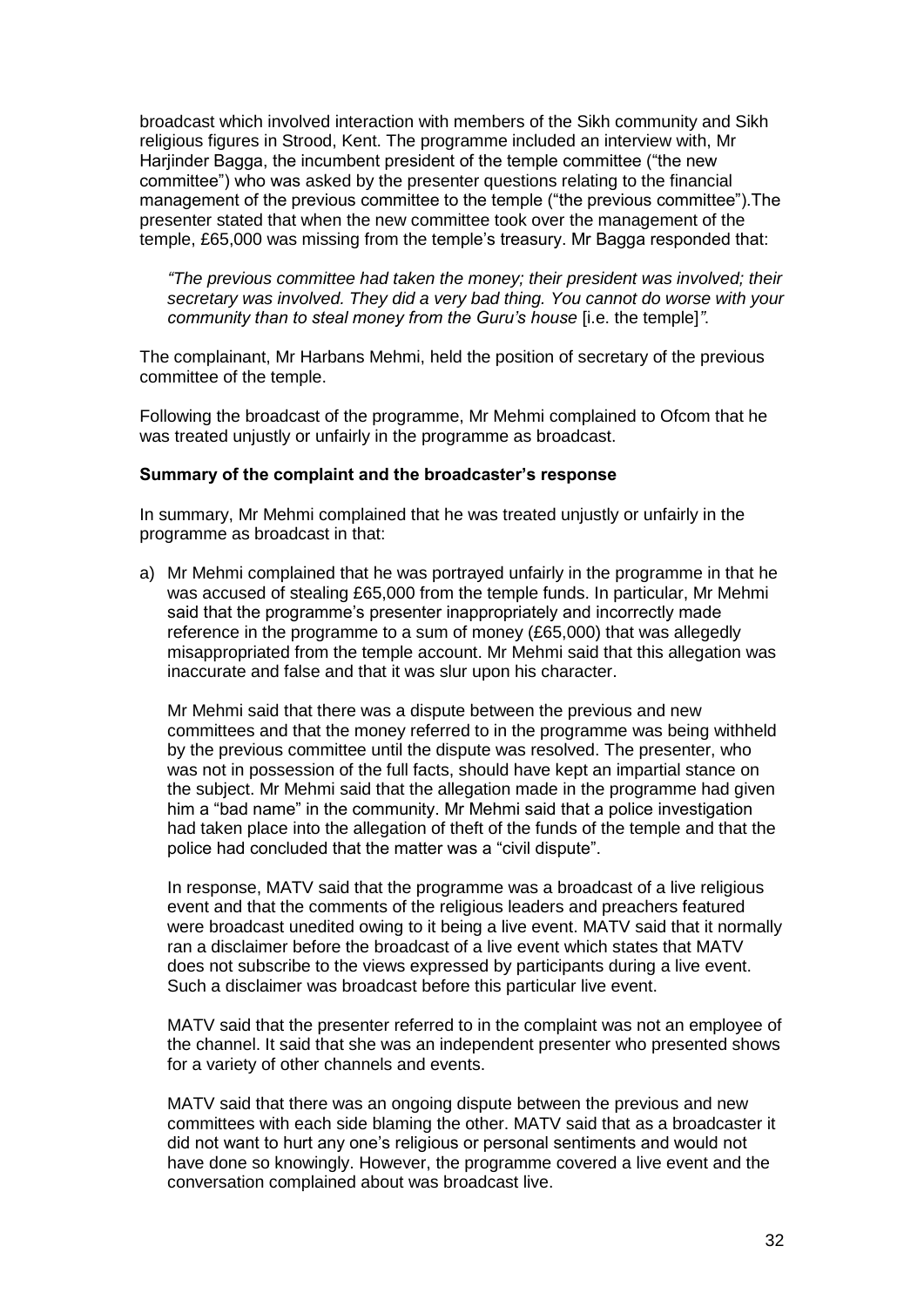b) Mr Mehmi complained that he was not given the opportunity to respond to the allegations made against him in the programme.

In response, MATV said that Mr Mehmi had not made any approach to it since the broadcast of the programme. MATV said that the programme covered a live event and that if Mr Mehmi had approached it to put forward his view, MATV would not have hesitated in broadcasting his views. MATV said that Mr Mehmi was welcome to visit the studio for a live interview so that he can put his views forward.

## **Decision**

Ofcom"s statutory duties include the application, in the case of all television and radio services, of standards which provide adequate protection to members of the public and all other persons from unjust or unfair treatment and unwarranted infringement of privacy in, or in connection with the obtaining of material included in, programmes included in such services.

In carrying out its duties, Ofcom has regard to the need to secure that the application of these standards is in the manner that best guarantees an appropriate level of freedom of expression. Ofcom is also obliged to have regard, in all cases, to the principles under which regulatory activities should be transparent, accountable, proportionate and consistent and targeted only at cases in which action is needed.

In reaching its decision, Ofcom considered all the relevant material provided by both parties. This included a recording of the programmes as broadcast, a transcript of the report and written submissions and supporting material from both parties.

When considering complaints of unjust or unfair treatment, Ofcom has regard to whether the broadcaster"s actions ensured that the programme as broadcast avoided unjust or unfair treatment of individuals and organisations, as set out in Rule 7.1 of the Code. Ofcom also took into account Practice 7.9 of the Code which states that before broadcasting a factual programme, including programmes examining past events, broadcasters should take reasonable care to satisfy themselves that material facts have not been presented, disregarded or omitted in a way that is unfair to an individual or organisation.

a) Ofcom considered first whether Mr Mehmi was treated unjustly or unfairly in the programme as broadcast in that he was portrayed unfairly in the programme in that he was accused of stealing £65,000 from the temple funds.

Ofcom noted that the programme contained a live broadcast of a religious event from the Siri Guru Ravidass Sikh temple in Strood, Kent and that a number of contributors were interviewed about the temple and its significance to the local community. One such interview included the president (Mr Harjinder Ram Bagga), the secretary (Mr Des Raj Bungad), and other committee members of the new committee who had taken over from the previous committee in June 2010.

Ofcom noted that the following exchange in the programme between the presenter and the president and the secretary of the new Committee:

Presenter: *"I want to ask you a special question; I hope you will not mind me asking but when you formed this committee, and began to manage the temple affairs, it was found that £65,000 were missing. If £5 is lost in a home budget, it gets difficult to manage it* [sic]*. But you*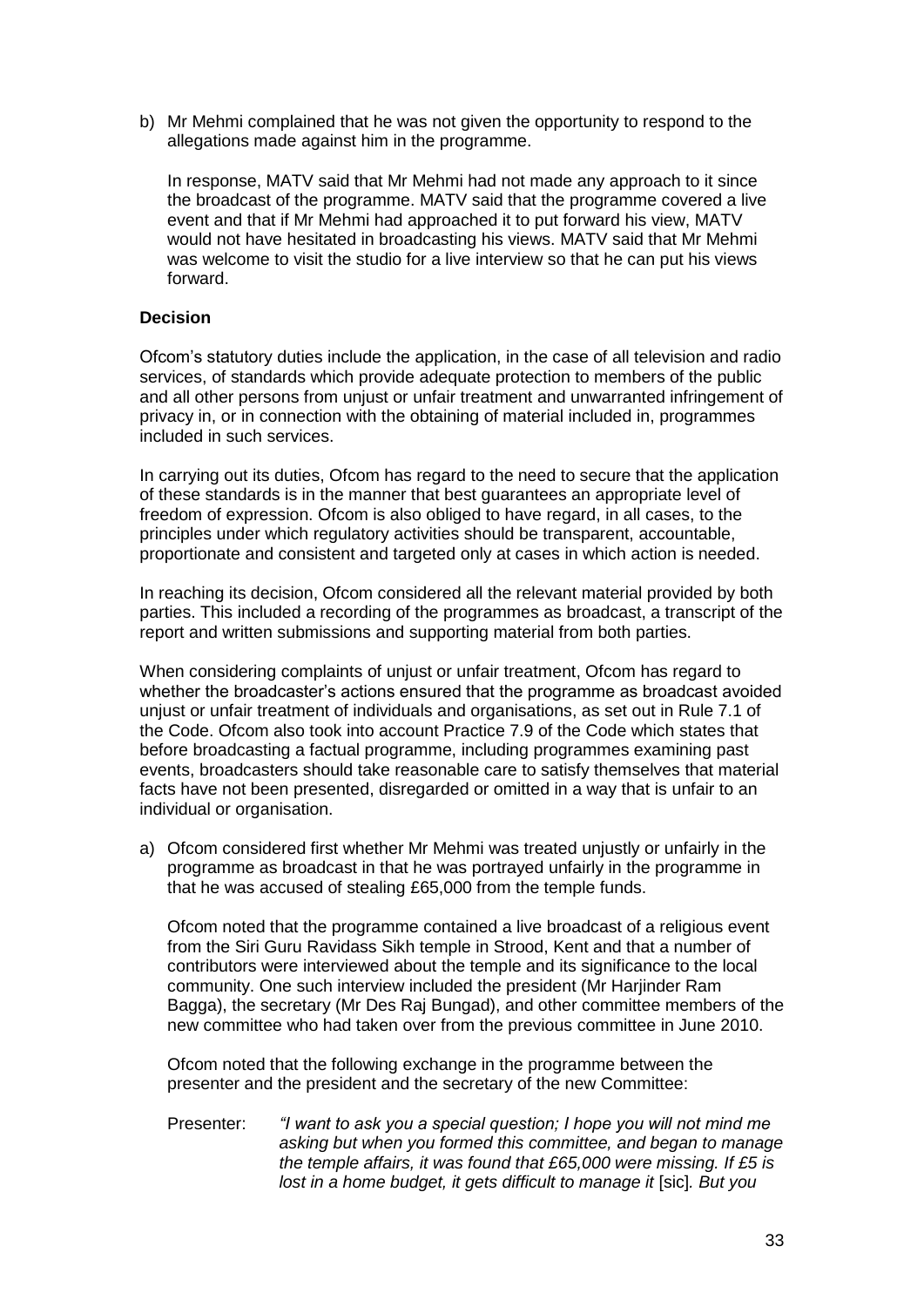*managed to stabilise the situation and manage such a large temple; how did you do it?*

- Mr Bagga: *We were able to do so because the whole community supported us, the committee cooperated with us. The previous committee had taken this money; their president was involved, their secretary was involved. They did a very bad thing. You cannot do worse with your community, than to steal money from the Guru"s House* [i.e. the temple].
- Presenter: *It was a lot of money; a big loss; how was it compensated? How did the rest of the committee and the community help?*
- Mr Bungad: *My name is Desh Raj Bungar* [sic] *and I am the general secretary of the Guru"s House. It was a very sad thing; as our president has told you, when the* [new] *committee took over in June, there was £65,000 missing. The president appealed and pleaded for the return of this money but it has not been returned though we hope so because it is collective money, it belongs to the community and it should be put back in the treasury. The community donates and we collect pennies to gather funds. The community knows about it and all that we can do is to keep appealing"*.

Ofcom observed from this particular exchange that the presenter had stated in her question that £65,000 was found to be missing from the temple's treasury when the new committee took control of the management of the temple's affairs. This was immediately followed by Mr Bagga"s response in which he said that the previous committee had taken the money and that the previous committee"s president and secretary *"were involved"*. He also stated that *"You cannot do worse with your community, than to steal money from the Guru"s House".* Ofcom noted too that Mr Bungad, the secretary of the new committee, commented that £65,000 was missing and that Mr Bagga had *"pleaded"* for it to be returned as it belonged to the *"community"*.

Ofcom considered that the language used by Mr Bagga and Mr Bungad was accusatory in nature and would have left viewers in no doubt that they claimed that the previous committee, and in particular the president and the secretary of the previous committee, had been responsible for the misappropriation of the £65,000. In particular, Mr Bagga"s statement that *"you cannot do worse with your community, than to steal money from the Guru"s House"* was unequivocal and Ofcom considered that viewers would have understood that Mr Bagga and the new committee held the view that the money had been stolen, and that the former president (i.e. Mr Mehmi) and previous secretary had been involved. This allegation of criminal wrongdoing was, in Ofcom"s view, very serious and it went on to consider whether the inclusion of this allegation in the programme as broadcast resulted in unfairness to Mr Mehmi.

Ofcom noted Mr Mehmi"s complaint that there was a dispute between the previous committee and the new committee and that the £65,000 referred to in the programme had not gone "missing", but was being withheld by the previous committee until the issues in dispute had been resolved. The existence of the dispute between the new and previous committees was acknowledged by the broadcaster in its statement in response to the complaint.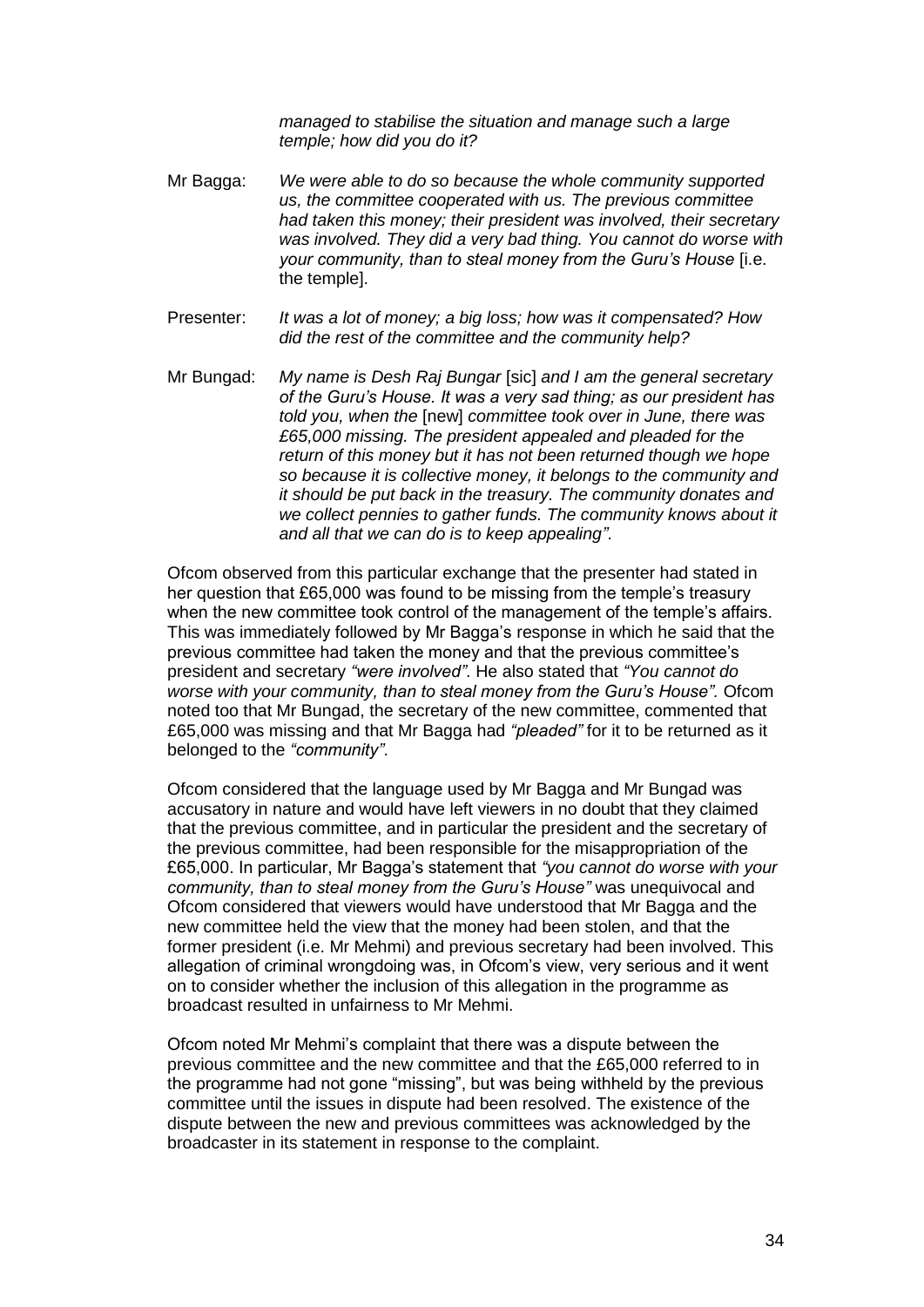Ofcom recognised that the programme was broadcast live and that the broadcaster said that the presenter was an "independent presenter" who was not an MATV employee. It also recognised the broadcaster"s right to freedom of expression and the right of members of the Sikh community to exchange views on air on topics of genuine public interest. Ofcom acknowledged that the coverage of the religious event at the temple was such a topic. However, with this right comes the responsibility for the broadcaster to ensure that material facts are not presented, omitted or disregarded in a way that creates unfairness to an individual or organisation.

Ofcom took into account the fact that the comments concerning Mr Mehmi and the money were made by contributors to the programme, that is Mr Bagga and Mr Bungad, who gave interviews on a programme broadcast live. While Ofcom was aware that the presenter herself did not make the comments relating to the alleged misappropriation of the £65,000, it noted however that she did not at any point challenge or query Mr Bagga's or Mr Bungad's comments. Of com noted too that the presenter did not intervene, for the benefit of viewers, to clarify that that there was a dispute between the new and previous committees regarding the money and/or that neither the president nor the secretary of the previous committee was present to respond to the allegation of theft. The programme"s presenter therefore did not present the circumstances surrounding the money in context. In addition, and after taking into account MATV"s statement in response to the complaint, Ofcom noted that the broadcaster had provided no evidence to demonstrate that it had taken steps to verify the validity of the allegations made by Mr Bagga and Mr Bungad that Mr Mehmi and the president of the previous committee had been involved in the misappropriation of £65,000 from the temple"s treasury. Ofcom also considered that it was not sufficient in avoiding the potential for unfairness to individuals referred to in programmes for the broadcaster to rely on the inclusion of a general disclaimer before the broadcast of live programmes disassociating it from the comments that may be made by contributors.

Ofcom considered that, as the president of the previous committee specifically referred to by Mr Bagga, Mr Mehmi had been depicted as being involved in the misappropriation of a considerable amount of money from the temple"s treasury and as having committed, not only a criminal offence, but also a gross breach of trust. Mr Bagga"s and Mr Bungad"s accusations went unchallenged in the programme, and no possible alternative reasons for the money not being available to the new committee were given. The allegations were thus presented as not being disputed. In Ofcom"s view, the presentation of these allegations in the programme was likely materially and adversely to affect viewers" perception of Mr Mehmi. Consequently, taking all these factors into account, Ofcom concluded that the broadcaster did not take reasonable care to satisfy itself that material facts surrounding the circumstances of the dispute and the alleged missing money were not presented, disregarded or omitted in a way that was not unfair to Mr Mehmi. Ofcom therefore found that Mr Mehmi was portrayed unfairly in the programme as broadcast in this respect.

b) Ofcom then considered Mr Mehmi"s complaint that he was not given the opportunity to respond to the allegations made against him in the programme.

In considering this head of the complaint, Ofcom paid particular regard to Practice 7.11 of the Code which states that if a programme alleges wrongdoing or incompetence or makes other significant allegations, those concerned should normally be given an appropriate and timely opportunity to respond.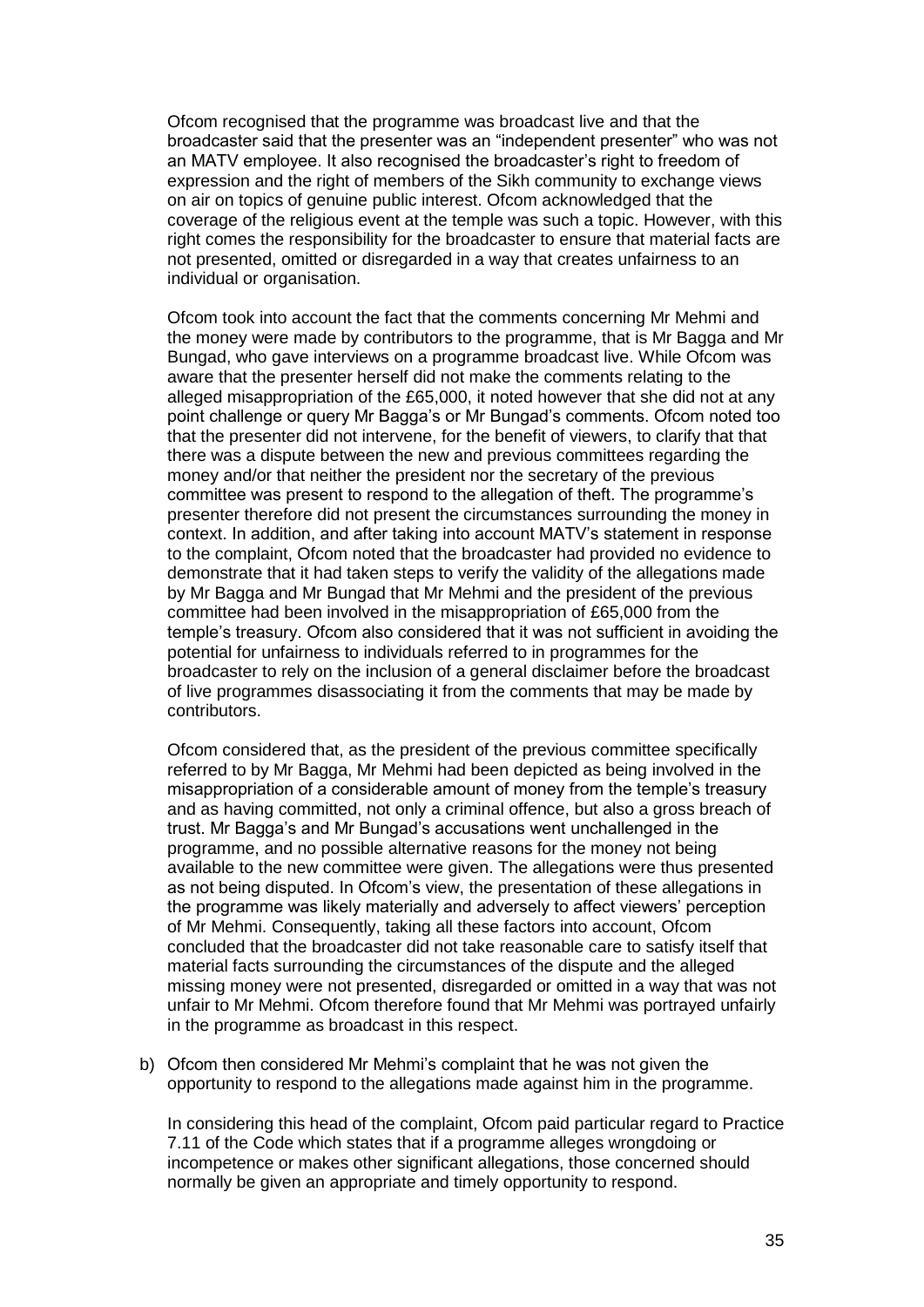For the reasons given in Head a) above, Ofcom considered that the inclusion of the accusations made by Mr Bagga and Mr Bungad in interview amounted to a serious allegation of wrongdoing about Mr Mehmi (namely, that he had, in his position of president of the previous committee, been involved with the misappropriation or theft of £65,000 from the temple"s treasury). Normally, where significant allegations are made about an individual in a programme, as they were in this particular case, then that individual should be given an appropriate and timely opportunity to respond to them. However, Ofcom recognised that in certain formats of programming, such as news reporting or live events coverage, and in particular live interviews and studio discussions, it is not always possible for the broadcaster to obtain responses from others prior to or during the broadcast. However, in such circumstances, Ofcom considers that when including material that has the potential to amount to a significant allegation, reasonable care must be taken by the broadcaster to ensure that the broadcast material is consistent with the requirements of the Code and that it does not mislead viewers or portray individuals in a way that is unfair.

In this particular case, Ofcom considered that it was impracticable for the broadcaster to have given Mr Mehmi an appropriate and timely opportunity to respond to the allegations made in the interviews owing to the live format of the programme. Nevertheless, there remained an obligation on the broadcaster to ensure that it avoided unjust or unfair treatment of individuals in programmes. Ofcom noted that there was a dispute between the previous and the new committees about the "missing" money (a fact not contested by the broadcaster), and that it appeared that as a result of this dispute the previous committee had withheld the money from the new committee and would do so until such time as the dispute was resolved.

Ofcom also noted, as it did in Head a) of the Decision above, that at no stage during the interview did the presenter make clear to viewers that neither Mr Mehmi nor the president of the previous committee were in a position (owing to them not being present) to respond to the allegations. Nor for example did the presenter explain that the allegations and comments made by Mr Bagga and Mr Bungad were their personal views and not endorsed by the broadcaster. Ofcom however considers that it would have been possible and helpful in the circumstances of this case if the presenter had reacted to the serious criminal allegations made against Mr Mehmi by placing them in context, by for example challenging or querying their background or basis. Ofcom did not accept as a reason for these allegations going unchallenged in the programme that the presenter was not an employee of MATV but was an "independent presenter". It is the responsibility of the broadcaster to ensure that a presenter takes any appropriate and necessary action to ensure material facts are not presented unfairly in its programmes. In this particular case, MATV failed to fulfil its responsibility to ensure that material facts were not presented unfairly in this programme.

Taking all the factors referred to above into account, Ofcom concluded that, although it was not practicable (owing to the live broadcast format of the programme) for the broadcaster to provide Mr Mehmi with an opportunity to respond to the allegations made in the programme, the broadcaster failed to avoid unfairness to him.

**Accordingly, Ofcom has upheld Mr Mehmi's complaint of unjust or unfair treatment in the programme as broadcast and has found that the broadcaster is in breach of Rule 7.1.** 

**Ofcom directed MATV to broadcast a summary of this finding.**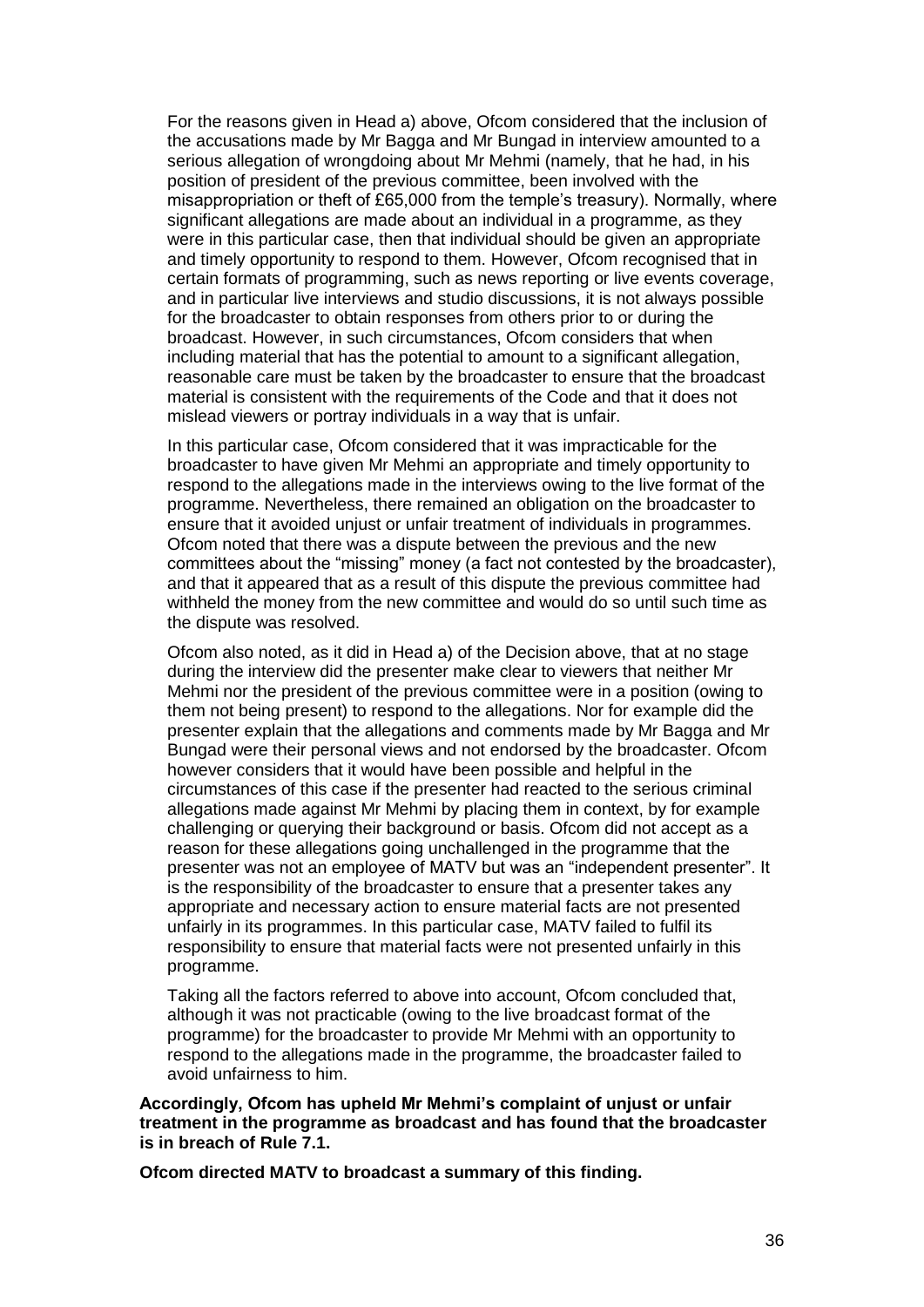# **Upheld**

# **Complaint by Mr Chaman Lal Sandhu**

*Siri Guru Ravidass Sabha, MATV, 6 March 2011*

**Summary**: Ofcom has upheld this complaint of unfair or unjust treatment in the programme as broadcast by Mr Chaman Lal Sandhu.

This programme was a live broadcast which involved interaction with members of the Sikh community and Sikh religious figures in Strood, Kent. The programme included an interview with the incumbent president of the committee of the Siri Guru Ravidass Sikh temple ("the temple") in Strood, Kent who was asked questions relating to the financial management of the previous temple committee. The presenter stated that when the incumbent committee took over the management of the temple, the temple"s treasury was found to be missing £65,000. The president of the incumbent committee responded that:

"The previous committee had taken the money; their president was involved; their secretary was involved. They did a very bad thing. You cannot do worse with your community than to steal money from the Guru"s house [i.e. the temple]".

The complainant, Mr Sandhu, held the position of secretary of the previous committee of the temple. He complained to Ofcom that he was treated unjustly or unfairly in the programme as broadcast.

Ofcom found the following:

- In Ofcom"s view, the comments made in the programme relating to Mr Sandhu as the secretary of the previous committee were likely materially and adversely to affect viewers" perception of him. It considered that the comments alleged that Mr Sandhu had been involved in misappropriating a considerable amount of money from the temple"s treasury and had committed not only a criminal offence, but also a gross breach of trust. Ofcom therefore found that the Mr Sandhu was portrayed unfairly in the programme as broadcast in this respect.
- Ofcom considered that the broadcaster failed to ensure that the programme did not present material facts in a way that was unfair to Mr Sandhu.

## **Introduction**

MATV is a television service providing programming for the Asian community. It can be accessed throughout the UK and Europe via British Sky Broadcasting Limited television with selected programming available around the world via the internet.

A transcript in English (translated from the original Hindi and Punjabi) of the relevant part of the programme broadcast on 6 March 2011 was prepared by an independent translation company for Ofcom. A copy of the translated transcript was provided to the parties when the complaint was entertained by Ofcom. The translated transcript has been relied on by Ofcom to construct the following introductory paragraphs and to adjudicate on this complaint.

On 6 March 2011, MATV broadcast a programme that celebrated the birth of Siri Ravi Dass Ji, a fifteenth century Sikh Guru. This particular programme was a live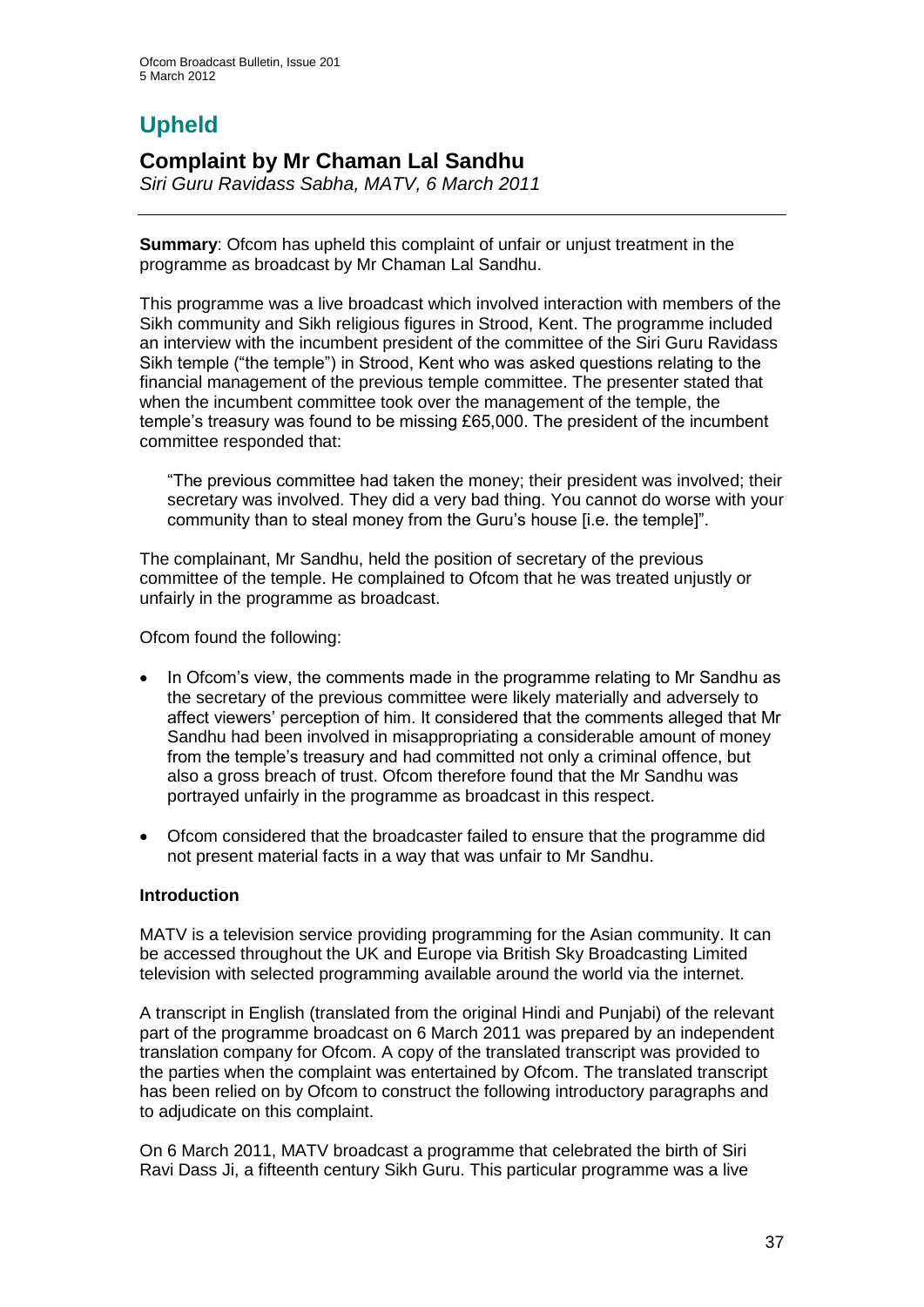broadcast which involved interaction with members of the Sikh community and Sikh religious figures in Strood, Kent. The programme included an interview with, Mr Harjinder Bagga, the incumbent president of the temple committee ("the new committee") who was asked by the presenter questions relating to the financial management of the previous committee to the temple ("the previous committee").The presenter stated that when the new committee took over the management of the temple, £65,000 was missing from the temple"s treasury. The Mr Bagga responded that:

*"The previous committee had taken the money; their president was involved; their secretary was involved. They did a very bad thing. You cannot do worse with your community than to steal money from the Guru"s house* [i.e. the temple]*"*.

The complainant, Mr Chaman Lal Sandhu, held the position of secretary of the previous committee of the temple.

Following the broadcast of the programme, Mr Sandhu complained to Ofcom that he was treated unjustly or unfairly in the programme as broadcast.

#### **Summary of the complaint and the broadcaster's response**

In summary, Mr Sandhu complained that he was treated unjustly or unfairly in the programme as broadcast in that:

a) Mr Sandhu complained that he was portrayed unfairly in the programme in that he was accused of stealing £65,000 from the temple funds. In particular, Mr Sandhu said that the programme's presenter inappropriately and incorrectly made reference in the programme to a sum of money (£65,000) that was allegedly misappropriated from the temple account. Mr Sandhu said that this allegation was inaccurate and false and that it was slur upon his character.

Mr Sandhu said that there was a dispute between the previous and new committees and that the money referred to in the programme was being withheld by the previous committee until the dispute was resolved. The presenter, who was not in possession of the full facts, should have kept an impartial stance on the subject. Mr Sandhu said that the allegation made in the programme had given him a "bad name" in the community. Mr Sandhu said that a police investigation had taken place into the allegation of theft of the funds of the temple and that the police had concluded that the matter was a "civil dispute".

In response, MATV said that the programme was a broadcast of a live religious event and that the comments of the religious leaders and preachers featured were broadcast unedited owing to it being a live event. MATV said that it normally ran a disclaimer before the broadcast of a live event which states that MATV does not subscribe to the views expressed by participants during a live event. Such a disclaimer was broadcast before this particular live event.

MATV said that the presenter referred to in the complaint was not an employee of the channel. It said that she was an independent presenter who presented shows for a variety of other channels and events.

MATV said that there was an ongoing dispute between the previous and new committees with each side blaming the other. MATV said that as a broadcaster it did not want to hurt any one"s religious or personal sentiments and would not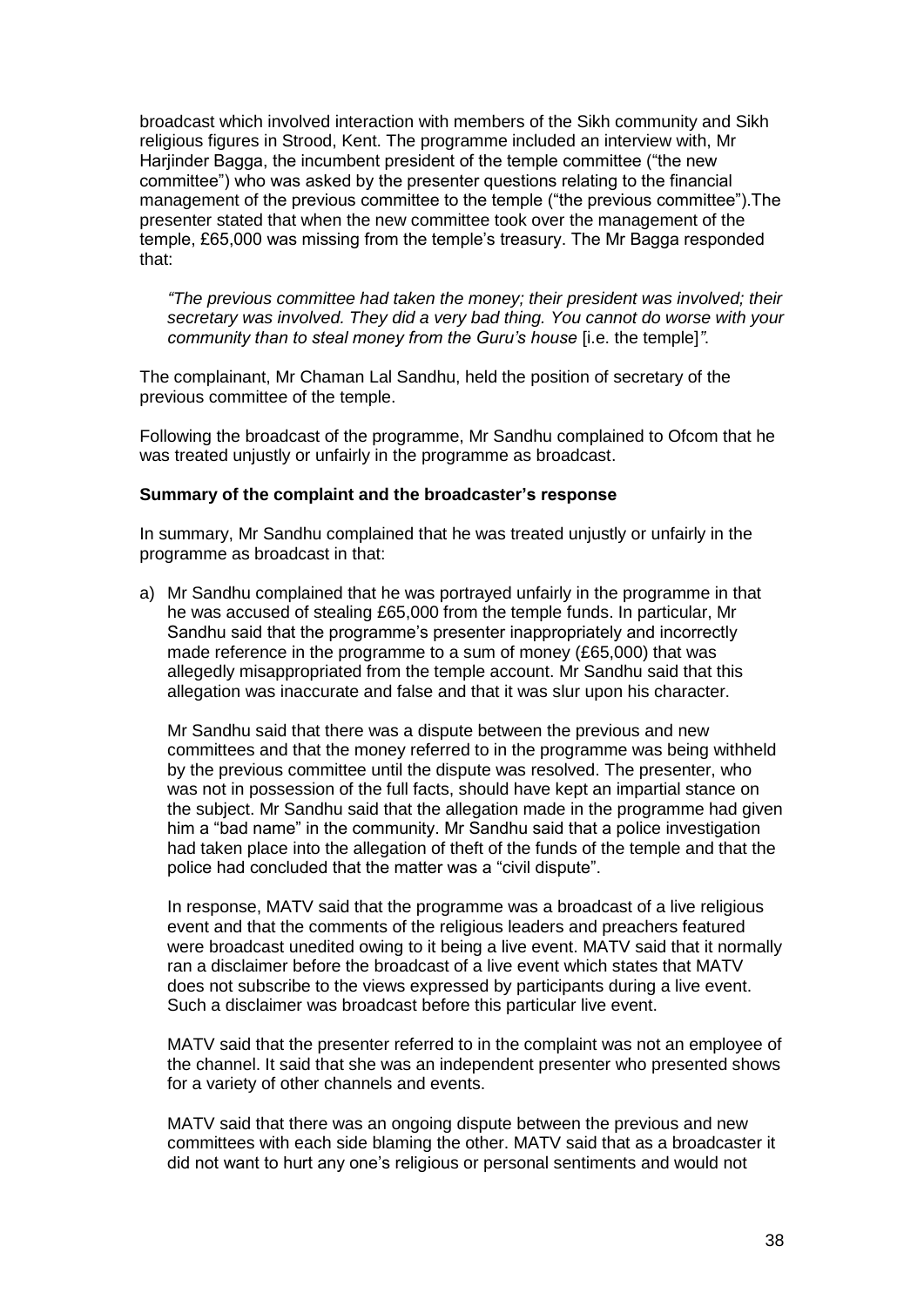have done so knowingly. However, the programme covered a live event and the conversation complained about was broadcast live.

b) Mr Sandhu complained that he was not given the opportunity to respond to the allegations made against him in the programme.

In response, MATV said that Mr Sandhu had not made any approach to it since the broadcast of the programme. MATV said that the programme covered a live event and that if Mr Sandhu had approached it to put forward his view, MATV would not have hesitated in broadcasting his views. MATV said that Mr Sandhu was welcome to visit the studio for a live interview so that he can put his views forward.

## **Decision**

Ofcom"s statutory duties include the application, in the case of all television and radio services, of standards which provide adequate protection to members of the public and all other persons from unjust or unfair treatment and unwarranted infringement of privacy in, or in connection with the obtaining of material included in, programmes included in such services.

In carrying out its duties, Ofcom has regard to the need to secure that the application of these standards is in the manner that best guarantees an appropriate level of freedom of expression. Ofcom is also obliged to have regard, in all cases, to the principles under which regulatory activities should be transparent, accountable, proportionate and consistent and targeted only at cases in which action is needed.

In reaching its decision, Ofcom considered all the relevant material provided by both parties. This included a recording of the programmes as broadcast, a transcript of the report and written submissions and supporting material from both parties.

When considering complaints of unjust or unfair treatment, Ofcom has regard to whether the broadcaster's actions ensured that the programme as broadcast avoided unjust or unfair treatment of individuals and organisations, as set out in Rule 7.1 of the Code. Ofcom also took into account Practice 7.9 of the Code which states that before broadcasting a factual programme, including programmes examining past events, broadcasters should take reasonable care to satisfy themselves that material facts have not been presented, disregarded or omitted in a way that is unfair to an individual or organisation.

a) Ofcom considered first whether Mr Sandhu was treated unjustly or unfairly in the programme as broadcast in that he was portrayed unfairly in the programme in that he was accused of stealing £65,000 from the temple funds.

Ofcom noted that the programme contained a live broadcast of a religious event from the Siri Guru Ravidass Sikh temple in Strood, Kent and that a number of contributors were interviewed about the temple and its significance to the local community. One such interview included the president (Mr Harjinder Ram Bagga), the secretary (Mr Des Raj Bungad), and other committee members of the new committee who had taken over from the previous committee in June 2010.

Ofcom noted that the following exchange in the programme between the presenter and the president and the secretary of the new Committee: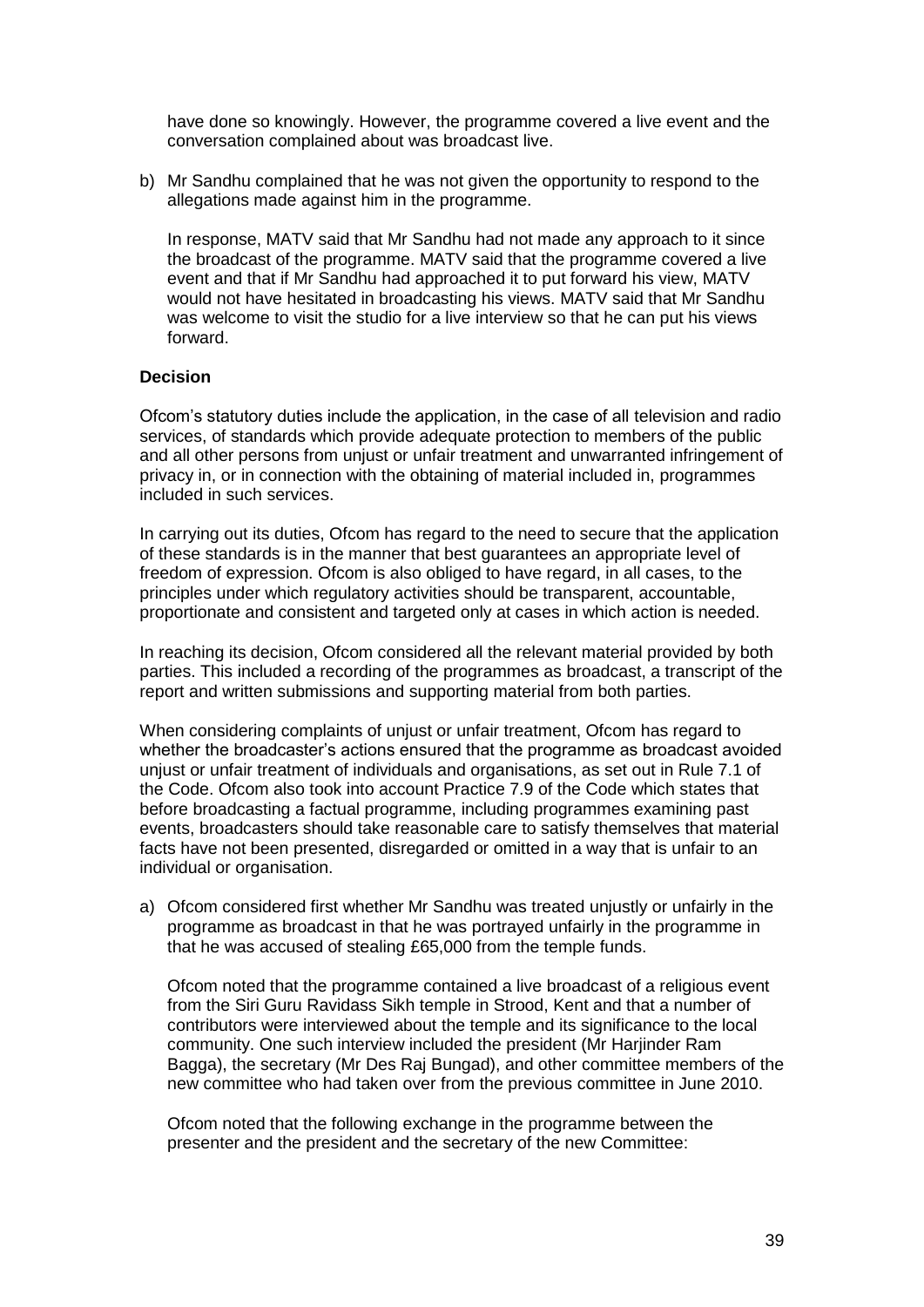- Presenter: *"I want to ask you a special question; I hope you will not mind me asking but when you formed this committee, and began to manage the temple affairs, it was found that £65,000 were missing. If £5 is lost in a home budget, it gets difficult to manage it* [sic]*. But you managed to stabilise the situation and manage such a large temple; how did you do it?*
- Mr Bagga: *We were able to do so because the whole community supported us, the committee cooperated with us. The previous committee had taken this money; their president was involved, their secretary was involved. They did a very bad thing. You cannot do worse with your community, than to steal money from the Guru"s House* [i.e. the temple].
- Presenter: *It was a lot of money; a big loss; how was it compensated? How did the rest of the committee and the community help?*
- Mr Bungad: *My name is Desh Raj Bungar* [sic] *and I am the general secretary of the Guru"s House. It was a very sad thing; as our president has told you, when the* [new] *committee took over in June, there was £65,000 missing. The president appealed and pleaded for the return of this money but it has not been returned though we hope so because it is collective money, it belongs to the community and it should be put back in the treasury. The community donates and we collect pennies to gather funds. The community knows about it and all that we can do is to keep appealing"*.

Ofcom observed from this particular exchange that the presenter had stated in her question that £65,000 was found to be missing from the temple's treasury when the new committee took control of the management of the temple's affairs. This was immediately followed by the Mr Bagga"s response in which he said that the previous committee had taken the money and that the previous committee"s president and secretary *"were involved"*. He also stated that *"You cannot do worse with your community, than to steal money from the Guru"s House".* Ofcom noted too that Mr Bungad, the secretary of the new committee, commented that £65,000 was missing and that the Mr Bagga had *"pleaded"* for it to be returned as it belonged to the *"community"*.

Ofcom considered that the language used by Mr Bagga and Mr Bungad was accusatory in nature and would have left viewers in no doubt that they claimed that the previous committee, and in particular the president and the secretary of the previous committee, had been responsible for the misappropriation of the £65,000. In particular, Mr Bagga"s statement that *"you cannot do worse with your community, than to steal money from the Guru"s House"* was unequivocal and Ofcom considered that viewers would have understood that Mr Bagga and the new committee held the view that the money had been stolen, and that the former president and previous secretary (i.e. Mr Sandhu) had been involved. This allegation of criminal wrongdoing was, in Ofcom"s view, very serious and it went on to consider whether the inclusion of this allegation in the programme as broadcast resulted in unfairness to Mr Sandhu.

Ofcom noted Mr Sandhu"s complaint that there was a dispute between the previous committee and the new committee and that the £65,000 referred to in the programme had not gone "missing", but was being withheld by the previous committee until the issues in dispute had been resolved. The existence of the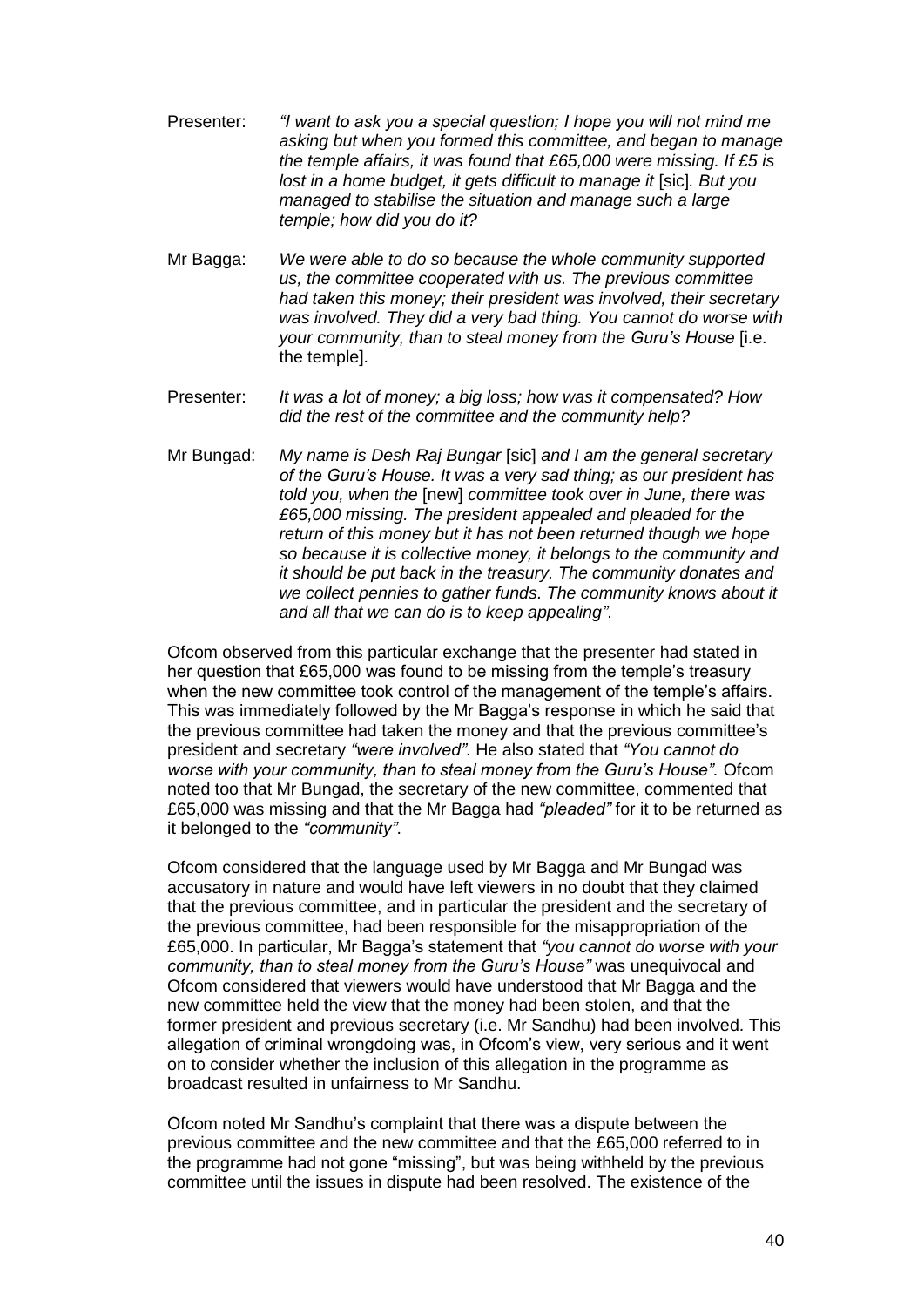dispute between the new and previous committees was acknowledged by the broadcaster in its statement in response to the complaint.

Ofcom recognised that the programme was broadcast live and that the broadcaster said that the presenter was an "independent presenter" who was not an MATV employee. It also recognised the broadcaster"s right to freedom of expression and the right of members of the Sikh community to exchange views on air on topics of genuine public interest. Ofcom acknowledged that the coverage of the religious event at the temple was such a topic. However, with this right comes the responsibility for the broadcaster to ensure that material facts are not presented, omitted or disregarded in a way that creates unfairness to an individual or organisation.

Ofcom took into account the fact that the comments concerning Mr Sandhu and the money were made by contributors to the programme, that is Mr Bagga and Mr Bungad, who gave interviews on a programme broadcast live. While Ofcom was aware that the presenter herself did not make the comments relating to the alleged misappropriation of the £65,000, it noted however that she did not at any point challenge or query Mr Bagga"s or Mr Bungad"s comments. Ofcom noted too that the presenter did not intervene, for the benefit of viewers, to clarify that that there was a dispute between the new and previous committees regarding the money and/or that neither the president nor the secretary of the previous committee was present to respond to the allegation of theft. The programme"s presenter therefore did not present the circumstances surrounding the money in context. In addition, and after taking into account MATV"s statement in response to the complaint, Ofcom noted that the broadcaster had provided no evidence to demonstrate that it had taken steps to verify the validity of the allegations made by Mr Bagga and Mr Bungad that Mr Sandhu and the president of the previous committee had been involved in the misappropriation of £65,000 from the temple"s treasury. Ofcom also considered that it was not sufficient in avoiding the potential for unfairness to individuals referred to in programmes for the broadcaster to rely on the inclusion of a general disclaimer before the broadcast of live programmes disassociating it from the comments that may be made by contributors.

Ofcom considered that, as the secretary of the previous committee specifically referred to by Mr Bagga, Mr Sandhu had been depicted as being involved in the misappropriation of a considerable amount of money from the temple"s treasury and as having committed, not only a criminal offence, but also a gross breach of trust. Mr Bagga"s and Mr Bungad"s accusations went unchallenged in the programme, and no possible alternative reasons for the money not being available to the new committee were given. The allegations were thus presented as not being disputed. In Ofcom"s view, the presentation of these allegations in the programme was likely materially and adversely to affect viewers" perception of Mr Sandhu. Consequently, taking all these factors into account, Ofcom concluded that the broadcaster did not take reasonable care to satisfy itself that material facts surrounding the circumstances of the dispute and the alleged missing money were not presented, disregarded or omitted in a way that was not unfair to Mr Sandhu. Ofcom therefore found that the Mr Sandhu was portrayed unfairly in the programme as broadcast in this respect.

b) Ofcom then considered Mr Sandhu"s complaint that he was not given the opportunity to respond to the allegations made against him in the programme.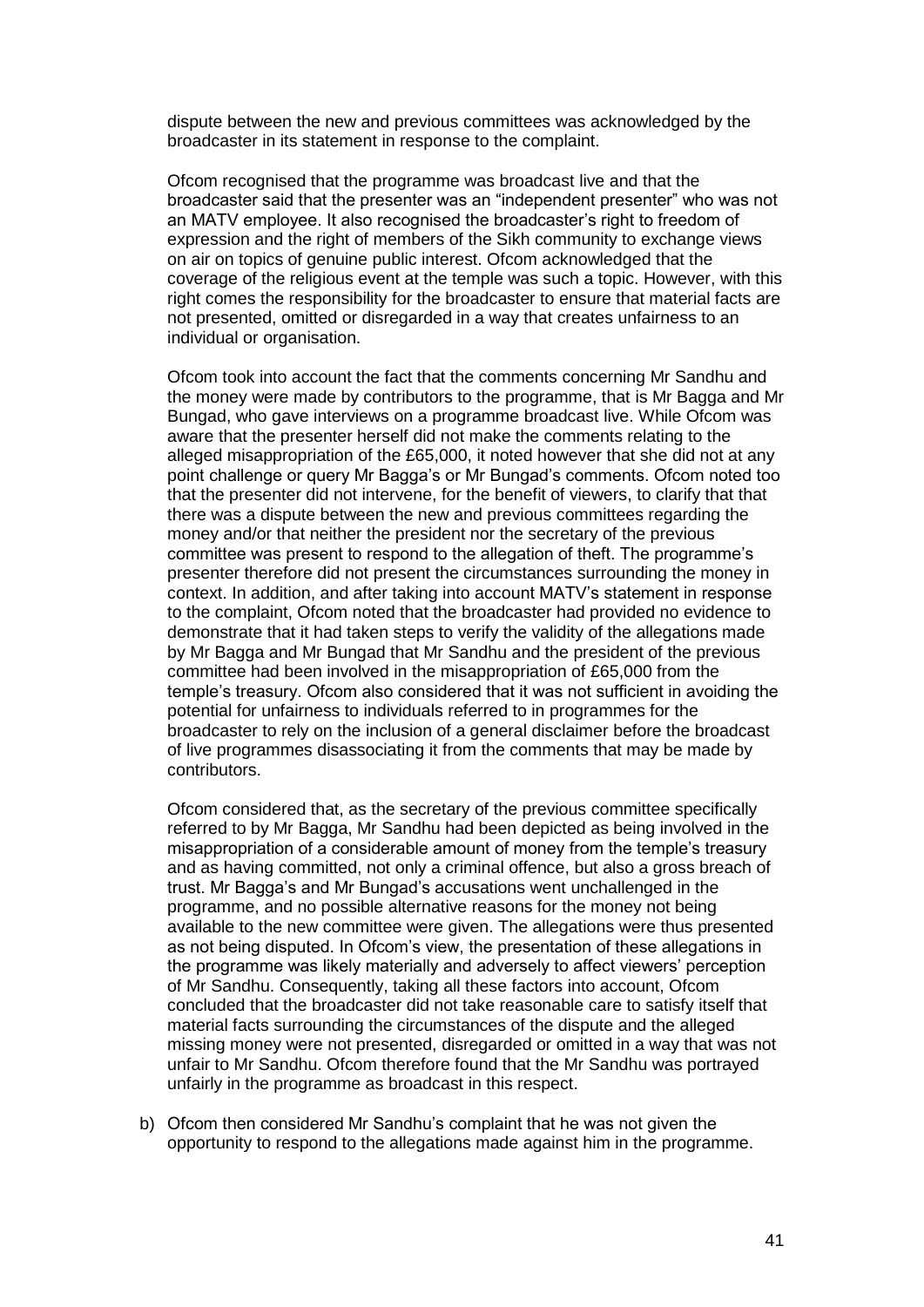In considering this head of the complaint, Ofcom paid particular regard to Practice 7.11 of the Code which states that if a programme alleges wrongdoing or incompetence or makes other significant allegations, those concerned should normally be given an appropriate and timely opportunity to respond.

For the reasons given in Head a) above, Ofcom considered that the inclusion of the accusations made by Mr Bagga and Mr Bungad in interview amounted to a serious allegation of wrongdoing about Mr Sandhu (namely, that he had, in his position of secretary of the previous committee, been involved with the misappropriation or theft of £65,000 from the temple's treasury). Normally, where significant allegations are made about an individual in a programme, as they were in this particular case, then that individual should be given an appropriate and timely opportunity to respond to them. However, Ofcom recognised that in certain formats of programming, such as news reporting or live events coverage, and in particular live interviews and studio discussions, it is not always possible for the broadcaster to obtain responses from others prior to or during the broadcast. However, in such circumstances, Ofcom considers that when including material that has the potential to amount to a significant allegation, reasonable care must be taken by the broadcaster to ensure that the broadcast material is consistent with the requirements of the Code and that it does not mislead viewers or portray individuals in a way that is unfair.

In this particular case, Ofcom considered that it was impracticable for the broadcaster to have given Mr Sandhu an appropriate and timely opportunity to respond to the allegations made in the interviews owing to the live format of the programme. Nevertheless, there remained an obligation on the broadcaster to ensure that it avoided unjust or unfair treatment of individuals in programmes. Ofcom noted that there was a dispute between the previous and the new committees about the "missing" money (a fact not contested by the broadcaster), and that it appeared that as a result of this dispute the previous committee had withheld the money from the new committee and would do so until such time as the dispute was resolved.

Ofcom also noted, as it did in Head a) of the Decision above, that at no stage during the interview did the presenter make clear to viewers that neither Mr Sandhu nor the president of the previous committee were in a position (owing to them not being present) to respond to the allegations. Nor for example did the presenter explain that the allegations and comments made by Mr Bagga and Mr Bungad were their personal views and not endorsed by the broadcaster. Ofcom however considers that it would have been possible and helpful in the circumstances of this case if the presenter had reacted to the serious criminal allegations made against Mr Sandhu by placing them in context, by for example challenging or querying their background or basis. Ofcom did not accept as a reason for these allegations going unchallenged in the programme that the presenter was not an employee of MATV but was an "independent presenter". It is the responsibility of the broadcaster to ensure that a presenter takes any appropriate and necessary action to ensure material facts are not presented unfairly in its programmes. In this particular case, MATV failed to fulfil its responsibility to ensure that material facts were not presented unfairly in this programme.

Taking all the factors referred to above into account, Ofcom concluded that, although it was not practicable (owing to the live broadcast format of the programme) for the broadcaster to provide Mr Sandhu with an opportunity to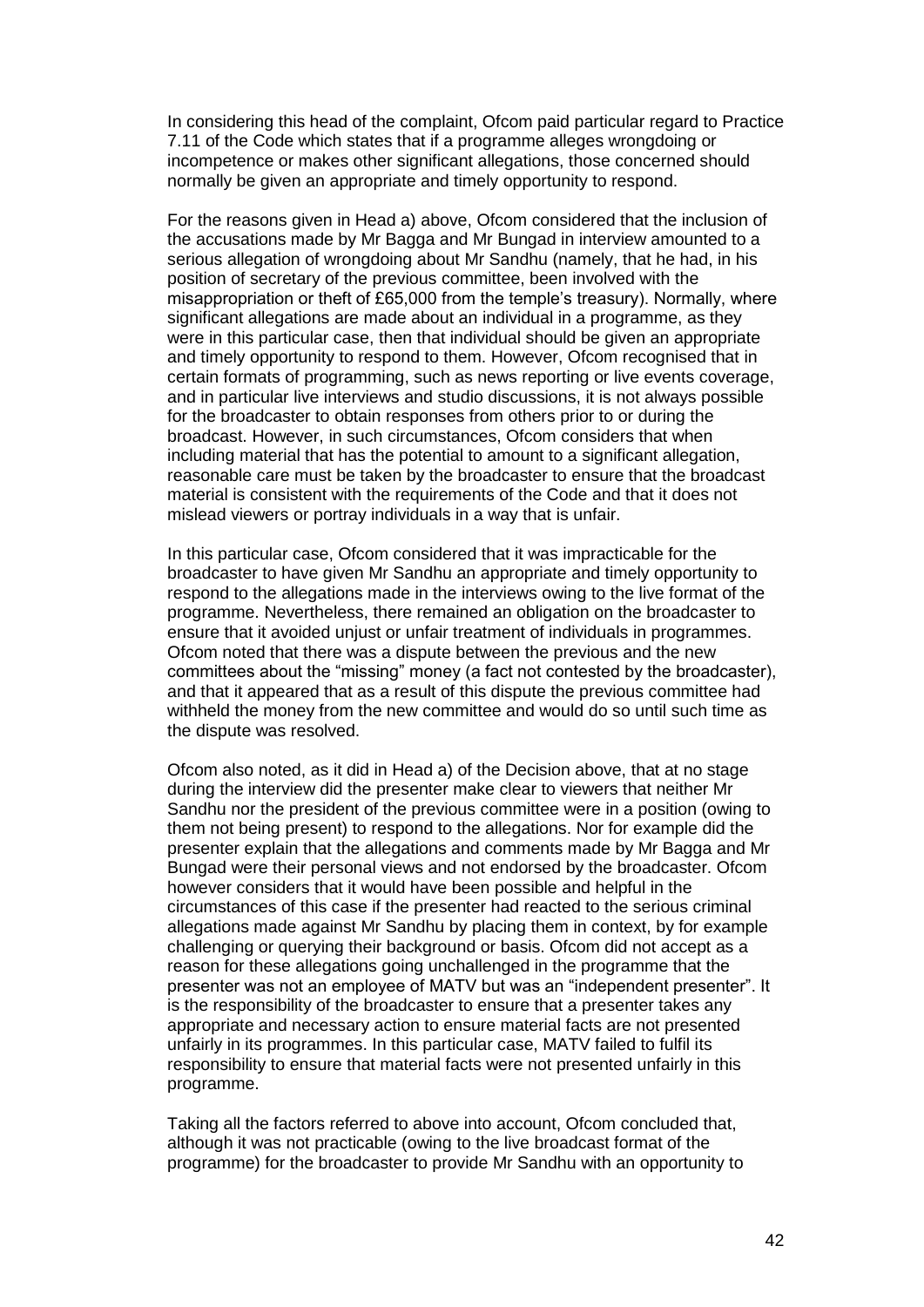respond to the allegations made in the programme, the broadcaster failed to avoid unfairness to him.

**Accordingly, Ofcom has upheld Mr Sandhu's complaint of unjust or unfair treatment in the programme as broadcast and has found that the broadcaster is in breach of Rule 7.1.** 

**Ofcom directed MATV to broadcast a summary of this finding.**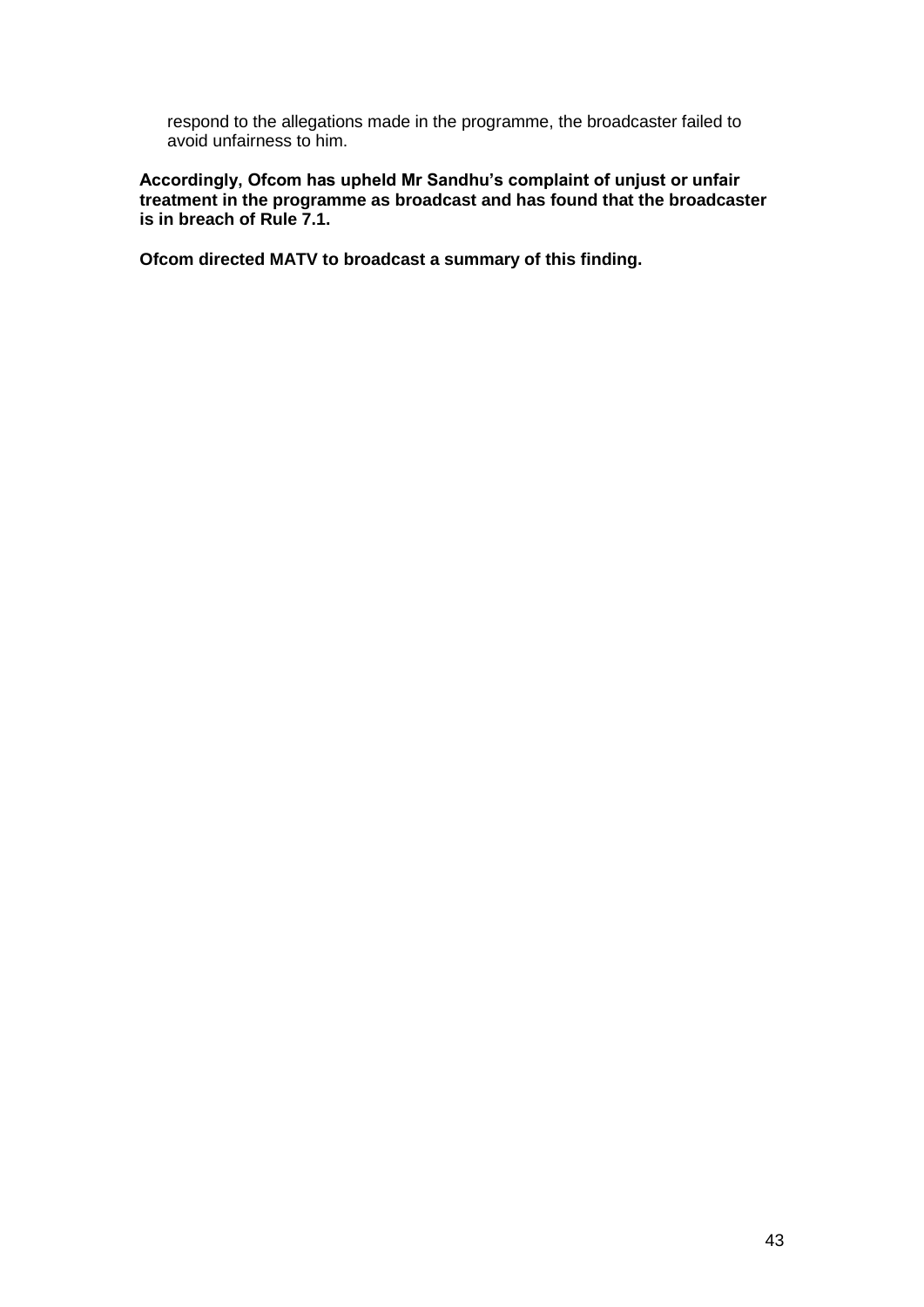# **Upheld**

# **Complaint by Mr Heath Ferguson**

*North West Tonight, BBC1 (North West), 4 August 2011*

**Summary**: Ofcom has upheld this complaint of unjust or unfair treatment in the programme as broadcast made by Mr Heath Ferguson.

The programme included a report about a company called Car Planet. The owners of this company had allegedly defrauded customers who had either bought outright or paid deposits for cars it was selling. During the report a sign for a different company, Top Coat Limited, a car repair company that operated from the same site as Car Planet (owned by Mr Heath Ferguson), was shown.

Ofcom found that the programme resulted in unfairness to Mr Ferguson in respect of his complaint that the report mistakenly focused on his company"s sign outside Car Planet while talking about the alleged fraud committed by the owners of Car Planet.

## **Introduction**

On 4 August 2011, BBC 1 North West broadcast an edition of its daily regional news programme, *North West Tonight*. This edition of the programme included a report about a company called Car Planet based in Warrington. The report said that the owners of Car Planet had vanished with deposit money from customers and with cars customers had already bought outright. The report included two shots lasting a total of about six seconds - including a close up with a duration of around three seconds – of a sign for a different company, Top Coat Limited ("Top Coat"), a car repair company that operates from the same site as Car Planet.

Following the broadcast of the programme, Mr Heath Ferguson, who owns Top Coat, complained to Ofcom that he was treated unjustly or unfairly in the programme as broadcast.

## **Summary of the complaint and the broadcaster's response**

The details of Mr Ferguson's complaint are set out below, followed by the BBC's response.

In summary, Mr Ferguson complained that he was treated unjustly or unfairly in the programme as broadcast in that the report mistakenly focused on his company"s sign outside Car Planet while talking about the alleged fraud committed by the owners of Car Planet and thereby associated his company with criminal activity and ruined his excellent reputation.

By way of background to the complaint Mr Ferguson said that following the broadcast he received threatening telephone calls (Top Coat"s telephone number was on the sign shown during the report) and he indicated that he could lose business as a result of the report.

In response to the complaint, the BBC said on 5 August 2011 (the day after the news report was broadcast) Mr Ferguson complained directly to the BBC that a promotional poster for his company, Top Coat, was in vision on the wall of the premises of a company called Car Planet during the programme's report into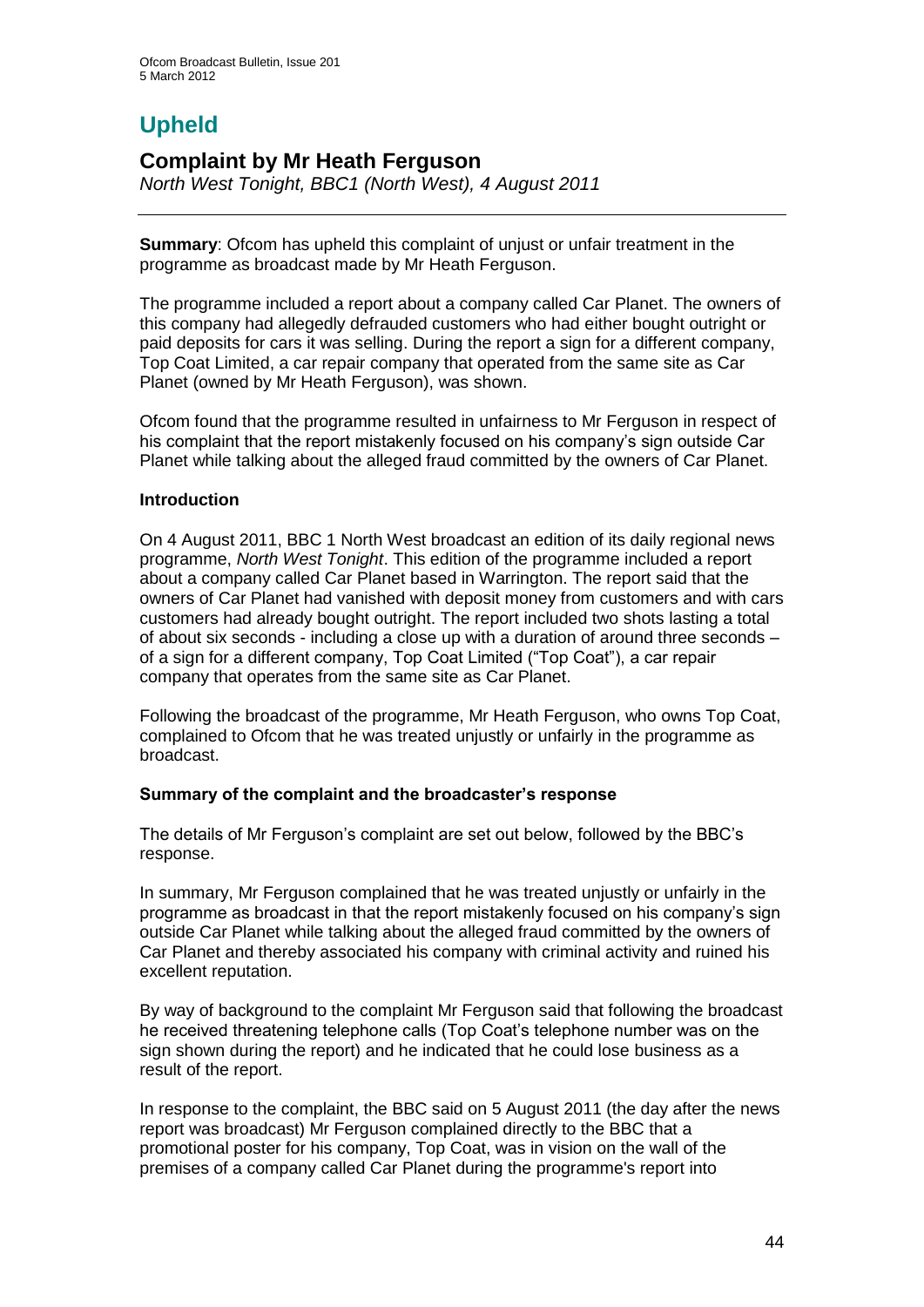fraudulent practice by the latter company. The broadcaster said that a correction was broadcast in both the early and late editions of *North West Tonight* that evening, at the same time as the original report. The script of the correction was as follows:

*"Last night we featured a report on Car Planet, a company in Warrington where customers say vehicles they've bought, or paid deposits for, have vanished along with the company's owners. In the item we inadvertently featured this poster for a company called Top Coat. We'd like to make it clear that Top Coat is not the subject of any complaint or inquiry."*

The BBC added that it also emailed a response to Mr Ferguson on 5 August 2011 in which it informed him that that it would broadcast an on-air clarification on that night's edition of *North West Tonight* "to point out that although your signage adjoins their premises, your company is not connected to Car Planet, the company which was the subject of last night's coverage".

The BBC said that Mr Ferguson replied on 6 August 2011 indicating that due to the short notice of the BBC"s plan to broadcast a correction he had been unable to view it or to inform his clients about it. He therefore asked the BBC to rebroadcast the correction in both the early and late evening editions of *North West Tonight* on the following Monday (8 August 2011).

The BBC did not rebroadcast the correction and Mr Ferguson subsequently complained to Ofcom. In its response to Mr Fergusons"s Ofcom complaint, the BBC said that it believed that the action taken in response to this inadvertent error was appropriate and timely and that no useful purpose would have been served by issuing a further broadcast correction. However, it added that it would be happy to provide Mr Ferguson with a letter confirming the text and transmission times of the broadcast correction, along with a recording of it, in order to enable him to reassure any of his customers who were concerned by the report's implications about his company.

#### **Decision**

Ofcom"s statutory duties include the application, in the case of all television and radio services, of standards which provide adequate protection to members of the public and all other persons from unfair treatment and unwarranted infringement of privacy in, or in connection with the obtaining of material in, programmes included in such services.

In carrying out its duties, Ofcom has regard to the need to secure that the application of these standards is in the manner that best guarantees an appropriate level of freedom of expression. Ofcom is also obliged to have regard, in all cases, to the principles under which regulatory activities should be transparent, accountable, proportionate and consistent and targeted only at cases in which action is needed.

In reaching its decision, Ofcom carefully considered all the relevant material provided by both parties. This included a recording of the programme as broadcast and both parties" written submissions.

When considering complaints of unfair treatment, Ofcom has regard to whether the broadcaster"s actions ensured that the programme as broadcast avoided unjust or unfair treatment of individuals and organisations, as set out in Rule 7.1 of Ofcom"s Broadcasting Code ("the Code"). Ofcom had regard to this Rule when reaching its decision on the complaint detailed below.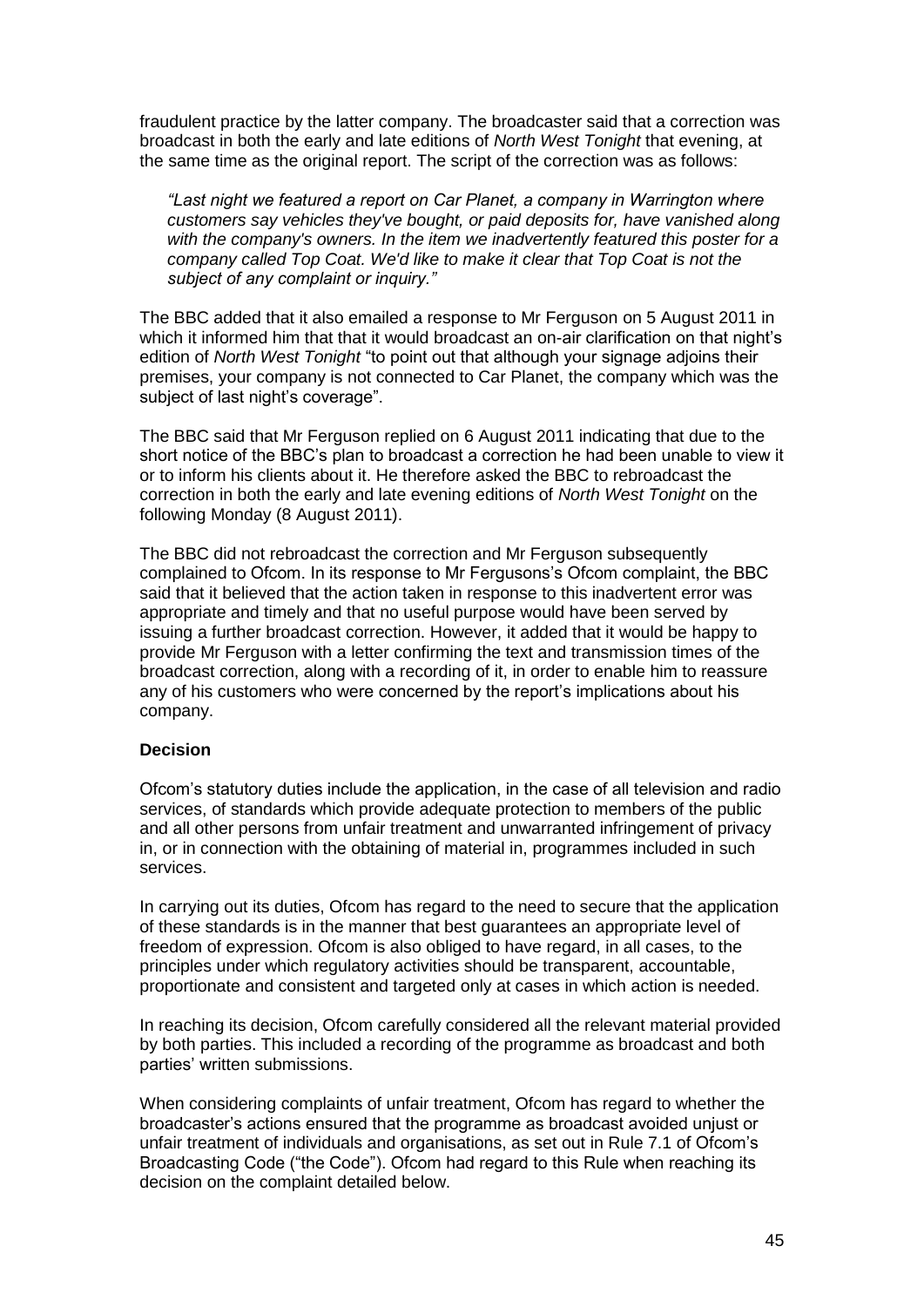Ofcom considered Mr Ferguson"s complaint that he was treated unjustly or unfairly in that the report mistakenly focused on his company"s sign outside Car Planet while talking about the alleged fraud committed by the owners of Car Planet and thereby associated his company with criminal activity and ruined his excellent reputation.

In considering this part of the complaint, Ofcom had regard to Practice 7.9 which provides that before broadcasting a factual programme, broadcasters should take reasonable care to satisfy themselves that material facts have not been presented, disregarded or omitted in a way that is unfair to the individual or organisation, and that anyone whose omission could be unfair to an individual or organisation has been offered an opportunity to contribute.

Ofcom noted the script of the report was as follows:

*"Dozens of customers of a car centre in Warrington say vehicles they have bought or paid deposits for have vanished along with the company"s owners. One man said he"d given the Car Planet on Farrell Street more that £180,000 for four luxury vehicles but when he came to collect them there was no trace. A Japanese trader also said she is waiting on £300,000 worth of stock which has been paid for. Police enquiries continue".*

Ofcom observed that the initial image which accompanied this report was of a sign pointing towards Car Planet. However, it also observed that the report subsequently showed images of a business premises with a sign for Top Coat outside it and that one of the images included in the report was a close up of this Top Coat sign.

Given the inclusion of these images in the report, Ofcom considered that some viewers might have understood that Top Coat was associated with Car Planet and potentially implicated in the fraud allegedly carried out by Car Planet. Ofcom observed that Top Coat had no association with Car Planet (other than that it rented space from it) and that the BBC acknowledged this both in its correspondence with the complainant and in its response to this complaint.

Ofcom recognised that as soon as it became aware of its error the BBC took swift and appropriate action by broadcasting a correction in the following day"s editions of *North West Tonight*. However, in light of the factors noted above it concluded that the programme on its own (i.e. in the absence of the follow up correction in the next day"s editions of same programme) could have adversely affected viewers" perceptions of Top Coat. Therefore, Ofcom found that the broadcaster had failed to take reasonable care to satisfy itself that material facts were not presented, disregarded or omitted in a way that was unfair to Top Coat and that the programme resulted in unfairness to Mr Ferguson in this respect.

**Accordingly, Ofcom has upheld Mr Ferguson's complaint of unjust or unfair treatment in the programme as broadcast and has found that the broadcaster is in breach of Rule 7.1.**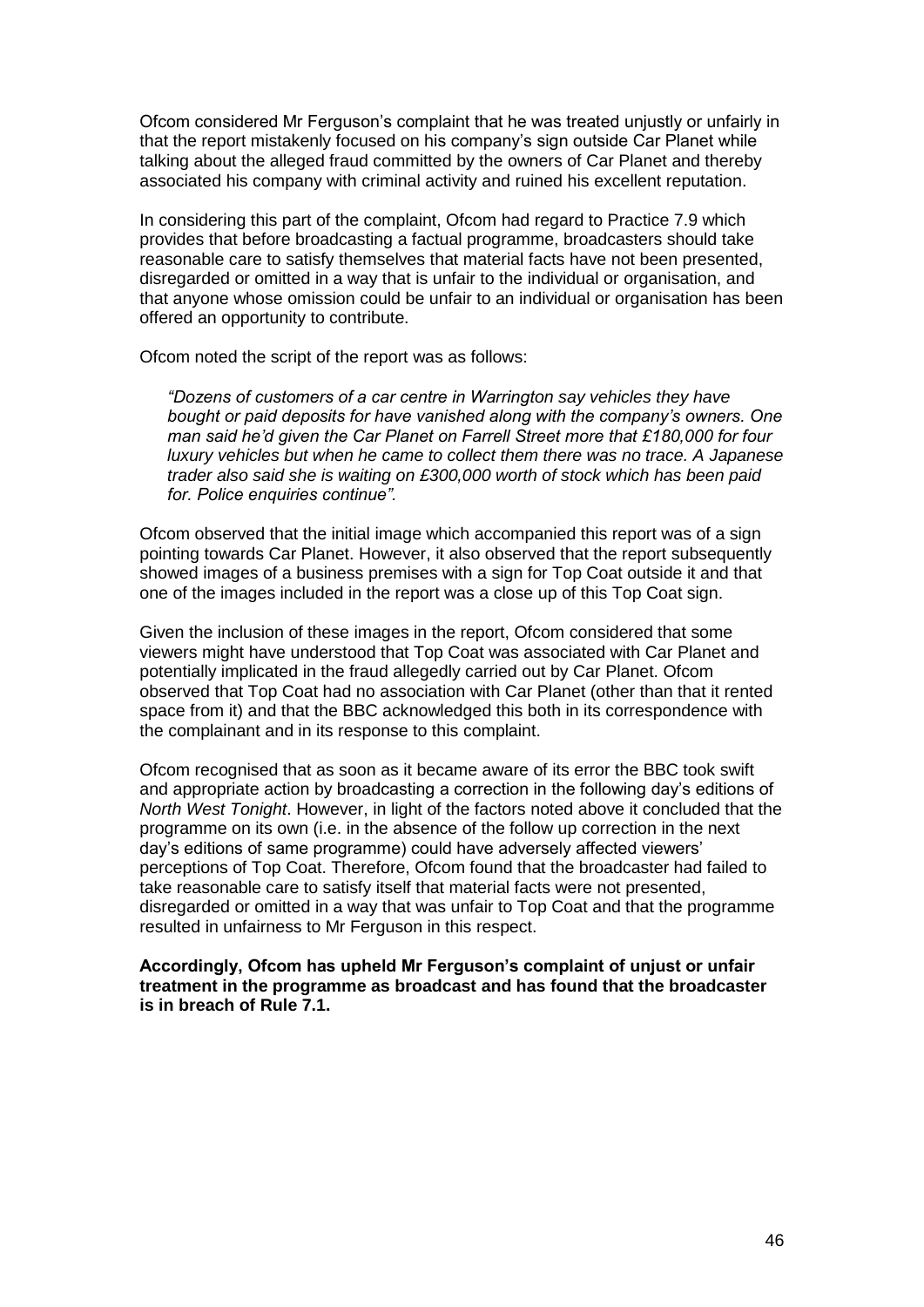# **Not Upheld**

# **Complaint by Ms Maria Del Carmen Marchese**

*U Be Dead, ITV1, 5 September 2010*

**Summary**: Ofcom has not upheld this complaint of unfair treatment and unwarranted infringement of privacy made by Ms Maria Marchese.

In September 2010 ITV1 broadcast a dramatisation of the story of Ms Marchese. She was convicted in 2006 of harassment, making threats to kill and perverting the course of justice, after stalking Dr Jan Falkowski (a psychiatrist who had treated Ms Marchese"s partner for depression) and his then fiancée, Ms Debbie Pemberton.

Ms Marchese complained that she was treated unfairly in the programme as broadcast and that her privacy was unwarrantably infringed in the programme as broadcast.

In summary, Ofcom found that:

- The programme did not portray Ms Marchese, or the events that led to her imprisonment, in a way that was unfair to her;
- It was not incumbent on the programme makers to have given Ms Marchese an appropriate and timely opportunity to respond to her portrayal in the programme;
- Ms Marchese did not have a legitimate expectation of privacy with regard to the information about her disclosed in the programme; and
- It was not incumbent on the broadcaster to have informed Ms Marchese that it planned to broadcast the programme or to seek her consent before broadcasting the programme.

## **Introduction**

On 5 September 2010, ITV1 broadcast *U Be Dead*, a feature-length dramatisation of the story of Maria del Carmen Marchese. Ms Marchese was convicted in 2006 of harassment, making threats to kill and perverting the course of justice, after stalking Dr Falkowski (a psychiatrist who had treated Ms Marchese"s partner for depression) and his then fiancée, Ms Debbie Pemberton. Ms Marchese is currently serving a nine year prison sentence. All of the people featured in the programme were played by actors.

The programme portrayed the reactions of Dr Falkowski, Ms Pemberton and their families, to Ms Marchese's actions - and in particular the strain on Dr Falkowski's and Ms Pemberton"s relationship and later on Dr Falkowski"s relationship with his subsequent girlfriend, Ms Bethan Ancell. The programme included a portrayal of an occasion on which Dr Falkowski and Ms Pemberton returned to Dr Falkowski"s boat to find that someone had broken in and turned on the gas, and of the occasion when they pretended that they were going ahead with their planned wedding ceremony in order to lure the person stalking them into the open. At the end of this section of the programme Ms Marchese was seen being arrested.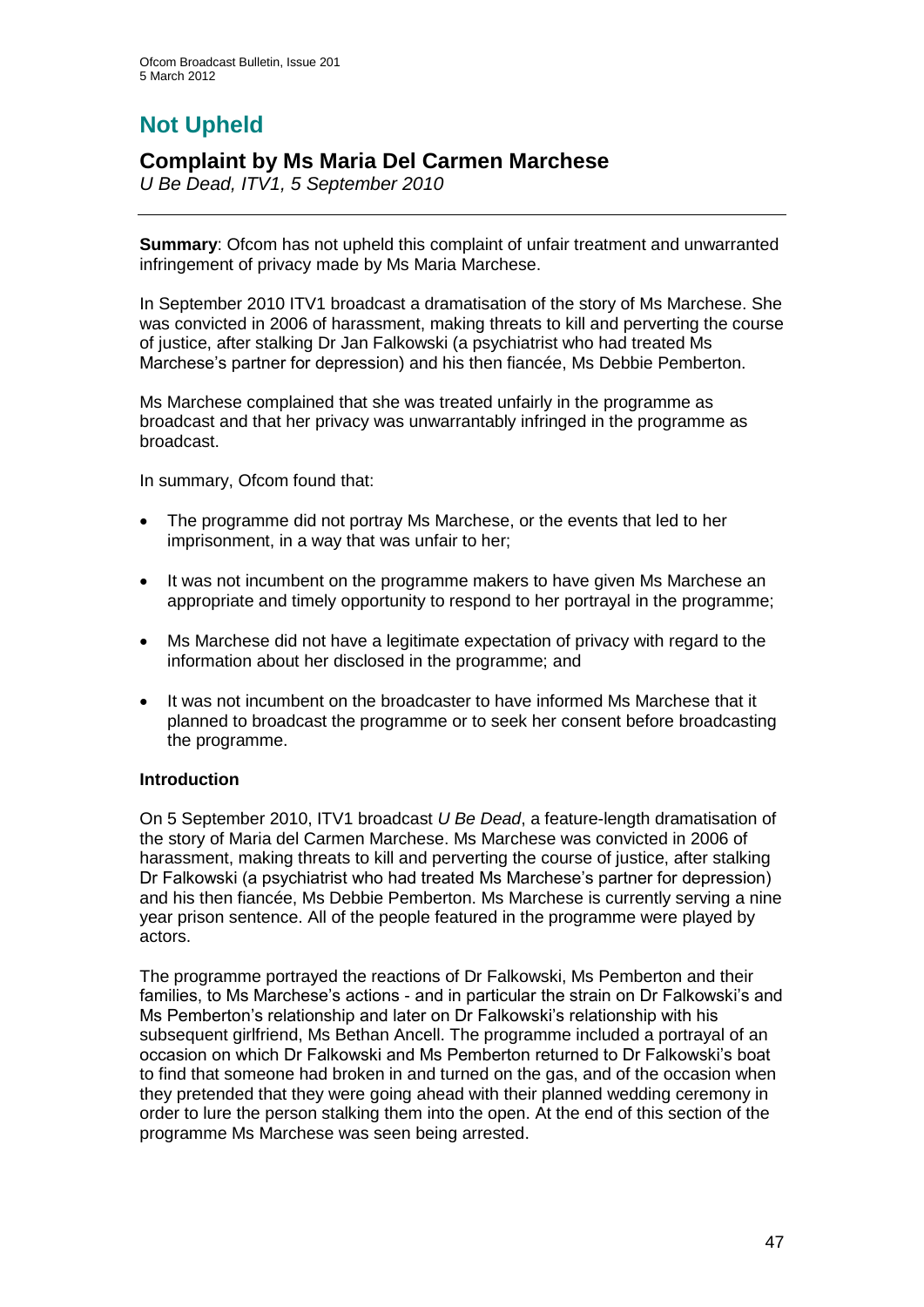The programme showed that the criminal charges laid at that time against Ms Marchese were dropped because the Crown Prosecution Service ("the CPS") did not consider that it had sufficient evidence to take the case against her to trial. The programme then included the following: a portrayal of Ms Marchese accusing Dr Falkowski of drugging and raping her; his arrest on that charge; and, the CPS dropping the case brought against Dr Falkowski when it was proved that Ms Marchese had fabricated the evidence on which the case was based. The programme indicated that Ms Marchese had placed semen from a discarded condom, which she had taken from a bin outside Dr Falkowski"s house, in an item of her underwear. It also depicted Mr Damian Falkowski (Dr Falkowski"s brother) talking about how Ms Marchese had made threats against his children and indicated that Ms Marchese had harassed Ms Kay Scudder, the CPS lawyer who had been handling the case against Dr Falkowski. The programme also showed Ms Marchese"s subsequent trial and conviction on charges of harassment, making threats to kill and perverting the course of justice.

Following the broadcast of the programme, Ms Marchese complained to Ofcom that she was treated unjustly or unfairly in the programme as broadcast and that her privacy was unwarrantably infringed during the making of the programme and in the programme as broadcast.

On 17 May 2011, Channel Television ("Channel TV"), the ITV company responsible for ensuring the programme complied with the requirements of the Code, submitted a response to the complaint. Ms Marchese was provided with a copy of Channel TV"s response and responded in detail on 31 May 2011. Channel TV made a final submission replying to Ms Marchese"s response on 22 June 2011. We have taken all these submissions into account in coming to our decision.

#### **The Complaint and Subsequent Correspondence**

#### Unjust or unfair treatment

In summary, Ms Marchese complained that she was treated unjustly or unfairly in the programme as broadcast in that:

a) She was not informed that the programme would be broadcast; did not give her consent for it to be broadcast; was not given the opportunity to read the transcript or view the programme prior to broadcast; and her legal team was unable to check its contents were accurate.

By way of background, Ms Marchese said that other parties depicted in the programme were given an opportunity to contribute.

Channel TV confirmed that Ms Marchese was not consulted about the content of the programme or informed about its intended transmission. Channel TV said that a decision had been taken at an early stage not to consult Ms Marchese or her advisers as there was sufficient information in the public domain and from the screenplay writer's research to recount the story without direct recourse to her. Channel TV considered there was no unfairness to Ms Marchese in not consulting her or her advisers about the content of the programme and no unfairness in not advising her of the programme"s transmission.

Channel TV acknowledged that some individuals who were portrayed in the programme were consulted during the research and production of the screenplay but argued that this did not result in unfairness to Ms Marchese. Channel TV said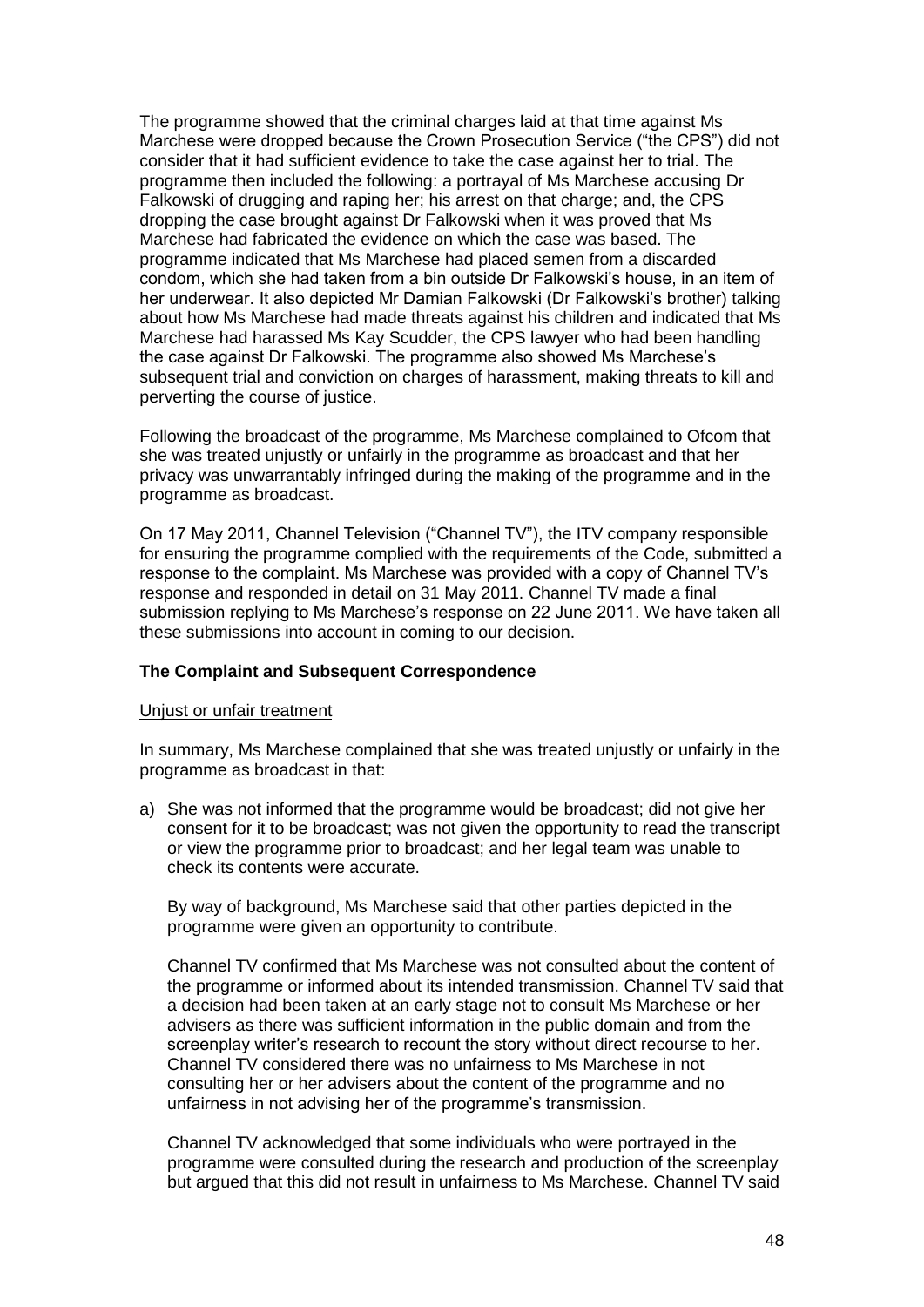that there is no regulatory requirement that broadcasters consult with the subjects of programmes, or that those portrayed should be provided with information in advance of transmission, unless it would be unfair not to do so and that this was not the case in this instance.

As regards the obligation in Practice 7.11 of the Code to provide the subject of a programme that alleges wrongdoing or incompetence an opportunity to respond, Channel TV said that, in this case, there was no requirement to seek a response from Ms Marchese, as the allegations in the programme were not new. They were historic allegations that had been tested in court and for which Ms Marchese had been convicted. It added that Ms Marchese"s response to what she had been accused of was included in the film: in particular, that she maintained she had been raped by Dr Falkowski and that she was wholly innocent in relation to the stalking allegations.

b) She was portrayed unfairly in the programme as broadcast in that it distorted her story and presented her in a way that "defamed" and "vilified" her.

In particular, Ms Marchese said that:

i) The programme "omitted vital information which would have allowed viewers to draw their own conclusions" regarding both: her rape case against Dr Falkowski, notably "that other sexual activity took place in the same NHS office where [she] was drugged and raped"; and the incident when the gas was left on on Dr Falkowski"s boat, in connection with which she was not charged by the CPS.

Channel TV stated that no "vital information" was omitted which caused unfairness to Ms Marchese in relation to either the rape case or the gas incident. Channel TV said that the screenplay writer had carefully researched the subject matter including transcripts of detailed evidence given at Ms Marchese's trial, the judge's remarks at the sentencing hearing and consulted with a number of individuals involved in the case, including the victims, members of the victims" families, the police, and the CPS. The screenplay itself was based closely on this material.

Channel TV argued that whether or not other sexual activity had ever taken place in Dr Falkowski"s office had no bearing or relevance to Ms Marchese"s claim that he raped her there. Channel TV stated that viewers would have understood that, after hearing detailed evidence, Ms Marchese was convicted of perverting the course of justice for falsely claiming that Dr Falkowski had raped her.

Channel TV also rejected the complaint of unfairness regarding the portrayal of the gas incident. The programme did not show Ms Marchese entering the boat, but merely showed the event as witnessed by Dr Falkowski and Ms Pemberton, as a part of a campaign by (at the time) an unknown stalker. The programme did not suggest that Ms Marchese was "charged" in relation to the gas incident, although it did form an important part of the case against Ms Marchese in relation to the harassment charge. Indeed, the judge made specific reference to this incident when sentencing Ms Marchese, as follows: "… although not charged with the burglary on the boat, there is overwhelming evidence you visited the boat. Had he not smelt gas, there could have been a terrible accident".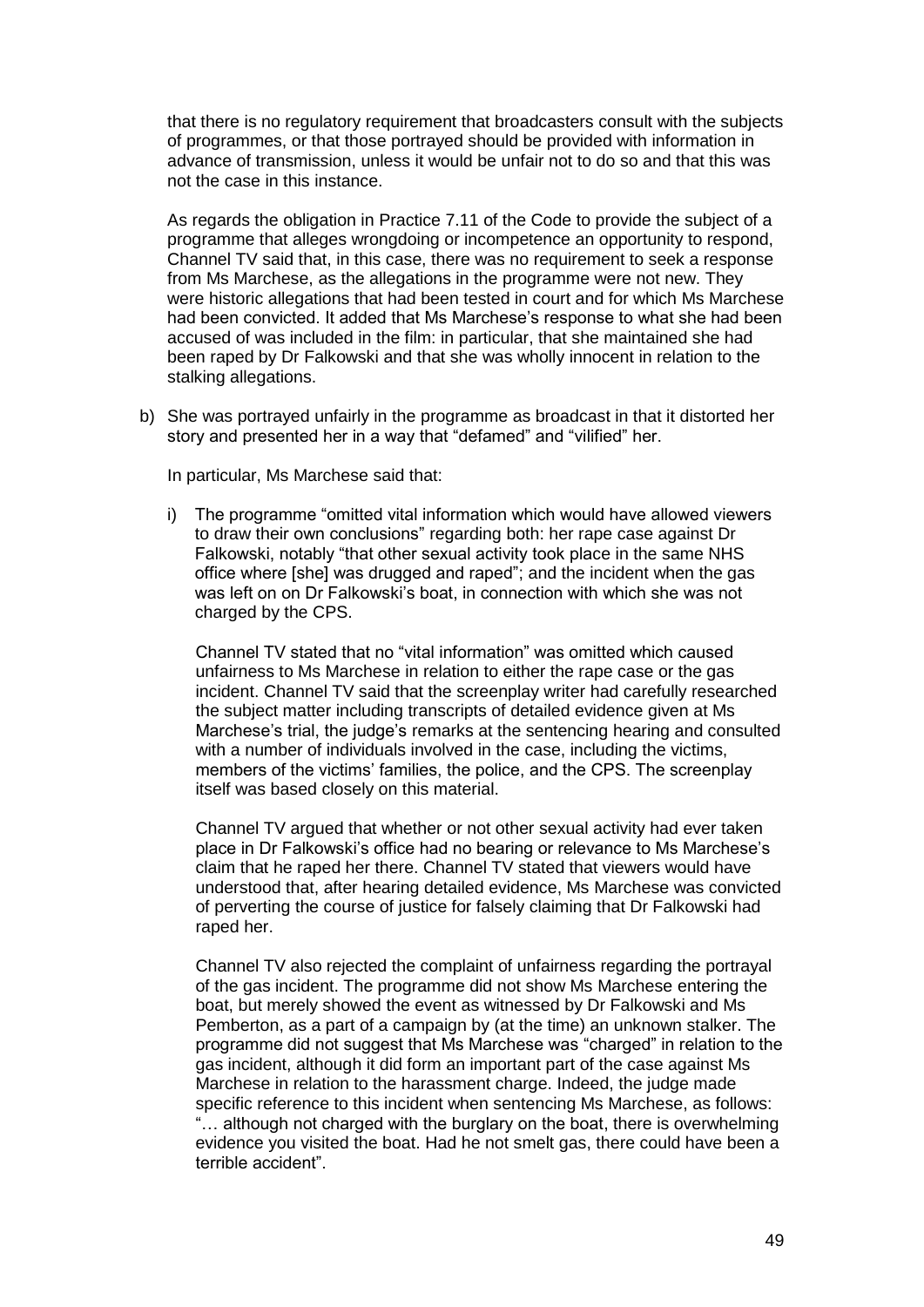ii) Despite the lack of evidence to support what Ms Marchese referred to as Dr Falkowski's "ludicrous theory", the programme showed that she had stolen a condom from a bin and used it to fabricate evidence that Dr Falkowski had raped her.

Channel TV considered that the programme did not "show" Ms Marchese stealing from Dr Falkowski"s bin. Rather, the programme re-enacted Dr Falkowski"s and the prosecution"s position on this matter as presented at trial. Channel TV submitted that the programme did not present this theory as fact, but rather presented it as a supposition put forward by the prosecution. In addition, Ms Marchese"s denial of having taken the condom, and her insistence that she was telling the truth about being raped was portrayed in the programme. Channel TV said that the jury accepted the prosecution"s evidence at trial, which formed part of the basis of Ms Marchese"s conviction for perverting the course of justice. Channel TV added that at the sentencing hearing the judge described her stalking as "… a sustained and terrifying campaign, threatening, abusive, frightening … This was not just a false allegation of rape … you had stolen that condom to make a false allegation if it became necessary at some stage … You have no insight into your offence because you deny it. You continue to present a risk to others …".

iii) The programme showed her as someone who was a threat to Mr Damian Falkowski"s children and who might have burned down the home of Ms Scudder while her cat was in it, when there was no basis for such characterisations.

Channel TV submitted that if the programme portrayed Ms Marchese as a threat to Mr Damian Falkowski"s children, Ms Scudder or her cat, it was entirely justified and not unfair to her. Channel TV said that Ms Marchese is a criminal, convicted of very serious crimes, including making threats to kill. Channel TV noted that the court heard and accepted that Ms Marchese made numerous threats to kill, most notably against Ms Pemberton and Dr Falkowski. In addition, she harassed family members of Dr Falkowski, including his brother Damian and made threats against his children.

Channel TV argued that the dialogue in the programme was entirely justified and not unfair to Ms Marchese on the basis that it was derived from evidence given in court at Ms Marchese"s trial.

Channel TV also argued that the dialogue delivered by the actress playing Ms Scudder relating to her fears about her house being burnt down was justified and caused no unfairness to Ms Marchese because it is a matter of record that Ms Scudder received angry and threatening calls and emails when the decision was taken not to prosecute Dr Falkowski for rape and because this dialogue is a verbatim quote of what Ms Scudder told the writer when she was interviewed during the research for the programme. It added that, given these calls, it was entirely fair for the programme to depict Ms Scudder"s understandable concerns about her safety, including the line of dialogue about which Ms Marchese complained.

Having received a copy of Channel TV"s response to her complaint, Ms Marchese provided Ofcom with copies of witness statements made in relation to her trial, including one made by Ms Scudder. Ms Marchese said that Ms Scudder"s witness statement did not say that she had "received angry and threatening emails".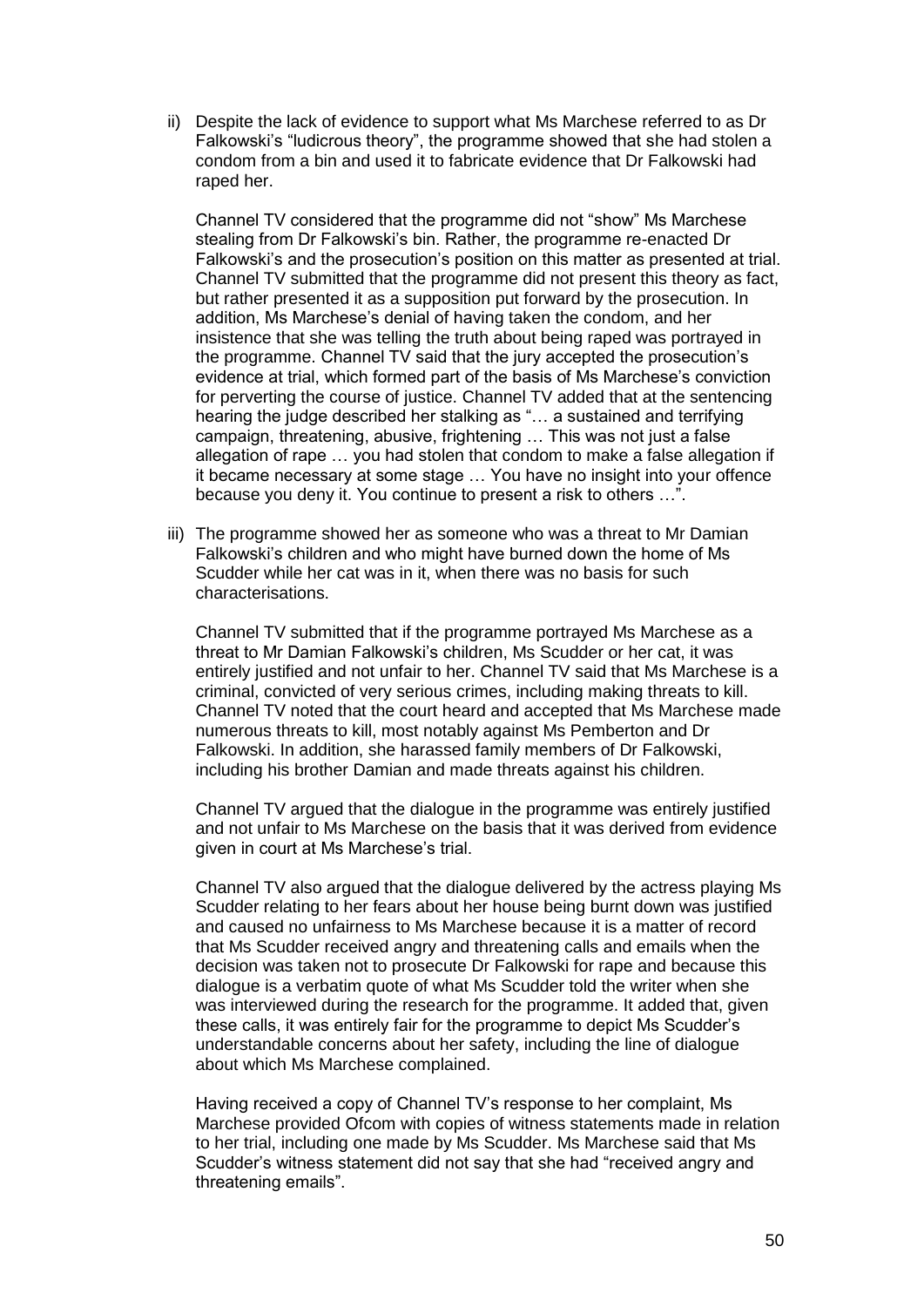In response, Channel TV said that the dialogue attributed to Ms Scudder in the programme was based closely on what she told the writer during a research interview. It also said that while she may not have used the words "angry" or "threatening" in her witness statement, Ms Scudder described Ms Marchese to the writer in these terms. In addition, Channel TV argued that Ms Scudder"s witness statement strongly supported the portrayal of events in the programme.

iv) The programme indicated that she behaved erratically on the witness stand.

Channel TV did not admit that Ms Marchese was portrayed as behaving "erratically" in the witness box, but contended that, even if she were so portrayed, such a portrayal was justified and caused no unfairness to her. Channel TV said that that the dialogue included in the programme"s court scenes (attributed to witnesses, including Ms Marchese, barristers and the judge) was based very closely (sometimes verbatim) on what was said at trial.

v) The programme did not show that when she visited the CPS she merely left two similar letters at the reception desk for the CPS Director and Ms Scudder.

Channel TV argued that the portrayal of Ms Marchese"s behaviour towards CPS staff was not unfair in that it was based on interviews that the writer of the script conducted as part of her research, and because Ms Scudder and her colleagues told the writer that they were genuinely terrified by the frequent harassment by Ms Marchese.

vi) The programme depicted her flat as containing a large number of religious items.

Channel TV said that during a section of the programme, in which scenes showed the police interviewing Ms Marchese intercut with scenes showing the police searching her apartment, there were three very brief shots (no more than one or two seconds) of Christian artefacts: a Crucifix hanging on a wall; a picture of Jesus next to some religious figurines on a chest of drawers; and a Virgin Mary statue on a bathroom shelf. Channel TV acknowledged that it was possible that Ms Marchese did not possess such items. However, Channel TV said that none of the objects shown was out of the ordinary, no special significance was given to them within the drama, no comment was made about them and they were the sorts of objects that many people have in their homes. In light of this Channel TV argued that, irrespective of whether or not Ms Marchese possessed such items, this element of the drama was well within acceptable parameters of dramatic licence.

vii) The programme showed Ms Pemberton receiving a note with the words "Jan Call Me Tonight Lover" when it was her flatmate who received the note.

Channel TV said that it is a matter of record that a note with the words "Jan Call Me Tonight Lover xxx" was pushed under the door of Ms Pemberton"s flat on or around 4 December 2002. In reality, Ms Pemberton's flatmate first found the note, and then passed it to Ms Pemberton (clearly the intended recipient). Channel TV said that for purely practical story-telling reasons, a decision was taken to depict Ms Pemberton discovering the note first. Channel TV argued that this caused no unfairness to Ms Marchese and was perfectly acceptable dramatic licence.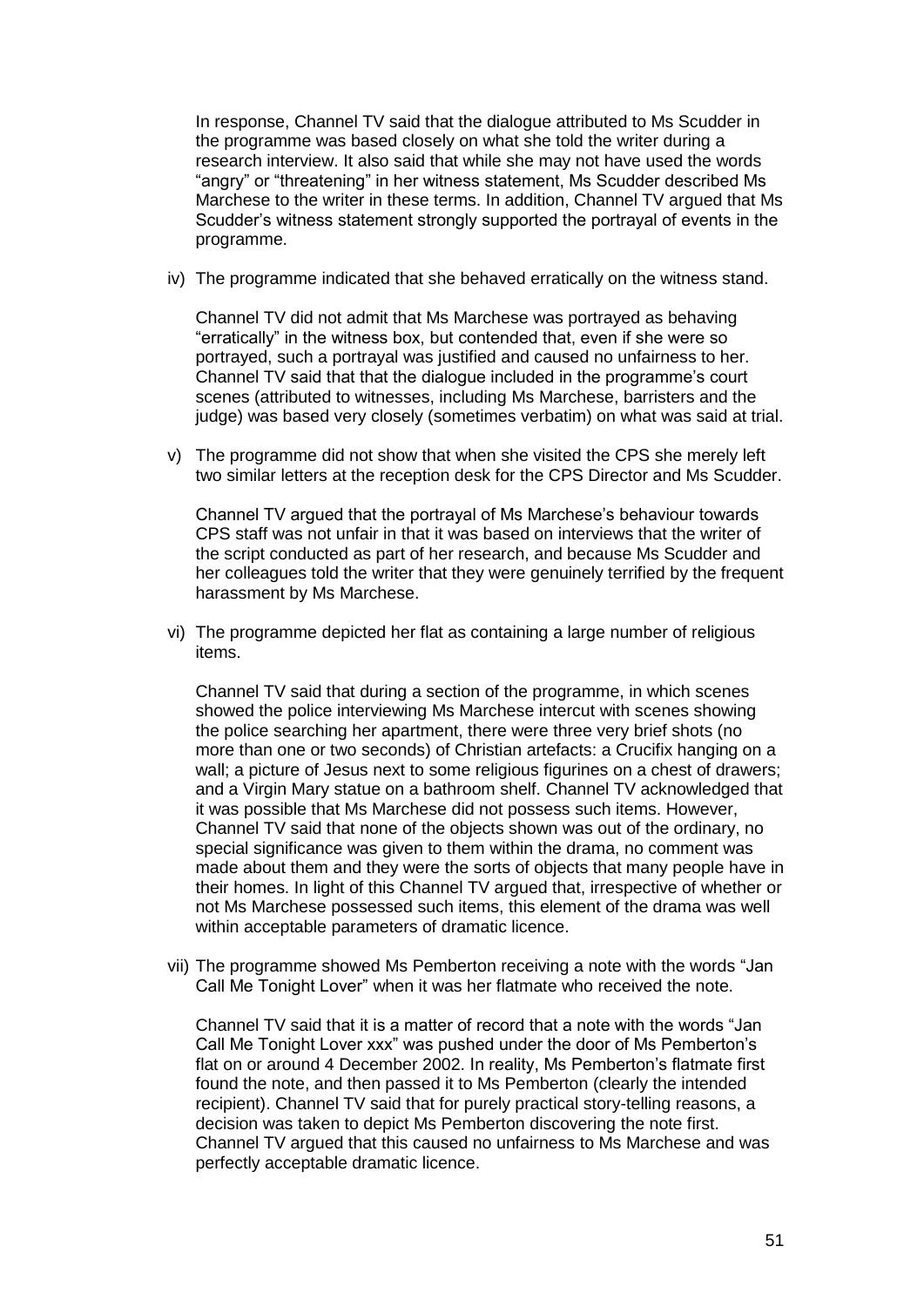viii)The programme depicted her following Dr Falkowski in a market place.

Channel TV argued that this scene was not unfair to Ms Marchese and explained that it was based on a real incident, which Dr Falkowski described in his evidence. Channel TV said that in 2004 Dr Falkowski was asked about Ms Marchese bumping into him in the street "… somewhere near Bow Road/Alfred Street … near a pedestrian crossing" and that in response he told the court "I walked past and she said: "Don"t you want to talk to me?" I ignored her and then rang the police immediately when I got to my office". Dr Falkowski gave the writer a more full account of this incident when she met him as part of her research. The dialogue used in the programme consists of the words that he related to the writer. He said how "unnerved" he had felt about this direct approach.

In a further submission Ms Marchese provided a witness statement of DC Grange, which she said discredited Channel TV"s claim that this scene was based on a real incident. She also said that the incident took place outside a corner pub on Bow Road not in a market place on Alfred Street or near a pedestrian crossing as claimed by Channel TV. In response Channel TV added that in its view the fact the scene was "placed" in a market, rather than on a street corner, was neither here nor there, and causes no unfairness.

ix) The programme showed her leaving messages to Dr Falkowski and calling Ms Scudder during the trial.

Channel TV said the film did not portray Ms Marchese leaving messages to Dr Falkowski or calling Ms Scudder during her trial but rather that it depicted a telephone call to Dr Falkowski that interrupted his office Christmas drinks party. The broadcaster said that the depiction was based closely on what actually happened. Channel TV explained that the following was taken from the prosecution barrister"s note of his opening speech to the jury: "On 23 December he [Dr Falkowski] received a call at a small office party which he organised annually. He recognised Maria Marchese"s voice as she threatened him. He passed the phone to his secretary who also recognised Maria Marchese's voice. JF [Dr Falkowski] called the police immediately and in due course made a statement, understandably concerned that he might be about to be harassed again." In light of this Channel TV argued that there was no unfairness in portraying this call.

x) The programme showed her being arrested on a beach while running away from a telephone box.

Channel TV denied that the programme showed Ms Marchese being arrested on a beach while "running away" from a telephone box. It said that the police were shown running after an indistinguishable figure, who was walking, not running, away from a telephone box by a beach.

Channel TV said that it understood that Ms Marchese was actually escorted by police off a ferry she had boarded, after which she was briefly questioned and then arrested, but this was all shortly after she had been observed by police making telephone calls at public phone boxes in Poole – and indeed Ms Marchese admitted to police and in her evidence at trial having made calls from phone boxes in Poole (although not to the victims of her crimes) earlier that day. Channel TV argued that this very slight change, which was for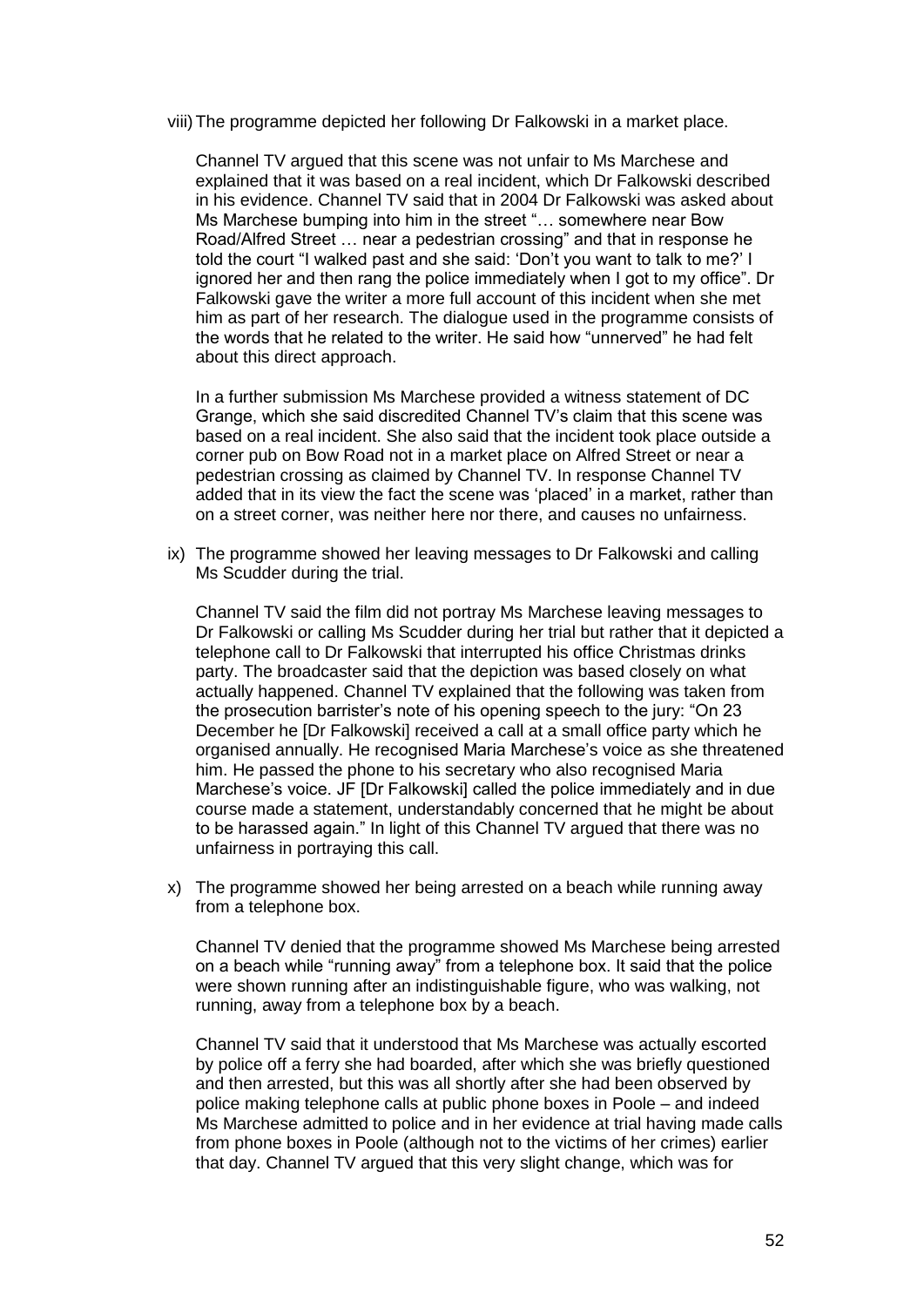purely practical reasons, was inconsequential and is not in any way unfair to Ms Marchese.

xi) The programme indicated that she was charged with a bomb hoax and throwing paint at Dr Falkowski's car.

Channel TV said that the programme did not suggest that Ms Marchese was "charged" with the bomb hoax or for vandalising Dr Falkowski"s car with paint. Rather, it said that the programme presented these events as part of the sustained campaign of harassment against Dr Falkowski and Ms Pemberton by an unknown person, which a jury later concluded was Ms Marchese.

Channel TV explained that the portrayal of the bomb hoax at the boating event was closely based on real events. Channel TV noted that it is a matter of record that on Saturday 16 August 2003 two text messages were received "10:26, Mr EXE R45 [the boat] been tamper get them out of water before it expod" (sic) and "10:29 Drew, Jan can't go out on race tak out of Harmsworth Trophy" (sic). These threats were reported to the Dorset police and Andrew Langdon, a boat racing partner of Dr Falkowski, also received similar text threats about the boat.

Channel TV also said that Dr Falkowski referred in his evidence to the vandalism of his car as follows: "I came back to work on the Monday and found that white paint had been poured on the soft top of my car".<sup>1</sup>

Channel TV argued that these events were part of the campaign of harassment for which Ms Marchese was convicted and it was justified in portraying them in the way that it did and that they caused Ms Marchese no unfairness.

By way of background to her complaint of unfair portrayal, Ms Marchese said that the programme was prejudicial to her in that it was broadcast to coincide with her imminent parole and appeal, and that this was evident in the fact that the programme was referred to by the prison probation service in her parole report.

Channel TV argued that the programme was not capable of prejudicing any appeal Ms Marchese may have had against her criminal conviction. It added that in any case there was no appeal pending at the time of the broadcast. Ms Marchese"s appeal against conviction was dismissed on 11 February 2008 and her appeal against sentence was refused. Channel TV argued that there was nothing within the programme which would have been capable of swaying relevant professionals in their determination of whether Ms Marchese ought to be considered for parole. Channel TV also said that in any case, the programme was about historic events, which had been proved in court, and which formed the basis of her conviction.

#### Unwarranted infringement of privacy

In summary, Ms Marchese complained that her privacy was unwarrantably infringed in the programme as broadcast in that:

c) ITV broadcast the programme which included information about her without her consent.

 1 Evidence of Dr Falkowski, 12 July 2006.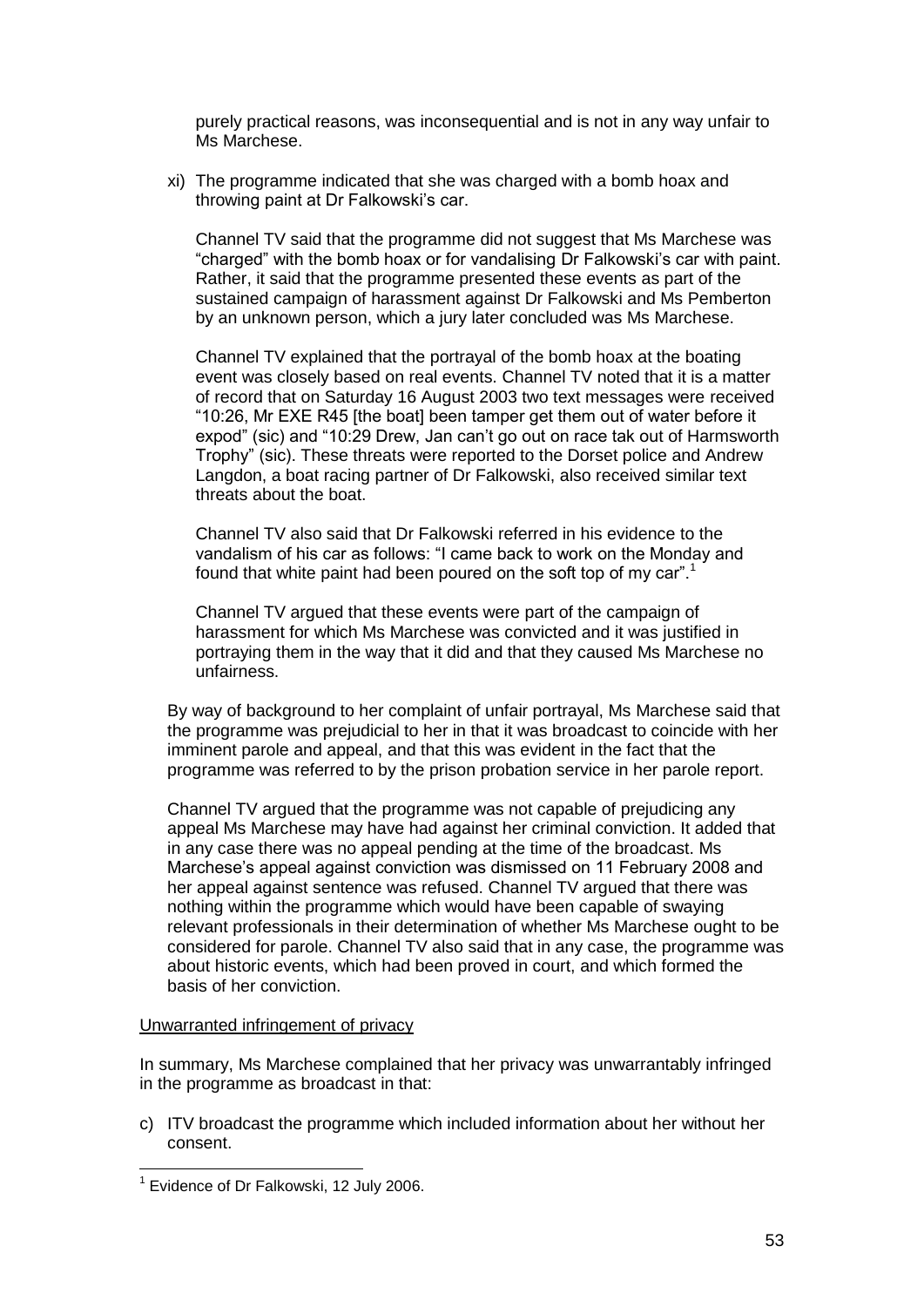Channel TV said that Ms Marchese did not have a legitimate expectation of privacy in relation to the information included in the programme about her and that her Article 8 rights under the European Convention on Human Rights were not engaged. Ms Marchese"s convictions were a matter of public record and the events which led to them had been recounted and examined in detail. Channel TV argued that an examination of the specific circumstances of this case (notably the nature of the criminal acts committed and her conviction, together with the widespread media attention) showed that she did not have a legitimate expectation of privacy in relation to the matters featured.

Channel TV also indicated that, if Ofcom considered that Ms Marchese had a legitimate expectation of privacy in relation to certain information, it was justified in revealing that information without her consent on the basis of the programme makers" and broadcaster"s Article 10 rights to freedom of expression.

d) ITV failed to inform Ms Marchese that it would be broadcasting this Programme.

Channel TV argued that there could be no infringement of Ms Marchese"s privacy purely in the failure to inform her of the programme"s broadcast and that any infringement of her privacy could only be caused by the publication of information in regard to which she retained a reasonable expectation of privacy. It also said that, as it had set out in its response to head c) above, it did not consider that Ms Marchese had a reasonable expectation of privacy in regard to the information included in the programme, and that therefore her privacy was not infringed in this respect.

Channel TV said that it had been mindful of Practice 8.19 of the Code (see Ofcom"s Decision below for details of this practice of the Code) and so had informed victims of Ms Marchese's crimes about the programme's transmission. It added that Ms Marchese was not herself "a victim" in this context as her rape allegation against Dr Falkowski had been proven in court to be false.

## **Decision**

Ofcom"s statutory duties include the application, in the case of all television and radio services, of standards which provide adequate protection to members of the public and all other persons from unfair treatment and unwarranted infringement of privacy in, or in the making of, programmes included in such services.

In carrying out its duties, Ofcom has regard to the need to secure that the application of these standards is in the manner that best guarantees an appropriate level of freedom of expression. Ofcom is also obliged to have regard, in all cases, to the principles under which regulatory activities should be transparent, accountable, proportionate and consistent and targeted only at cases in which action is needed.

In reaching this decision, Ofcom has carefully considered all the relevant material provided by both parties. This included a recording of the programme as broadcast and transcript, both parties' written submissions and supporting material. Ofcom has considered Ms Marchese"s complaint by reference to the version of the Broadcasting Code in force at the time the programme was broadcast. It should be noted, however, that the provisions of the Code relevant to this complaint are identical in the current version of the Code.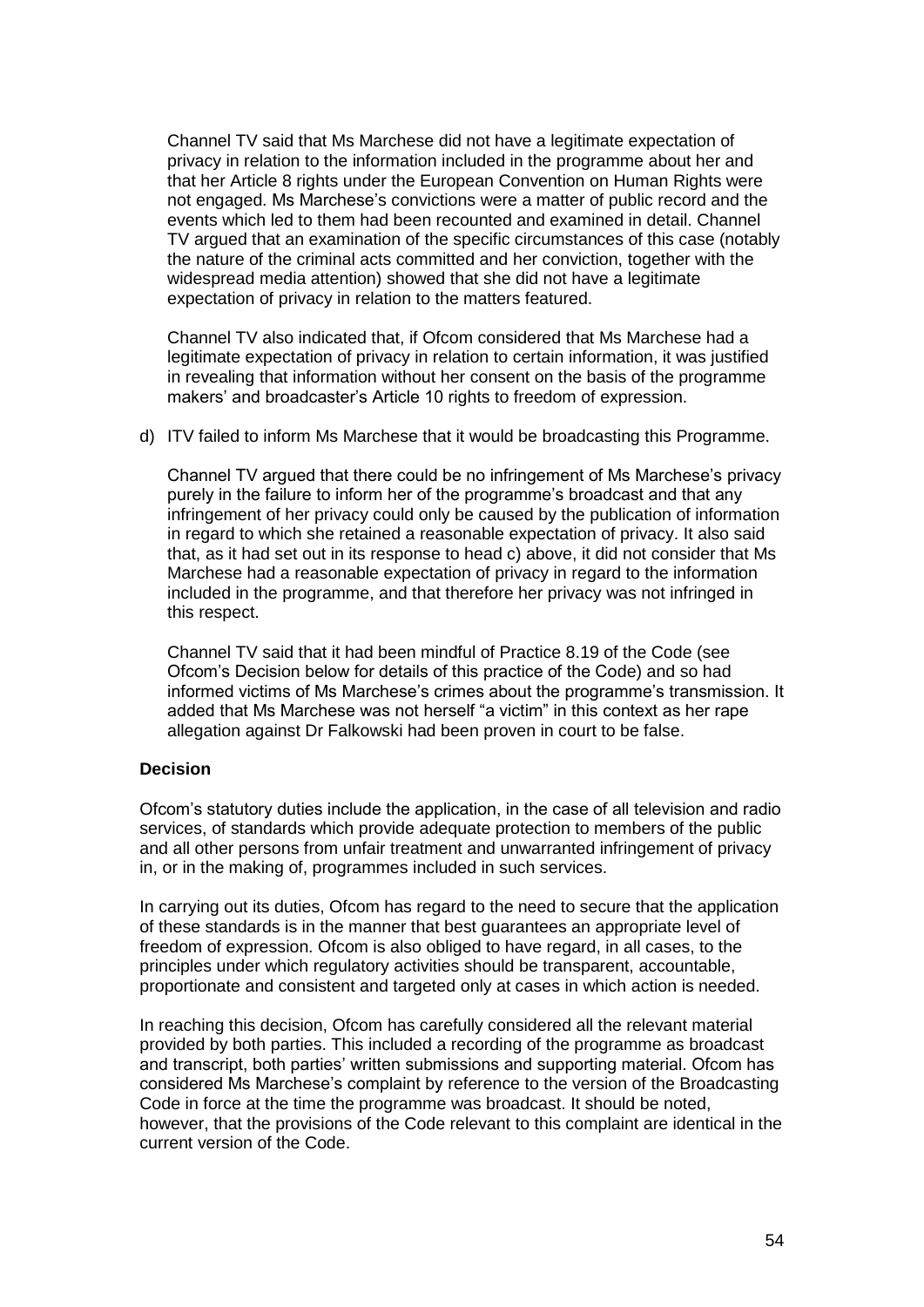#### Unjust or unfair treatment

Ofcom considered whether the broadcaster"s actions were consistent with its obligation to avoid unjust or unfair treatment of individuals in Programmes as set out in Rule 7.1 of the Code. In particular, given the nature of the programme, Ofcom considered Practice 7.10, which states that for dramas and other factually-based dramas broadcasters should not "portray facts, events, individuals or organisations in a way which is unfair to an individual or organisation". It also considered Practice 7.11 of the Code, which provides that if a programme alleges wrongdoing or incompetence or makes other significant allegations, those concerned should normally be given an appropriate and timely opportunity to respond.

a) Ofcom first considered Ms Marchese"s complaint that she was treated unjustly or unfairly in that she was not informed that the programme would be broadcast; did not give her consent for it to be broadcast; was not given the opportunity to read the transcript or view the programme prior to broadcast; and her legal team was unable to check its contents were accurate.

By way of background, Ms Marchese said that other parties depicted in the programme were given an opportunity to contribute.

Ofcom observed that Ms Marchese was not consulted or informed about the planned broadcast, that Ms Marchese did not give her consent for the broadcast, and that Ms Marchese, or her legal team, was not given an opportunity to preview the programme. With regard to this aspect of the complaint, Ofcom recognised that Practice 7.3 of the Code (which requires certain steps, including notification, to be taken in relation to persons that have been invited to make a contribution to a programme) did not apply in this case as Ms Marchese was not invited to contribute to the programme.

For dramas and factually-based dramas there is no obligation on broadcasters in Practice 7.10 to ensure that people are offered an opportunity to contribute. As noted above, however, Practice 7.11 states that "if a Programme alleges wrongdoing or incompetence or makes other significant allegations", those concerned should normally be given an appropriate and timely opportunity to respond.

Ofcom has considered whether it was unfair not to consult Ms Marchese prior to the broadcast of the programme. Ofcom does not consider that the fact that certain people were informed about the programme is of specific relevance to the question of whether or not Ms Marchese herself was treated unfairly in this respect. To determine whether or not Ms Marchese should have been afforded a timely opportunity to respond to the allegations contained in the programme under 7.11 of the Code, Ofcom has considered the following:

- the way in which Ms Marchese was portrayed in the programme;
- whether the programme included any allegations of wrongdoing or incompetence against her;
- the basis of the portrayal of Ms Marchese; and
- if so included, the basis of any allegations of wrongdoing or incompetence against her.

Ofcom concluded that the dramatic portrayal of Ms Marchese"s story in the programme included various allegations of serious wrongdoing. In particular, the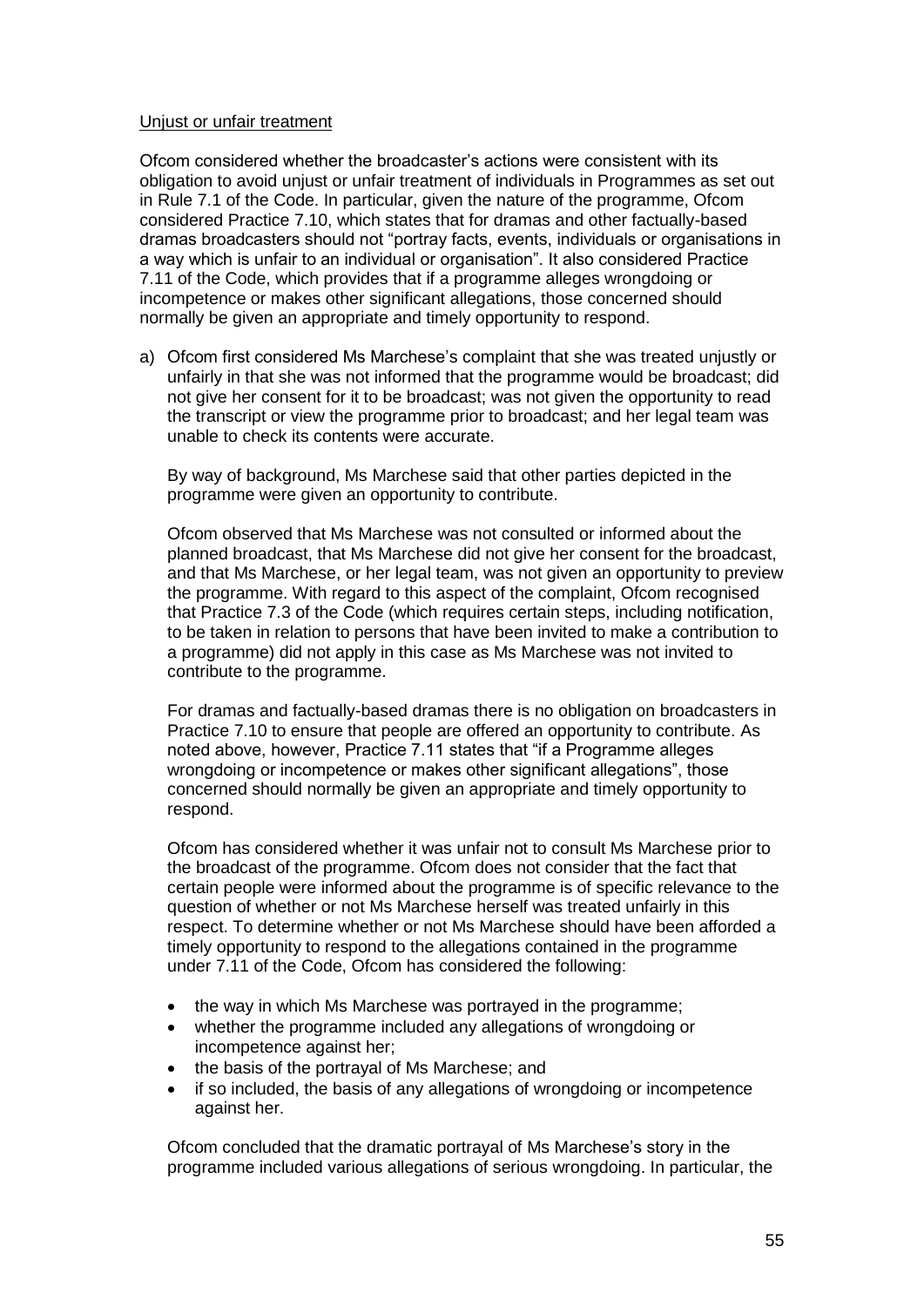programme portrayed Ms Marchese harassing and threatening Dr Falkowski, Ms Pemberton and others over a long period of time and also making a false allegation of rape, supported by evidence which she fabricated, against Dr Falkowski.

Ofcom noted that the inclusion of such serious allegations of wrongdoing in a programme would normally result in it being incumbent upon the programme makers to offer the person concerned an opportunity to respond to the allegations. This would particularly be the case in a factual programme, such as a documentary, news report, or other investigative report exposing, for example, alleged malpractice. However, as a factually-based drama, Ofcom considered that the programme did not raise any new allegations of wrong-doing against Ms Marchese. Rather, the programme was closely based on information in the public domain about Ms Marchese"s case, including material disclosed in court proceedings leading to her conviction for harassment, making threats to kill and perverting the course of justice. Other material was obtained following interviews conducted by the screenplay writer with the victims of Ms Marchese"s crimes and others involved in the case.

Ofcom therefore found no unfairness to Ms Marchese in respect to the complaint that she: was not informed that the programme would be broadcast; did not give her consent for it to be broadcast; was not given the opportunity to read the transcript or view the programme prior to broadcast; and her legal team was unable to check its contents prior to broadcast.

b) Ms Marchese complained that she was treated unjustly or unfairly in that she was portrayed unfairly in the programme as broadcast in that it distorted her story and presented her in a way that "defamed" and "vilified" her.

Ofcom has considered each element of the programme that Ms Marchese complains resulted in unfairness to her. Ofcom recognises that there is a dispute between the parties as to whether Ms Marchese was responsible for the various incidents depicted in the programme, or whether the incidents were accurately depicted in the programme. However, it is important to note that Ofcom"s role is not to establish conclusively from the programme, or the submissions and supporting material, whether these incidents actually took place as depicted in the programme, or whether Ms Marchese was responsible for them; but rather to address the question of whether the programme portrayed facts, events, individuals or organisations in a way that was unfair to Ms Marchese.

i) Ofcom considered the complaint that the programme "omitted vital information which would have allowed viewers to draw their own conclusions" regarding both: her rape case against Dr Falkowski (notably "that other sexual activity took place in the same NHS office where [she] was drugged and raped"); and, the incident when the gas was left on on Dr Falkowski"s boat, in connection with which she was not charged by the CPS.

In Ofcom"s opinion the omission of the depiction of or reference to any sexual activity in which Dr Falkowski might or might not have engaged in his office with a third party would not have had a material impact on viewers' opinions of Ms Marchese and her actions in a way that was unfair, even if it were true.

Ofcom recognised that there was a dispute between the parties about whether Ms Marchese was responsible for the gas incident. As explained above, it is not Ofcom"s role to determine who was responsible for this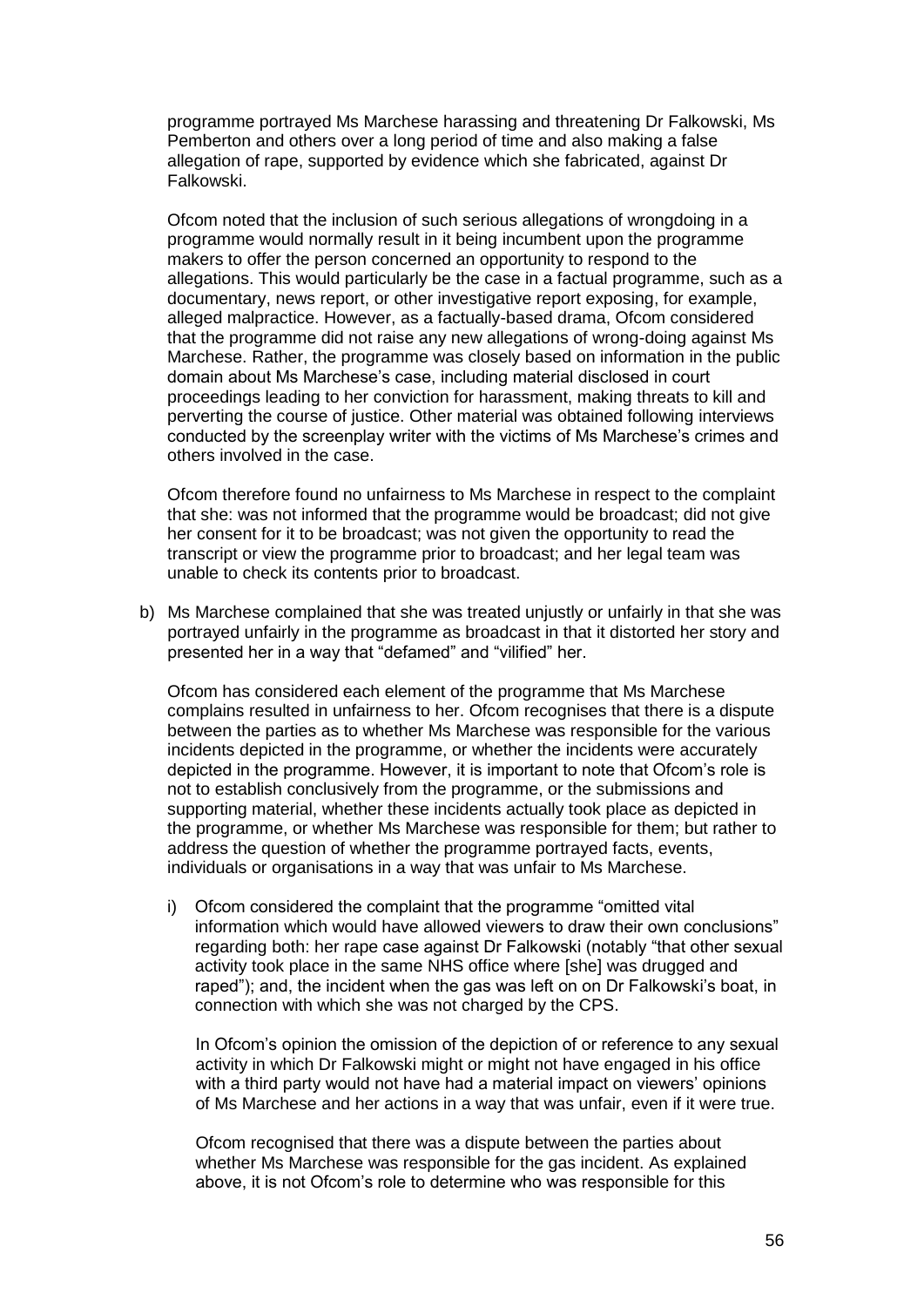incident, rather to determine whether the programme portrayed facts, events, individuals or organisations in a way that was unfair to Ms Marchese. Ofcom notes Channel TV"s submissions regarding the basis for the portrayal of the gas incident, including the transcripts of evidence given at Ms Marchese"s trial, the judge"s remarks quoted above and conversations the author had with a number of individuals involved in the case. In Ofcom"s view this information amounted to a reasonable foundation for including the implication that Ms Marchese was responsible for the gas incident in the programme. On that basis, Ofcom considers that the programme did not portray this event in a way that was unfair to Ms Marchese.

ii) Ofcom then turned to the complaint that, despite the lack of evidence to support what Ms Marchese referred to as Dr Falkowski's "ludicrous theory", the programme showed that she had stolen a condom from a bin and used it to fabricate evidence that Dr Falkowski had raped her.

Ofcom has considered the source of the programme"s portrayal of Ms Marchese making a false allegation of rape against Dr Falkowski, and the implication that Ms Marchese had fabricated evidence using a stolen condom. Ofcom notes that the programme based this claim on information in the public domain, including evidence given at Ms Marchese"s trial, the judge"s remarks at the sentencing hearing (quoted above) and Ms Marchese"s conviction for perverting the course of justice. Ofcom also notes Channel TV"s submission that, in addition, extensive research had been conducted by the screenplay writer including interviews with a number of individuals involved in the case, notably the victims, members of the victims" families, the police, and the CPS. In Ofcom"s view the evidence gathered by the programme makers together amounted to a reasonable foundation for portraying these events in the programme. Ofcom considers that the portrayal of these events, including Ms Marchese"s role in these events, was not done in a way that was unfair to Ms Marchese.

iii) Ofcom considered the complaint that the programme showed her as someone who was a threat to Mr Damian Falkowski's children and who might have burned down the home of Ms Scudder while her cat was in it, when there was no basis for such characterisations.

Ofcom observed that the programme included a scene in which Mr Damian Falkowski said to Dr Falkowski: *"I"m sorry, really sorry, but she"s been ringing my chambers, emailing me, texts. Death threats against the children. We"ve had to warn the school not to let anyone pick them up but us".* Ofcom considered that viewers would have understood this comment to have indicated that Ms Marchese had made death threats against Mr Damian Falkowski"s children.

Ofcom has considered the source of the programme"s claim that Ms Marchese threatened Mr Falkowski"s children. Ofcom notes that the programme based this claim on information in the public domain, including evidence given at Ms Marchese"s trial, and Ms Marchese"s conviction for harassment and making threats to kill. Ofcom also notes Channel TV"s submission that, in addition, extensive research had been conducted by the screenplay writer including interviews with a number of individuals involved in the case, notably the victims, members of the victims" families, the police, and the CPS. In Ofcom"s view the evidence gathered by the programme makers together amounted to a reasonable foundation for the inclusion of this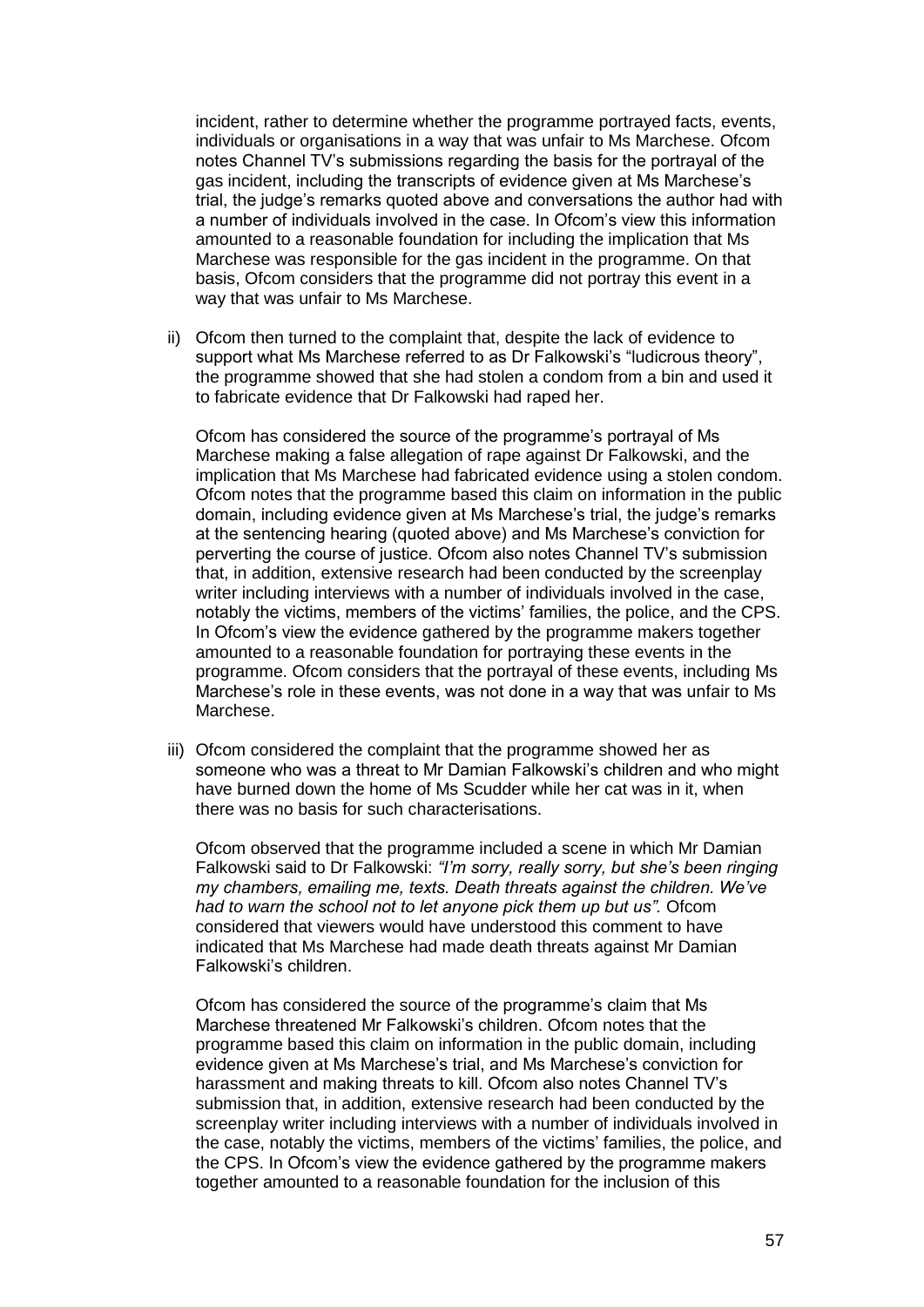dialogue in the programme, and therefore its inclusion did not result in unfairness to Ms Marchese and her portrayal as it related to this claim was not unfair.

With regard to the portrayal of Ms Scudder"s concerns, Ofcom observed that the programme included a scene in which Ms Scudder received the following phone message from Ms Marchese: *"I insist on meeting with you. If you were any good at your job you would be working with the general medical council… why do you let rapists get away with it?"* As this message ended Ms Scudder was depicted looking across the atrium of her office and seeing Ms Marchese standing at the reception desk and hearing her say: *"I want immediately a meeting with Ms Scudder … I am a victim of rape … but she drops the case"* in an angry tone of voice. Ms Scudder was then seen hurrying away. Later, after Ms Marchese"s arrest Ms Scudder was depicted talking to the prosecuting barrister, Mr Fenhalls. During this scene she said: *"Constant phone calls and messages on my voicemail. She"s so angry, so threatening. Every night I walk home I expect to see that my house has burned down. We"ve got this poor old cat, Chips, I keep thinking you know…"*.

Ofcom considered that viewers would have understood these scenes to convey the fact that Ms Scudder was afraid of Ms Marchese and was worried that she might take some action against her, for example burning down her house. It also considered that viewers would have understood that these scenes were a dramatisation designed to convey Ms Scudder's feelings during this period, rather than an absolutely accurate portrayal of her interactions with Ms Marchese.

Ofcom has considered the source of the programme"s portrayal of Ms Scudder"s fear of Ms Marchese. Ofcom notes that the programme based this claim on information in the public domain, including evidence given at Ms Marchese"s trial, and Ms Marchese"s conviction for harassment and making threats to kill. Ofcom also notes Channel TV"s submission that, in addition, extensive research had been conducted by the screenplay writer including interviews with a number of individuals involved in the case, notably the victims, members of the victims" families, the police, and the CPS. In Ofcom"s view the evidence gathered by the programme makers together amounted to a reasonable foundation for portraying incidents conveying Ms Scudder"s feelings at this period in the programme. Ofcom considers that the portrayal of these incidents, including Ms Marchese"s role in them, was not done in a way that was unfair to Ms Marchese.

iv) Ofcom considered Ms Marchese"s complaint that the programme indicated that she behaved erratically on the witness stand.

Ofcom has considered the source of the programme"s portrayal of Ms Marchese"s demeanour, words and actions in court. Ofcom notes that the programme based this portrayal on information in the public domain, including transcripts of evidence given at Ms Marchese"s trial and interviews with people who were present at the trial. Ofcom considered that it would have been clear to viewers that the programme had presented a dramatisation of Ms Marchese"s actions and words during her trial and did not purport to show an exact facsimile of her behaviour when on the witness stand.

Taking into account the factors referred to above, Ofcom considered that the presentation of Ms Marchese at her trial was unlikely to have materially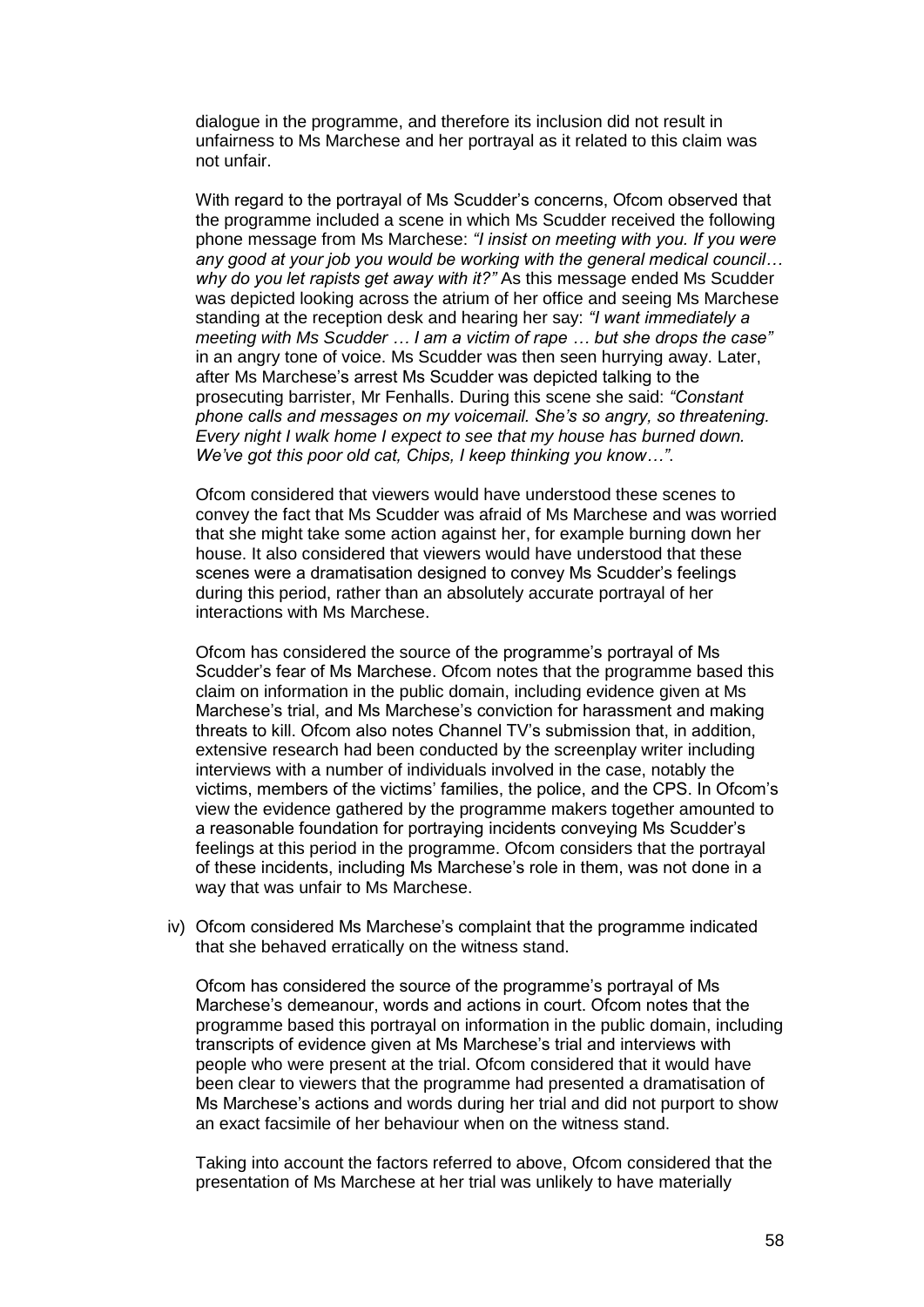affected viewers" understanding of Ms Marchese in a way that was unfair to her and that the programme did not portray these events in a way that resulted in unfairness to her.

v) Ofcom considered Ms Marchese"s complaint that the programme did not show that when she visited the CPS she merely left two similar letters at the reception desk for the CPS Director and Ms Scudder.

As noted above, in Ofcom"s opinion viewers would have understood that the scenes featuring Ms Scudder"s reaction to Ms Marchese were a dramatisation designed to convey Ms Scudder"s feelings during this period rather than an absolutely accurate portrayal of her interactions with Ms Marchese. Ofcom considers that this portrayal was unlikely to have materially affected viewers" understanding of Ms Marchese in a way that was unfair to her.

vi) Ofcom considered Ms Marchese"s complaint that the programme depicted her flat as containing a large number of religious items.

Ofcom observed that a short section of the programme included brief images of religious objects in Ms Marchese"s flat: a crucifix; a picture of Jesus; and a Virgin Mary statue. Ofcom considered that it would have been clear to viewers that the programme had presented this scene as dramatisation of the search of Ms Marchese"s flat after she was arrested and that it did not purport to show an exact reproduction of her flat and all the items within it. In addition, Ofcom noted that these images were shown very briefly, that they were shown alongside other household items such as books, furniture, cushions and toiletries, and that, as Channel TV indicated within its submission, these religious objects are items which are commonly found in homes and no comment or reference was made to them within the programme.

Taking into account all the factors referred to above, Ofcom considered that the inclusion of several religious objects within the portrayal of Ms Marchese"s flat, was unlikely to have materially affected viewers' understanding of Ms Marchese in a way that was unfair to her.

vii) Ofcom next considered Ms Marchese"s complaint that the programme showed Ms Pemberton receiving a note with the words "Jan call me tonight lover" when it was her flatmate who received the note.

Ofcom observed that the programme portrayed Ms Pemberton watching a note being pushed under her front door, picking it up a reading it. The note read "Jan call me tonight lover xxx". Ofcom observed that both parties to the complaint agreed that in reality this note was pushed under Ms Pemberton"s front door and discovered by her flatmate. It also observed that within her complaint Ms Marchese had not disputed that the note was subsequently passed to Ms Pemberton or the implication in the programme that she (Ms Marchese) had written the note. Given the nature of the programme, Ofcom considered that viewers would have been aware that this scene was a dramatic depiction of this event and did not purport to be an absolutely accurate re-enactment.

In light of these factors, Ofcom concluded that the depiction of Ms Pemberton finding this note first, rather than being shown having it passed to her by her flatmate, was unlikely to have materially affected viewers' understanding of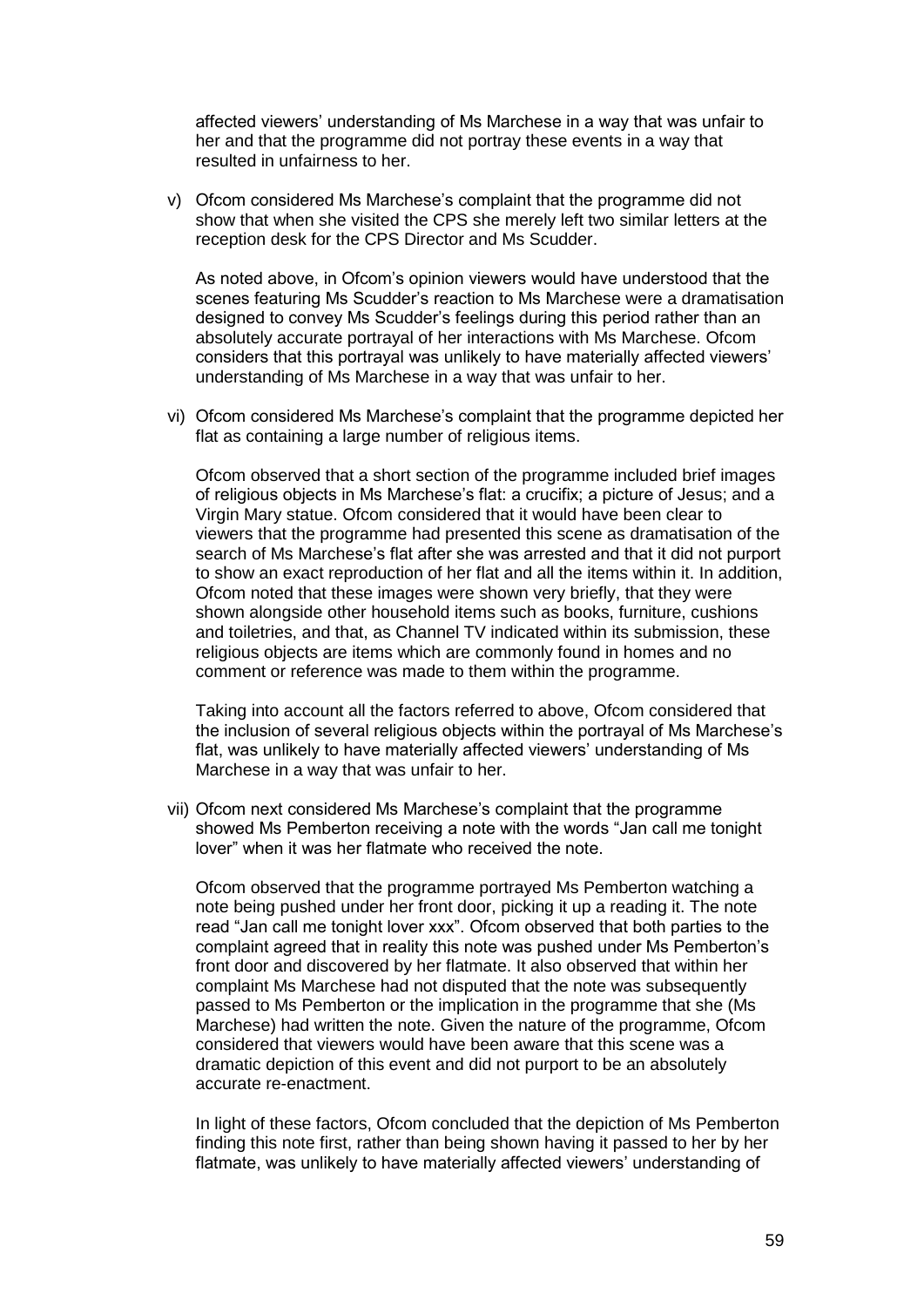Ms Marchese in a way that was unfair to her and that the programme did not portray this incident in a way that resulted in unfairness to her.

viii)Ofcom considered the complaint that the programme depicted Ms Marchese following Dr Falkowski in a market place.

Ofcom observed that the programme included a depiction of Ms Marchese approaching Dr Falkowski as he walked through a street market. The scene included the following exchange between Ms Marchese and Dr Falkowski:

Ms Marchese: *"Why won"t you talk to me?"*

Dr Falkowski: *"Oh God."*

Ms Marchese: *"Just talk to me."*

Dr Falkowski: *"No, you leave me alone Ok. There"s nothing more you can do to me..."*

Ms Marchese: *"Jan! Jan...Jan…Jan."*

Ofcom recognised that there was a dispute between the parties about where this incident took place. As explained above, it is not Ofcom"s role to determine where this incident took place, but rather to determine whether the programme portrayed facts, events, individuals or organisations in a way that was unfair to Ms Marchese. Ofcom considered that it would have been clear to viewers that this was a dramatisation of the incident rather than an attempt to create a precise re-enactment. It also noted that all parties agreed that an incident involving Ms Marchese meeting Dr Falkowski occurred on a public street in London. In any case, in Ofcom"s opinion the precise location in which this incident was depicted would have had no material effect upon viewers" opinions of Ms Marchese.

Taking these factors into account, Ofcom considers that the portrayal of this incident, including Ms Marchese's role in it, was not done in a way that was unfair to Ms Marchese.

ix) Ofcom then turned to the complaint that the programme showed Ms Marchese leaving messages to Dr Falkowski and calling Ms Scudder during the trial.

The programme depicted Dr Falkowski picking up several answer-phone messages on his office telephone with nothing but the sound of breathing, whispering or crying on each message. Ofcom considered that the context in which this incident was shown would have made it clear to viewers that these messages were part of a campaign of harassment of Dr Falkowski by an as yet unknown person. It was subsequently made clear in the programme that Dr Falkowski was being harassed by Ms Marchese and therefore that the programme was portraying Ms Marchese as responsible for this incident. However, given that Ms Marchese was convicted on the charge of harassing Dr Falkowski and that viewers would have understood that the programme was a dramatisation of the events which led up to this conviction, Ofcom does not consider that the portrayal of this incident resulted in unfairness to Ms Marchese. In addition, Ofcom noted that the programme did not depict Ms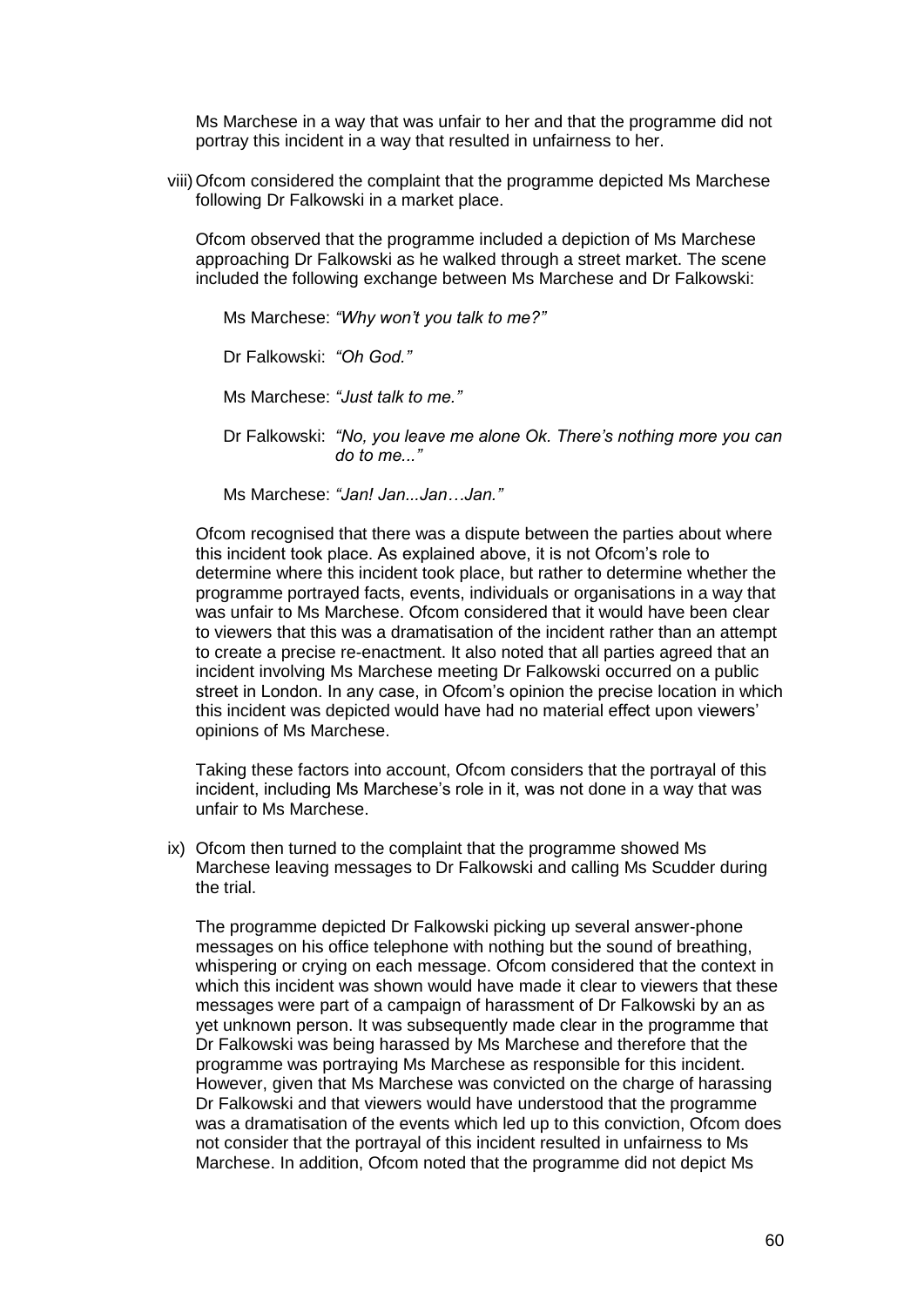Marchese leaving messages for either Dr Falkowski or Ms Scudder during the trial.

In light of these factors Ofcom concluded that Ms Marchese was not treated unfairly in this respect.

x) Ofcom considered Ms Marchese"s complaint that the programme showed her being arrested on a beach while running away from a telephone box.

Ofcom"s considered that the scenes in question portrayed Ms Marchese as having been arrested after making a call from a telephone box on a beach in or near Poole. Ofcom recognised that Ms Marchese complained that she was not arrested in this manner. However, Ofcom also observed that Ms Marchese did not dispute that she was arrested in Poole nor that she had admitted making calls from phone boxes in Poole earlier that day (albeit not to Dr Falkowski or Ms Pemberton). In addition, Ofcom considers that viewers would have understood that this was a dramatisation rather than a precise reenactment of the event.

In light of these factors, Ofcom considers that the indication that Ms Marchese was arrested after making a call from a telephone box on a beach in or near Poole was unlikely to have materially affected viewers' understanding of Ms Marchese in a way that was unfair to her and that the portrayal of this incident, including Ms Marchese's role in it, was not done in a way that was unfair to Ms Marchese.

xi) Ofcom then considered Ms Marchese"s complaint that the programme indicated that she was charged with a bomb hoax and throwing paint at Dr Falkowski's car.

With regard to the bomb hoax, Ofcom observed that the programme included a scene showing people involved in a boat race (including Dr Falkowski and Ms Pemberton) being evacuated from the area by police and that during this scene one of Dr Falkowski"s friends said to him: *"That woman… there"s been a text…:Jan"s boat has been tampered with. Get them out of water before it explodes.".* Dr Falkowski responded: *"Bloody woman… when"s it going to stop… eh?"* With regard to Dr Falkowski"s car, Ofcom noted that the programme included a scene showing Dr Falkowski walking up to his parked car and seeing that it was covered in dripping white paint.

Ofcom considered that in the wider context of the programme viewers would have understood these scenes to have indicated that Ms Marchese was responsible for the bomb hoax at the boat race and for pouring paint on Dr Falkowski"s car. Ofcom considered that the programme did not indicate that Ms Marchese was charged specifically in relation to these incidents. Rather, in its opinion viewers would have understood that they were portrayed as part of series of incidents in which Ms Marchese threatened and harassed Dr Falkowski and Ms Pemberton and that Ms Marchese was subsequently convicted and imprisoned for her actions.

Ofcom has considered the source of the programme"s portrayal of these incidents. Ofcom notes that the programme based its portrayal of these incidents on information in the public domain, including evidence given at Ms Marchese"s trial and Ms Marchese"s conviction for harassment and making threats to kill. Ofcom also notes Channel TV"s submission that, in addition,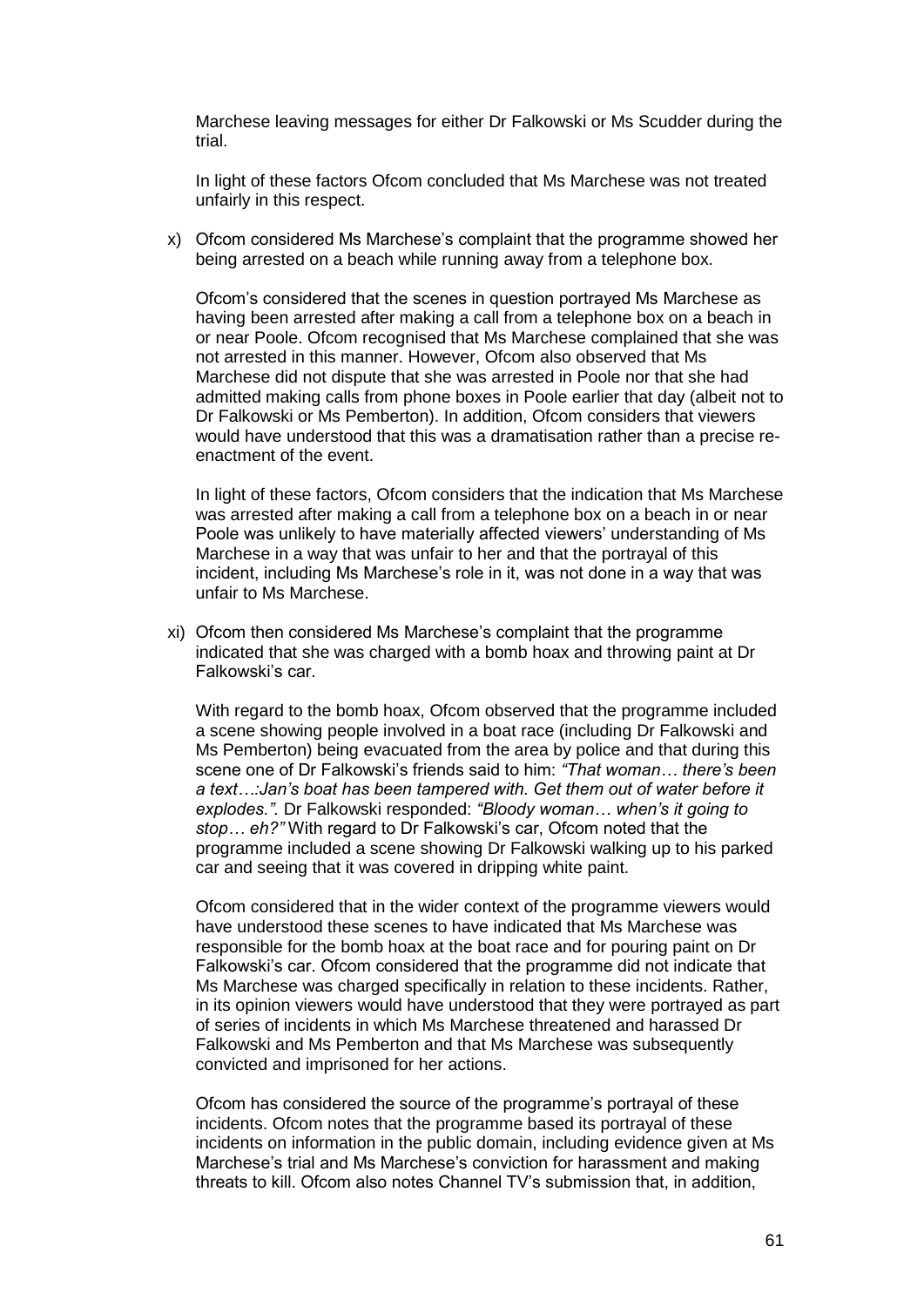extensive research had been conducted by the screenplay writer including interviews with a number of individuals involved in the case, notably the victims, members of the victims" families, the police, and the CPS. In Ofcom"s view the evidence gathered by the programme makers together amounted to a reasonable foundation for portraying these incidents in the programme. Ofcom considers that the portrayal of these incidents, including Ms Marchese"s role in them, was not done in a way that was unfair to Ms Marchese.

Given its conclusions in relation to each of the aspects of the programme about which Ms Marchese complained. Of com found that the facts and events portrayed in the programme did not result in unfairness to Ms Marchese.

• Timing of the broadcast.

Ms Marchese also complained that the programme was prejudicial to her in that it was broadcast to coincide with her imminent parole and appeal, and that this was evident in the fact that the programme was referred to by the prison probation service in her parole report.

Ofcom considers that this element of the complaint did not raise issues of unfair treatment in the programme. Ofcom observes that on the information available to it, Ms Marchese did not have an appeal pending at the time the programme was broadcast. In addition, Ofcom does not consider that a programme about Ms Marchese"s past behaviour and conviction could have affected her parole.

#### Unwarranted infringement of privacy

Ofcom considered Ms Marchese"s complaints that her privacy was unwarrantably infringed in the broadcast of the programme. In Ofcom"s view, an individual"s right to privacy has to be balanced against the competing right of the broadcaster to freedom of expression. Neither right as such has precedence over the other and where there is a conflict between the two, it is necessary to focus on the comparative importance of the specific rights. Any justification for interfering with or restricting each right must be taken into account and any interference or restriction must be proportionate.

This is reflected in how Ofcom applies Rule 8.1 of the Code, which states that "any infringement of privacy in programmes, or in connection with obtaining material included in programmes, must be warranted."

c) Ofcom first looked at Ms Marchese"s complaint that her privacy was unwarrantably infringed in the programme as broadcast in that the programme included information about her without her consent.

In considering this head of complaint, Ofcom had regard to the following:

- Rule 8.1, which provides that: "Any infringement of privacy in programmes, or in connection with obtaining material included in programmes, must be warranted"; and
- Practice 8.6 of the Code which states that: "If the broadcast of a programme would infringe the privacy of a person, consent should be obtained before the relevant material is broadcast, unless the infringement of privacy is warranted."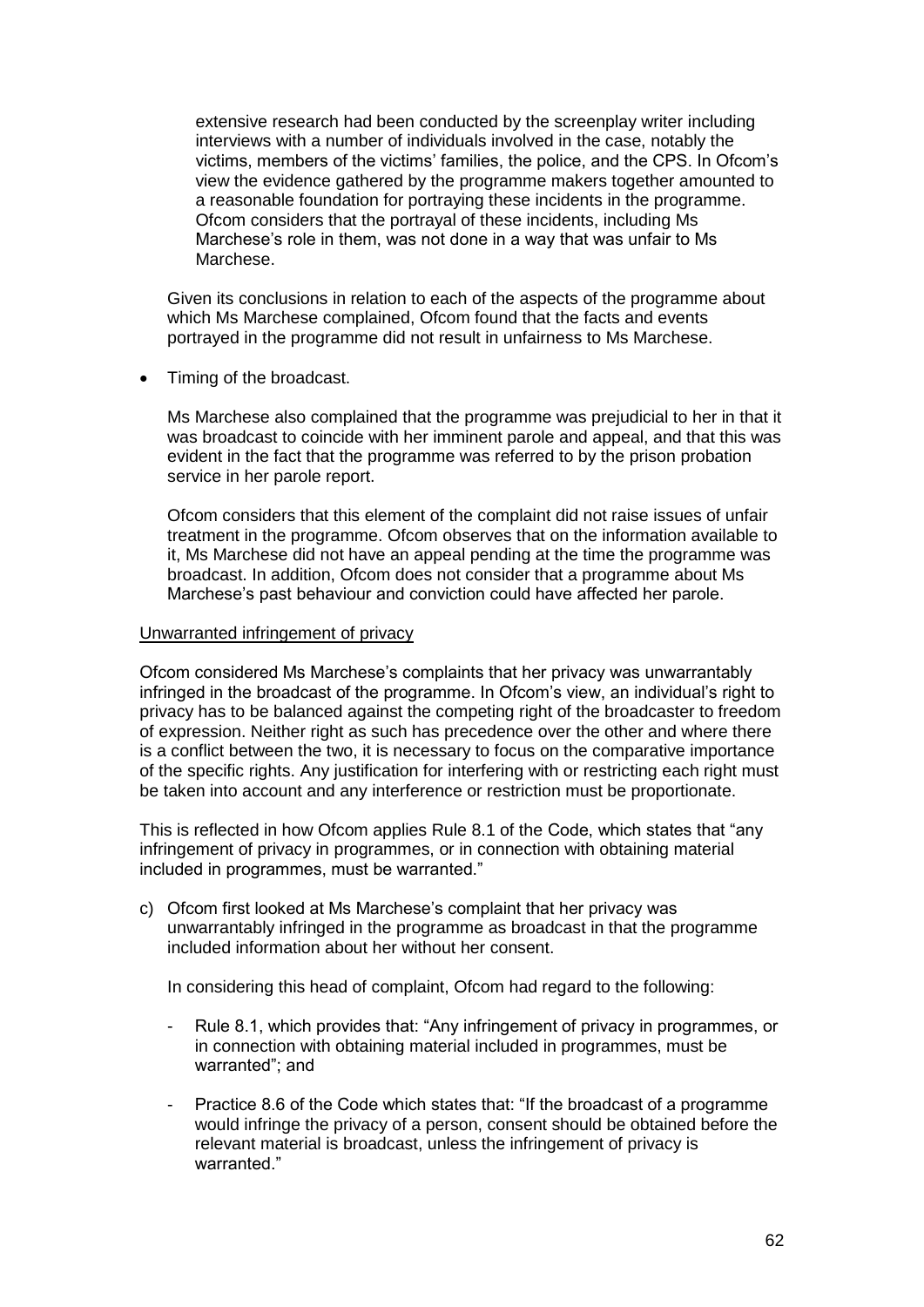In order to establish whether or not Ms Marchese"s privacy was unwarrantably infringed in the programme, Ofcom first assessed the extent to which she had a legitimate expectation of privacy in respect of the material that was broadcast. Ofcom observed that the programme was a dramatisation of part of Ms Marchese" life story and that it included various depictions of her actions leading to her conviction for harassment, making threats to kill and perverting the course of justice, as described in more detail above. Ofcom acknowledged that some of this material might be considered to be of a personal nature to Ms Marchese and that such material may give rise to a legitimate expectation of privacy.

However, Ofcom noted that: the details of Ms Marchese"s actions in relation to Dr Falkowski and Ms Pemberton, including her accusation of rape, were a matter of public record having been examined in open court in 2006; Ms Marchese had been sentenced to nine years imprisonment as a result of these actions, and that they were widely reported in the press at the time of the trial and Ms Marchese"s conviction. Ofcom also observed that much of the reporting on Ms Marchese"s trial and conviction was available on the internet, albeit dating back five years.

Ofcom in addition considered the way in which the relevant information was presented in the programme. It noted Channel TV"s submission that much of the dialogue used to disclose the information about Ms Marchese was based closely on first-hand accounts by the police and others involved in the case and that on some occasions the programme included a verbatim representation of comments made by witnesses, lawyers or the judge at Ms Marchese's trial.

Taking into account the fact that the information disclosed in the programme had been in the public domain for some time before the broadcast (and notably that it had been examined in open court) and that the source material on which it was based (much of which was also in the public domain) received little embellishment despite the dramatic nature of the programme, Ofcom found that Ms Marchese"s did not have a legitimate expectation of privacy under Rule 8.1 of the Code. Consequently Ms Marchese"s privacy was not unwarrantably infringed in the programme as broadcast by the inclusion of this material and it was not incumbent on Channel TV to obtain Ms Marchese"s consent prior to broadcast.

d) Ofcom then considered Ms Marchese complaint that her privacy was unwarrantably infringed in the programme as broadcast in that ITV failed to inform her that it would be broadcasting this programme.

There is no general provision under Rule 8.1, or the associated Practices, that requires broadcasters to inform all those portrayed in a factually-based drama that a programme is being broadcast, unless that broadcast would infringe that person"s privacy in a way that would be unwarranted. Practice 8.19 of the Code states that "broadcasters should try to reduce the potential distress to victims and/or relatives when making or broadcasting programmes intended to examine past events that involve trauma to individuals (including crime) unless it is warranted to do otherwise. This applies to dramatic reconstructions and factual dramas, as well as factual programmes". The Practice then goes on to provide what steps are contemplated, as follows: "In particular, so far as is reasonably practicable, surviving victims and/or the immediate families of those whose experience is to feature in a programme, should be informed of the plans for the programme and its intended broadcast, even if the events or material to be broadcast have been in the public domain in the past."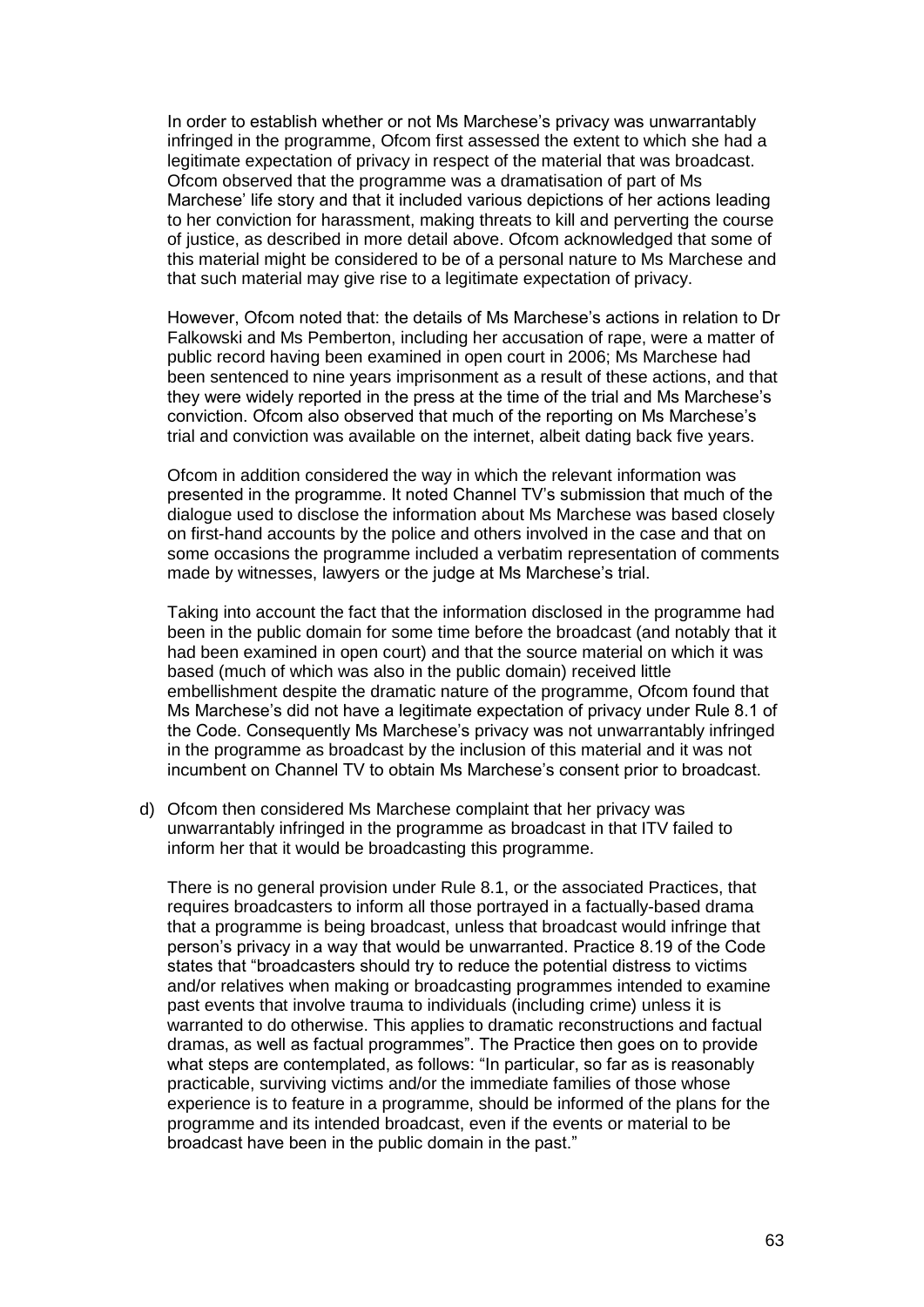The programme was a dramatisation of the story of Ms Marchese"s trial and conviction. However, she has been convicted of the crimes depicted in this programme and is not the victim of those crimes, nor the relation of a victim. Therefore, it was not incumbent upon the broadcaster to have sought to reduce potential distress to her by informing her of its plan to broadcast the programme.

As we found above that Ms Marchese did not have a legitimate expectation of privacy in the programme as broadcast, Ofcom has found that Ms Marchese"s privacy was not unwarrantably infringed in the programme as broadcast in that ITV did not inform her that it planned to broadcast the programme.

**Accordingly, Ofcom has not upheld Ms Marchese's complaint of unfair treatment and unwarranted infringement of privacy in the broadcast of the programme.**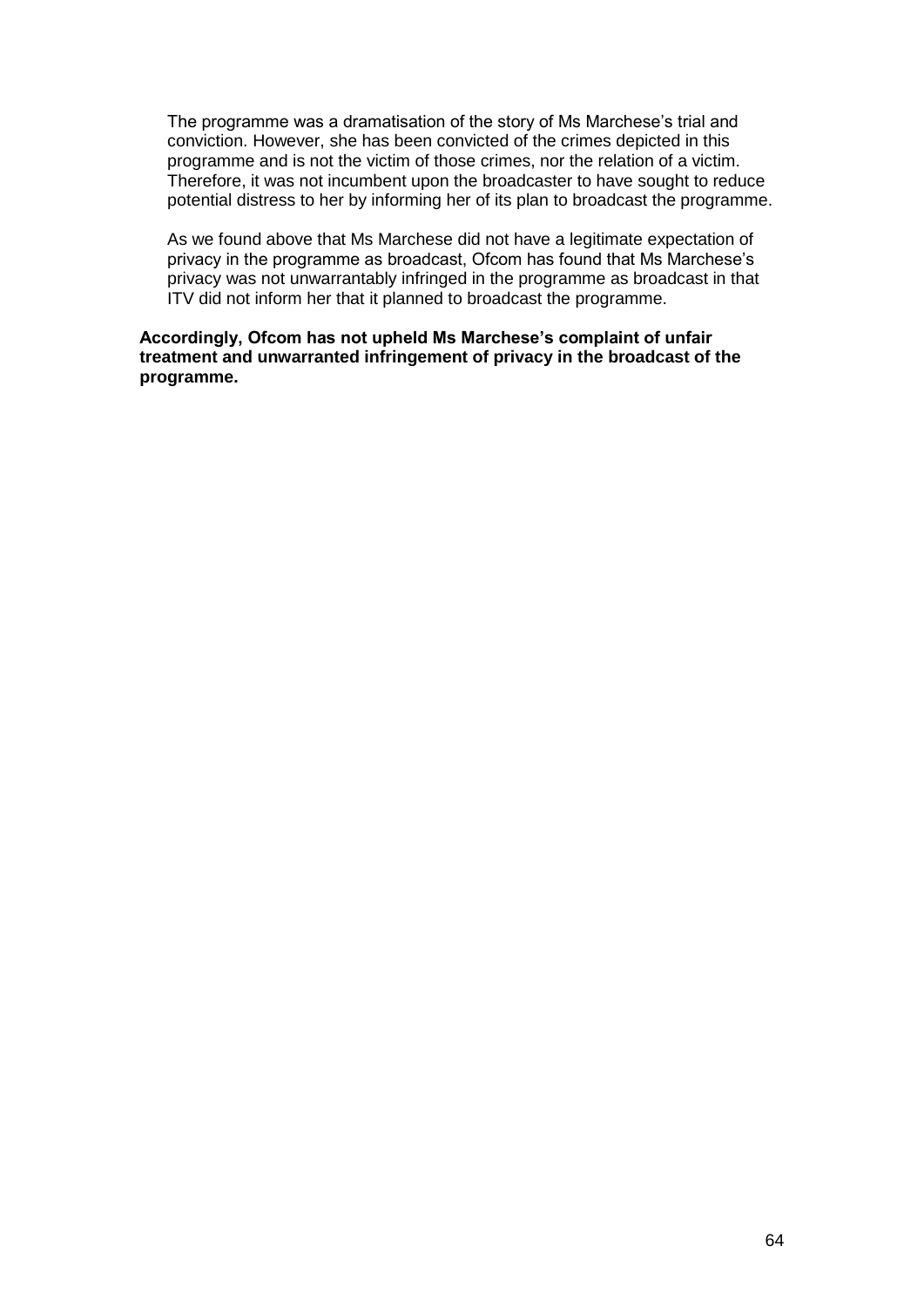# **Not Upheld**

## **Complaint by the Islam Channel**

*The Big Questions, BBC1, 15 May 2011*

**Summary**: Ofcom has not upheld this complaint of unjust or unfair treatment made by The Islam Channel.

This edition of the programme featured a debate on the following question: *"Does Britain Have a Problem with Muslims?"* During the debate two of the four panellists who were included in the programme made comments about the Islam Channel.

The Islam Channel complained to Ofcom that it was treated unfairly in the programme as broadcast.

Ofcom found that given the nature of the specific comments about which the Islam Channel complained and that these comments were made in the context of a debate (in which it was clear that all the contributions reflected the opinions of those who had made them) no allegations of wrongdoing or incompetence were made about The Islam Channel in the programme and therefore it was not incumbent upon the programme makers to have offered The Islam Channel an opportunity to respond.

## **Introduction**

On 15 May 2011, BBC1 broadcast an edition of *The Big Questions*. The programme, presented by Nicky Campbell, features a panel of four people who discuss topical issues of moral, ethical or religious significance with interjections or comment from the presenter and members of the studio audience. In this edition of the programme, the debate question was *"Does Britain Have a Problem with Muslims?"* and the panel members were: Mr Maajid Nawaz, (Executive Director of the Quilliam Foundation, a counter-terrorism think tank), Dame Anne Leslie (who was described in the programme as a veteran foreign correspondent), Councillor Salma Yaqoob (Leader of the Respect Party and a presenter on the Islam Channel) and Dr Taj Hargey (Imam at the Muslim Educational Centre of Oxford).

During the debate Dame Anne Leslie spoke about the source of the Islam Channel"s funding. She also described a programme she had seen in which a young girl was advised that she could not touch the Qur"an without wearing gloves while she was menstruating. In addition, Mr Nawaz indicated that some programmes broadcast by the Islam Channel included *"so called Imams… saying that you can beat your wives".*  He then said: *"And I think that type of rubbish that"s coming out of these sorts of channels, it must be challenged".*

Following the broadcast of the programme, the Islam Channel<sup>1</sup>, complained to Ofcom that it was treated unjustly or unfairly in the programme as broadcast.

On 17 August 2011, the BBC submitted a response to the complaint.

<sup>1</sup>  $1$  The Islam Channel is licensed by Ofcom and provides news, current affairs and entertainment programming from an Islamic perspective.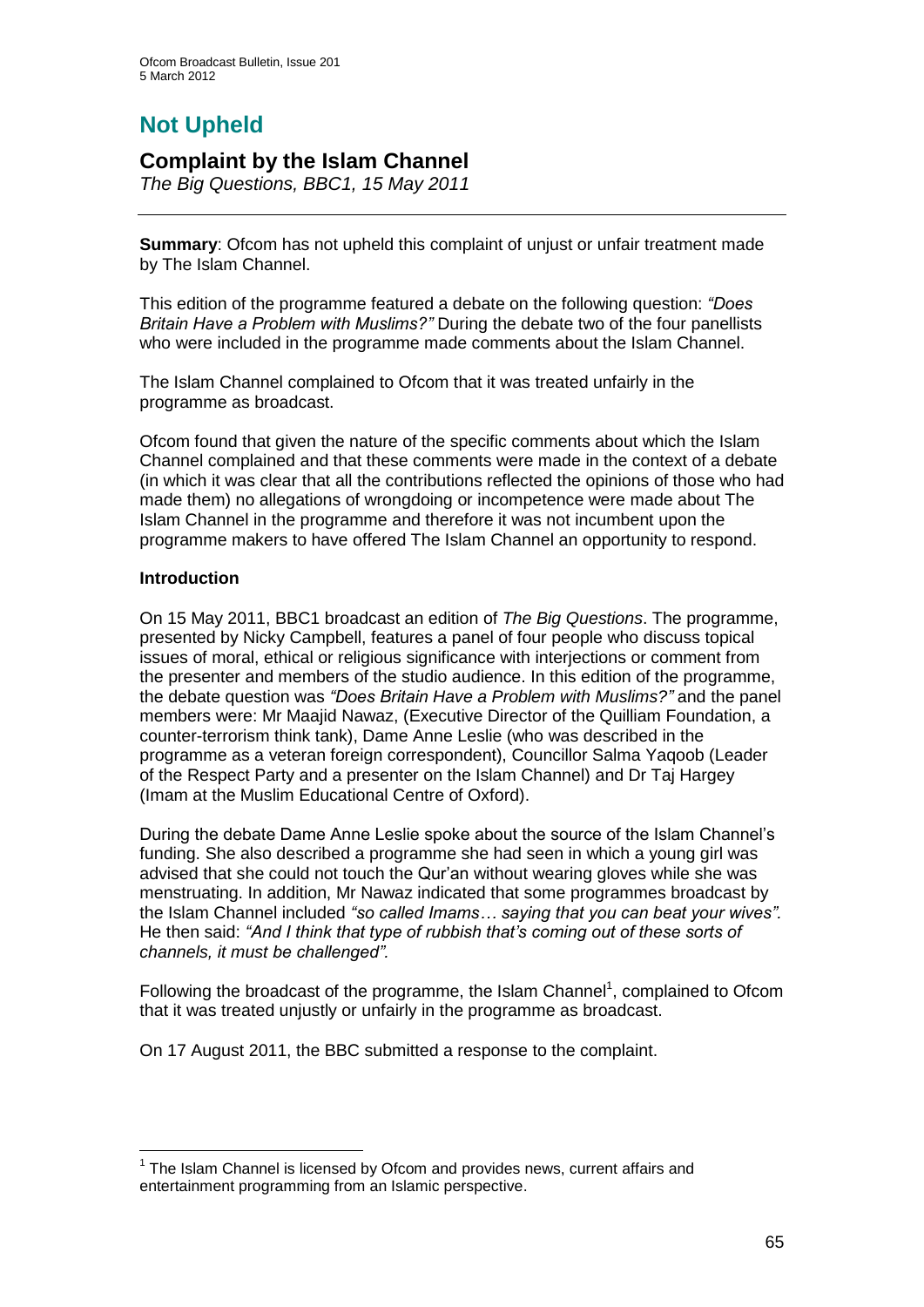#### **Summary of the Complaint and the BBC's Response**

a) The Islam Channel complained that it was treated unjustly or unfairly in the programme as broadcast in that one of the panellists (Dame Anne Leslie) incorrectly suggested that the Islam Channel was funded by Saudi Arabia and that the programme gave the channel no opportunity to respond to this allegation.

The BBC said that it questioned the premise that the suggestion in the programme that the Islam Channel was funded by Saudi Arabia was an allegation of the kind which required an opportunity to respond. The BBC said that the Islam Channel had given no reason why the suggestion, even if erroneous, should be viewed as a *"significant allegation"* or an allegation of *"wrongdoing or incompetence"*.

The BBC said that as the complainant had not indicated what unfairness may be supposed to arise from the suggestion, Ofcom may feel that there was no occasion to determine the question of its accuracy. However, the BBC added that it was an established fact (and on the public record) that the Islam Channel was funded from Saudi Arabian sources. The BBC said that the share capital of the Islam Channel Limited [the company that holds the broadcasting licence for the Islam Channel] consisted of 245,090 Ordinary Shares of £1 each and 3,000,000 Preference Shares, also of £1 each. It also said that the last annual return of the Islam Channel Limited (a copy of which was provided to Ofcom) recorded that all the Preference Shares were held by Sulaiman Al-Shaddi, who was listed in the documents as a national and resident of Saudi Arabia. Thus, a Saudi Arabian source accounts for by far the greater part of the Islam Channel"s capitalisation.

b) The Islam Channel complained that Dame Anne Leslie referred to a programme on the Islam Channel which she portrayed in a negative light<sup>2</sup> and the programme gave the channel no opportunity to respond to this portrayal of its programme.

The BBC said that Dame Anne Leslie did not claim that the programme she described had appeared on the Islam Channel. She said:

*"*…*But, I go on to the Islam Channel for the questions and answers - and other channel, these are all financed by Saudi by various means - and you*  listen to the question and answer things. Two young people ringing in who are *confused, don"t know what, and one young girl says:…"*

The BBC said that it was clear from the transcript of the programme that Dame Anne Leslie was referring to a number of channels of which the Islam Channel was but one. It said that her remarks could not be taken to mean that the programme she went on to describe necessarily appeared on the Islam Channel, and added that Dame Anne Leslie had subsequently confirmed to the programme makers that this was not her intended meaning, though she could not remember on which channel the programme she went on to cite appeared.

However, the BBC also said that insofar as it might be taken from Dame Anne Leslie"s remarks that this type of programme was broadcast by the Islam Channel, it pointed out that Councillor Salma Yaqoob (who was at the time a prominent figure on the Islam Channel and was the presenter of its weekly

1

 $2$  Ofcom understands this to be a reference to Dame Anne Leslie's description of a question and answer programme she indicated she saw on the Islam Channel during which a young female Muslim called in for advice from an Imam.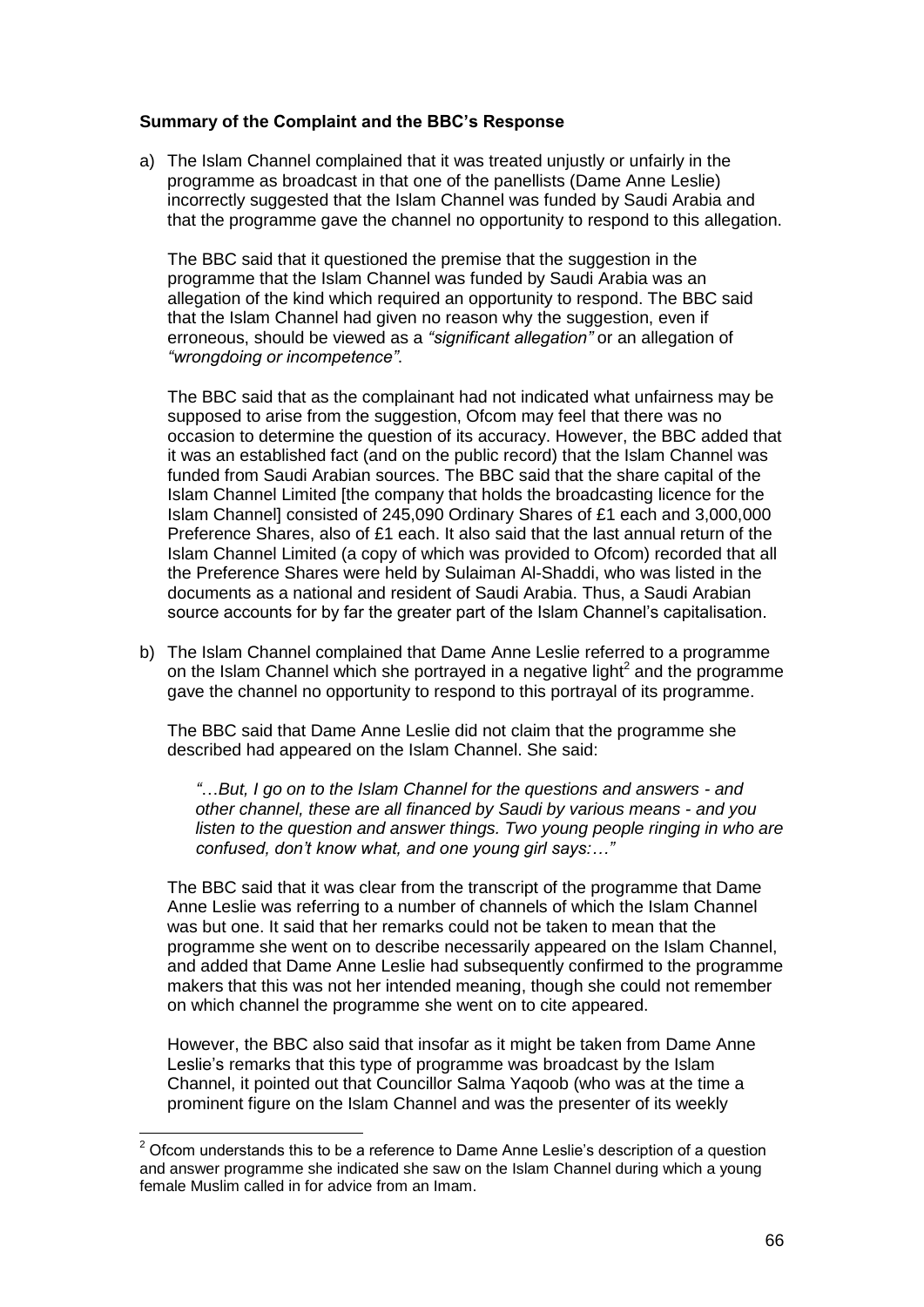*"Politics and Media Show"*) was perfectly well-placed and qualified to respond on behalf of the Islam Channel to such general comments as Dame Anne Leslie made. To that extent, the BBC said that an opportunity to exercise a right of reply was available to someone who could respond on the Islam Channel"s behalf but Ms Yaqoob did not respond to this particular point.

c) The Islam Channel complained that another panellist (Mr Nawaz) made allegations about the programmes on the Islam Channel and said there was rubbish coming out of those channels. The Islam Channel said that the programme gave the channel no opportunity to respond to this allegation of incompetence.

The BBC said that the Islam Channel"s claim that it should have been afforded a right of reply in response to the comment made by Mr Nawaz was predicated on the view set out in its complaint that by using the word *"rubbish"* Mr Nawaz was making an allegation of incompetence against the channel. The BBC said that Mr Nawaz"s remarks were not an allegation of incompetence in that they did not refer to the quality of the Islam Channel"s output, but were, instead, aimed at the opinions and religious views expressed on the programmes he had in mind. The BBC said that given this, Mr Nawaz"s remarks did not require a right of reply and that they were a legitimate expression of opinion in the context of an animated discussion of ideas and religious beliefs. The BBC said that Mr Nawaz"s comments were not a reflection on the competence of the Islam Channel.

The BBC said, again, that if there had been any requirement for the Islam Channel"s view to be represented, Councillor Yaqoob was well placed and qualified to do so.

#### **Decision**

Ofcom"s statutory duties include the application, in the case of all television and radio services, of standards which provide adequate protection to members of the public and all other persons from unfair treatment and unwarranted infringement of privacy in, or in the making of, programmes included in such services.

In carrying out its duties, Ofcom has regard to the need to secure that the application of these standards is in the manner that best guarantees an appropriate level of freedom of expression. Ofcom is also obliged to have regard, in all cases, to the principles under which regulatory activities should be transparent, accountable, proportionate and consistent and targeted only at cases in which action is needed.

In reaching its decision, Ofcom carefully considered all the relevant material provided by both parties. This included a recording of the programme as broadcast and a transcript and both parties" written submissions.

Ofcom considered whether the broadcaster"s actions were consistent with its obligation to avoid unjust or unfair treatment of individuals in programmes as set out in Rule 7.1 of the Ofcom Broadcasting Code ("the Code"). Ofcom had regard to this Rule when reaching its decisions on the individual heads of complaint detailed below.

In particular Ofcom considered Practice 7.9, which states that broadcasters should take reasonable care to satisfy themselves that: material facts have not been presented, disregarded or omitted in a way that is unfair to an individual or organisation and that anyone whose omission could be unfair to an individual or organisation has been offered an opportunity to contribute; and Practice 7.11, which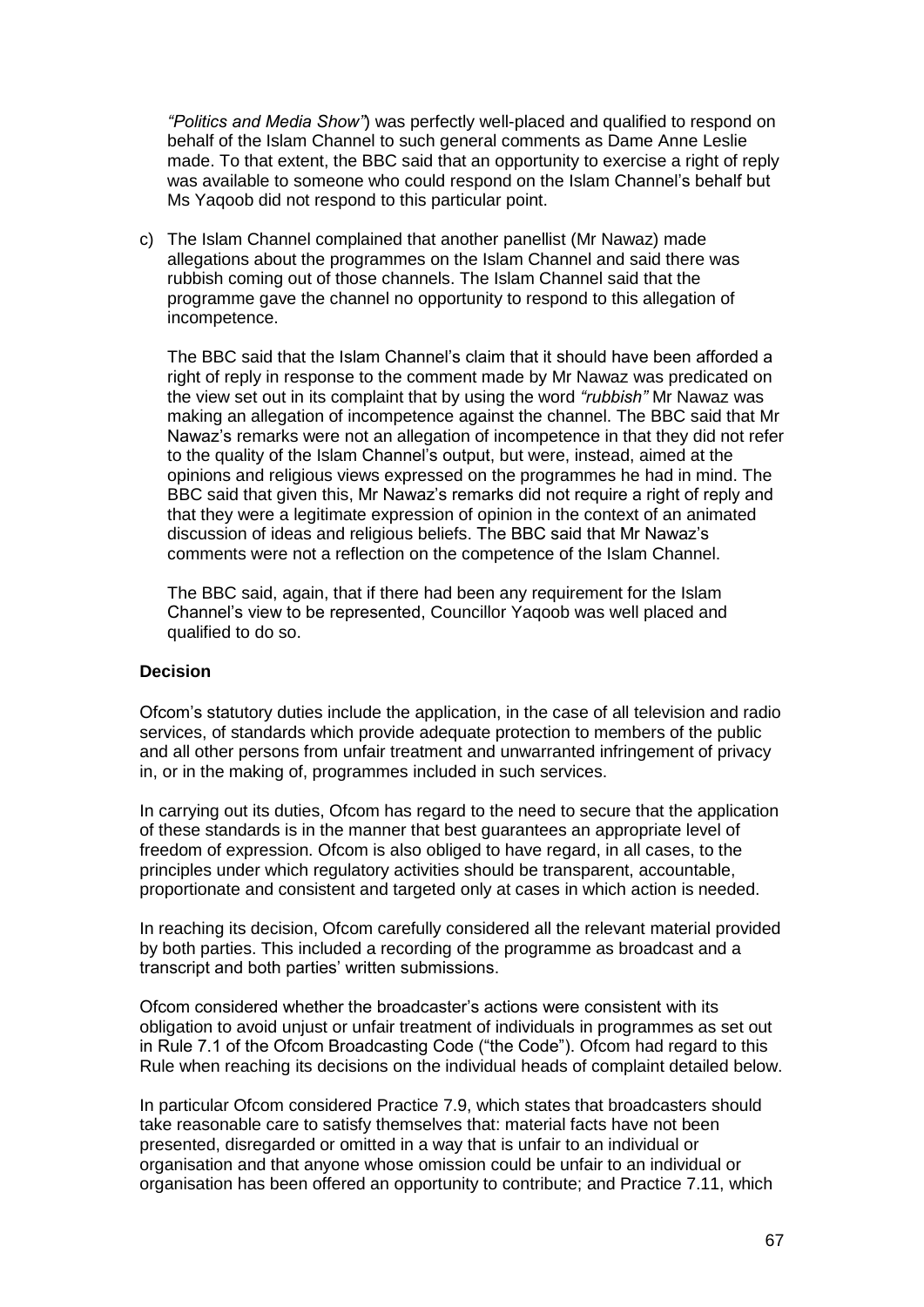states that if a programme alleges wrongdoing or incompetence or makes other significant allegations, those concerned should normally be given an appropriate and timely opportunity to respond.

a) Ofcom first considered the complaint that Dame Anne Leslie incorrectly suggested that the Islam Channel was funded by Saudi Arabia and that the programme gave the channel no opportunity to respond to this allegation.

Ofcom noted that the programme featured a debate entitled: *"Does Britain Have a Problem with Muslims?"* and that during the debate Dame Anne Leslie said:

*"There are always rows about who finances what organisation... ...but then, of course, what I really object to is the heavy amount of financing of Wahabi doctrine, which is the extreme form, from Saudi Arabia. Saudi spends its petrodollars on trying to spread Wahabism, which was always a very small minority sect – born in the desert, the Arabian Desert, in the eighteenth*  century – and, to try to spread it around now. I in fact have been on Salma's<sup>3</sup>, *on her, programme on the Islam Channel and it was a delightful and interesting and fine programme. But, I go on to the Islam Channel for the questions and answers (and other channels) – these are all financed by Saudi by various means. And you listen to the question and answer things – two young people ringing in who are confused, don"t know what, and one young girl says: "I"ve just started (to the Mulla or Imam or whatever you call them), I have just started menstruating" – she was nervous about uttering this terrible word – "I"m told I can"t touch the Qur"an" and he said "no you can"t". I mean he spoke for ages but anyway he said basically you can"t touch the Qur"an when you"re menstruating unless you wear gloves".*

In Ofcom's opinion the first part of Dame Anne Leslie's comments in this section of the programme would have indicted to viewers that she objected to large scale financing of people and organisations that promoted Wahabi $<sup>4</sup>$  doctrine and that</sup> she believed that much of this financing came from Saudi Arabia. Ofcom also considered that from these comments viewers would have understood Dame Anne Leslie to have made a separate observation that that she believed that several television channels (including the Islam Channel) were funded by Saudi Arabian sources.

Ofcom considered that it would have been clear to viewers that the claim that the Islam Channel (amongst others) was funded by Saudi Arabian sources was Dame Anne Leslie"s opinion rather than the position of the programme as a whole. It also considered that this claim did not amount to an allegation of wrongdoing on the part of the Islam Channel.

In addition, Ofcom observed that the documentation provided to it by the BBC showed that the majority of the shares in the Islam Channel Limited were, at the time of the company"s last annual return – i.e. 22 December 2010, owned by a Saudi Arabian national.

1

 $3$  At the time of the broadcast Councillor Salma Yaqoob presented a weekly programme called *The Politics and Media Show* on The Islam Channel.

 $4$  A Wahabist is a person who follows the belief system of the Muslim sect founded by Abdul Wahhab (1703-1792). Wahabism is known for its strict observance of the Koran and has flourished mainly in Arabia.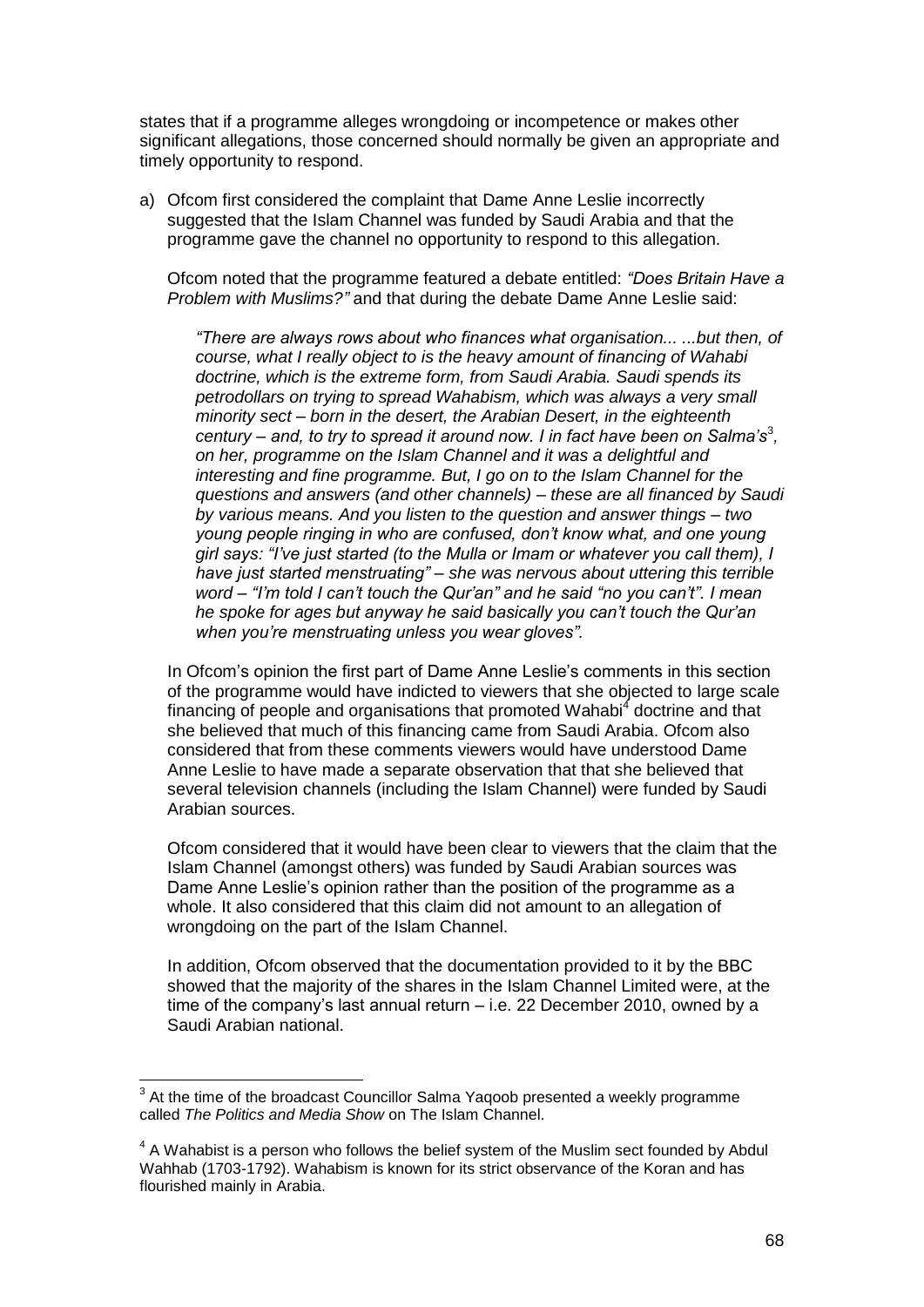In light of the factors noted above, Ofcom concluded that the programme makers took reasonable care to satisfy themselves that the programme did not present, disregard or omit material facts and that it was not incumbent upon the programme makers to have offered the Islam Channel an opportunity to respond to the claim that the Islam Channel (amongst others) was funded by a Saudi Arabian source.

Ofcom therefore found no unfairness to the complainant in this respect.

b) Ofcom considered the complaint that Dame Anne Leslie referred to a programme on the Islam Channel which she portrayed in a negative light and the programme gave the channel no opportunity to respond to this portrayal of its programme.

In Ofcom's opinion, the second part of Dame Anne Leslie's comments (as set out in the decision at head a) above) would have indicted to viewers that she saw a programme on a channel, (which might or might not have been the Islam Channel) in which a young girl, who had recently started menstruating, contacted an Imam, appearing in the programme, to ask for advice, that the girl was frightened to talk about menstruating to the Imam and when she did she was told that she could not touch the Qur"an while she was menstruating unless she wore gloves. Ofcom also considered that in the context of other comments made by Dame Anne Leslie in the programme, viewers were likely to have understood her to have been critical of whichever channel broadcast this programme.

However, in Ofcom"s opinion these comments did not amount to an allegation of wrongdoing on the part of whichever channel broadcast the programme described. Rather, it considered that it would have been clear from the programme in its entirety that all of Dame Anne Leslie"s comments (including this one) were made as part of a debate in which differing views on the position of Muslims in Britain were expressed and that having understood this viewers would have been able draw their own conclusion on each of the points made.

In addition, Ofcom observed that one of the contributors to the debate was Councillor Salma Yaqoob who at the time of the broadcast was both Leader of the Respect Party and a presenter on the Islam Channel. Given her position, Ofcom considered that while Ms Yaqoob did not do so, she could, had she wished to, have offered a counterpoint in the debate to Dame Anne Leslie"s description and implied criticism of a programme which was broadcast on a channel providing programming from an Islamic perspective.

In light of all the factors noted above, Ofcom concluded it was not incumbent on the programme makers to have offered the Islam Channel an opportunity to respond to Dame Anne Leslie"s comments that a channel, which might or might not have been the Islam Channel, broadcast a programme of which felt critical.

Ofcom therefore found no unfairness to the complainant in this respect.

c) Ofcom then considered the complaint that Mr Nawaz made allegations about the programmes on the Islam Channel and said there is rubbish coming out of those channels and the programme gave the channel no opportunity to respond to this allegation of incompetence.

Ofcom noted that at one point in the debate, the presenter said: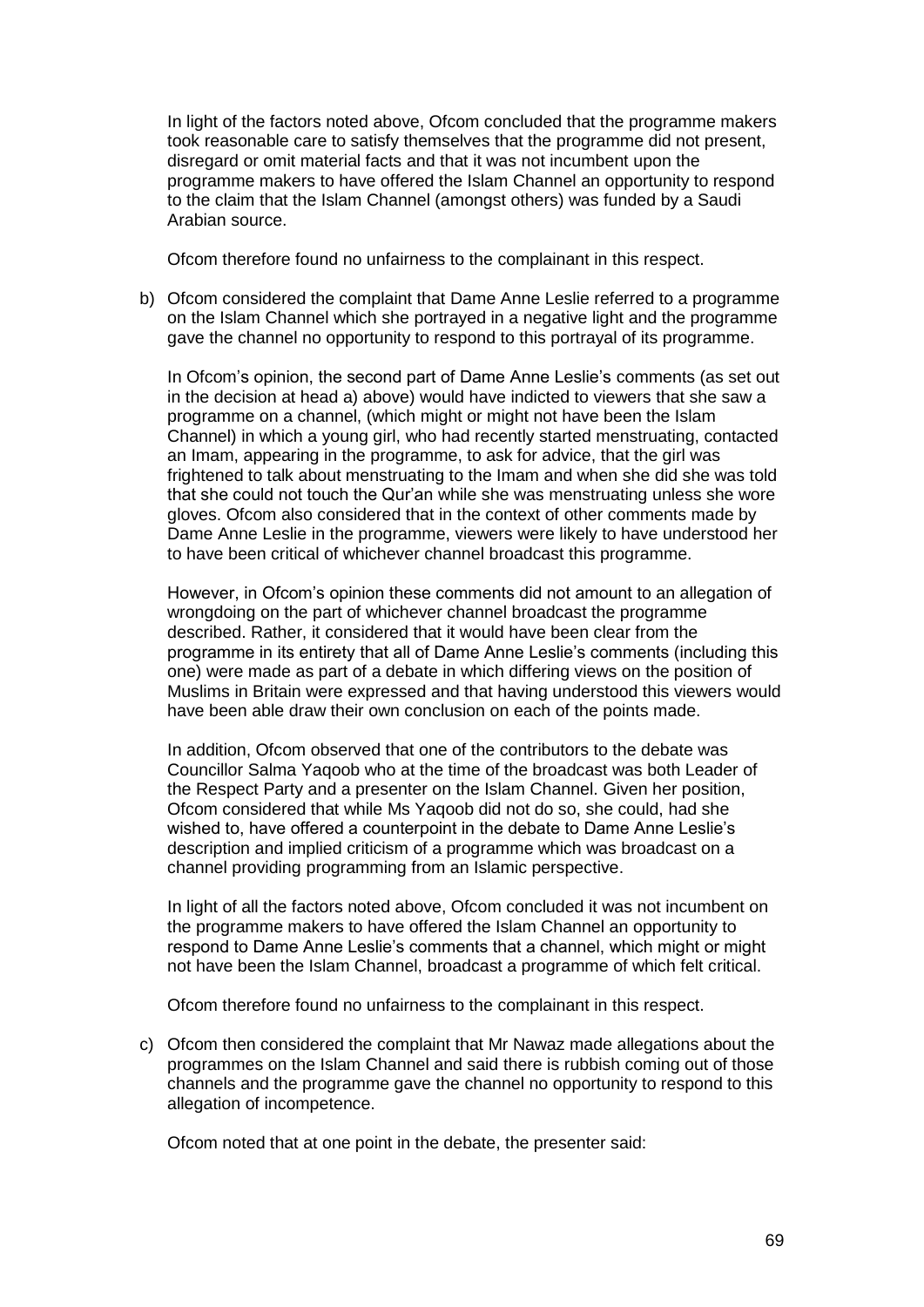*"The Islam Channel has got into some heat recently because of Imams on it saying the sorts of things that Anne Leslie was talking about, and these things, you can go on You Tube and see any of these preachers and Imams, who have a lot of influence on young people, saying things that are to our ears, and to civilised people"s ears, horrific".*

Mr Nawaz (the Executive Director of the Quilliam Foundation) then said:

*"It was the Quilliam* [Foundation] *that did that survey on The Islam Channel. We then reported them to Ofcom and Ofcom found against them* [*…*] *We monitored them for about four months, we recorded all the shows, put them up on to YouTube and then with the electronic report put the links to the YouTube videos to prove that wasn"t "taken out of context" which is the usual response that you get. What the Islam Channel did was, they complained to YouTube and said take these videos down because they" have been loaded up without our permission and it"s a violation of copyright. But, the fact is they did say those things on the most popular channel for British Muslims which is broadcast across the world there were so called Imams on there saying that you can beat your wives. And they were saying that you can use this thing called a miswak, which is a small stick<sup>5</sup> , to beat your wives with "lightly". And I think that type of rubbish that"s coming out of these sorts of channels, it must be challenged. Now, to put it all into context..."*

At this point, Mr Campbell interjected with: *"...and it gives Muslims a bad name"*, to which Mr Nawaz said *"It does give Muslims a bad name, now not every Muslim says these things but the tiny minority that are saying these things we must challenge...".*

In Ofcom's opinion, from this section of the programme viewers would have understood Mr Nawaz to have criticised the Islam Channel for broadcasting some programmes in which Imams gave advice indicating that it was acceptable to beat one"s wife and that in his opinion this type of advice, which was shown on a number of different chancels (including the Islam Channel), was *"rubbish"*, reflected the views of a *"tiny minority"* of Muslims and needed to be *"challenged"*.

While these comments were clearly critical of the Islam Channel, Ofcom considered that they did not amount to an allegation of wrongdoing or incompetence on the part of the Channel. Rather, Ofcom considered that viewers would have been aware that all the comments made in the programme (including this one) were made as part of a debate in which differing views on the position of Muslims in Britain were expressed and that having understood this viewers would have been able draw their own conclusion on each of the points made.

In addition, given her position as a presenter on The Islam Channel, Ofcom considered that Councillor Yaqoob, could, had she wished to, have offered a counterpoint in the debate to Ms Nawaz"s criticism of some of the programming broadcast on the Islam Channel.

In light of all the factors noted above, Ofcom concluded it was not incumbent upon the programme makers to have offered the Islam Channel an opportunity to respond to Mr Nawaz"s position that the Islam Channel had broadcast some programming of which felt critical.

 5 A miswak is a teeth cleaning stick the use of which is considered to be an important aspect of Islamic hygiene law.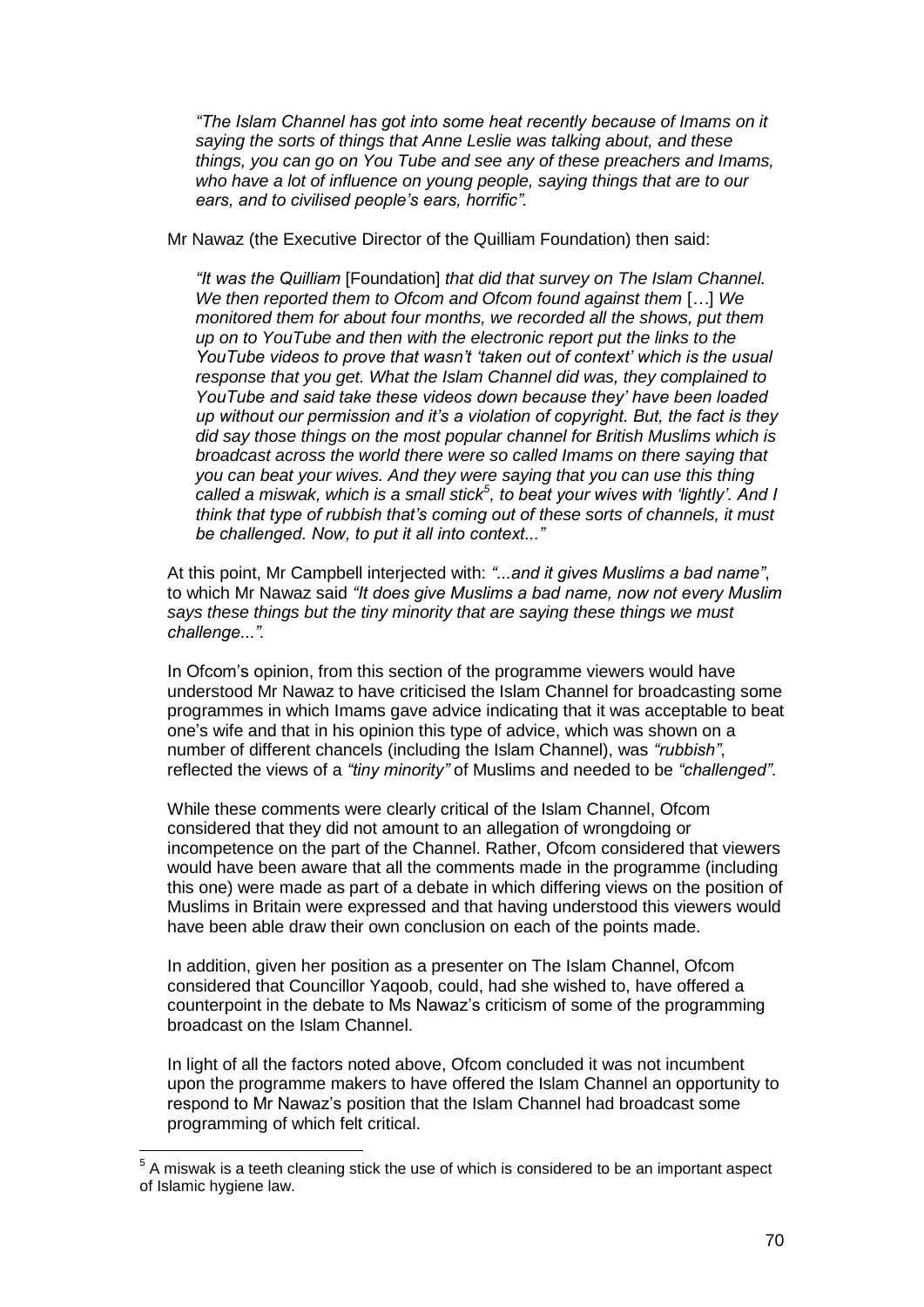Ofcom therefore found no unfairness to the complainant in this respect.

**Accordingly, Ofcom has not upheld the Islam Channel's complaint of unjust or unfair treatment in the broadcast of the programme.**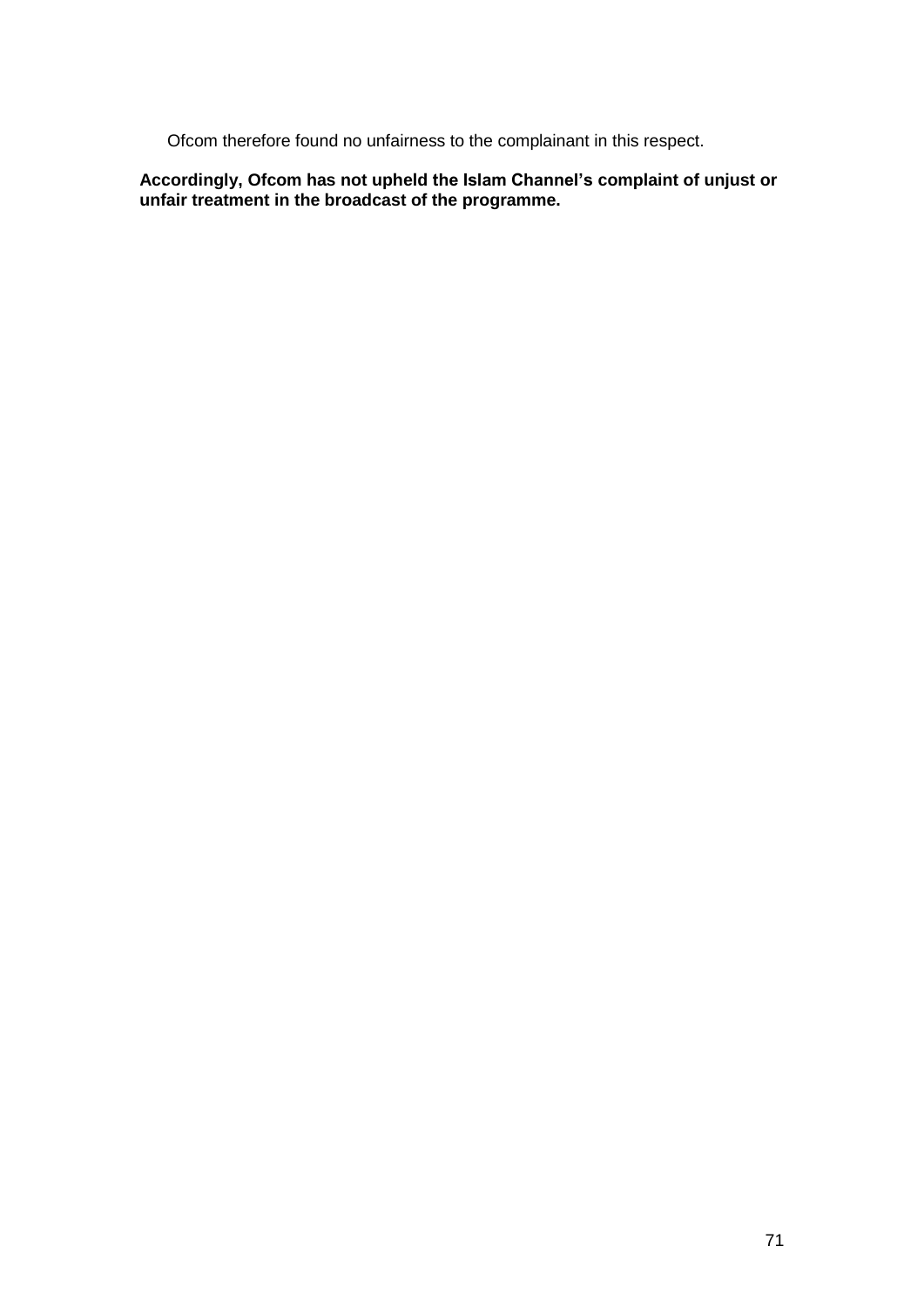# **Not Upheld**

## **Complaint by Mr Trefor Owen**

*Pethe, S4C, 10 and 22 May 2011*

**Summary**: Ofcom has not upheld Mr Owen"s complaint of unjust or unfair treatment in the programmes as broadcast.

Both programmes featured a story about the relocation and reopening of a traditional clog-maker"s workshop in the St Fagans National History Museum in Cardiff. The broadcast in Welsh on 10 May 2011 included a promotional item for a forthcoming special edition of the *Pethe* programme, which summarised the story behind the relocation of the workshop. It included interview footage of Mr Geraint Parfitt, the resident clog-maker at the museum who would be operating from the workshop. (S4C provided Ofcom with a translation and transcript of both programmes into English. All references to the content of the broadcasts cited in this preliminary view are from those transcripts.) During the programme, Mr Parfitt said:

*"I"m the only one who does it* [i.e. clog-making] *all 100 percent by hand. There"s another guy up in North Wales, but he tends to use a sewing machine. This is all hand stitched. I don"t use any machines at all".*

In the special edition of the programme broadcast on 22 May 2011, which was devoted entirely to the story behind the history and the relocation of the workshop, interview footage of Mr Parfitt was again included, in which he said:

*"I"m the only one who does it all 100 percent by hand. This is all hand stitched, I don"t use any machines* [at all]*".*

Following the broadcast of the programme, Mr Trefor Owen, a clog-maker from North Wales, complained to Ofcom that he was treated unjustly or unfairly in the programmes as broadcast**.**

Ofcom found that in relation to both programmes the presentation of Mr Parfitt and the nature and content of his comments were unlikely to have materially and adversely affected viewers" understanding of Mr Owen or his clog-making craftsmanship in a way that was unfair. It also considered that the broadcaster had taken reasonable care to satisfy itself that the programmes as broadcast did not present, disregard or omit material facts in a way that resulted in unfairness to Mr Owen.

## **Introduction**

On 10 May 2011, S4C broadcast in Welsh an edition of its arts and cultural affairs programme *Pethe*. Towards the end of this programme, a promotional item for a forthcoming special edition of *Pethe* was included. This item featured the St Fagans National History Museum ("St Fagans") in Cardiff and the relocation and renovation of a traditional clog-maker"s workshop there. The programme summarised the story behind the workshop and explained that Mr Geraint Parfitt, the resident clog-maker at St Fagans, had been offered the opportunity to operate from the workshop and to make clogs *"100 percent by hand"*. Interview footage of Mr Parfitt was included at this point in the programme, in which he said: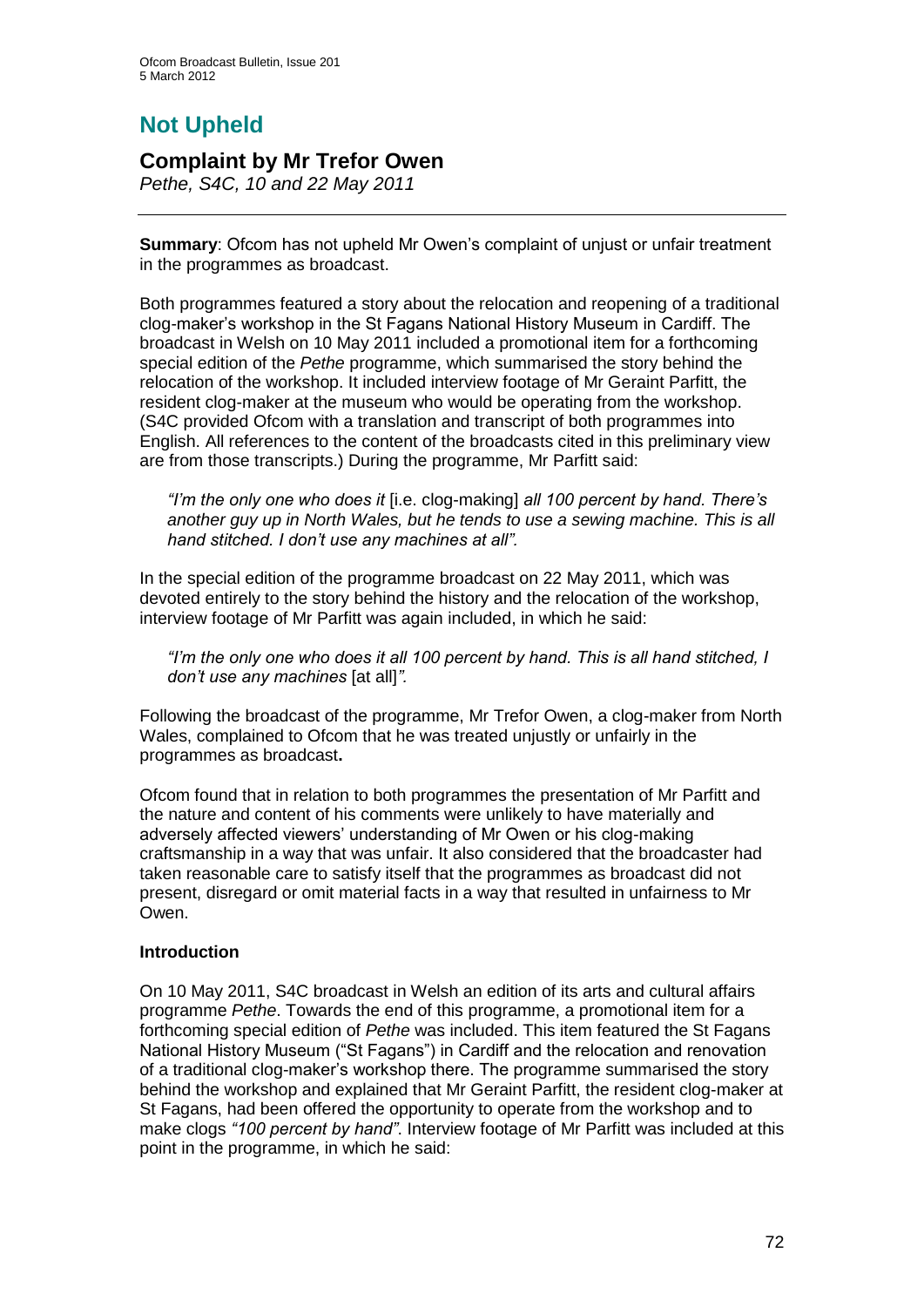*"I"m the only one who does it all 100 percent by hand. There"s another guy up in North Wales, but he tends to use a sewing machine. This is all hand stitched. I don"t use any machines at all".*

On 22 May 2011, the special edition of *Pethe*, entitled *Gweithdy"r Clocsiwr (The*  Clog-Maker's Workshop), was broadcast in Welsh<sup>1</sup>. The programme explored in more depth the background to the project to move an early twentieth century clogmaker"s workshop from its original site in Pembrokeshire to St Fagans. The programme charted the dismantling of the workshop and its subsequent reconstruction and renovation at St Fagans. During the programme, extended interview footage with Mr Parfitt was included. Mr Parfitt spoke of his enthusiasm at being able to operate from the workshop and said:

*"I"m the only one who does it all 100 percent by hand. This is all hand stitched, I don"t use any machines* [at all]*".*

Following the broadcast of the programmes, Mr Trefor Owen, a clog-maker from North Wales, complained to Ofcom that he was treated unjustly or unfairly in the programmes as broadcast**.**

#### **Summary of the complaint and broadcaster's response**

Mr Owen complained that he was treated unjustly or unfairly in the programmes as broadcast in that Mr Parfitt claimed in the interview footage that he was the only clogmaker [in Wales] to make and sew his clogs *"100 percent by hand"* and that *"*[T]*here"s another guy up in North Wales, but he tends to use a sewing machine"*. Mr Owen said that since he and Mr Parfitt were the only clog-makers in Wales to claim to make hand-made clogs, Mr Parfitt"s comments portrayed Mr Owen unfairly in the programmes.

In response, S4C said that while Mr Parfitt did not refer to Mr Owen by name in either programme, it accepted that his comment about the *"guy up in North Wales"* did, in fact, refer to Mr Owen.

S4C said that the programmes were not intended to be about the clog-making industry in Wales or to an attempt to compare the craftsmanship of Mr Parfitt and Mr Owen. Nor was it about whether clogs crafted 100 percent by hand were better than clogs with machine stitching. S4C said that Mr Parfitt, as the resident clog-maker at St Fagans, was aware of how fortunate he was to be able to work in the original workshop and not to have any commercial demands on his time, which allowed him to make the clogs 100 percent by hand. S4C said that the programmes reflected this position and that neither Mr Parfitt, nor the programmes, judged the standards of other clog-makers or whether hand stitched, as opposed to machine or partly machine stitched, clogs were of a better quality. S4C said that it was not Mr Parfitt"s, the programme makers" or S4C"s intention to cause any offence to Mr Owen or to treat him unfairly.

S4C said that the programme makers were satisfied with Mr Parfitt's integrity and that he and St Fagans were satisfied, having conducted research, that Mr Parfitt was the only clog-maker in Wales who did 100 percent of the work by hand. Mr Parfitt had told the programme makers that he had seen examples of Mr Owen"s clogs with machine stitching on them, which was not unusual in traditional clogs. S4C said that

1

 $1$  English translated transcripts of both programmes were provided to Ofcom and the complainant by S4C. The translations were verified as accurate by Ofcom Wales.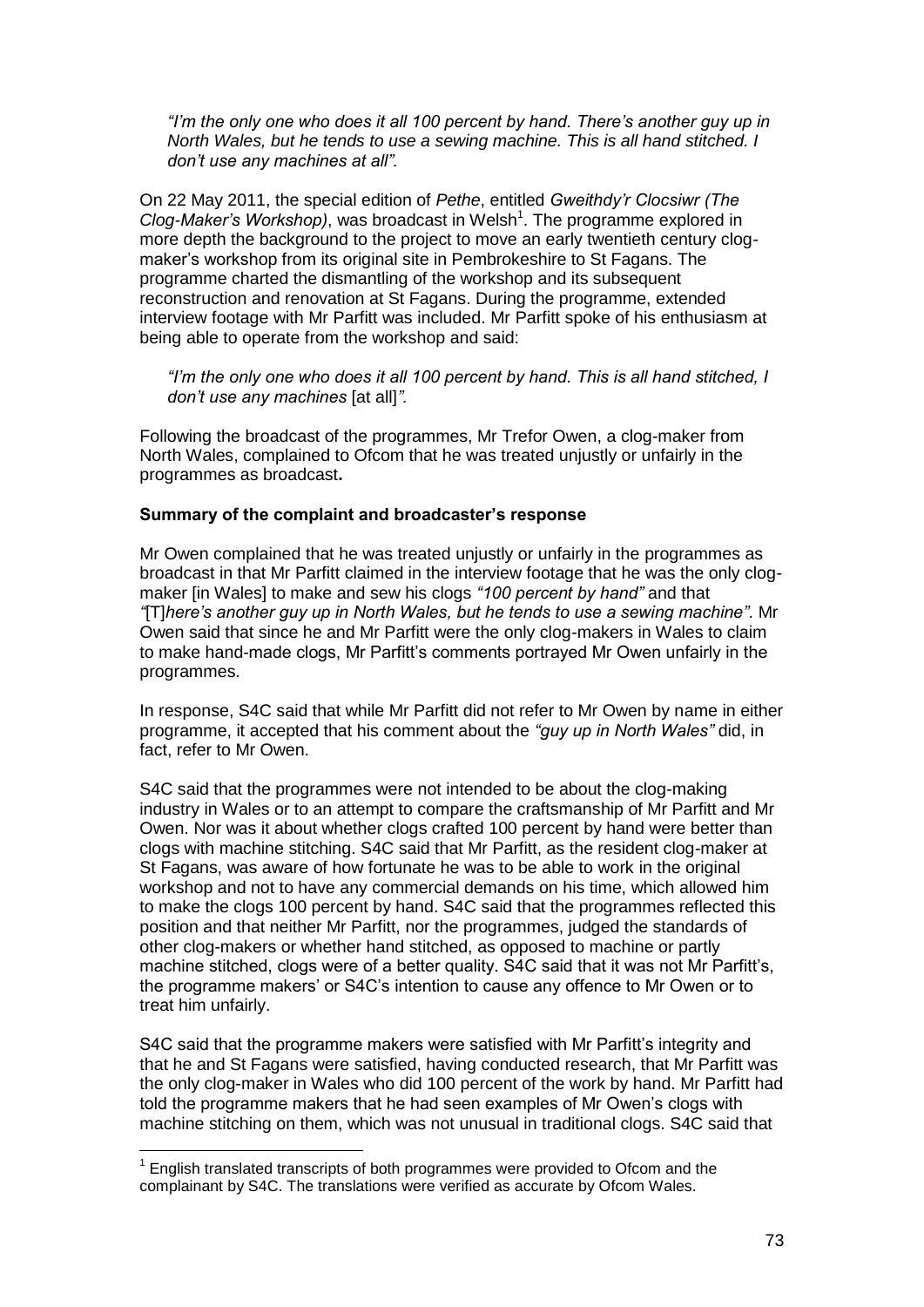both Mr Parfitt and St Fagans had confirmed that they had seen and heard other evidence that Mr Owen used a sewing machine and a cutting press in the production of clogs. It was on this basis that Mr Parfitt and St Fagans told visitors to the museum that Mr Parfitt was the only remaining clog-maker in Wales who made clogs 100 percent by hand. S4C said that an example of the evidence provided to the programme makers was an entry from Mr Owen"s own website from 2002 when he practised as "The Clog Shop" in which it stated that his clogs were "...hand and machine stitched...". Another example was an article from a 2007 edition of "The Morris Federation<sup>2</sup>" newsletter in which Mr Owen described his own clogs as having "...uppers (both hand and machine stitched)...". S4C also said that Mr Owen had, in a BBC radio interview in September 2010, referred to using a sewing machine and that while undertaking its own research, S4C had discovered video footage on the internet of Mr Owen using a sewing machine while working.

S4C said that Mr Parfitt genuinely believed that he is the only clog-maker in Wales who makes clogs 100 percent by hand. The programme makers had no reason not to believe him and had conducted their own research to confirm what he said. S4C said that Mr Parfitt admired Mr Owen's craftsmanship, the quality of his work and his dedication to preserving rural crafts.

S4C said that the programme makers took an editorial decision to edit Mr Parfitt"s contribution before the broadcast of the programme on 22 May 2011 after Mr Owen had advised them that he was offended by the content of the programme broadcast on 10 May 2011. S4C said that the programme had been edited because the programme makers had no wish to exacerbate Mr Owen"s distress if he felt that the content was derogatory towards him or questioned the authenticity of his clogmaking. However, S4C said that the decision to remove the sentence referring to *"another guy in North Wales"* from the later programme was not undertaken on the grounds of it being unfair or factually incorrect.

In response to the S4C"s reference to the website page from 2002 and the article from the Morris Federation Newsletter as evidence that Mr Owen had used a sewing machine, Mr Owen said that the information contained in these sources was defunct. Mr Owen explained that while they may have been correct at the time, i.e. 2002 and 2007, neither of them refer to his business now in Wales, where, he said, he hand stitched the leather uppers to his clogs. Mr Owen said that S4C and St Fagans made no attempt to contact him to verify how he made his clogs, but instead relied on "old flaky websites as "Fact"". This, he said, allowed them to come to a false conclusion and showed a degree of disrespect and unfair treatment towards him.

S4C said in response to Mr Owen"s comments that no comprehensive research was carried out on his business or into its history as the programme was not about the clog making business or a documentary about the craft. It said that the programme makers had not relied on information that appeared on "old websites", but had relied on information they believed reliable and provided by St Fagans, namely that Mr Owen did some work using machines.

#### **Decision**

Ofcom"s statutory duties include the application, in the case of all television and radio services, of standards which provide adequate protection to members of the public and all other persons from unjust or unfair treatment and unwarranted infringement of

 2 The Morris Federation is a self-governing association of Morris (Dancing) Clubs.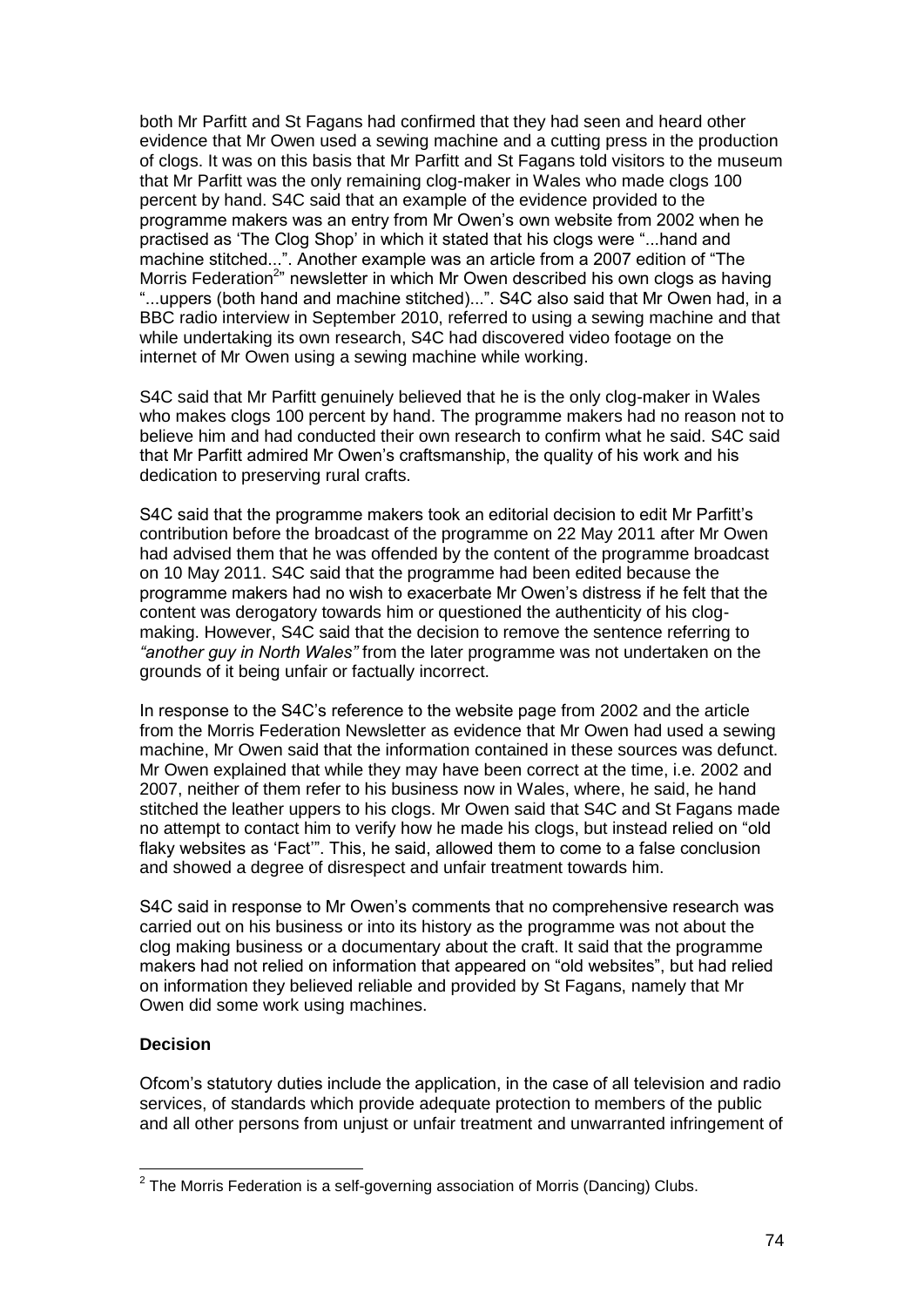privacy in, or in connection with the obtaining of material included in, programmes in such services.

In carrying out its duties, Ofcom has regard to the need to secure that the application of these standards is in the manner that best guarantees an appropriate level of freedom of expression. Ofcom is also obliged to have regard, in all cases, to the principles under which regulatory activities should be transparent, accountable, proportionate and consistent and targeted only at cases in which action is needed.

In reaching its decision, Ofcom carefully considered all the relevant material provided by both parties. This included recordings of both programmes as broadcast and translated transcripts in English, and both parties" written submissions. Ofcom also took into account representations made by the parties in response to its preliminary view on the complaint.

When considering complaints of unjust and unfair treatment, Ofcom has regard to whether the broadcaster"s actions ensured that the programmes as broadcast avoided unjust or unfair treatment of individuals and organisations, as set out in Rule 7.1 of Ofcom"s Broadcasting Code ("the Code"). Ofcom had regard to this Rule when reaching its preliminary view on Mr Owen"s complaint.

Ofcom considered Mr Owen"s complaint that the comments made by Mr Parfitt in the programmes portrayed him unfairly.

When considering this complaint, Ofcom had regard to whether reasonable care was taken by the broadcaster to satisfy itself that material facts had not been presented, disregarded or omitted in a way which was unfair to Mr Owen (as outlined in Practice 7.9 of the Code).

Ofcom recognised too that selecting and including material from the contributions of those participating in programmes was an editorial decision for the programme makers and the broadcaster to make. However, in selecting material for inclusion, programme makers and broadcasters should ensure that material fact and contributions are presented fairly.

Ofcom first noted the following commentary and contribution by the St Fagans" buildings curator and Mr Parfitt included in the programme broadcast on 10 May  $2011$ 

- Curator: *"It* [the workshop] *also filled an important gap for us in our collection because we have a clog-maker"s workshop, and especially as we have a clog-maker on our staff who didn"t have a workshop. Well, it answered our needs to tell the truth.*
- Commentary: *And that craftsman is Geraint Parfitt from the Rhondda. He"s been producing clogs in the traditional way at the museum for five years.*
- Mr Parfitt: *I"m the only one who does it all 100 percent by hand. There"s another guy up in North Wales, but he tends to use a sewing machine. This is all hand-stitched. I don"t use any machines at all. Even when I"m cutting down a tree, I don"t even use a chainsaw or anything.*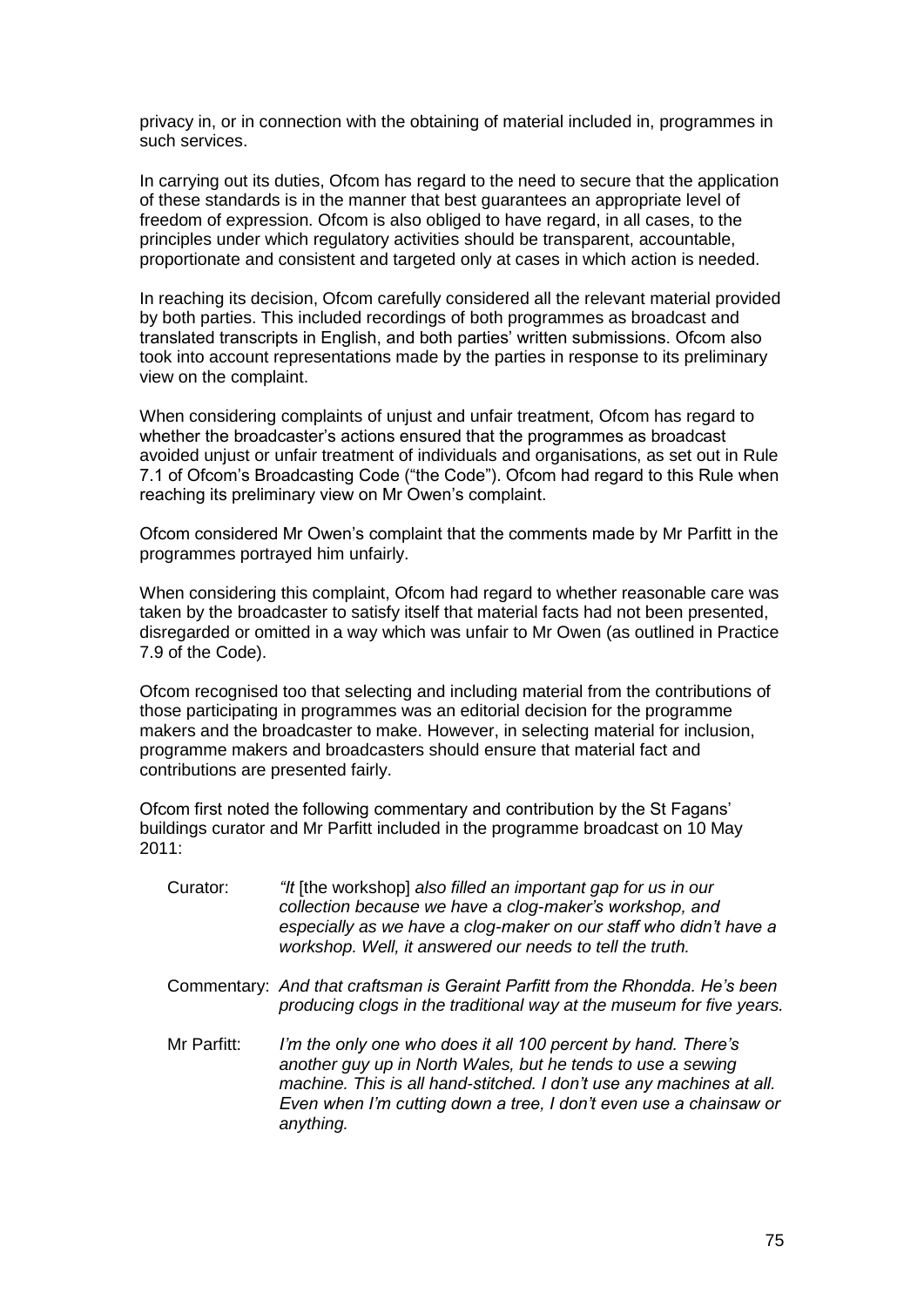Commentary: *While Geraint finishes making clogs in St Fagans, the builders have been busy* ... *pulling the workshop down in order to bring it the 100 miles to its new home near Cardiff".*

Ofcom also noted Mr Parfitt"s contribution in the programme broadcast on 22 May 2011:

Mr Parfitt: *"*The *tendency is that the clogs are mainly bought by people who visit the museum here. They see me working and see what an interesting craft it is and decided they want a pair then! They come back and tell me how comfortable they are. Some customers buy an extra pair, a second and third pair sometimes, which is good!*

> *I"m the only one who does it all 100 percent by hand. It"s all hand stitched. I don"t" use any machines* [at all]*. I don"t even use a chainsaw* [or anything].

> *Here I have a finished pair. I have to admit I"m looking forward to making a couple of more pairs of clogs in the new workshop! I"ll see more of the public there so it"ll be more interesting for me to meet more people, you know? And it"s also a historical building".*

At this point, the programme went on to look at the renovation work that had begun on the workshop at St Fagans.

It is important to note that Ofcom"s role is not to establish whether the substance of Mr Parfitt"s contribution to the programme was correct or not, but to determine whether, in broadcasting his comments, the broadcaster took reasonable care not to present, disregard or omit material facts in a way that was unfair to Mr Owen. In doing so, Ofcom considered the contextual basis for Mr Parfitt"s opinion as expressed in the programmes and whether the programmes" presentation of his comments resulted in unfairness.

In relation to the programme broadcast on 10 May 2011, Ofcom noted that Mr Parfitt's comments immediately followed the programme's narrative about the relocation of the traditional clog-making workshop to St Fagans. Mr Parfitt was introduced in the programme by the St Fagans" buildings curator as a clog-maker who was also a member of staff at St Fagans and then by the programme"s commentary as *"that craftsman is Geraint Parfitt*...*He"s been producing clogs in the traditional way at the museum for five years"*.

In the programme broadcast on 22 May 2011, Ofcom noted that Mr Parfitt was introduced as *"over in the furthest corner of the museum...is the craftsman who will fill Thomas James"* [previous owner of the workshop]...*shoes, Geraint Parfitt from the Rhondda. He will bring the workshop...back to life"*. An extended contribution from Mr Parfitt was then included in the programme in which he set out his working career at St Fagans and how he learned the craft of clog-making. Ofcom noted too that Mr Parfitt explained how he made his clogs and how he felt about working at the museum. Ofcom took the view that Mr Parfitt was presented in both programmes not only as a member of the St Fagans staff, but also as a skilled craftsman. It considered, therefore, that viewers would have understood that the purpose of his contribution to the programmes was to express his views as an experienced clogmaker about his craft and what working out of the workshop at the museum would mean to him. Based upon Mr Parfitt"s experience and craftsmanship, which was signposted to viewers by the programmes' introduction of him, Ofcom considered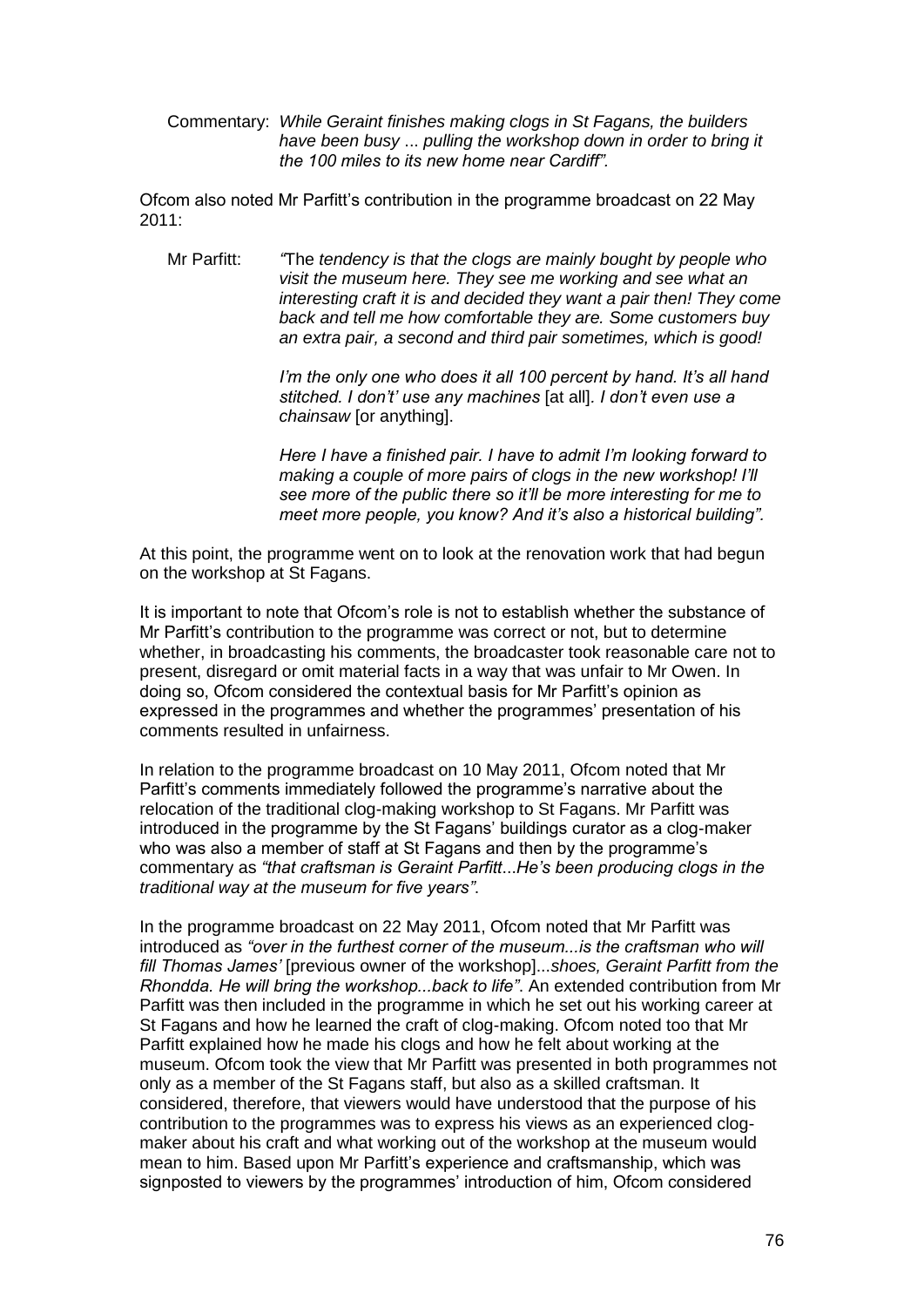that it was legitimate for the programmes to include Mr Parfitt"s opinion on clogmaking.

Ofcom went on to consider the context in which Mr Parfitt"s comments were included in the programmes as broadcast. Ofcom noted that the purpose of the content of both programmes was to tell the story of the relocation of a traditional clog-making workshop from one part of Wales to St Fagans so that it could be preserved and used by the museum"s resident clog-maker. Ofcom noted that the programmes focussed on the process of relocating the workshop and the work of the museum in preserving Welsh heritage and promoting Welsh cultural history. Ofcom considered that this purpose was clear in the programme and that viewers would have been unlikely to form the view that the programmes were about clog-making or had intended to pitch the different types of clog-making against each other.

In these circumstances, Ofcom considered whether or not the presentation of Mr Parfitt's comments in the programmes about him being the only clog-maker to make his clogs 100 percent by hand resulted in unfairness to Mr Owen. Ofcom again noted the manner in which Mr Parfitt was introduced by the programmes (as set out above) and that he was shown expressing his personal opinion on his craft. Ofcom noted from the programmes that Mr Parfitt"s comments were largely centred upon his own craftsmanship and clog-making at the museum and it considered that viewers would have been left in little doubt that his comments constituted his opinion only and were not specifically directed as a critique of anyone else"s craftsmanship.

Ofcom noted that in the programme broadcast on 10 May 2011 Mr Parfitt had referred to *"another guy in North Wales, but he tends to use a sewing machine"*. However, this reference was edited from the programme broadcast on 22 May 2011 and Ofcom noted the broadcaster"s reasons for doing so. It also noted that in both programmes, Mr Parfitt had mentioned that he was the only clog-maker *"who does it*  all 100 percent by hand". Ofcom considered that Mr Parfitt's comments could reasonably be inferred by viewers to mean that no one else, including the *"guy in North Wales"* (which Ofcom accepted was a reference to Mr Owen), made their clogs by 100 percent by hand. Ofcom recognised that the inclusion in a programme of comments made by a contributor that questioned the quality or authenticity of particular goods or services had the potential to create unfairness to those whose goods or services were being questioned.

In these particular circumstances, Ofcom had regard to the material provided to it by the broadcaster in its response to the complaint. In particular, Ofcom noted:

- An article from a 2007 newsletter of The Morris Federation written by Mr Owen in which he claimed that "Well, I make all my own soles, uppers (both hand and machine stitched) and rubbers (two grades of durability)...".
- A web page from 2002 for Mr Owen"s website "The Clog Shop" which stated that "Our clogs have hand-cut uppers, hand and machine stitched assembly, from hand dyed or ready coloured leather".
- A "YouTube" clip available on the internet of Mr Owen shown sitting at a sewing machine and stitching leather uppers to a clog sole.
- A BBC Radio Wales interview with Mr Owen from September 2010 in which Mr Owen demonstrated the clog-making process. Mr Owen said: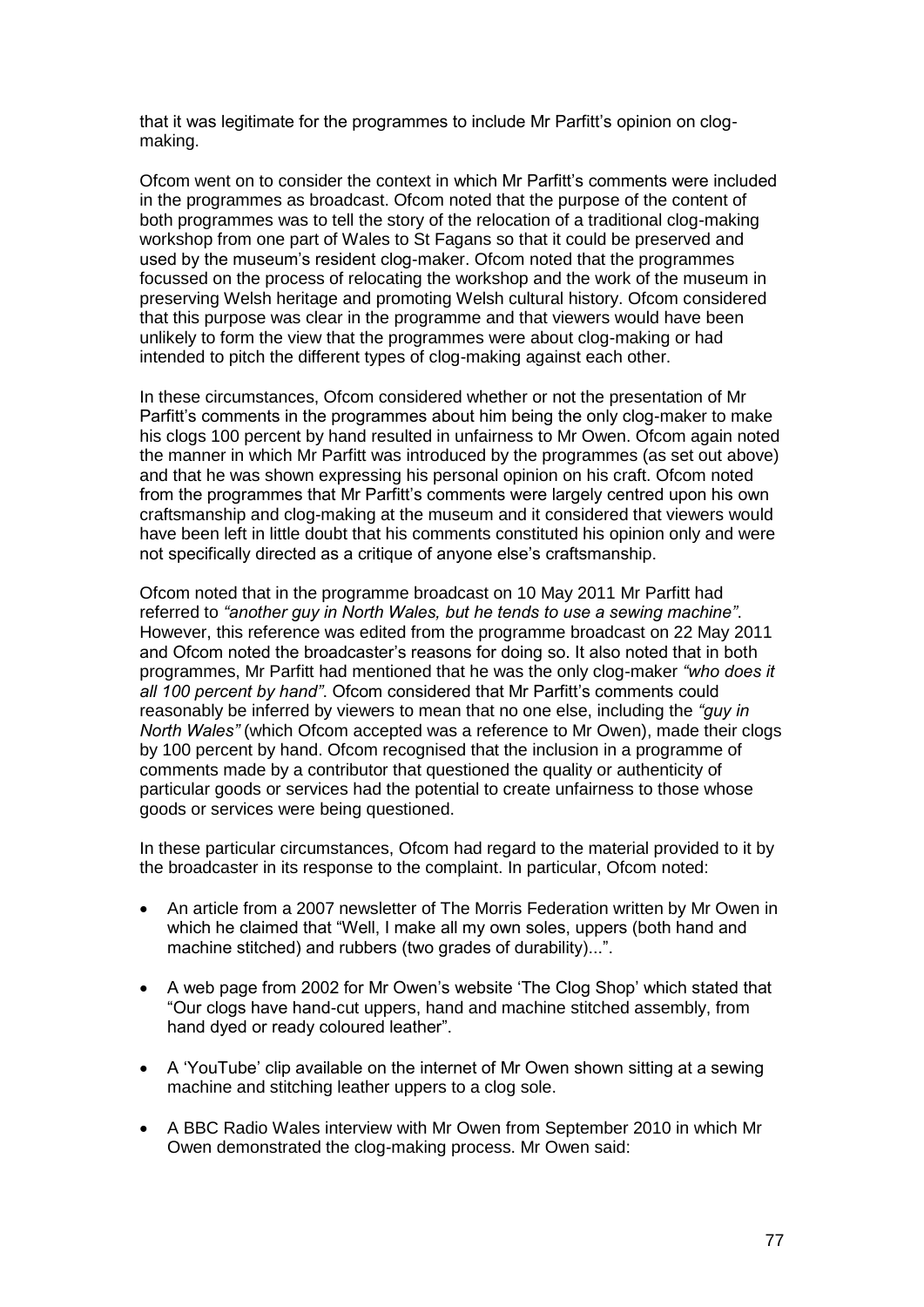*"[The] leather goes in, the needle goes down ... [noise of sewing machine] ... and start stitching. Wonderful design of machine unlike a domestic machine and you can turn the travelling foot around so you can stitch in any direction you want".* 

Ofcom also noted that the broadcaster said that the programme makers had been assured by both Mr Parfitt and St Fagans that they believed that Mr Owen used a sewing machine and a leather cutting press the making of his clogs and that they had no reasons to question the veracity or otherwise of their belief.

Having considered all the material provided to it by the broadcaster and referred to in the paragraphs above, Ofcom considered that it was clear that Mr Owen did, in fact, use a sewing machine and a cutting press in the preparation of at least some of his clogs. While Ofcom appreciated that Mr Owen may make some of his clogs entirely by hand, it was not misleading or unfair for the programmes to include Mr Parfitt"s comments. In fact, Ofcom noted that Mr Parfitt had used the word *"tends"* in the programme broadcast on 10 May 2011 in describing Mr Owen"s use a sewing machine which, in Ofcom"s view, implied that Mr Owen also made hand stitched clogs. In any event, Ofcom was satisfied in these circumstances that the programme makers had taken reasonable steps to verify the claims made by Mr Parfitt in relation to the hand stitching of clogs and that it was not unfair to have included the comments in the programmes.

Taking all the factors referred to above into account, Ofcom considered that the programmes" presentation of Mr Parfitt and the nature and content of his comments in the programmes were unlikely to have materially and adversely affected viewers understanding of Mr Owen or his clog-making craftsmanship in a way that was unfair. It also considered that the broadcaster had taken reasonable care to satisfy itself that the programmes did not present, disregard or omit material facts in a way that portrayed Mr Owen unfairly in the programmes as broadcast.

#### **Accordingly, Ofcom has not upheld Mr Owen's complaint of unjust and unfair treatment in the programmes as broadcast.**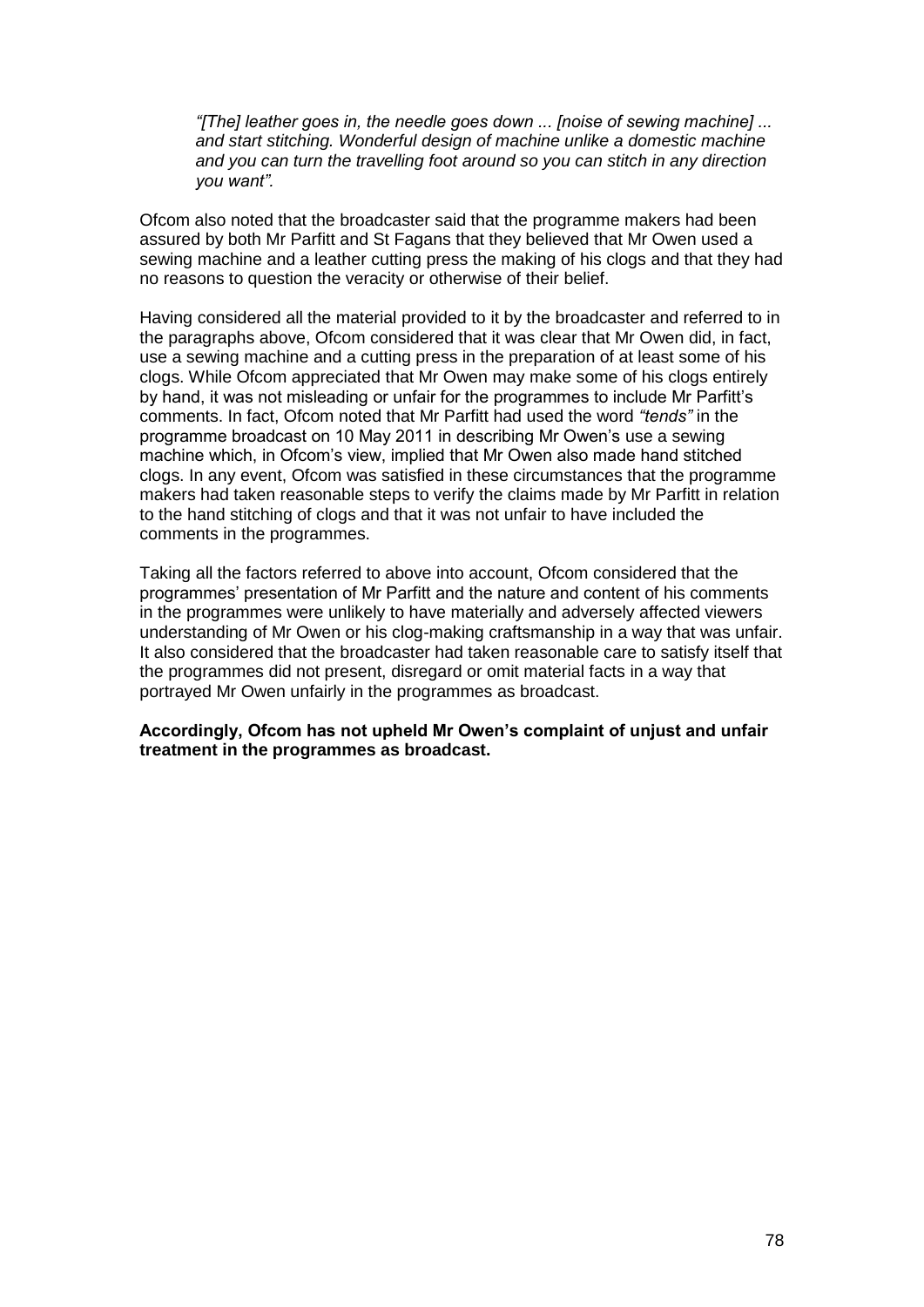# **Other Programmes Not in Breach**

# **Up to 13 February 2012**

| Programme    | <b>Broadcaster</b> | Transmission   Categories<br>Date |                                        |
|--------------|--------------------|-----------------------------------|----------------------------------------|
| The X Factor | TV1                | 22/10/2011                        | Drugs, smoking,<br>solvents or alcohol |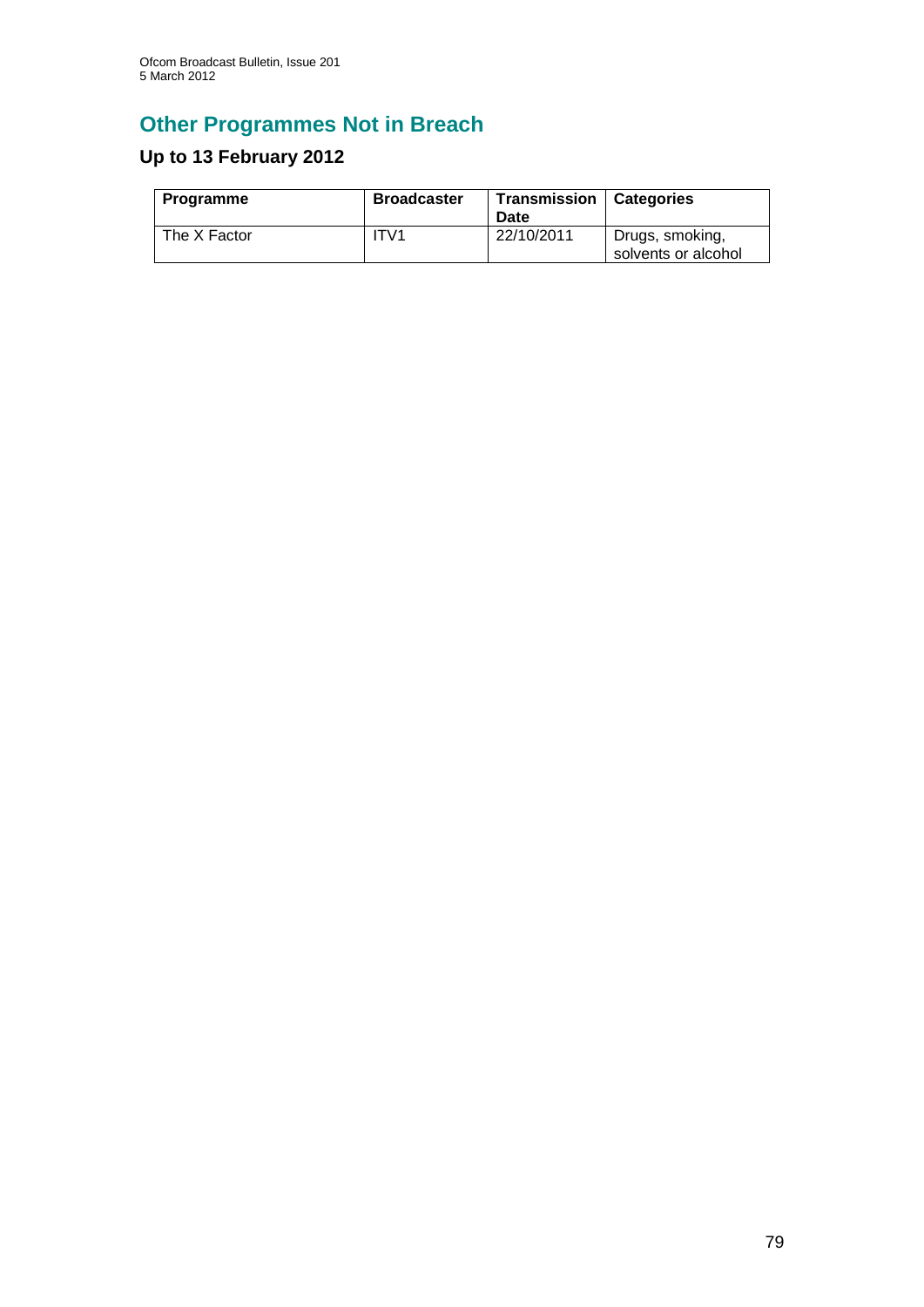### **Complaints Assessed, Not Investigated**

### **Between 31 January and 13 February 2012**

This is a list of complaints that, after careful assessment, Ofcom has decided not to pursue because they did not raise issues warranting investigation.

| Programme                         | <b>Broadcaster</b>         | <b>Transmission</b><br>Date | <b>Categories</b>                            | Number of<br>complaints |
|-----------------------------------|----------------------------|-----------------------------|----------------------------------------------|-------------------------|
| 10 O'Clock Live                   | Channel 4                  | 08/02/2012                  | Generally accepted<br>standards              | 3                       |
| 4thought.tv                       | Channel 4                  | 06/02/2012                  | Sexual orientation<br>discrimination/offence | $\overline{3}$          |
| 4thought.tv                       | Channel 4                  | 08/02/2012                  | <b>Disability</b><br>discrimination/offence  | 1                       |
| 4thought.tv                       | Channel 4                  | 08/02/2012                  | Sexual orientation<br>discrimination/offence | 3                       |
| 5 News                            | Channel 5                  | 08/02/2012                  | Generally accepted<br>standards              | 1                       |
| A New Way Forward                 | <b>Sikh Channel</b>        | 28/01/2012                  | Religious/Beliefs<br>discrimination/offence  | 1                       |
| Aaj Ki Batt                       | <b>DM Digital</b>          | 09/12/2011                  | Generally accepted<br>standards              | 1                       |
| <b>Adventure Time</b>             | <b>Cartoon Network</b>     | 01/02/2012                  | Generally accepted<br>standards              | 1                       |
| Advertisements                    | Various                    | n/a                         | Advertising scheduling                       | $\overline{2}$          |
| Alan Carr: Chatty Man             | Channel 4                  | 25/12/2011                  | Generally accepted<br>standards              | 1                       |
| All New You've Been<br>Framed!    | ITV1                       | 28/01/2012                  | Religious/Beliefs<br>discrimination/offence  | 4                       |
| American Hoggers                  | <b>Bio</b>                 | 13/01/2012                  | Animal welfare                               | $\mathbf{1}$            |
| <b>Ancient Aliens</b>             | <b>History Channel</b>     | 29/01/2012                  | Materially misleading                        | 1                       |
| Antiques Roadshow                 | BBC <sub>1</sub>           | n/a                         | Advertising/editorial<br>distinction         | 1                       |
| <b>BBC News</b>                   | BBC <sub>2</sub>           | 08/02/2012                  | Generally accepted<br>standards              | 1                       |
| <b>BBC News</b>                   | <b>BBC News</b><br>Channel | 04/02/2012                  | Outside of remit / other                     | $\mathbf{1}$            |
| <b>BBC News 24</b>                | <b>BBC News 24</b>         | 08/02/2012                  | Generally accepted<br>standards              | 1                       |
| <b>BBC News 24</b>                | <b>BBC News 24</b>         | 10/02/2012                  | Offensive language                           | 1                       |
| <b>BBC</b> News at Six            | BBC <sub>1</sub>           | 06/02/2012                  | Outside of remit / other                     | 1                       |
| <b>BBC News at Ten</b>            | BBC <sub>1</sub>           | 01/02/2012                  | Race<br>discrimination/offence               | 1                       |
| <b>BBC News at Ten</b>            | BBC 1                      | 09/02/2012                  | Violence and<br>dangerous behaviour          | $\overline{2}$          |
| <b>BBC Scotland Local</b><br>News | <b>BBC 1 Scotland</b>      | 10/02/2012                  | Outside of remit / other                     | 1                       |
| <b>Beyond Belief</b>              | <b>BBC Radio 4</b>         | 23/01/2012                  | Sexual orientation<br>discrimination/offence | 1                       |
| <b>Blue Bird.TV</b>               | <b>Essex Babes</b>         | 11/01/2012                  | <b>Nudity</b>                                | 1                       |
| <b>Blue Peter</b>                 | <b>CBBC</b>                | 02/02/2012                  | Sexual material                              | $\mathbf{1}$            |
| <b>Bouncers</b>                   | Channel 4                  | 01/02/2012                  | Disability<br>discrimination/offence         | 1                       |
| <b>Bouncers</b>                   | Channel 4                  | 01/02/2012                  | Generally accepted<br>standards              | 10                      |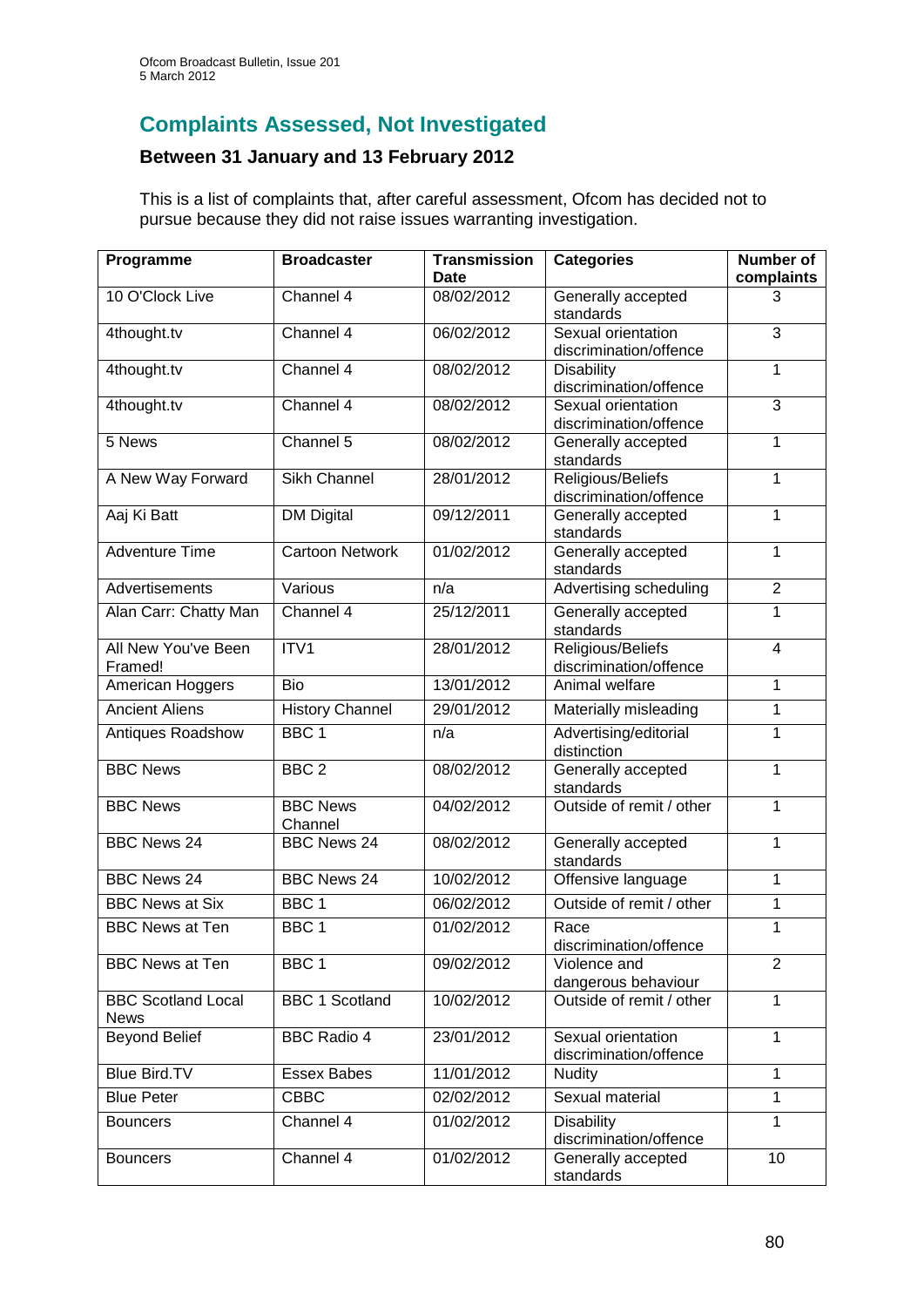| <b>Bouncers</b>                                   | Channel 4             | 07/02/2012 | Generally accepted<br>standards              | 1              |
|---------------------------------------------------|-----------------------|------------|----------------------------------------------|----------------|
| Bouncers (trailer)                                | Channel 4             | 01/02/2012 | Scheduling                                   | $\mathbf{1}$   |
| <b>Breakfast Show</b>                             | Jack FM               | 06/02/2012 | Generally accepted<br>standards              | 1              |
| <b>Britain in Bed</b>                             | BBC <sub>3</sub>      | 18/01/2012 | Generally accepted<br>standards              | 1              |
| Britain's Gay<br>Footballers                      | BBC <sub>3</sub>      | 30/01/2012 | Sexual orientation<br>discrimination/offence | 1              |
| Casualty                                          | BBC <sub>1</sub>      | 28/01/2012 | Race<br>discrimination/offence               | 5              |
| Celebrity Big Brother                             | Channel 5             | 25/01/2012 | Voting                                       | 13             |
| <b>Celebrity Big Brother</b>                      | Channel 5             | 27/01/2012 | Generally accepted<br>standards              | 1              |
| Celebrity Big Brother                             | Channel 5             | 27/01/2012 | Voting                                       | 1              |
| <b>Celebrity Big Brother</b>                      | Channel 5             | n/a        | Generally accepted<br>standards              | $\mathbf{1}$   |
| Celebrity Big Brother's<br>Bit on the Side        | $5*$                  | 21/01/2012 | Generally accepted<br>standards              | $\mathbf{1}$   |
| <b>Celebrity Big Brother's</b><br>Bit on the Side | Channel 5             | 25/01/2012 | Generally accepted<br>standards              | $\mathbf{1}$   |
| <b>Celebrity Big Brother's</b><br>Bit on the Side | Channel 5             | 27/01/2012 | Race<br>discrimination/offence               | $\mathbf{1}$   |
| Celebrity Juice (trailer)                         | ITV1                  | 03/02/2012 | Sexual material                              | 1              |
| Channel 4 News                                    | Channel 4             | 18/01/2012 | Due impartiality/bias                        | 1              |
| Channel 4 News                                    | Channel 4             | 12/02/2012 | Animal welfare                               | 1              |
| Channel interference                              | <b>Food Network</b>   | 03/02/2012 | Outside of remit / other                     | 1              |
| <b>Channel Promotion</b>                          | <b>Comedy Central</b> | 01/02/2012 | Hypnotic and other<br>techniques             | $\mathbf{1}$   |
| Charley Boorman's<br><b>Extreme Frontiers</b>     | Channel 5             | 05/01/2012 | Offensive language                           | 1              |
| Charley Boorman's<br><b>Extreme Frontiers</b>     | Channel 5             | 05/01/2012 | Offensive language                           | 1              |
| Chris Moyles' Quiz<br>Night                       | Channel 4             | 27/01/2012 | <b>Disability</b><br>discrimination/offence  | 4              |
| Coach Trip                                        | Channel 4             | 31/01/2012 | Race<br>discrimination/offence               | 1              |
| Coach Trip                                        | Channel 4             | 10/02/2012 | Sexual orientation<br>discrimination/offence | $\overline{2}$ |
| Competition                                       | Absolute Radio        | n/a        | Competitions                                 | $\mathbf{1}$   |
| Competitions                                      | <b>ITV</b>            | n/a        | Competitions                                 | 1              |
| Confessions From the<br>Underground               | Channel 4             | 02/02/2012 | Due impartiality/bias                        | $\mathbf{1}$   |
| Confessions From the<br>Underground               | Channel 4             | 02/02/2012 | Race<br>discrimination/offence               | 1              |
| Confessions of a<br>Nurse                         | More4                 | 24/01/2012 | <b>Disability</b><br>discrimination/offence  | $\mathbf 1$    |
| Confessions of a<br><b>Nurse</b>                  | More4                 | 31/01/2012 | Age<br>discrimination/offence                | $\mathbf{1}$   |
| Coppers                                           | Channel 4             | 23/01/2012 | Generally accepted<br>standards              | $\overline{2}$ |
| Coppers                                           | Channel 4             | 30/01/2012 | Sexual material                              | $\mathbf{1}$   |
| <b>Coronation Street</b>                          | ITV1                  | 30/01/2012 | Generally accepted<br>standards              | $\overline{2}$ |
| <b>Coronation Street</b>                          | ITV1                  | 03/02/2012 | Generally accepted<br>standards              | 54             |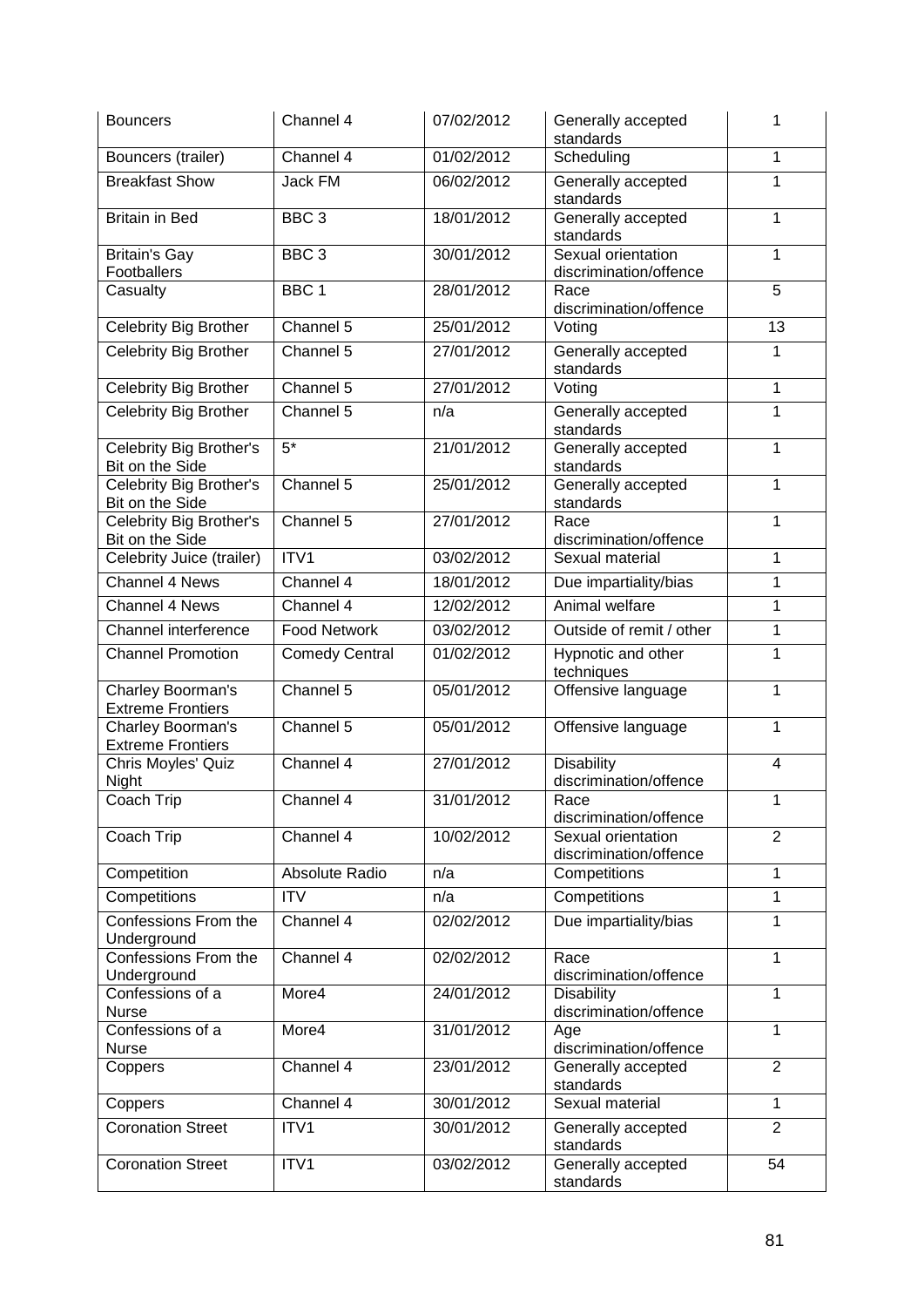| <b>Country House</b><br>Rescue                         | Channel 4              | 31/01/2012 | Generally accepted<br>standards               | 1              |
|--------------------------------------------------------|------------------------|------------|-----------------------------------------------|----------------|
| <b>Criminal Minds</b>                                  | <b>Sky Living</b>      | 15/01/2012 | Scheduling                                    | $\mathbf{1}$   |
| <b>CSI: Crime Scene</b><br>Investigation               | 5 USA                  | 31/01/2012 | Offensive language                            | 1              |
| Cycling: Tour of Qatar                                 | Eurosport 2            | 07/02/2012 | Outside of remit / other                      | 1              |
| Dancing on Ice                                         | ITV1                   | 05/02/2012 | Voting                                        | $\mathbf{1}$   |
| Dancing on Ice                                         | ITV1                   | 05/02/2012 | Advertising/editorial<br>distinction          | 1              |
| Dancing on Ice                                         | ITV1                   | 05/02/2012 | Nudity                                        | $\overline{2}$ |
| Daybreak                                               | ITV1                   | 13/01/2012 | Generally accepted<br>standards               | 1              |
| Daybreak                                               | ITV1                   | 25/01/2012 | Gender<br>discrimination/offence              | $\mathbf{1}$   |
| Don't Tell the Bride                                   | BBC <sub>3</sub>       | 31/01/2012 | Race<br>discrimination/offence                | 1              |
| EastEnders                                             | BBC <sub>1</sub>       | 31/01/2012 | Race<br>discrimination/offence                | 6              |
| EastEnders                                             | BBC <sub>1</sub>       | 31/01/2012 | Religious/Beliefs<br>discrimination/offence   | $\overline{5}$ |
| EastEnders                                             | BBC <sub>1</sub>       | 02/02/2012 | Violence and<br>dangerous behaviour           | 5              |
| <b>Edinburgh Comedy</b><br><b>Festival Live</b>        | BBC <sub>3</sub>       | 28/01/2012 | Race<br>discrimination/offence                | 1              |
| <b>Elite Days</b>                                      | Elite TV 4             | 04/02/2012 | Participation TV -<br>Protection of under 18s | $\mathbf 1$    |
| Emergency with<br>Angela Griffin                       | Pick TV                | 27/01/2012 | <b>Disability</b><br>discrimination/offence   | $\mathbf 1$    |
| Emmerdale                                              | ITV1                   | 23/01/2012 | Violence and<br>dangerous behaviour           | 1              |
| Emmerdale                                              | ITV1                   | 09/02/2012 | Scheduling                                    | 5              |
| Estings promotion                                      | E <sub>4</sub>         | 02/02/2012 | Sexual material                               | 1              |
| <b>Eternal Law</b>                                     | ITV1                   | 02/02/2012 | Religious/Beliefs<br>discrimination/offence   | 1              |
| <b>Eternal Law</b>                                     | ITV1                   | 26/01/2012 | Suicide and self harm                         | 1              |
| FA Cup Fourth Round<br>Live                            | ITV1                   | 28/01/2012 | Race<br>discrimination/offence                | 11             |
| <b>Family Guy</b>                                      | BBC <sub>3</sub>       | 05/02/2012 | Generally accepted<br>standards               | 1              |
| Formula 1 coverage                                     | Sky                    | n/a        | <b>Listed Events</b>                          | $\mathbf{1}$   |
| Foxy Bingo's<br>sponsorship of The<br>Jeremy Kyle Show | ITV1                   | 23/01/2012 | Gambling                                      | 1              |
| Fresh hits                                             | Brit Asia tv           | 03/02/2012 | Offensive language                            | $\mathbf{1}$   |
| <b>General Programming</b>                             | Various                | n/a        | Outside of remit / other                      | $\overline{2}$ |
| Geoff Lloyd's<br>Hometime Show                         | Absolute Radio         | 11/01/2012 | Generally accepted<br>standards               | 1              |
| Geordie Shore                                          | <b>MTV</b>             | 31/01/2012 | Generally accepted<br>standards               | 1              |
| George Galloway                                        | Talksport              | 20/01/2012 | Generally accepted<br>standards               | 1              |
| Get In                                                 | Attheraces             | 27/01/2012 | Gender<br>discrimination/offence              | $\mathbf{1}$   |
| Gillette Soccer<br>Saturday                            | <b>Sky Sports News</b> | 04/02/2012 | Race<br>discrimination/offence                | 1              |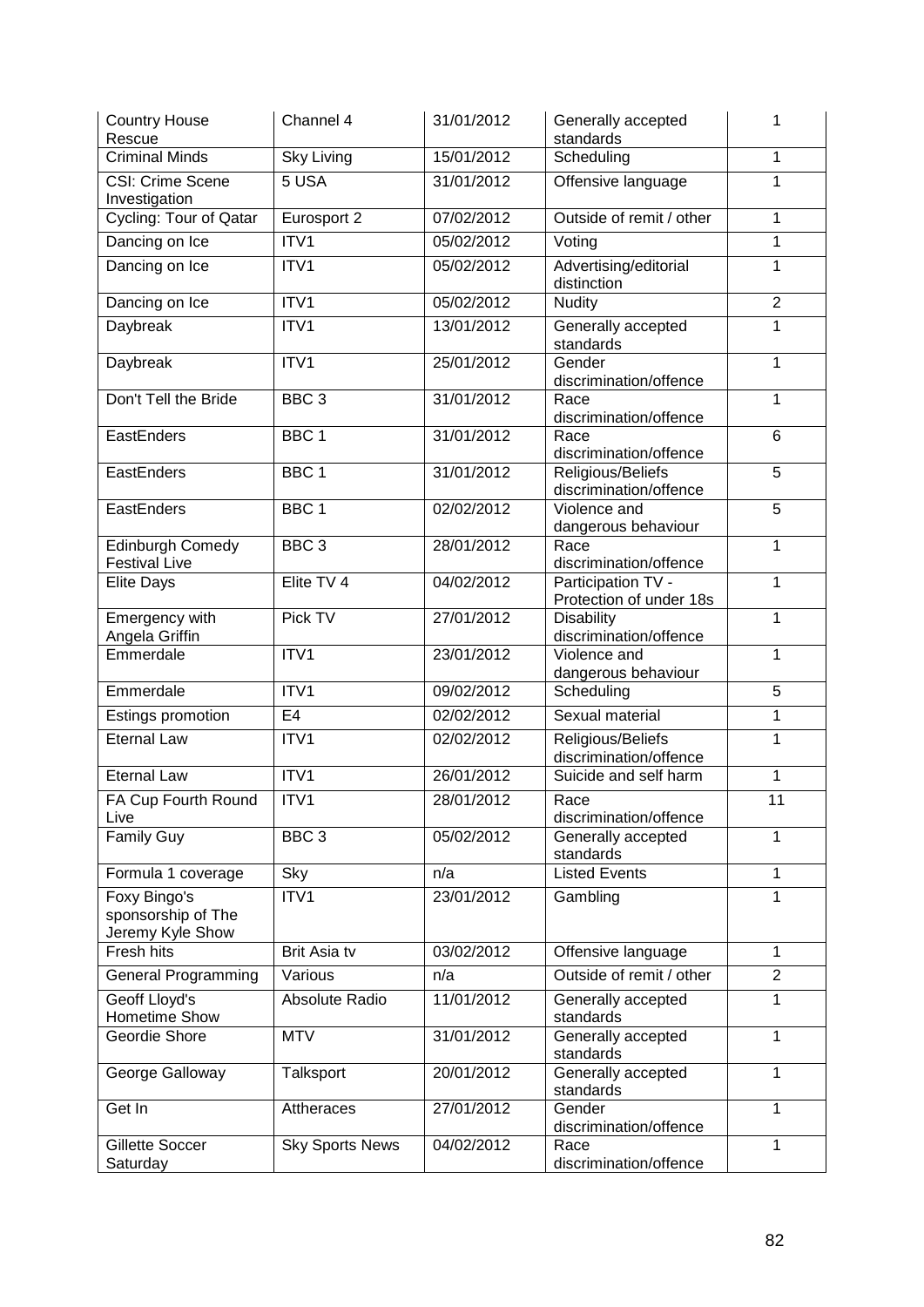| Gok's Teens: The<br><b>Naked Truth</b>       | Channel 4              | 07/02/2012 | Religious/Beliefs<br>discrimination/offence | 1            |
|----------------------------------------------|------------------------|------------|---------------------------------------------|--------------|
| <b>Good Morning Sports</b><br>Fans           | <b>Sky Sports News</b> | 12/02/2012 | Due impartiality/bias                       | 1            |
| <b>Great Expectations</b>                    | BBC <sub>1</sub>       | 28/12/2011 | Drugs, smoking,<br>solvents or alcohol      | 1            |
| Grey's Anatomy                               | Channel 5              | 12/02/2012 | Offensive language                          | 1            |
| Grimm (trailer)                              | Dave                   | 04/02/2012 | Scheduling                                  | 1            |
| Grimm (trailer)                              | Yesterday              | 07/02/2012 | Scheduling                                  | $\mathbf{1}$ |
| <b>Harry And The</b><br>Hendersons           | Gold                   | 07/01/2012 | Offensive language                          | 1            |
| Harry Hill's TV Burp                         | <b>Cartoon Network</b> | 19/01/2012 | Scheduling                                  | 1            |
| Harveys' sponsorship<br>of Coronation Street | ITV1                   | 27/01/2012 | Generally accepted<br>standards             | 1            |
| Harveys' sponsorship<br>of Coronation Street | ITV1                   | 06/02/2012 | Sexual material                             | 1            |
| Harveys' sponsorship<br>of Coronation Street | ITV1                   | n/a        | <b>Disability</b><br>discrimination/offence | 1            |
| Harveys' sponsorship<br>of Coronation Street | ITV1                   | n/a        | Generally accepted<br>standards             | 3            |
| Harveys' sponsorship<br>of Coronation Street | ITV1                   | n/a        | Generally accepted<br>standards             | 1            |
| Harveys' sponsorship<br>of Coronation Street | ITV1                   | n/a        | Generally accepted<br>standards             | 1            |
| <b>Heart Breakfast</b>                       | <b>Heart Somerset</b>  | 17/01/2012 | Sexual material                             | $\mathbf 1$  |
| <b>Holby City</b>                            | BBC <sub>1</sub>       | 07/02/2012 | Offensive language                          | 1            |
| <b>Hollyoaks</b>                             | Channel 4              | 02/02/2012 | Scheduling                                  | 1            |
| HR - Disabled                                | <b>BBC Radio 4</b>     | 08/02/2012 | <b>Disability</b><br>discrimination/offence | 1            |
| In Our Time                                  | <b>BBC Radio 4</b>     | 02/02/2012 | Scheduling                                  | 1            |
| <b>ITV News</b>                              | ITV1                   | 11/02/2012 | Due impartiality/bias                       | 1            |
| <b>ITV News (trailer)</b>                    | ITV1                   | 30/01/2012 | Due accuracy                                | 1            |
| <b>ITV News and</b><br>Weather               | ITV1                   | 09/02/2012 | Violence and<br>dangerous behaviour         | 1            |
| ITV News at Ten and<br>Weather               | ITV1                   | 20/01/2012 | Generally accepted<br>standards             | 1            |
| ITV News at Ten and<br>Weather               | ITV1                   | 07/02/2012 | Generally accepted<br>standards             | $\mathbf{1}$ |
| <b>ITV Sport promotion</b>                   | ITV1                   | 20/01/2012 | Gender<br>discrimination/offence            | 1            |
| Jerry's Jukebox                              | U105 FM                | 13/01/2012 | Generally accepted<br>standards             | 1            |
| John Humphries                               | <b>BBC Radio 4</b>     | 08/02/2012 | Outside of remit / other                    | 1            |
| Junior Doctors: Your<br>Life in Their Hands  | BBC <sub>3</sub>       | 09/02/2012 | Offensive language                          | 1            |
| Ken Livingstone                              | <b>LBC 97.3FM</b>      | 21/01/2012 | Elections/Referendums                       | $\mathbf{1}$ |
| Khalid Show / Hazrat<br>Shah Show            | Hajj Radio 102.1<br>FM | n/a        | Commercial<br>communications on<br>radio    | 1            |
| Law and Order: UK                            | ITV1                   | 27/01/2012 | <b>Disability</b><br>discrimination/offence | 1            |
| Live Scottish Cup<br>Football                | Sky Sports Cup 3       | 04/02/2012 | Generally accepted<br>standards             | 1            |
| London Tonight                               | ITV1                   | 30/01/2012 | Drugs, smoking,<br>solvents or alcohol      | $\mathbf{1}$ |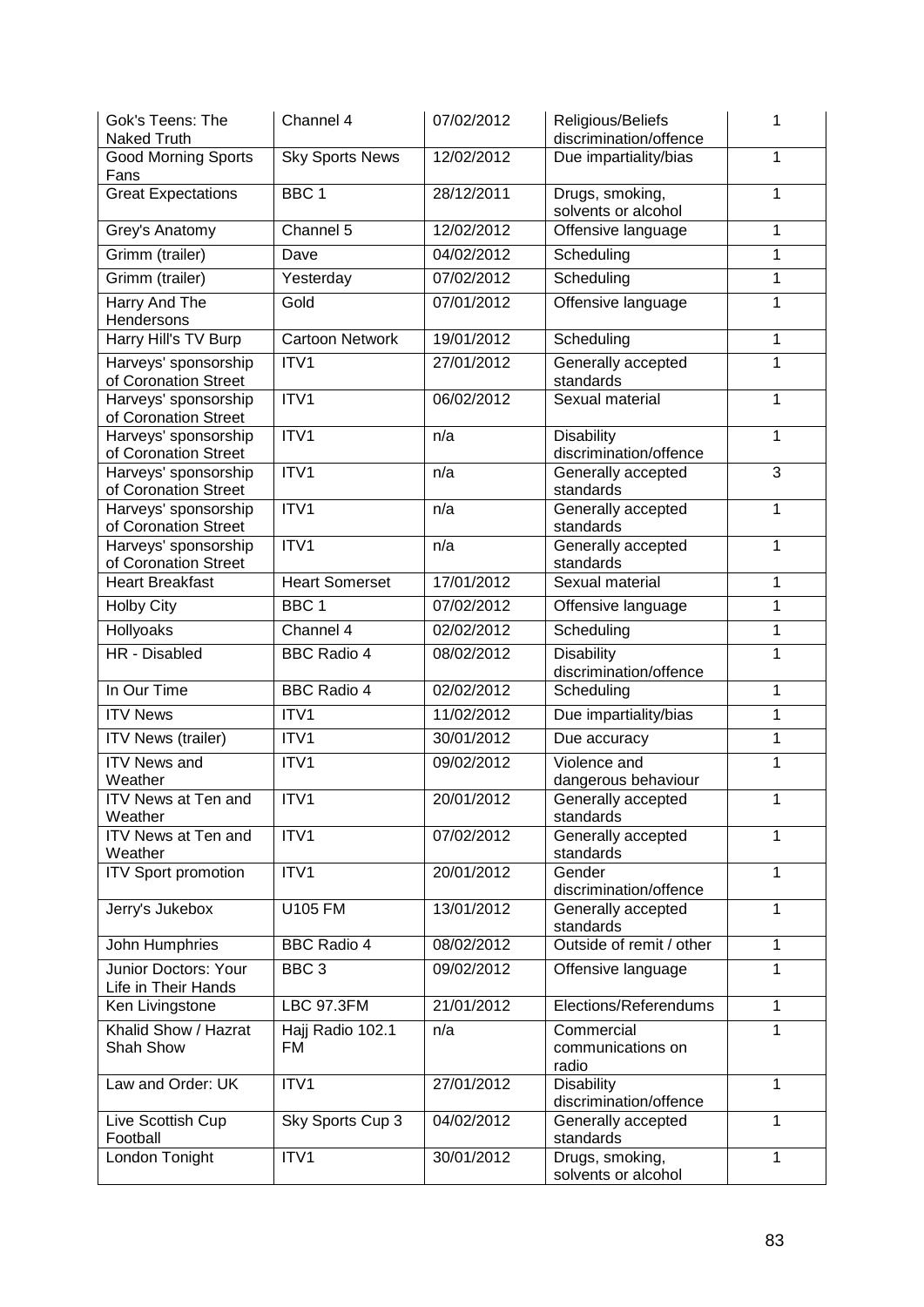| London Tonight                      | ITV1                         | 02/02/2012 | Due impartiality/bias                         | 1              |
|-------------------------------------|------------------------------|------------|-----------------------------------------------|----------------|
| Looking Back at the<br><b>Riots</b> | BBC <sub>2</sub>             | 31/01/2012 | Outside of remit / other                      | 1              |
| Lorraine                            | ITV1                         | 07/02/2012 | Materially misleading                         | 1              |
| Lorraine                            | ITV1                         | 08/02/2012 | Animal welfare                                | 1              |
| Love in the Wild<br>(trailer)       | ITV2                         | 30/01/2012 | Offensive language                            | 1              |
| Made of Honor                       | $\overline{5^*}$             | 30/01/2012 | Scheduling                                    | 1              |
| <b>Midsomer Murders</b>             | ITV1                         | 01/02/2012 | Generally accepted<br>standards               | 1              |
| Mock the Week                       | BBC <sub>2</sub>             | 06/10/2011 | Generally accepted<br>standards               | 1              |
| Monday Night Football               | Sky Sports 1                 | 06/02/2011 | Offensive language                            | $\mathbf{1}$   |
| Munakashat Hurra                    | Al Mustakillah<br>Television | 29/12/2011 | Generally accepted<br>standards               | 1              |
| <b>New Girl</b>                     | Channel 4                    | 27/01/2012 | Sexual material                               | 1              |
| <b>New Girl</b>                     | Channel 4                    | 28/01/2012 | Scheduling                                    | 1              |
| New You've Been<br>Framed!          | ITV1                         | 14/01/2012 | Sexual material                               | 1              |
| <b>News</b>                         | <b>BBC1 / Ceefax</b>         | 25/01/2012 | Outside of remit / other                      | 1              |
| Newsbeat                            | <b>BBC Radio 1</b>           | 07/02/2012 | Scheduling                                    | 1              |
| Newsbeat website                    | <b>BBC Radio 1</b>           | 15/01/2012 | Outside of remit / other                      | 1              |
| Nick Ferrari                        | <b>LBC 97.3FM</b>            | 23/01/2012 | Generally accepted<br>standards               | 1              |
| Not Another Teen<br>Movie           | Channel 5                    | 15/01/2012 | <b>Disability</b><br>discrimination/offence   | $\mathbf 1$    |
| One Born Every<br>Minute            | Channel 4                    | 01/02/2012 | Generally accepted<br>standards               | 1              |
| One Born Every<br>Minute            | Channel 4                    | 08/02/2012 | Generally accepted<br>standards               | 3              |
| <b>Party Paramedics</b>             | Channel 4                    | 23/01/2012 | Materially misleading                         | $\overline{7}$ |
| <b>Party Paramedics</b>             | Channel 4                    | 27/01/2012 | Materially misleading                         | 1              |
| <b>Party Paramedics</b>             | Channel 4                    | 30/01/2012 | Gender<br>discrimination/offence              | 1              |
| <b>Party Paramedics</b>             | Channel 4                    | 30/01/2012 | Materially misleading                         | 5              |
| <b>Party Paramedics</b>             | Channel 4                    | 30/01/2012 | <b>Nudity</b>                                 | 1              |
| Playboy TV Chat                     | Playboy TV Chat              | 04/02/2012 | Participation TV -<br>Protection of under 18s | 1              |
| Playing it Straight                 | Channel 4                    | 28/01/2012 | Scheduling                                    | 3              |
| Playing it Straight                 | Channel 4                    | 04/02/2012 | Sexual orientation<br>discrimination/offence  | 1              |
| <b>Playing it Straight</b>          | E <sub>4</sub>               | 09/01/2012 | Generally accepted<br>standards               | 1              |
| Playing it Straight                 | E <sub>4</sub>               | 16/01/2012 | Generally accepted<br>standards               | 1              |
| POAF Conference                     | <b>DM Digital</b>            | 25/11/2011 | Religious/Beliefs<br>discrimination/offence   | 5              |
| POAF Conference                     | <b>DM Digital</b>            | 04/12/2011 | Due impartiality/bias                         | 1              |
| Poirot                              | ITV3                         | 05/02/2012 | Sexual material                               | 1              |
| Pramface (Trailer)                  | BBC1                         | 11/02/2012 | Scheduling                                    | 1              |
| Premier League<br>Football          | Sky Sports 1                 | 22/01/2012 | Offensive language                            | 1              |
| Premier League                      | Sky Sports 2                 | 31/01/2012 | Offensive language                            | 1              |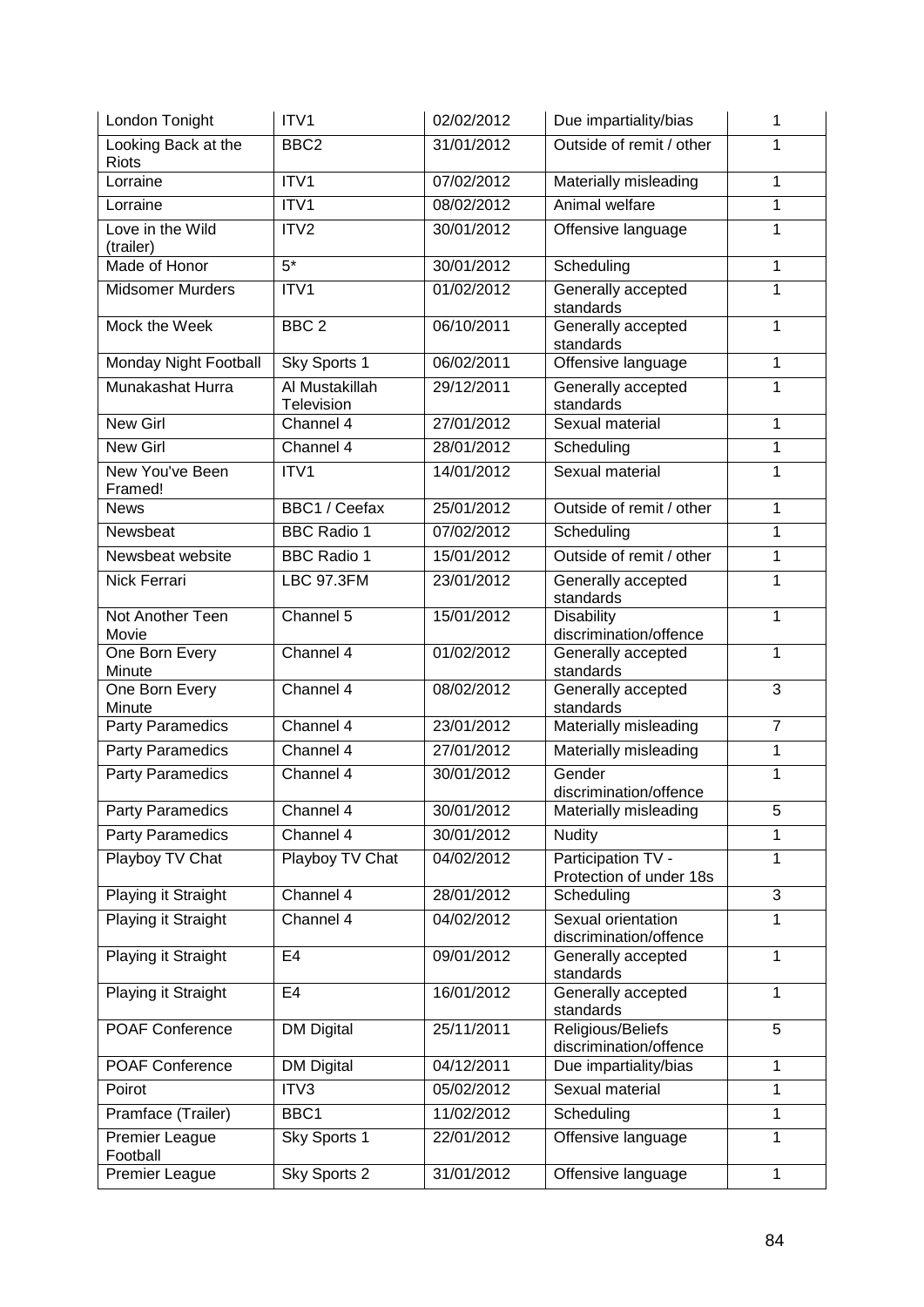| Football                                         |                        |            |                                                 |              |
|--------------------------------------------------|------------------------|------------|-------------------------------------------------|--------------|
| Press TV                                         | Press TV               | 11/11/2011 | Religious programmes                            | 1            |
| Profile                                          | <b>BBC Radio 4</b>     | 08/01/2012 | Outside of remit / other                        | 1            |
| <b>Protecting Our</b><br>Children                | BBC <sub>2</sub>       | 30/01/2012 | Generally accepted<br>standards                 | 1            |
| <b>Real Radio Sales</b><br>Recruitment promotion | <b>Real Radio</b>      | 01/02/2012 | Offensive language                              | 1            |
| Red Light Lounge                                 | Red Light 1            | 04/02/2012 | Participation TV -<br>Protection of under 18s   | 1            |
| <b>Regional News and</b><br>Weather              | BBC <sub>1</sub>       | 02/02/2012 | Outside of remit / other                        | 3            |
| <b>Rescue Mediums</b>                            | <b>CBS Reality</b>     | n/a        | Exorcism, the occult<br>and the paranormal      | 1            |
| <b>Rich Clarke</b>                               | Capital Radio          | 16/01/2012 | Offensive language                              | 1            |
| <b>MTV</b>                                       | <b>MTV</b>             | n/a        | Offensive language                              | 1            |
| <b>Room 101</b>                                  | BBC 1                  | 27/01/2012 | Age<br>discrimination/offence                   | 1            |
| <b>Room 101</b>                                  | BBC <sub>1</sub>       | 10/02/2012 | Scheduling                                      | 1            |
| Secrets of the<br>Shoplifters                    | Channel 4              | 16/01/2012 | Crime                                           | 3            |
| <b>Shameless</b>                                 | Channel 4              | 24/01/2012 | Generally accepted<br>standards                 | 1            |
| Shameless                                        | Channel 4              | 30/01/2012 | Generally accepted<br>standards                 | 1            |
| <b>Shameless</b>                                 | Channel 4              | 31/01/2012 | Generally accepted<br>standards                 | $\mathbf{1}$ |
| Shipwrecked: The<br>Island                       | Channel 4              | 05/02/2012 | Animal welfare                                  | 1            |
| <b>Sikh Awareness</b>                            | Sangat TV              | 21/10/2011 | Religious/Beliefs<br>discrimination/offence     | 1            |
| <b>Six Nations Rugby</b><br>Union                | BBC <sub>1</sub>       | 05/02/2012 | Offensive language                              | 1            |
| <b>Six Nations Rugby</b><br>Union                | BBC <sub>1</sub>       | 05/02/2012 | Outside of remit / other                        | 1            |
| <b>Skillicious</b>                               | <b>CITV</b>            | 11/02/2012 | Product placement                               | 1            |
| <b>Sky News</b>                                  | <b>Sky News</b>        | 24/01/2012 | Violence and<br>dangerous behaviour             | 1            |
| <b>Sky News with</b><br>Samantha Simmonds        | <b>Sky News</b>        | 27/12/2011 | Due accuracy                                    | 1            |
| <b>Sky Sports News</b>                           | <b>Sky Sports News</b> | 31/01/2012 | Race<br>discrimination/offence                  | 3            |
| <b>Sky Sports News</b>                           | <b>Sky Sports News</b> | 12/02/2012 | Generally accepted<br>standards                 | 1            |
| <b>Sky Sports promotion</b>                      | Sky Sports             | n/a        | Materially misleading                           | 1            |
| Snog, Marry, Avoid?                              | BBC <sub>3</sub>       | 18/01/2012 | Generally accepted<br>standards                 | 1            |
| Sport Tonight                                    | <b>Sky Sports News</b> | 11/02/2012 | Generally accepted<br>standards                 | 1            |
| Sports coverage                                  | various                | n/a        | Flashing images/risk to<br>viewers who have PSE | 1            |
| Steve Wright in the<br>Afternoon                 | <b>BBC Radio 2</b>     | 30/01/2012 | Exorcism, the occult<br>and the paranormal      | 1            |
| <b>STV</b> trailer                               | <b>STV</b>             | 29/01/2012 | Harm                                            | 1            |
| <b>Suits</b>                                     | Dave                   | 21/01/2012 | Scheduling                                      | 1            |
| Supernanny US                                    | $E4+1$                 | 12/02/2012 | Offensive language                              | 1            |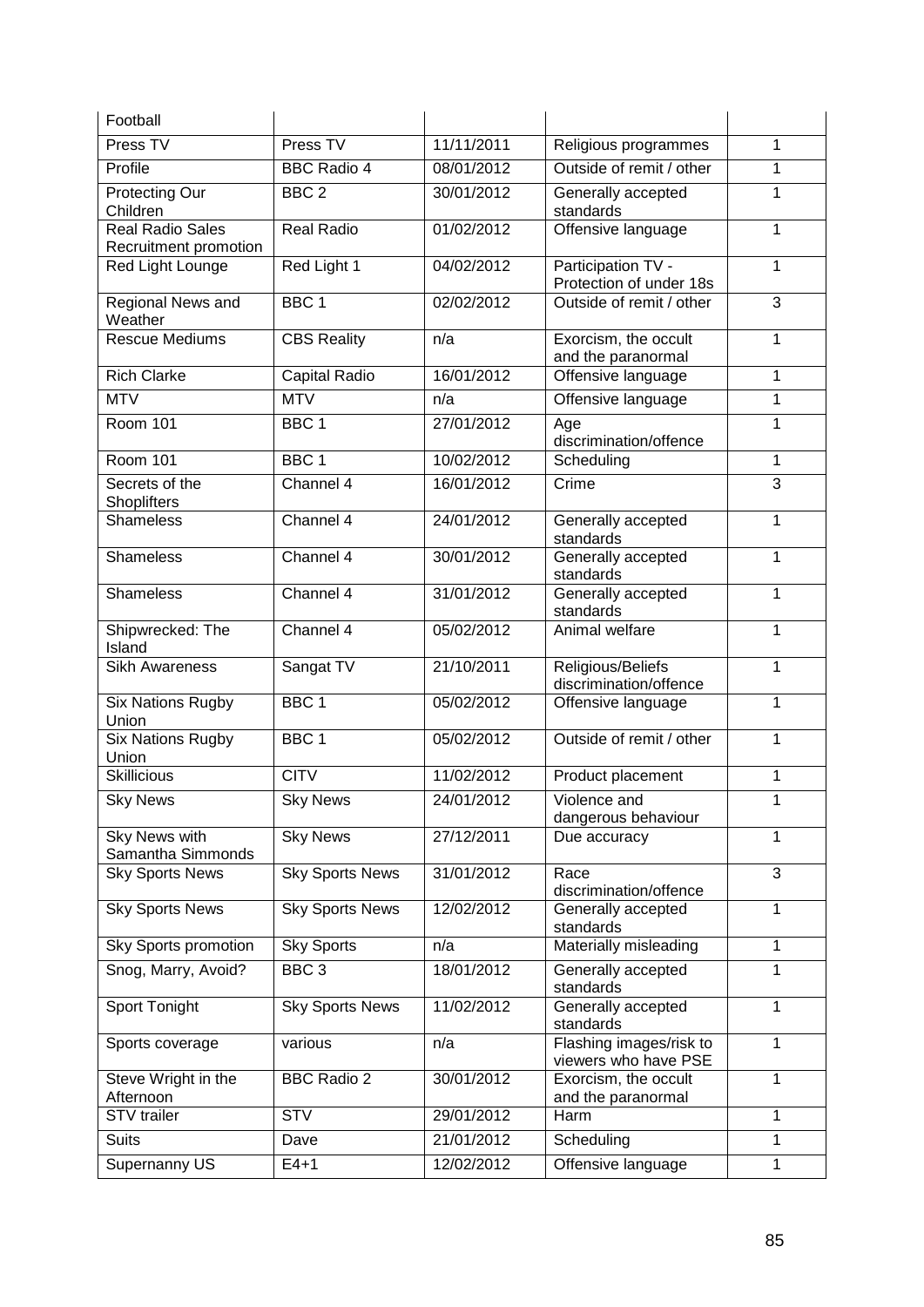| Superscrimpers:<br>Waste Not, Want Not                   | Channel 4                        | 23/01/2012 | Animal welfare                        | 1              |
|----------------------------------------------------------|----------------------------------|------------|---------------------------------------|----------------|
| Superscrimpers:<br>Waste Not, Want Not                   | Channel 4                        | 30/01/2012 | Materially misleading                 | $\overline{2}$ |
| T <sub>4</sub>                                           | Channel 4                        | 28/01/2012 | Sexual material                       | 1              |
| <b>Talk Sport</b>                                        | <b>Talk Sport</b>                | 10/02/2012 | Advertising minutage                  | 1              |
| Terror at Sea: The<br>Sinking of the<br>Concordia        | Channel 4                        | 31/01/2012 | Generally accepted<br>standards       | 1              |
| The Big Debate -<br><b>Choosing Scotland's</b><br>Future | <b>BBC 1 Scotland</b>            | 25/01/2012 | Outside of remit / other              | 1              |
| The Biggest Loser                                        | ITV1                             | 07/02/2012 | Generally accepted<br>standards       | 3              |
| The Bops                                                 | Nick Jr                          | 27/01/2012 | Scheduling                            | 1              |
| The Chase                                                | ITV1 Anglia                      | 01/02/2012 | Competitions                          | 1              |
| The Christian<br><b>O'Connell Breakfast</b><br>Show      | Absolute 80s                     | n/a        | Generally accepted<br>standards       | 1              |
| The Departed                                             | Film4                            | 02/02/2012 | Generally accepted<br>standards       | 1              |
| <b>The Estate</b>                                        | <b>BBC 1 Northern</b><br>Ireland | 30/01/2012 | Under 18s in<br>programmes            | 1              |
| The Estate                                               | <b>BBC 2 Northern</b><br>Ireland | 02/02/2012 | Under 18s in<br>programmes            | $\mathbf{1}$   |
| The Full Scottish<br><b>Breakfast</b>                    | Original 106FM<br>(Aberdeen)     | 30/01/2012 | Generally accepted<br>standards       | 1              |
| The Gerry Anderson<br>Show                               | <b>BBC Radio Ulster</b>          | 19/01/2012 | Offensive language                    | 1              |
| <b>The Ghost</b>                                         | Channel 4                        | 29/01/2012 | Offensive language                    | 1              |
| The Graham Norton<br>Show                                | BBC <sub>1</sub>                 | 06/02/2012 | Race<br>discrimination/offence        | 1              |
| The Jeremy Kyle<br>Show                                  | ITV1                             | 18/01/2012 | Generally accepted<br>standards       | $\mathbf 1$    |
| The Jeremy Kyle<br>Show                                  | ITV1                             | 25/01/2012 | Materially misleading                 | 1              |
| The Jeremy Kyle<br>Show                                  | ITV1                             | 27/01/2012 | Under 18s in<br>programmes            | $\mathbf{1}$   |
| The Jeremy Kyle<br>Show                                  | ITV1                             | 03/02/2012 | Generally accepted<br>standards       | 1              |
| The Jeremy Kyle<br>Show                                  | ITV1                             | 06/02/2012 | Generally accepted<br>standards       | 1              |
| The Jonathan Ross<br>Show                                | ITV1                             | 21/01/2012 | Transgender<br>discrimination/offence | 16             |
| The Jonathan Ross<br>Show                                | ITV1                             | 04/02/2012 | <b>Nudity</b>                         | $\mathbf{1}$   |
| The Joy of Teen Sex                                      | Channel 4                        | 27/10/2011 | Generally accepted<br>standards       | $\overline{2}$ |
| The Joy of Teen Sex                                      | Channel 4                        | 07/02/2012 | Gender<br>discrimination/offence      | $\mathbf{1}$   |
| The Lincs FM<br><b>Breakfast Show</b>                    | Lincs FM                         | 26/01/2012 | Race<br>discrimination/offence        | $\mathbf{1}$   |
| The Magicians                                            | BBC <sub>1</sub>                 | 28/01/2012 | Animal welfare                        | 1              |
| The Magicians                                            | BBC <sub>1</sub>                 | 28/01/2012 | Animal welfare                        | $\mathbf{1}$   |
| The Magicians                                            | BBC 1                            | 28/01/2012 | Animal welfare                        | $\mathbf{1}$   |
| The Million Pound                                        | Channel 4                        | 10/02/2012 | Offensive language                    | 1              |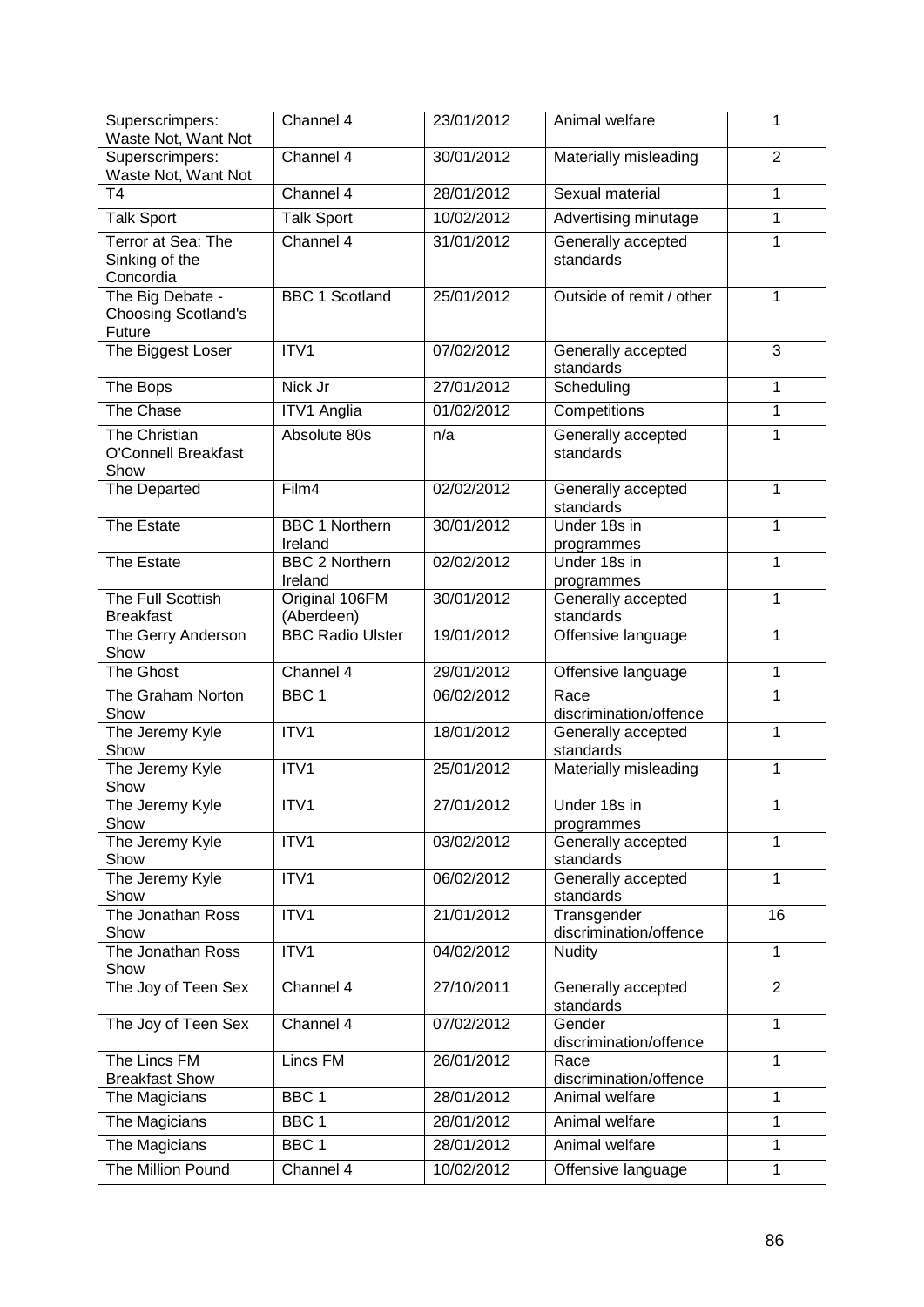| Drop Live                                               |                    |            |                                                   |                 |
|---------------------------------------------------------|--------------------|------------|---------------------------------------------------|-----------------|
| The Million Pound<br>Drop Live                          | Channel 4          | 11/02/2012 | Offensive language                                | 3               |
| The Million Pound<br>Drop Live                          | Channel 4          | 11/02/2012 | Sexual orientation<br>discrimination/offence      | 1               |
| <b>The National</b><br><b>Television Awards</b><br>2012 | ITV1               | 25/01/2012 | Advertising/editorial<br>distinction              | 1               |
| The Official UK Urban<br>Chart                          | <b>MTV Base</b>    | 01/02/2012 | Offensive language                                | 1               |
| The One Show                                            | BBC <sub>1</sub>   | 16/01/2012 | Hypnotic and other<br>techniques                  | 1               |
| The One Show                                            | BBC <sub>1</sub>   | 02/02/2012 | Outside of remit / other                          | 1               |
| The One Show                                            | BBC 1              | 03/02/2012 | Offensive language                                | 1               |
| The One Show                                            | BBC <sub>1</sub>   | 08/02/2012 | Scheduling                                        | 1               |
| The Only Way is<br>Essex                                | ITV2               | 29/01/2012 | Animal welfare                                    | 1               |
| The Only Way is<br>Essex                                | ITV2               | 01/02/2012 | Animal welfare                                    | 1               |
| The Only Way is<br><b>Essex</b>                         | ITV <sub>2</sub>   | 02/02/2012 | Animal welfare                                    | 1               |
| The Only Way Is<br>Essex                                | ITV4               | 12/02/2012 | Offensive language                                | 1               |
| The Only Way Is<br>Essex (trailer)                      | ITV2               | 31/01/2012 | Generally accepted<br>standards                   | 1               |
| The Simpsons                                            | Channel 4          | 30/01/2012 | Scheduling                                        | 1               |
| The Simpsons                                            | Sky1               | 29/12/2011 | Drugs, smoking,<br>solvents or alcohol            | 1               |
| The Unbelievable<br>Truth                               | <b>BBC Radio 4</b> | 30/01/2012 | Generally accepted<br>standards                   | 1               |
| The Wright Stuff                                        | Channel 5          | 03/02/2012 | Generally accepted<br>standards                   | 1               |
| This Morning                                            | ITV1               | 17/01/2012 | Materially misleading                             | 1               |
| <b>This Morning</b>                                     | ITV1               | 30/01/2012 | Gender<br>discrimination/offence                  | 1               |
| Thought for the Day                                     | <b>BBC Radio 4</b> | 03/02/2012 | Religious/Beliefs<br>discrimination/offence       | 1               |
| Tombola.co.uk's<br>sponsorship of<br>Emmerdale          | ITV1               | n/a        | Generally accepted<br>standards                   | 1               |
| Top 10                                                  | Channel 4          | 28/01/2012 | Sexual material                                   | 1               |
| <b>Top Boy</b>                                          | Channel 4          | 02/11/2011 | Animal welfare                                    | 1               |
| <b>Top Gear</b>                                         | Dave               | 04/12/2011 | Offensive language                                | 1               |
| <b>Top Gear</b>                                         | BBC <sub>2</sub>   | 28/12/2011 | GAS - Race<br>discrimination/offence              | 1               |
| <b>Top Gear</b>                                         | BBC <sub>2</sub>   | 28/12/2011 | GAS - Religious/Beliefs<br>discrimination/offence | $\mathbf 1$     |
| <b>Top Gear</b>                                         | BBC <sub>2</sub>   | 28/12/2011 | Generally accepted<br>standards - other           | $\overline{23}$ |
| <b>Top Gear</b>                                         | BBC <sub>2</sub>   | 28/12/2011 | Harm                                              | $\mathbf{1}$    |
| <b>Top Gear</b>                                         | BBC <sub>2</sub>   | 28/12/2011 | Offensive language                                | $\overline{2}$  |
| <b>Top Gear</b>                                         | BBC <sub>2</sub>   | 05/01/2012 | Generally accepted<br>standards - other           | 1               |
| <b>Top Gear</b>                                         | BBC <sub>3</sub>   | 07/01/2012 | GAS - Race<br>discrimination/offence              | 1               |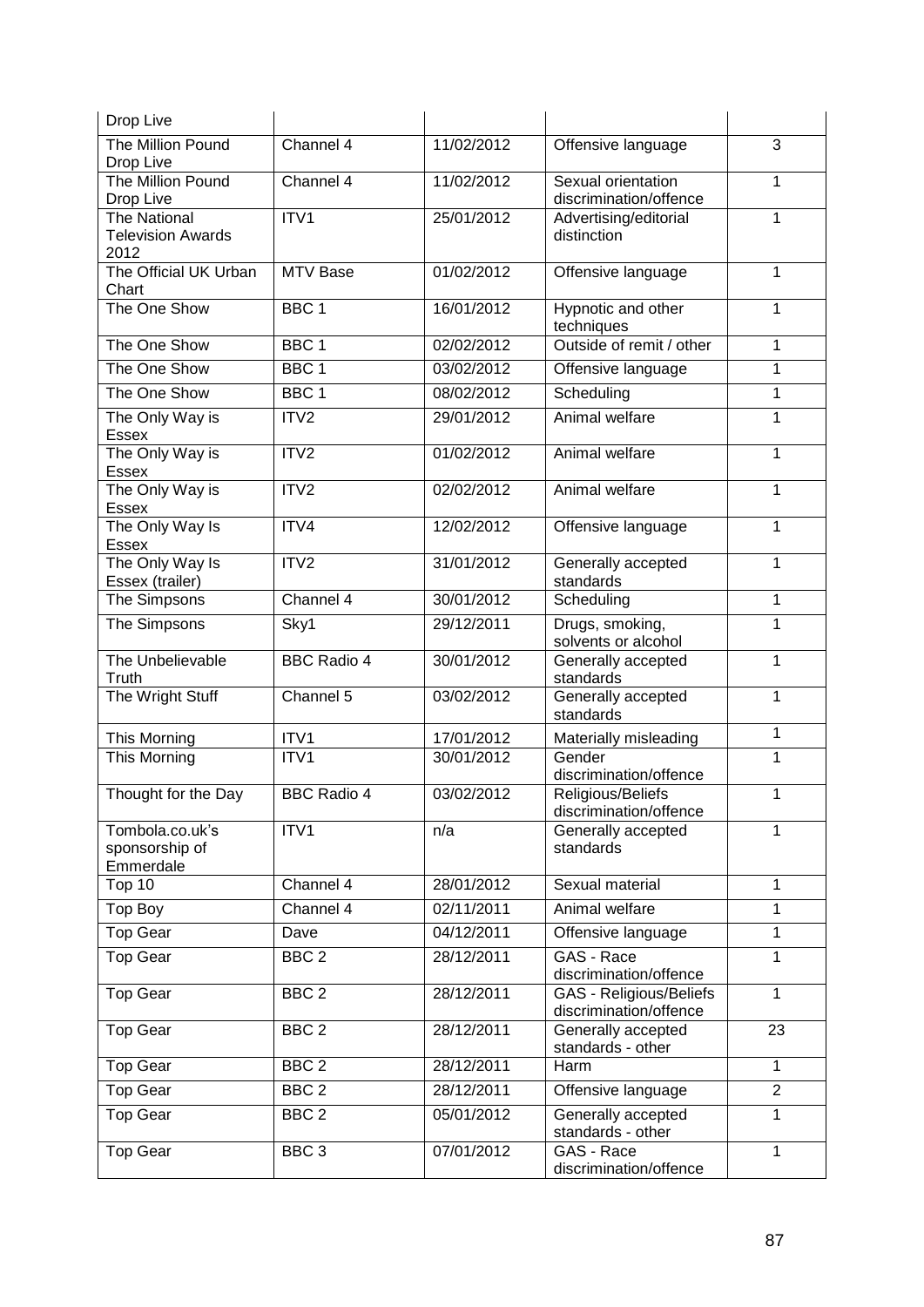| <b>Top Gear</b>                                  | BBC <sub>2</sub> | 08/01/2012 | Outside of remit / other                                 | 1            |
|--------------------------------------------------|------------------|------------|----------------------------------------------------------|--------------|
| Top Gear                                         | BBC <sub>3</sub> | 21/01/2012 | Offensive language                                       | 1            |
| <b>Top Gear</b>                                  | BBC <sub>2</sub> | 29/01/2012 | Offensive language                                       | 1            |
| <b>Top Gear</b>                                  | BBC <sub>2</sub> | 29/01/2012 | Sexual material                                          | 1            |
| <b>Top Gear</b>                                  | BBC <sub>2</sub> | 05/02/2012 | Sexual material                                          | 1            |
| <b>Top Gear</b>                                  | BBC <sub>2</sub> | 12/02/2012 | Harm                                                     | 1            |
| <b>Top Gear</b>                                  | BBC <sub>2</sub> | 12/02/2012 | Offensive language                                       | 4            |
| Top Gear                                         | Dave             | 15/02/2012 | Animal welfare                                           | $\mathbf{1}$ |
| <b>Top Gear</b>                                  | BBC <sub>2</sub> | 19/02/2012 | <b>GAS - Religious/Beliefs</b><br>discrimination/offence | 1            |
| <b>Top Model</b>                                 | TV3              | 31/01/2012 | Generally accepted<br>standards                          | 1            |
| Top of the Pops                                  | BBC <sub>4</sub> | 09/02/2012 | Generally accepted<br>standards                          | 1            |
| Top of the Pops                                  | BBC <sub>4</sub> | 09/02/2012 | Outside of remit / other                                 | 1            |
| Toughest Place to be<br>a                        | BBC <sub>2</sub> | 29/01/2012 | Offensive language                                       | 1            |
| <b>Tracy Beaker Returns</b>                      | <b>CBBC</b>      | 20/01/2012 | Offensive language                                       | 3            |
| Vera                                             | ITV1             | 29/01/2012 | Scheduling                                               | 1            |
| Wallis and Edward                                | ITV3             | 22/01/2012 | Sexual material                                          | 1            |
| Winter Wipeout                                   | BBC <sub>1</sub> | 11/02/2012 | <b>Disability</b><br>discrimination/offence              | 1            |
| Wonga.com's<br>sponsorship of<br>Channel 5 drama | 5 USA            | 01/02/2012 | Generally accepted<br>standards                          | 1            |
| Wonga.com's<br>sponsorship of<br>Channel 5 drama | Channel 5        | 28/01/2012 | Generally accepted<br>standards                          | 1            |
| <b>World's Greatest</b><br>Daredevils            | Channel 5        | 26/01/2012 | Outside of remit / other                                 | 1            |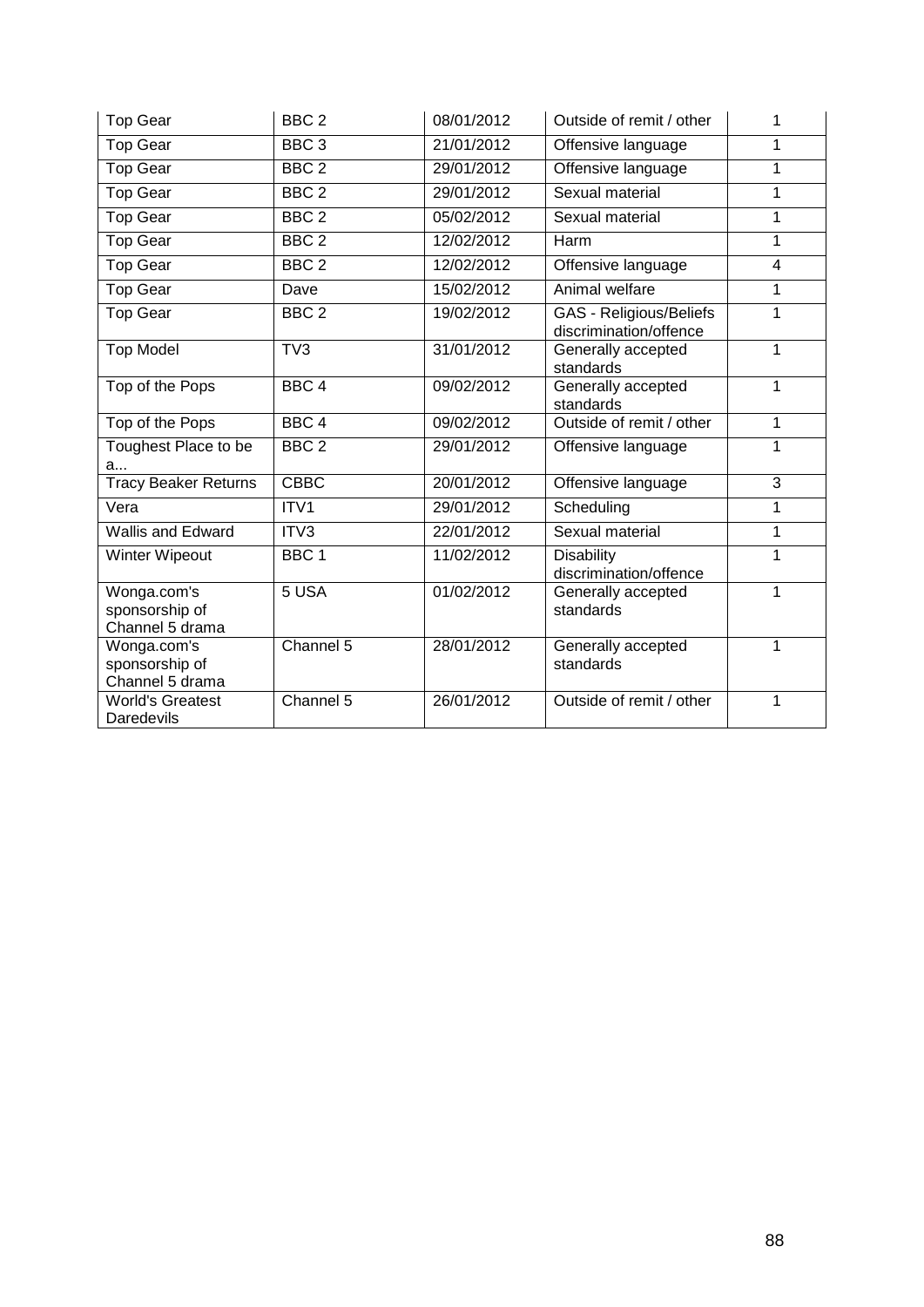### **Investigations List**

If Ofcom considers that a broadcast may have breached its codes, it will start an investigation.

Here is an alphabetical list of new investigations launched between 16 and 29 February 2012.

| Programme                       | <b>Broadcaster</b>               | <b>Transmission Date</b> |
|---------------------------------|----------------------------------|--------------------------|
| Advertisement                   | <b>ATN</b> Bangla                | n/a                      |
| Advertisement                   | Bangla TV                        | n/a                      |
| Advertisement                   | Channel i                        | $\overline{n/a}$         |
| Advertisement                   | Channel S                        | $\overline{n/a}$         |
| Advertisement                   | <b>NTV</b>                       | n/a                      |
| Advertising minutage            | ITV4                             | 26 January 2012          |
| Advertising minutage            | <b>Star Plus</b>                 | 15 January 2012          |
| <b>Babestation</b>              | <b>Get Lucky TV</b>              | 15 February 2012         |
| Funky Sensation with Mike Vitti | Jazz FM                          | 18 February 2012         |
| <b>Hanging Up</b>               | Sony Entertainment<br>Television | 29 January 2012          |
| <b>Inside Men</b>               | BBC <sub>1</sub>                 | 02 February 2012         |
| <b>ITV News and Weather</b>     | ITVI                             | 22 February 2012         |
| Lib Dem Fundraising Event       | <b>Cuillin FM</b>                | 28 January 2012          |
| <b>New Girl</b>                 | Channel 4                        | 24 February 2012         |
| <b>News</b>                     | <b>IBC Tamil</b>                 | 05 January 2012          |
| <b>Nitro Circus</b>             | Extreme                          | 08 February 2012         |
| Psychic World TV                | <b>Psychic Line</b>              | 20 January 2012          |
| Swahili Diaries                 | <b>BENTV</b>                     | 10 January 2012          |
| The Food Hospital               | Channel 4                        | 20 December 2011         |
| The House Bunny                 | Channel 5                        | 26 February 2012         |
| To The Point                    | Prime TV                         | 29 December 2011         |

**It is important to note that an investigation by Ofcom does not necessarily mean the broadcaster has done anything wrong. Not all investigations result in breaches of the Codes being recorded.**